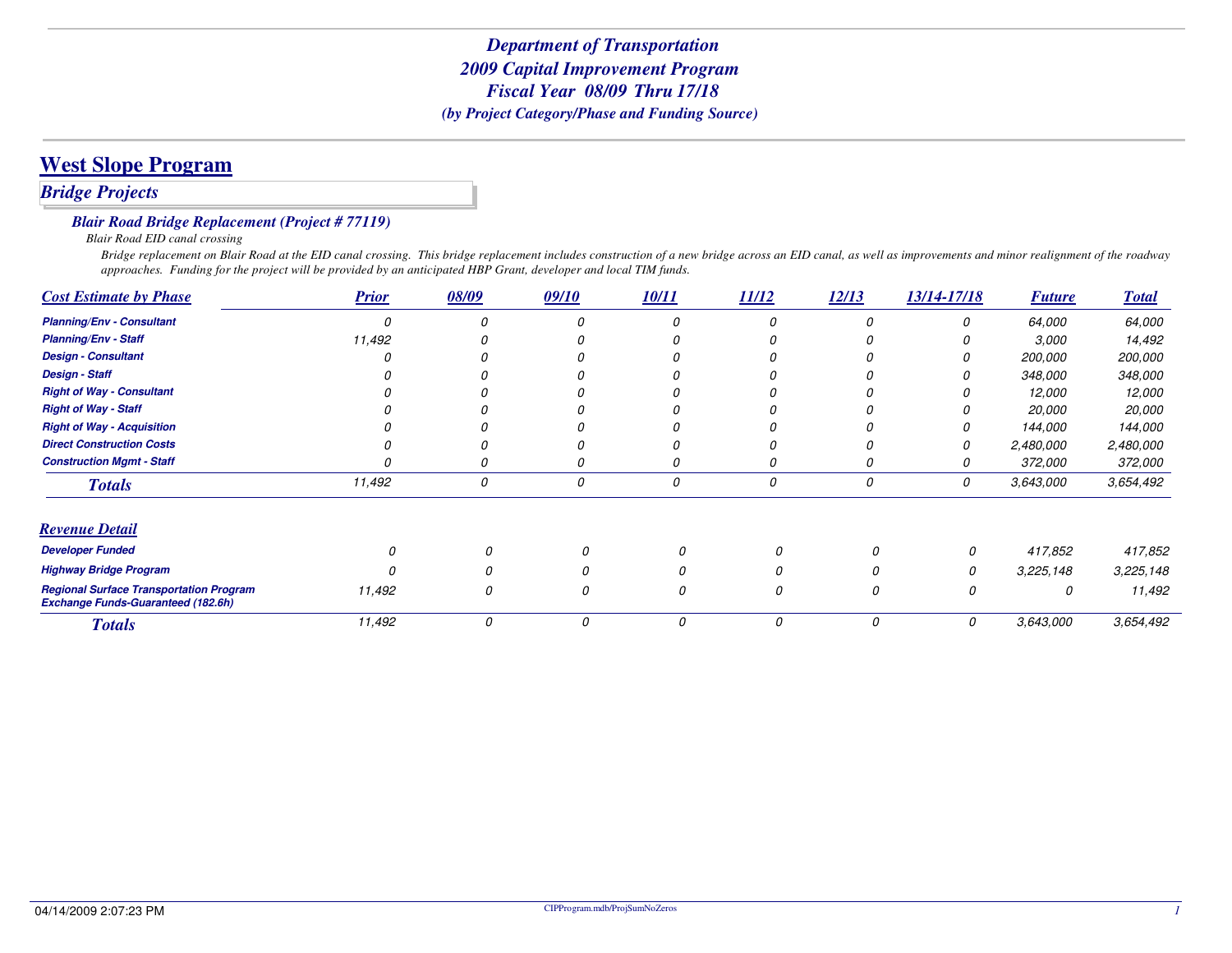## **West Slope Program**

### *Bridge Projects*

#### *Bucks Bar Road at the North Fork Cosumnes River - Bridge Rehabilitation (Project # 77116)*

*One (1) mile west of E16 on Bucks Bar Road at the North Fork Cosumnes River crossing*

 *This is a proposed bridge rehabilitation project that is eligible for federal funding under the Highway Bridge Program (HBP, formerly HBRR). This proposed bridge rehabilitation to include widening and improvements to roadway approaches. Existing structure will be evaluated for potential widening or replacement.*

| <b>Cost Estimate by Phase</b>                                                               | <b>Prior</b> | 08/09   | 09/10   | 10/11   | 11/12          | 12/13     | 13/14-17/18 | <b>Future</b> | <b>Total</b>  |
|---------------------------------------------------------------------------------------------|--------------|---------|---------|---------|----------------|-----------|-------------|---------------|---------------|
| <b>Planning/Env - Consultant</b>                                                            | 0            | 100,000 | 300,000 | 0       |                |           | 0           |               | 400,000       |
| <b>Planning/Env - Staff</b>                                                                 | 6.394        | 40,000  | 25,000  |         |                |           |             |               | 71,394        |
| <b>Design - Consultant</b>                                                                  |              |         |         | 200,000 |                |           |             |               | 200,000       |
| <b>Design - Staff</b>                                                                       |              |         |         | 60,000  |                |           |             |               | 60,000        |
| <b>Right of Way - Consultant</b>                                                            |              |         |         | 10,000  | <i>25,000</i>  |           |             |               | <i>35,000</i> |
| <b>Right of Way - Staff</b>                                                                 |              |         |         | 15,000  | 15,000         |           | 0           |               | <i>30.000</i> |
| <b>Right of Way - Acquisition</b>                                                           |              |         |         |         | 336,000        |           | 0           |               | 336,000       |
| <b>Direct Construction Costs</b>                                                            |              |         |         |         | 0              | 2,800,000 |             |               | 2,800,000     |
| <b>Construction Mgmt - Consultant</b>                                                       |              |         |         |         | 0              | 10,000    | 0           |               | 10.000        |
| <b>Construction Mgmt - Staff</b>                                                            |              |         |         |         | 0              | 474,800   | 0           |               | 474,800       |
| <b>Totals</b>                                                                               | 6,394        | 140,000 | 325,000 | 285,000 | <i>376.000</i> | 3,284,800 | 0           | 0             | 4,417,194     |
| <b>Revenue Detail</b>                                                                       |              |         |         |         |                |           |             |               |               |
| <b>Highway Bridge Program</b>                                                               | 1,350        | 112,472 | 266,503 | 252,310 | 332,873        | 2,908,033 | $\Omega$    | 0             | 3,873,541     |
| <b>Regional Surface Transportation Program</b><br><b>Exchange Funds-Guaranteed (182.6h)</b> | 5.044        | 27,528  | 58,497  | 32,690  | 43,127         | 376,767   | 0           | 0             | 543,653       |
| <b>Totals</b>                                                                               | 6,394        | 140,000 | 325,000 | 285,000 | 376,000        | 3,284,800 | 0           | 0             | 4,417,194     |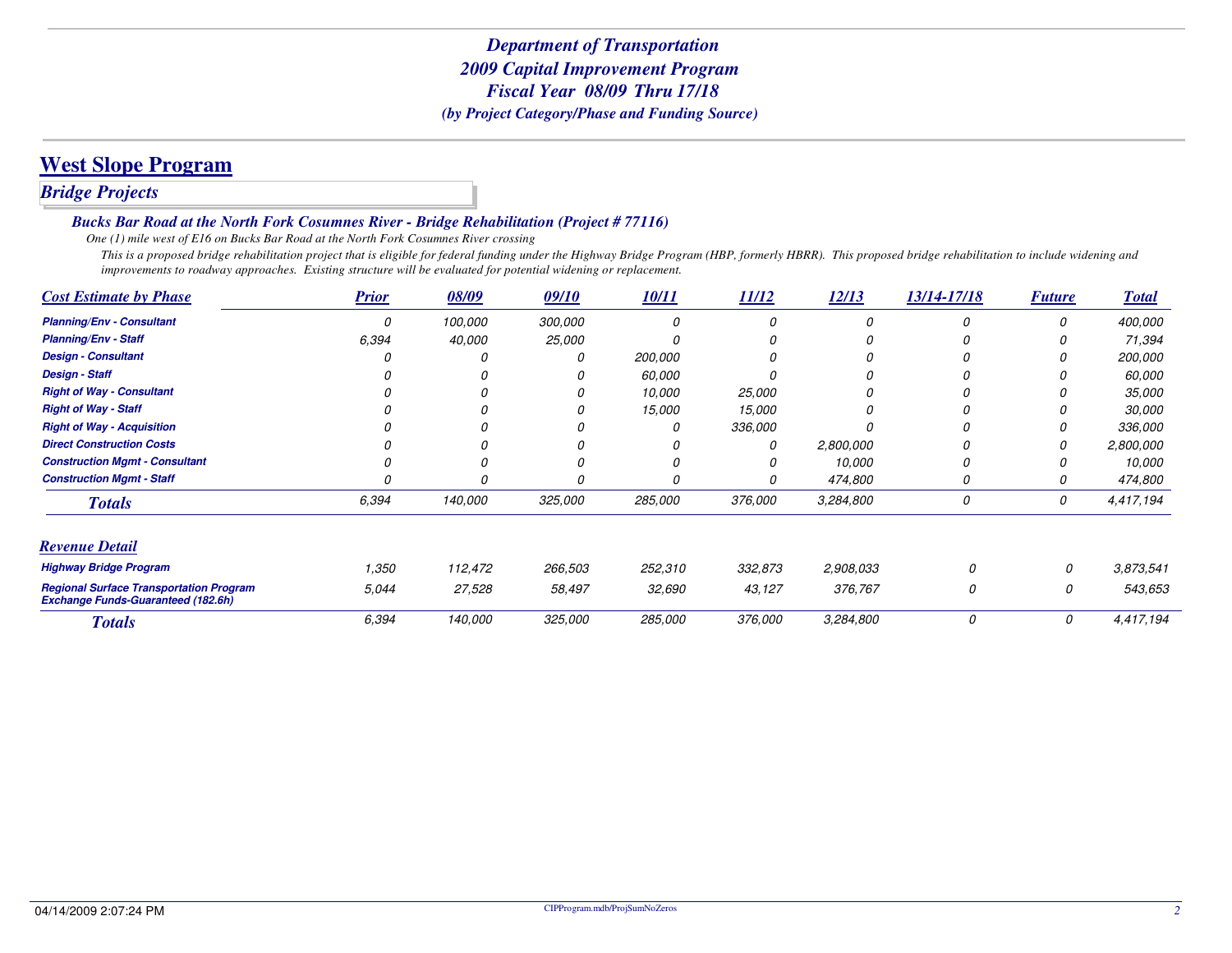## **West Slope Program**

### *Bridge Projects*

#### *Green Valley Road at Tennessee Creek - Bridge Replacement (Project # 77109)*

*At Tennessee Creek Crossing, north of North Shingle Road*

Project includes bridge replacement at Tennessee Creek, improvements and realignment of Green Valley Road, and traffic signal at Green Valley Road/North Shingle Road. Programmed by the State of *California under the Highway Bridge Program (HBP, formerly HBRR) with federal funding participation. Awarded HSIP, formerly HES, funding for the intersection improvements.*

| <b>Cost Estimate by Phase</b>                                                               | <b>Prior</b> | 08/09    | 09/10     | 10/11     | 11/12   | 12/13    | 13/14-17/18 | <b>Future</b> | <b>Total</b> |
|---------------------------------------------------------------------------------------------|--------------|----------|-----------|-----------|---------|----------|-------------|---------------|--------------|
| <b>Planning/Env - Consultant</b>                                                            | 84,491       | 0        |           |           |         | $\Omega$ |             | N             | 84,491       |
| <b>Planning/Env - Staff</b>                                                                 | 224,310      |          |           |           |         |          |             |               | 224,310      |
| <b>Design - Consultant</b>                                                                  | 260,065      | 100,000  | 24,820    |           |         |          |             |               | 384,885      |
| <b>Design - Staff</b>                                                                       | 193,887      | 180,000  | 50,000    |           |         |          |             |               | 423,887      |
| <b>Right of Way - Consultant</b>                                                            |              | 31,600   |           |           |         |          |             |               | 31,600       |
| <b>Right of Way - Staff</b>                                                                 | 26,012       | 75,000   | 5,000     |           |         |          |             |               | 106,012      |
| <b>Right of Way - Acquisition</b>                                                           |              | 320,600  |           |           |         |          |             |               | 320,600      |
| <b>Direct Construction Costs</b>                                                            |              | 0        | 2,075,000 | 2,500,000 | 425,000 |          |             |               | 5,000,000    |
| <b>Construction Mgmt - Consultant</b>                                                       |              |          | 38,446    | 89,410    | 50,964  |          |             |               | 178,820      |
| <b>Construction Mgmt - Staff</b>                                                            | 2,100        |          | 352,750   | 425,000   | 72,250  |          |             |               | 852,100      |
| <b>Totals</b>                                                                               | 790,865      | 707,200  | 2,546,016 | 3.014,410 | 548,214 | 0        | 0           | 0             | 7,606,705    |
| <b>Revenue Detail</b>                                                                       |              |          |           |           |         |          |             |               |              |
| <b>2004 GP TIM</b>                                                                          | 68,798       | 78,963   | 150,000   | 150,000   |         |          |             |               | 447,761      |
| <b>Highway Bridge Program</b>                                                               | 499,507      | 622,410  | 1,811,338 | 2,226,007 | 485,334 |          |             |               | 5,644,596    |
| <b>Highway Safety Improvement Program</b>                                                   | G            | O        | 450,000   | 450,000   |         |          |             |               | 900,000      |
| <b>Road Fund/Discretionary</b>                                                              | 129,285      |          | 0         |           |         |          |             |               | 129,285      |
| <b>Regional Surface Transportation Program</b><br><b>Exchange Funds-Guaranteed (182.6h)</b> | 44,840       | 9,790    | 134,678   | 188,403   | 62,880  |          | 0           |               | 440,591      |
| <b>Traffic Impact Mitigation Fee (West Slope)</b>                                           | 44,472       | $\Omega$ |           |           | n       |          | n           |               | 44,472       |
| <b>Year End Accruals</b>                                                                    | 3,963        | $-3,963$ |           |           |         |          |             |               |              |
| <b>Totals</b>                                                                               | 790,865      | 707,200  | 2,546,016 | 3,014,410 | 548,214 | 0        | 0           | 0             | 7,606,705    |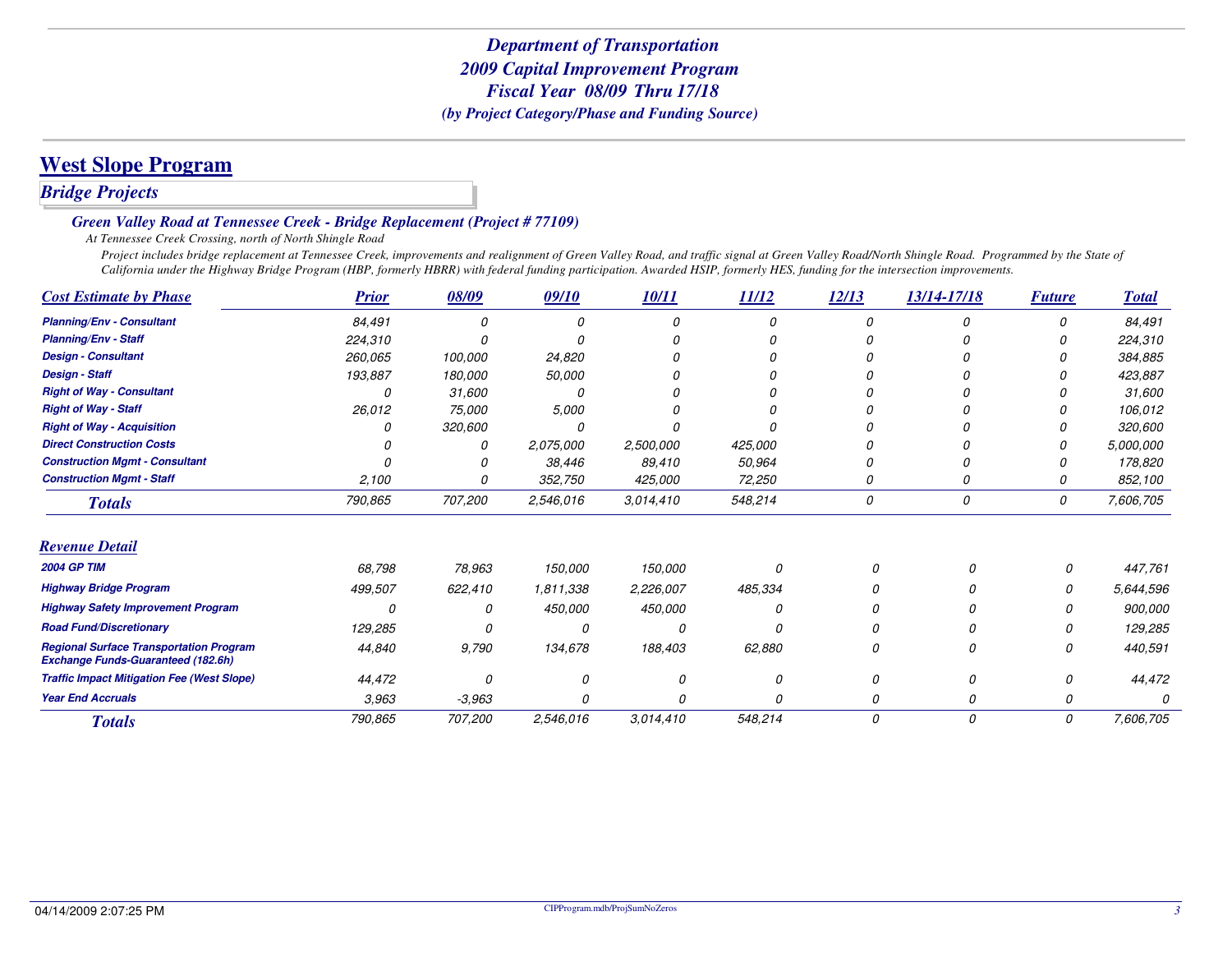## **West Slope Program**

### *Bridge Projects*

#### *Green Valley Road at Weber Creek - Bridge Replacement (Project # 77114)*

*At Weber Creek crossing, east of Lode Road*

 *Proposed replacement of two-lane bridge with a two-lane bridge on Green Valley Road over Weber Creek approximately 0.7 mile southwest of Placerville Drive; associated improvements include minor realignment of the roadway approaches at Green Valley Road. HBP funding authorization date is August 16, 2006.*

| <b>Cost Estimate by Phase</b>                     | <b>Prior</b> | 08/09      | 09/10     | 10/11      | 11/12     | 12/13     | 13/14-17/18 | <b>Future</b> | <b>Total</b> |
|---------------------------------------------------|--------------|------------|-----------|------------|-----------|-----------|-------------|---------------|--------------|
| <b>Planning/Env - Consultant</b>                  | 18,561       | 560,000    | 15,000    |            | Ω         |           | Ω           | 0             | 593,561      |
| <b>Planning/Env - Staff</b>                       | 222,889      | 280,000    | 5,000     |            |           |           |             |               | 507,889      |
| <b>Design - Consultant</b>                        | 7,895        |            | 250,000   | 40,000     | 25,000    |           |             |               | 322,895      |
| <b>Design - Staff</b>                             | 119,785      |            | 600,000   | 105,000    | 50,000    |           |             |               | 874,785      |
| <b>Right of Way - Consultant</b>                  |              |            | 50,000    | 20,000     | Ω         |           |             |               | 70,000       |
| <b>Right of Way - Staff</b>                       | 5,566        | 10,000     | 20,000    | 40,000     | 10,000    | 5.000     |             |               | 90,566       |
| <b>Right of Way - Acquisition</b>                 |              |            | 600,000   | 200,000    | 0         |           |             |               | 800,000      |
| <b>Direct Construction Costs</b>                  |              |            |           |            | 4,000,000 | 2,200,000 |             |               | 6,200,000    |
| <b>Construction Mgmt - Consultant</b>             |              |            |           |            | 50,000    | 50,000    |             |               | 100,000      |
| <b>Construction Mgmt - Staff</b>                  |              |            |           | Ω          | 600,000   | 300,000   |             |               | 900,000      |
| <b>Totals</b>                                     | 374,696      | 850,000    | 1,540,000 | 405,000    | 4,735,000 | 2,555,000 | 0           | 0             | 10,459,696   |
| <b>Revenue Detail</b>                             |              |            |           |            |           |           |             |               |              |
| <b>2004 GP TIM</b>                                | 26,446       | 13,150     | 41,800    | 0          | 100,000   | 293,059   | n           | 0             | 474,455      |
| <b>Highway Bridge Program</b>                     | 183,446      | 753,457    | 1,363,332 | 495,944    | 4,191,895 | 2,261,941 |             | 0             | 9,250,015    |
| <b>Road Fund/Discretionary</b>                    | 137,398      | $\sqrt{2}$ | 0         | $-137,398$ |           | $\Omega$  |             | 0             |              |
| <b>RSTP Exchange Guaranteed-Carry Over</b>        | 0            | 84,463     | 134,868   | 46,454     | 443,105   |           |             | 0             | 708,890      |
| <b>Traffic Impact Mitigation Fee (West Slope)</b> | 26,336       | O          |           | Ω          |           | 0         |             | 0             | 26,336       |
| <b>Year End Accruals</b>                          | 1,070        | $-1,070$   | 0         | 0          |           | 0         | 0           | 0             |              |
| <b>Totals</b>                                     | 374,696      | 850,000    | 1,540,000 | 405,000    | 4,735,000 | 2,555,000 | 0           | 0             | 10,459,696   |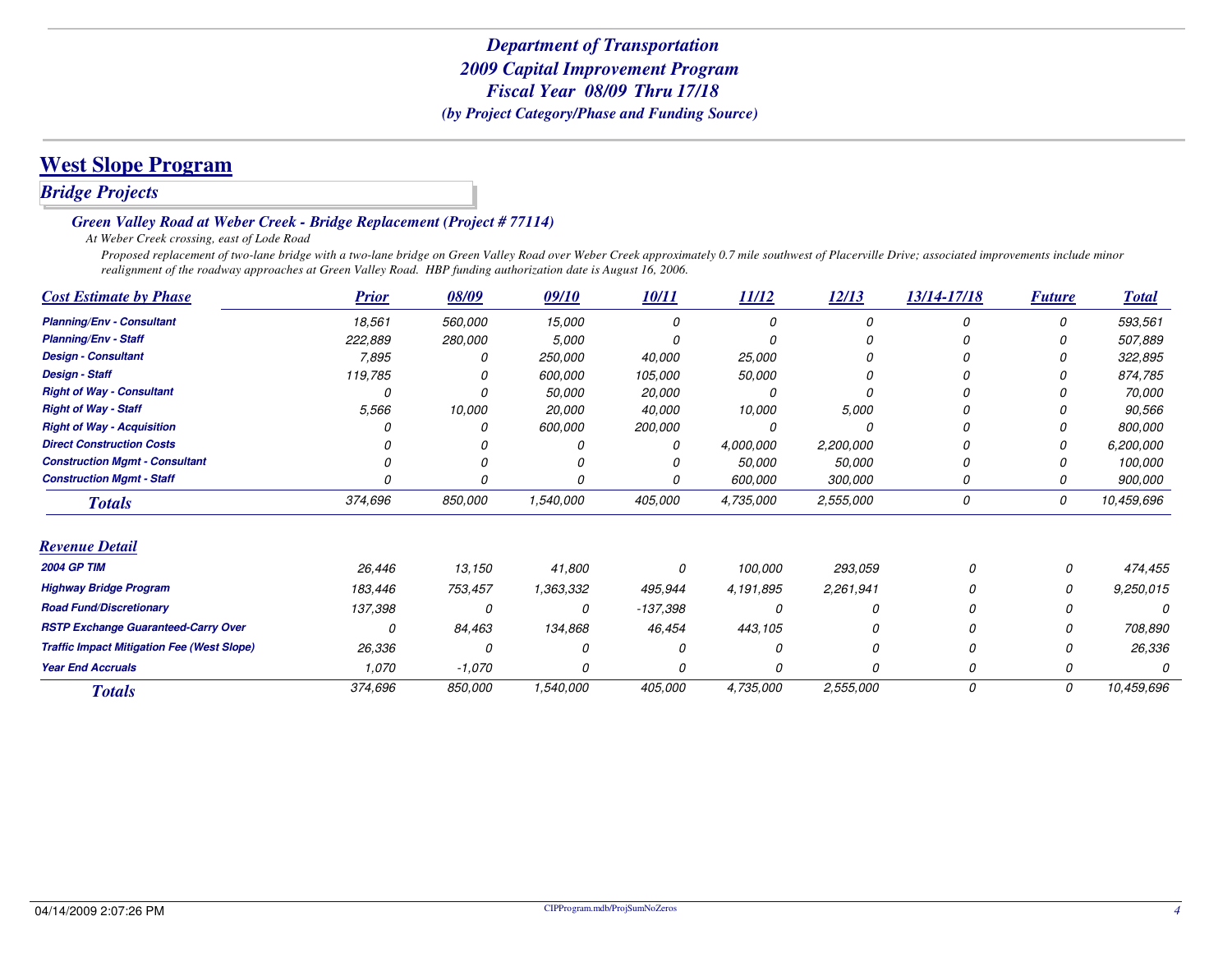### **West Slope Program**

### *Bridge Projects*

#### *Ice House Road Bridges Maintenance Project (Project # 77121)*

*Ice House Road*

 *Maintenance for five bridges located on Ice House road. The bridges are at the intersection of the South Fork Rubicon River, Big Silver Creek, Tells Creek, South Fork Silver Creek and Jones Fork Silver Creek. Specific work includes: replacement of joint seals, deck rehabilitation and resurfacing, and leveling roadway approaches.*

| <b>Cost Estimate by Phase</b>                                                               | <b>Prior</b> | 08/09  | 09/10          | <b>10/11</b> | 11/12 | 12/13        | 13/14-17/18 | <b>Future</b> | <b>Total</b> |
|---------------------------------------------------------------------------------------------|--------------|--------|----------------|--------------|-------|--------------|-------------|---------------|--------------|
| <b>Planning/Env - Staff</b>                                                                 |              | 50,000 |                |              |       | $\Omega$     |             | 0             | 50,000       |
| <b>Design - Staff</b>                                                                       |              | 40,740 | 120,000        |              |       | <sup>0</sup> |             |               | 160,740      |
| <b>Direct Construction Costs</b>                                                            |              |        | <i>800.000</i> |              |       | 0            |             | 0             | 800.000      |
| <b>Construction Mamt - Staff</b>                                                            |              | ,,     | 150,000        |              |       | 0            |             | 0             | 150,000      |
| <b>Totals</b>                                                                               | 0            | 90,740 | 1,070,000      | 0            | 0     | 0            |             | 0             | 1,160,740    |
| <b>Revenue Detail</b>                                                                       |              |        |                |              |       |              |             |               |              |
| <b>Highway Bridge Program</b>                                                               | 0            | 80,332 | 947,271        | 0            | 0     | 0            | 0           | 0             | 1.027.603    |
| <b>Regional Surface Transportation Program</b><br><b>Exchange Funds-Guaranteed (182.6h)</b> | 0            | 10,408 | 122,729        | 0            | 0     | 0            | 0           | 0             | 133,137      |
| <b>Totals</b>                                                                               | 0            | 90,740 | 1,070,000      | 0            | 0     | 0            | 0           | 0             | 1,160,740    |

#### *Mosquito Road Bridge at S. Fork American River (Project # 77120)*

*Mosquito Road*

 *Project utilizes Federal Bridge Preventative Maintenance Program grant funding as part of the Highway Bridge Program to provide maintenance for the Mosquito Road Bridge at the American River. Specific work includes: replacement of hardware, all decking and bottom chord truss timbers.*

| <b>Cost Estimate by Phase</b>                                                               | <b>Prior</b> | 08/09         | 09/10          | <u>10/11</u> | 11/12         | 12/13 | 13/14-17/18 | <b>Future</b> | <b>Total</b>  |
|---------------------------------------------------------------------------------------------|--------------|---------------|----------------|--------------|---------------|-------|-------------|---------------|---------------|
| <b>Planning/Env - Staff</b>                                                                 |              | <i>20.000</i> | 0              | 0            | 0             | 0     |             | U             | 20,000        |
| <b>Design - Staff</b>                                                                       |              | 40,000        | 40,000         |              | 0             | 0     |             |               | 80.000        |
| <b>Direct Construction Costs</b>                                                            |              | 0             | <i>242,000</i> | 0            | 0             | 0     |             |               | 242,000       |
| <b>Construction Mgmt - Staff</b>                                                            |              | O             | 22,000         |              | 0             | 0     |             |               | <i>22,000</i> |
| <b>Totals</b>                                                                               | 0            | 60,000        | 304,000        | 0            | 0             | 0     |             | n             | 364,000       |
| <b>Revenue Detail</b>                                                                       |              |               |                |              |               |       |             |               |               |
| <b>Highway Bridge Program</b>                                                               | $\Omega$     | 53,118        | 269,131        | 0            | $\mathcal{O}$ | 0     | 0           | 0             | 322,249       |
| <b>Regional Surface Transportation Program</b><br><b>Exchange Funds-Guaranteed (182.6h)</b> | 0            | 6,882         | 34,869         | 0            | 0             | 0     | 0           | 0             | 41,751        |
| <b>Totals</b>                                                                               |              | 60,000        | 304,000        | 0            | 0             | 0     |             | 0             | 364,000       |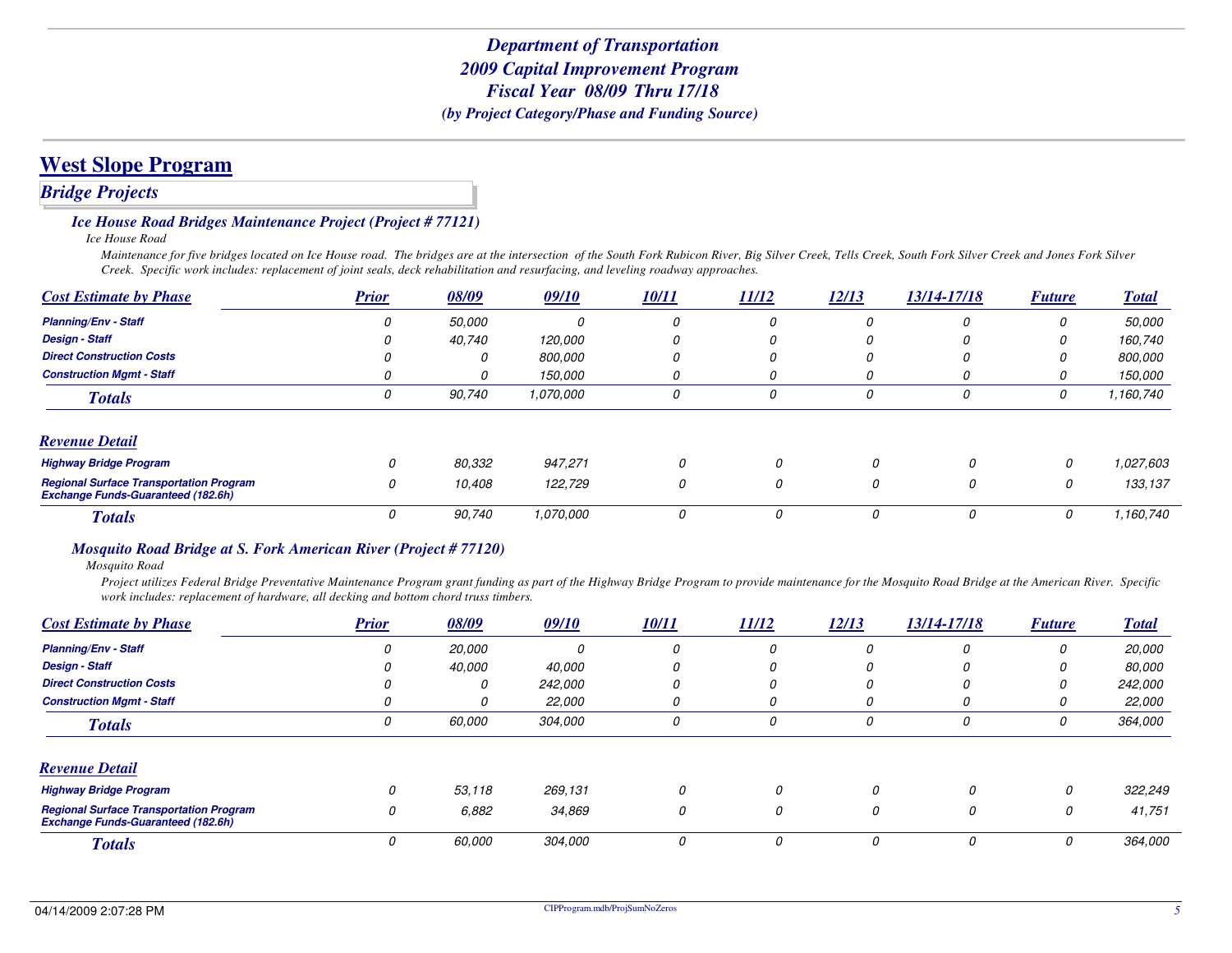## **West Slope Program**

### *Bridge Projects*

#### *Newtown Road at South Fork of Weber Creek - Bridge (Project # 77122)*

*Project includes bridge rehabilitation or replacement at the South Fork Weber Creek, widening improvements with horizontal and vertical realignment of Newtown Road at each bridge approach side, new bridge and approach railing, improvements to roadway drainage and retaining walls at bridge, and improvements to adjacent driveway approaches. Preliminary engineering phase will determine if bridge requires replacement. Department will request project to be programmed by the State of California under the Highway Bridge Program funding programs for bridge and roadway improvements.*

| <b>Cost Estimate by Phase</b>                                                               | <b>Prior</b> | 08/09 | 09/10   | 10/11   | 11/12   | 12/13   | 13/14-17/18 | <b>Future</b> | <b>Total</b>  |
|---------------------------------------------------------------------------------------------|--------------|-------|---------|---------|---------|---------|-------------|---------------|---------------|
| <b>Planning/Env - Staff</b>                                                                 |              | 4,000 | 100,000 |         |         |         |             | 0             | 104,000       |
| <b>Design - Staff</b>                                                                       |              |       | 20,000  | 190,000 | 190,000 |         |             | 0             | 400,000       |
| <b>Right of Way - Consultant</b>                                                            |              |       |         |         |         | 4,000   |             | 0             | 4.000         |
| <b>Right of Way - Staff</b>                                                                 |              |       |         |         |         | 20,000  |             | O             | <i>20,000</i> |
| <b>Right of Way - Acquisition</b>                                                           |              |       |         |         |         | 150,000 |             | 0             | 150,000       |
| <b>Direct Construction Costs</b>                                                            |              |       |         |         |         | 0       | 2,000,000   | 0             | 2,000,000     |
| <b>Construction Mgmt - Staff</b>                                                            | 0            |       |         | 0       |         |         | 300,000     | 0             | 300,000       |
| <b>Totals</b>                                                                               | 0            | 4,000 | 120,000 | 190,000 | 190,000 | 174,000 | 2,300,000   | 0             | 2,978,000     |
| <b>Revenue Detail</b>                                                                       |              |       |         |         |         |         |             |               |               |
| <b>Highway Bridge Program</b>                                                               | $\Omega$     | 0     | 106,236 | 168,207 | 168,207 | 154,042 | 2,036,190   | 0             | 2,632,882     |
| <b>Regional Surface Transportation Program</b><br><b>Exchange Funds-Guaranteed (182.6h)</b> | 0            | 4,000 | 13,764  | 21,793  | 21,793  | 19,958  | 263,810     | 0             | 345,118       |
| <b>Totals</b>                                                                               | 0            | 4,000 | 120,000 | 190,000 | 190,000 | 174,000 | 2,300,000   | 0             | 2,978,000     |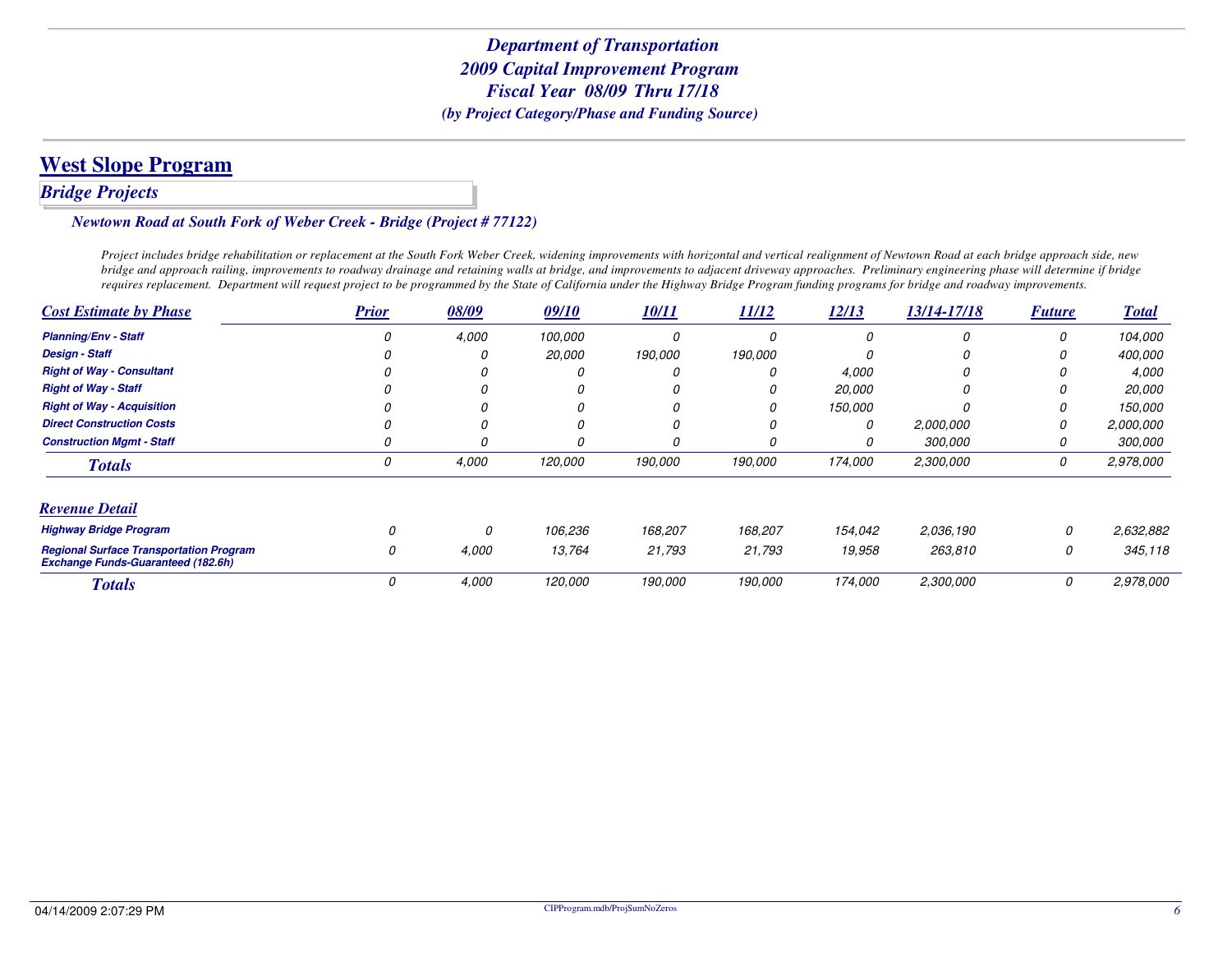*Bridge Projects*

#### *Rubicon Trail at Ellis Creek - Bridge Replacement (Project # 77117)*

*Rubicon Trail at Ellis Creek*

 *Project includes replacement of a low water crossing at Ellis Creek with a new bridge. Programmed by the State of California under the Highway Bridge Program (HBP, formerly HBRR) with federal funding participation.*

| <b>Cost Estimate by Phase</b>                                                               | <b>Prior</b> | 08/09  | 09/10   | 10/11   | 11/12 | 12/13 | 13/14-17/18 | <b>Future</b> | <b>Total</b> |
|---------------------------------------------------------------------------------------------|--------------|--------|---------|---------|-------|-------|-------------|---------------|--------------|
| <b>Planning/Env - Consultant</b>                                                            | 0            | 50,000 | 60,000  | 0       | 0     |       |             | 0             | 110,000      |
| <b>Planning/Env - Staff</b>                                                                 | 4,489        | 35,000 | 10,000  |         | 0     |       |             | 0             | 49,489       |
| <b>Design - Consultant</b>                                                                  |              | Ω      | 15,000  |         | O     |       |             |               | 15,000       |
| <b>Design - Staff</b>                                                                       | 369          |        | 60,000  |         |       |       |             |               | 60,369       |
| <b>Right of Way - Staff</b>                                                                 |              |        |         |         |       |       |             |               | 0            |
| <b>Direct Construction Costs</b>                                                            |              |        |         | 450,000 | 0     |       |             | 0             | 450,000      |
| <b>Construction Mgmt - Staff</b>                                                            |              | Ω      |         | 76,500  | 0     | 0     |             | 0             | 76,500       |
| <b>Totals</b>                                                                               | 4,858        | 85,000 | 145,000 | 526,500 | 0     | 0     |             | 0             | 761,358      |
| <b>Revenue Detail</b>                                                                       |              |        |         |         |       |       |             |               |              |
| <b>Highway Bridge Program</b>                                                               |              | 75,250 | 128,369 | 466,110 | 0     |       |             | 0             | 669,729      |
| <b>Off Highway Vehicle Grant</b>                                                            |              | 9,750  | 16,631  | 60,390  | 0     |       | O.          | 0             | 86,771       |
| <b>Regional Surface Transportation Program</b><br><b>Exchange Funds-Guaranteed (182.6h)</b> | 4,858        | 0      | 0       | 0       | 0     |       | 0           | 0             | 4,858        |
| <b>Totals</b>                                                                               | 4,858        | 85,000 | 145,000 | 526,500 | 0     | 0     | 0           | 0             | 761,358      |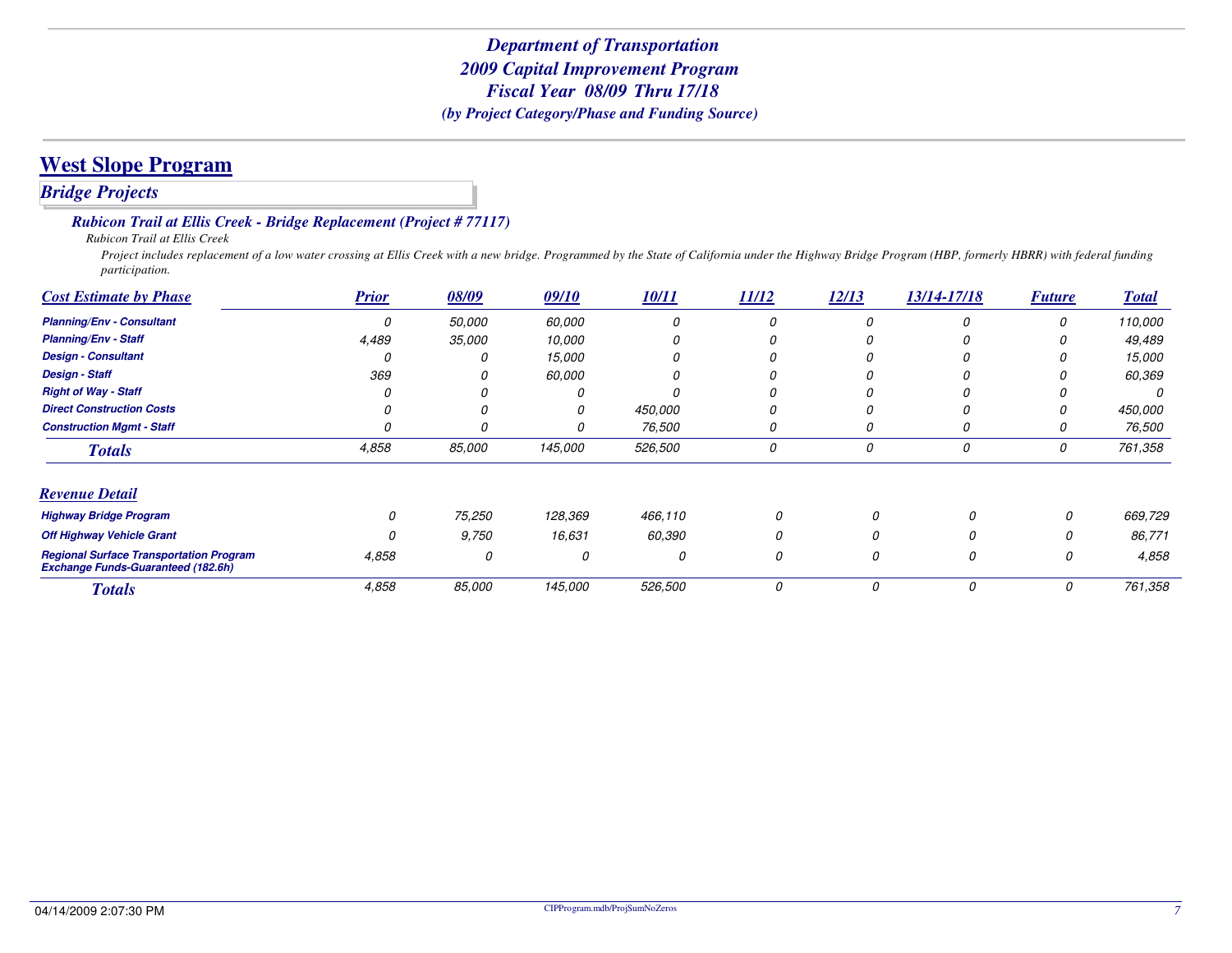## **West Slope Program**

### *Bridge Projects*

*Sly Park Road at Clear Creek Crossing - Bridge Rehabilitation (Project # 77115)*

*One (1) mile east of E16 on Sly Park Road at Clear Creek Crossing*

 *This is a proposed bridge rehabilitation project that is eligible for federal funding under the Highway Bridge Program (HBP, formerly HBRR). This proposed bridge rehabilitation to include widening and improvements of the existing structure and improvements to the roadway approach.*

| <b>Cost Estimate by Phase</b>                                                               | <b>Prior</b> | 08/09   | 09/10   | 10/11    | 11/12     | 12/13 | 13/14-17/18 | <b>Future</b> | <b>Total</b> |
|---------------------------------------------------------------------------------------------|--------------|---------|---------|----------|-----------|-------|-------------|---------------|--------------|
| <b>Planning/Env - Consultant</b>                                                            | 18,551       | 113,000 | 4,400   |          |           |       |             | $\Omega$      | 135,951      |
| <b>Planning/Env - Staff</b>                                                                 | 89,017       | 170,000 | 20,000  |          |           |       |             |               | 279,017      |
| <b>Design - Consultant</b>                                                                  |              |         |         |          |           |       |             |               |              |
| <b>Design - Staff</b>                                                                       | 44,957       |         | 250,000 |          |           |       |             |               | 294,957      |
| <b>Right of Way - Consultant</b>                                                            |              |         | 44,300  | 11,800   |           |       |             |               | 56,100       |
| <b>Right of Way - Staff</b>                                                                 | 15,429       | 8,400   | 39,200  | 8,400    |           |       |             |               | 71,429       |
| <b>Right of Way - Acquisition</b>                                                           |              |         | 177,000 | 47,000   |           |       |             |               | 224,000      |
| <b>Direct Construction Costs</b>                                                            |              |         |         | 0        | 2,550,500 |       |             |               | 2,550,500    |
| <b>Construction Mgmt - Staff</b>                                                            |              |         |         | 0        | 433,500   | 0     | 0           | 0             | 433,500      |
| <b>Totals</b>                                                                               | 167,954      | 291,400 | 534,900 | 67,200   | 2,984,000 | 0     | 0           | 0             | 4,045,454    |
| <b>Revenue Detail</b>                                                                       |              |         |         |          |           |       |             |               |              |
| <b>2004 GP TIM</b>                                                                          | 23,431       | 25,395  | 0       | 5,178    | 64,922    | 0     | $\Omega$    | 0             | 118,926      |
| <b>Highway Bridge Program</b>                                                               | 80,853       | 196,005 | 473,547 | 193,162  | 2,641,735 | 0     |             | 0             | 3,585,302    |
| <b>Road Fund/Discretionary</b>                                                              | 63,670       | 70,000  | 0       | -133,670 |           | 0     |             | 0             |              |
| <b>Regional Surface Transportation Program</b><br><b>Exchange Funds-Guaranteed (182.6h)</b> | 0            | 0       | 61,353  | 2,530    | 277,343   | 0     | 0           | 0             | 341,226      |
| <b>Totals</b>                                                                               | 167,954      | 291,400 | 534,900 | 67,200   | 2,984,000 | 0     | 0           | 0             | 4,045,454    |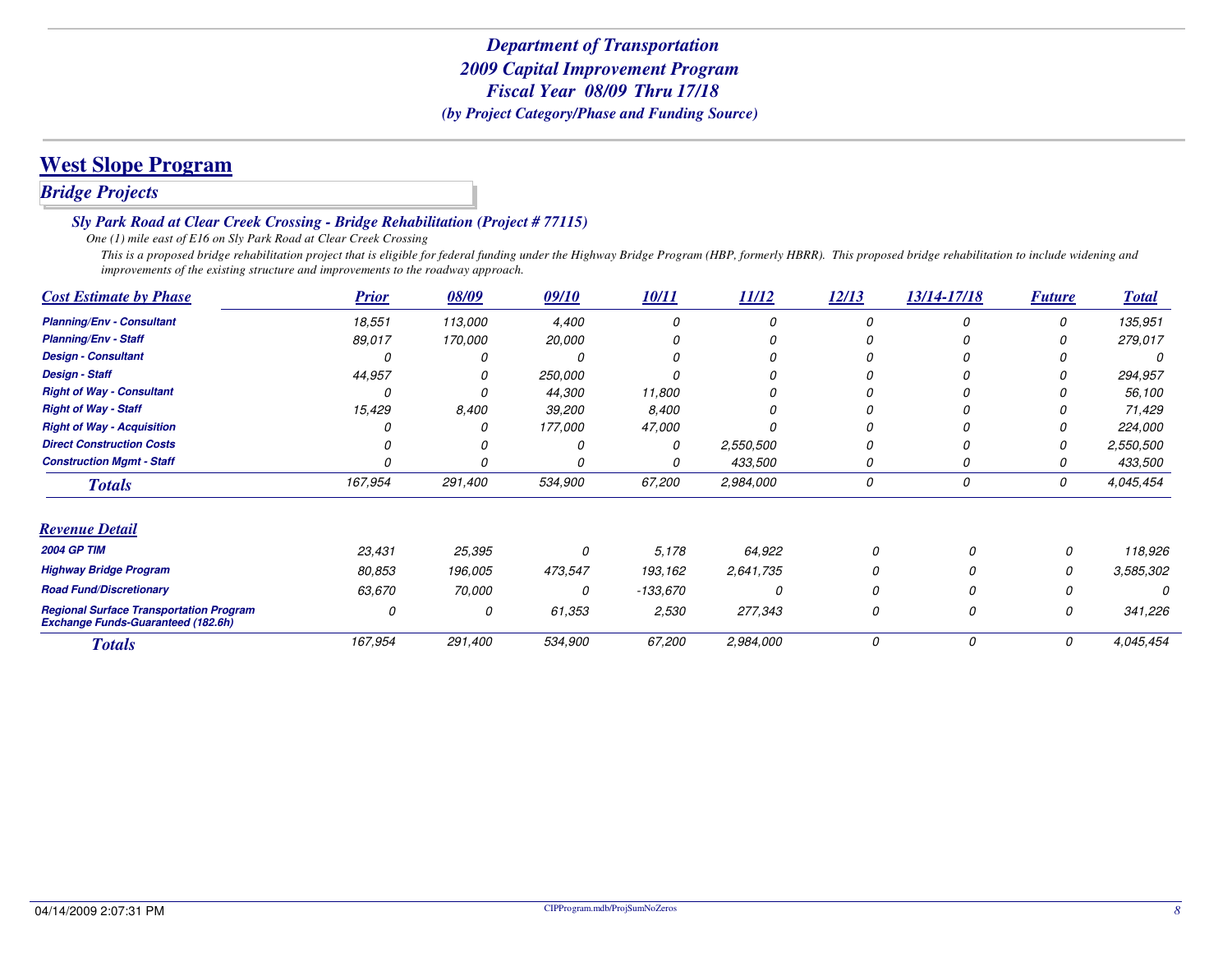### *Bridge Projects*

#### *Wentworth Springs Road at Gerle Creek - Bridge Replacement (Project # 77118)*

*Wentworth Springs Road at Gerle Creek*

 *Project includes replacement of a low water crossing at Gerle Creek with a new bridge. Programmed by the State of California under the Highway Bridge Program (HBP, formerly HBRR) with federal funding participation.*

| <b>Cost Estimate by Phase</b>                                                               | <b>Prior</b> | 08/09     | 09/10     | 10/11     | 11/12     | 12/13     | 13/14-17/18 | <b>Future</b> | <b>Total</b> |
|---------------------------------------------------------------------------------------------|--------------|-----------|-----------|-----------|-----------|-----------|-------------|---------------|--------------|
| <b>Planning/Env - Consultant</b>                                                            | $\Omega$     | 50,000    | 40,000    |           |           | $\Omega$  |             | n             | 90,000       |
| <b>Planning/Env - Staff</b>                                                                 | 5,409        | 35,000    | 10,000    |           |           |           |             |               | 50,409       |
| <b>Design - Consultant</b>                                                                  |              | n         | 58,000    |           |           |           |             |               | 58,000       |
| <b>Design - Staff</b>                                                                       | 369          |           | 60,000    |           |           |           |             |               | 60,369       |
| <b>Right of Way - Staff</b>                                                                 |              |           |           |           |           |           |             |               |              |
| <b>Direct Construction Costs</b>                                                            |              |           | 0         | 750,000   |           |           |             |               | 750,000      |
| <b>Construction Mgmt - Staff</b>                                                            |              |           | O         | 127,500   |           | 0         |             | O             | 127,500      |
| <b>Totals</b>                                                                               | 5,778        | 85,000    | 168,000   | 877,500   | 0         | 0         | 0           | 0             | 1,136,278    |
| <b>Revenue Detail</b>                                                                       |              |           |           |           |           |           |             |               |              |
| <b>Highway Bridge Program</b>                                                               | 0            | 75,250    | 148,730   | 776,850   | 0         | 0         | 0           | 0             | 1,000,830    |
| <b>Off Highway Vehicle Grant</b>                                                            |              | 9,750     | 19,270    | 100,650   | 0         | $\Omega$  | Ω           | 0             | 129,670      |
| <b>Regional Surface Transportation Program</b><br><b>Exchange Funds-Guaranteed (182.6h)</b> | 5,778        | 0         | 0         | 0         | 0         | 0         | 0           | 0             | 5,778        |
| <b>Totals</b>                                                                               | 5,778        | 85,000    | 168,000   | 877,500   | 0         | 0         | 0           | 0             | 1,136,278    |
| <b>Total</b>                                                                                | 1,362,037    | 2,313,340 | 6,752,916 | 5,365,610 | 8,833,214 | 6,013,800 | 2,300,000   | 3,643,000     | 36,583,917   |
| <b>Rehabilitation/Reconstruction</b>                                                        |              |           |           |           |           |           |             |               |              |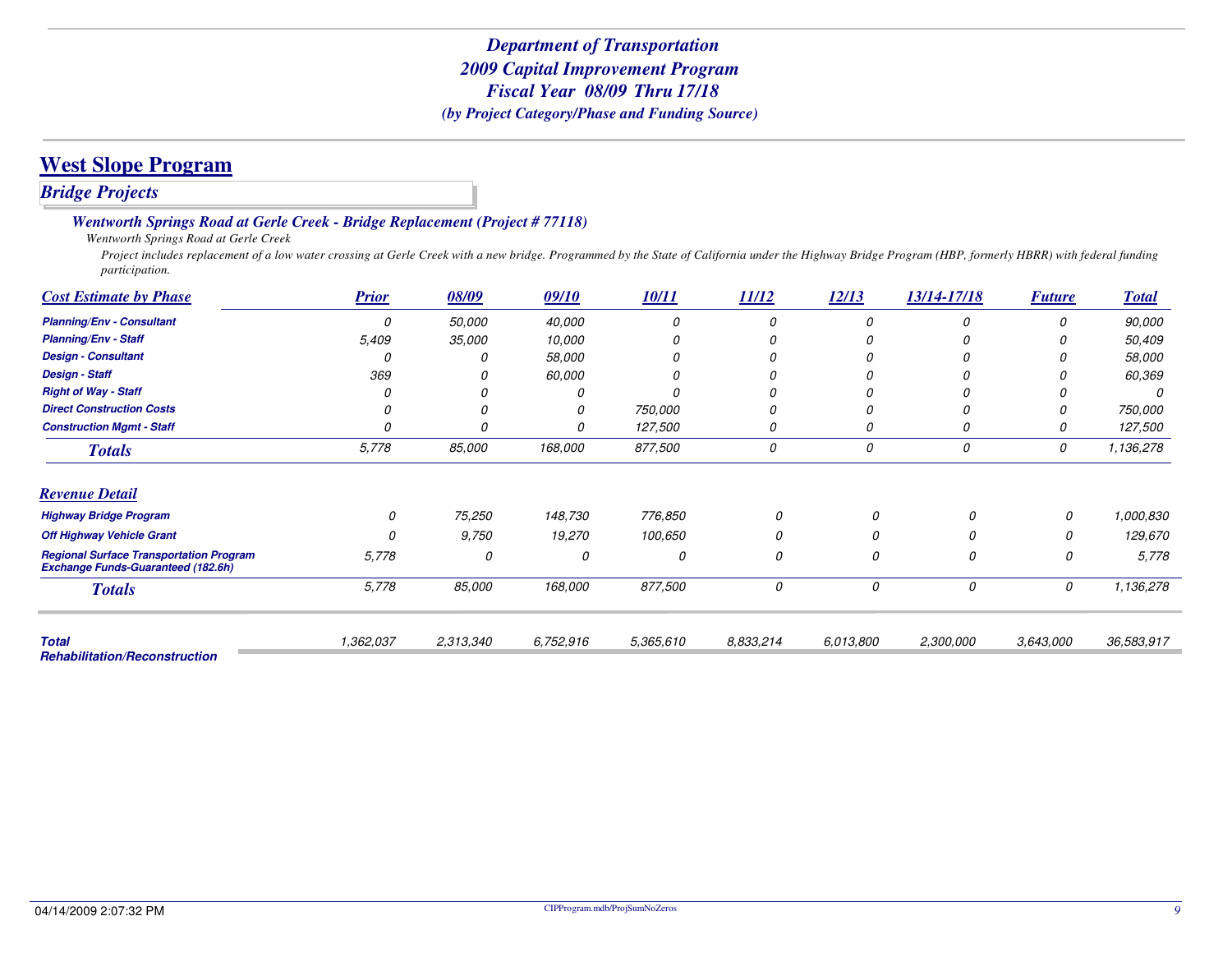| <b>West Slope Program</b>                                                                                          |              |       |         |       |       |       |             |               |              |
|--------------------------------------------------------------------------------------------------------------------|--------------|-------|---------|-------|-------|-------|-------------|---------------|--------------|
| <b>Drainage Projects</b>                                                                                           |              |       |         |       |       |       |             |               |              |
| <b>Hollow Oak Drainage (Project #72369)</b><br>Bass Lake Hills Specific Plan<br>Drainage repair on Hollow Oak Road |              |       |         |       |       |       |             |               |              |
| <b>Cost Estimate by Phase</b>                                                                                      | <b>Prior</b> | 08/09 | 09/10   | 10/11 | 11/12 | 12/13 | 13/14-17/18 | <b>Future</b> | <b>Total</b> |
| <b>Direct Construction Costs</b>                                                                                   | 0            | 0     | 300,000 | 0     | 0     | 0     |             | 0             | 300,000      |
| <b>Construction Mgmt - Staff</b>                                                                                   |              | 0     | 45,000  | 0     | 0     | 0     |             | 0             | 45,000       |
| <b>Totals</b>                                                                                                      | 0            | 0     | 345,000 | 0     | 0     | 0     | 0           | 0             | 345,000      |
| <b>Revenue Detail</b>                                                                                              |              |       |         |       |       |       |             |               |              |
| <b>Bass Lake Hills PFFP</b>                                                                                        | 0            | 0     | 345,000 | 0     | 0     | 0     | 0           | 0             | 345,000      |
| <b>Totals</b>                                                                                                      | 0            | 0     | 345,000 | 0     | 0     | 0     | 0           | 0             | 345,000      |
| <b>Total Miscellaneous</b>                                                                                         | 0            | 0     | 345,000 | 0     | 0     | 0     | 0           | 0             | 345,000      |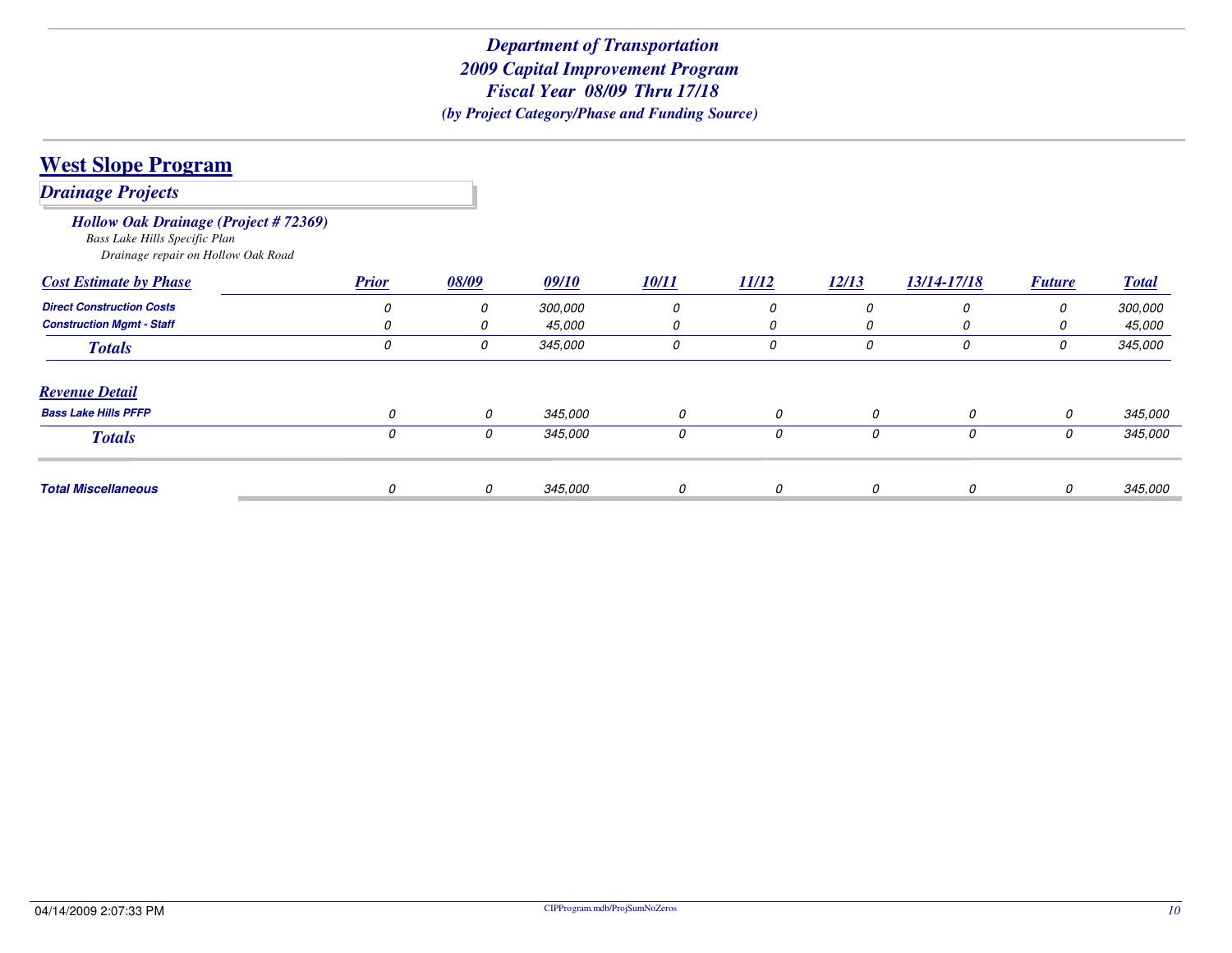### *Interchange Projects*

#### *U.S. 50/Bass Lake Road Interchange Improvements - Phase 1 (Project # 71330)*

#### *US 50 and Bass Lake Road*

 *Phase 1 of a larger project for the complete reconstruction of the Bass Lake Rd interchange. Phase 1 of this project includes a detailed study to determine the complete improvements needed. Phase 1 is assumed to include ramp widenings, road widening, signals, and the WB auxiliary lane between Bass Lake and Silva Valley interchanges. Phase 1 assumes bridge replacement. Phase 2 (GP148) is assumed to include additional ramp and road widenings and an eastbound auxiliary lane between Bass Lake and Cambridge Road interchanges.*

| <b>Cost Estimate by Phase</b>              | <b>Prior</b> | 08/09    | 09/10 | 10/11 | 11/12    | 12/13    | 13/14-17/18 | <b>Future</b> | <b>Total</b>  |
|--------------------------------------------|--------------|----------|-------|-------|----------|----------|-------------|---------------|---------------|
| <b>Planning/Env - Consultant</b>           | 168          | n        |       |       | n        | $\Omega$ | 0           | 325,000       | 325,168       |
| <b>Planning/Env - Staff</b>                | 18,270       | 3,000    |       |       |          |          |             | 500,000       | 521,270       |
| <b>Design - Consultant</b>                 |              |          |       |       |          |          |             | 662,000       | 662,000       |
| <b>Design - Staff</b>                      | 675          |          |       |       |          |          |             | 662,000       | 662,675       |
| <b>Right of Way - Consultant</b>           |              |          |       |       |          |          |             | <i>85,000</i> | <i>85,000</i> |
| <b>Right of Way - Staff</b>                |              |          |       |       |          |          |             | 278,000       | 278,000       |
| <b>Right of Way - Acquisition</b>          |              |          |       |       |          |          |             | 1,001,000     | 1,001,000     |
| <b>Direct Construction Costs</b>           |              |          |       |       |          |          |             | 15,983,000    | 15,983,000    |
| <b>Construction Mgmt - Consultant</b>      |              |          |       |       |          |          |             | 66,000        | 66,000        |
| <b>Construction Mgmt - Staff</b>           |              |          |       | 0     | 0        | 0        |             | 1,245,000     | 1,245,000     |
| <b>Totals</b>                              | 19,113       | 3,000    | 0     | 0     | 0        | 0        | 0           | 20,807,000    | 20,829,113    |
| <b>Revenue Detail</b>                      |              |          |       |       |          |          |             |               |               |
| 2004 GP El Dorado Hills TIM                | 4,558        | 750      | 0     |       | 0        | $\Omega$ | 0           | 4,764,250     | 4,769,558     |
| 2004 GP Hwy 50 TIM                         | 8,610        | 1,500    | 0     |       | 0        |          | 0           | 9,528,500     | 9,538,610     |
| <b>2004 GP TIM</b>                         | 4,557        | 750      |       |       |          |          | 0           | 4,764,250     | 4,769,557     |
| <b>Developer Advance BLHPFFP</b>           |              | $\Omega$ | 0     | 0     | $\Omega$ | O        | 0           | 1,750,000     | 1,750,001     |
| <b>Interim Highway 50 Variable TIM Fee</b> | 1,387        | 0        | 0     | 0     | 0        | 0        | 0           |               | 1,387         |
| <b>Totals</b>                              | 19,113       | 3,000    | 0     | 0     | 0        | 0        | 0           | 20,807,000    | 20,829,113    |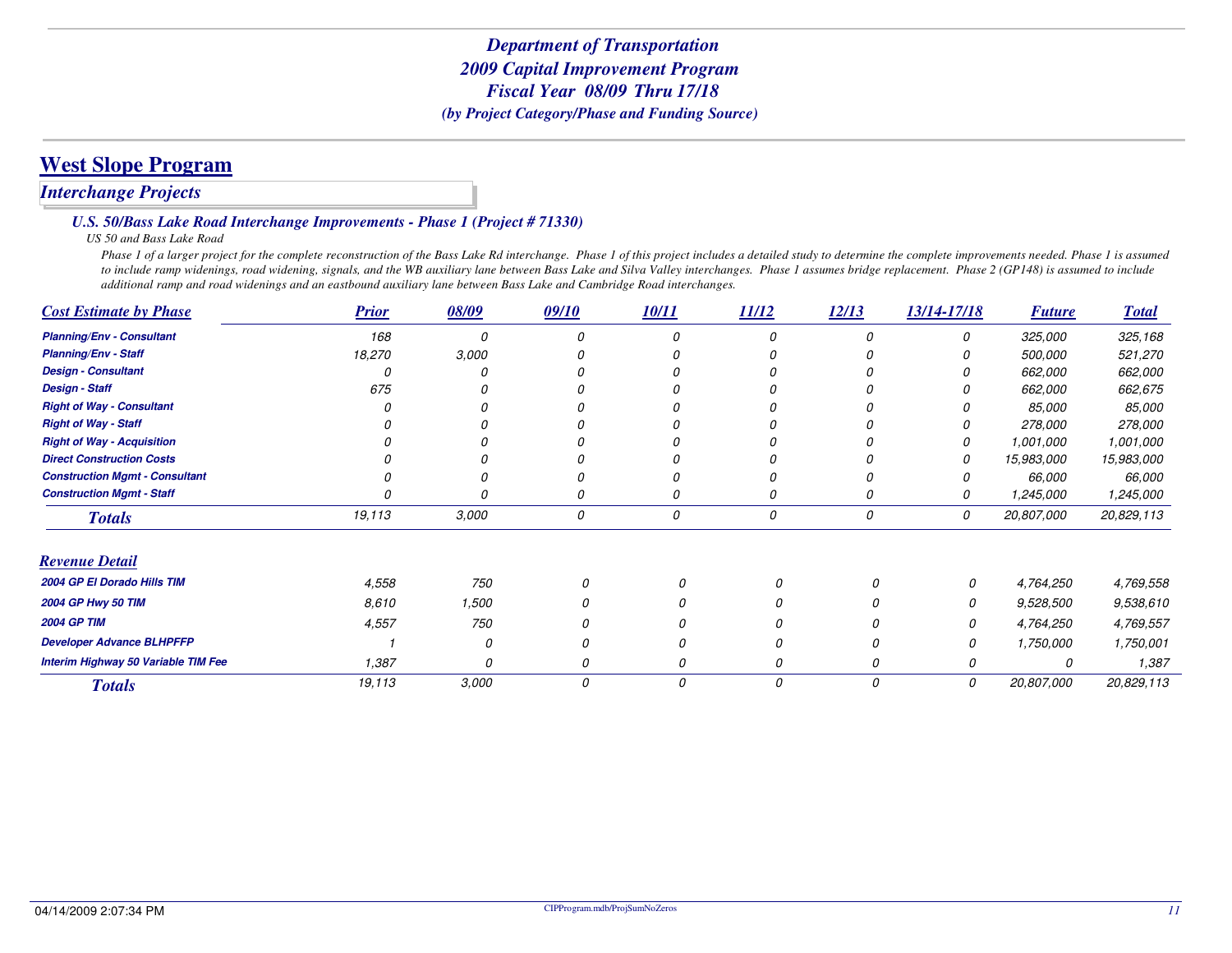## **West Slope Program**

### *Interchange Projects*

#### *U.S. 50/Cambridge Road Interchange Improvements - Phase 1 (Project # 71332)*

*Cambridge Road at US 50*

Phase 1 of a larger project for the reconstruction of the Cambridge Road Interchange. Phase 1 consists of widening the existing eastbound and westbound on-/off-ramps; addition of new westbound on-ramp; reconstruction of the local intersections to provide for additional capacity, both turning and through; and the installation of traffic signals at the eastbound and westbound ramp terminal intersections. Phase 2 *consists of bridge widening to add lanes, widen ramps and westbound auxiliary lanes from Cameron Park Drive to Bass Lake Road interchanges. Preliminary engineering for Phase 2 (GP149) to be performed under Phase 1.*

| <b>Cost Estimate by Phase</b>                     | <b>Prior</b> | 08/09 | 09/10 | 10/11 | 11/12 | 12/13    | 13/14-17/18 | <b>Future</b> | <b>Total</b> |
|---------------------------------------------------|--------------|-------|-------|-------|-------|----------|-------------|---------------|--------------|
| <b>Planning/Env - Consultant</b>                  | 24,582       |       |       |       |       | $\Omega$ | 0           | 261,000       | 285,582      |
| <b>Planning/Env - Staff</b>                       | 7,421        |       |       |       |       |          |             | 65,000        | 72,421       |
| <b>Design - Consultant</b>                        |              |       |       |       |       |          |             | 570,000       | 570,000      |
| <b>Design - Staff</b>                             | 5,647        |       |       |       |       |          |             | 142,000       | 147,647      |
| <b>Right of Way - Consultant</b>                  |              |       |       |       |       |          |             | 59,000        | 59,000       |
| <b>Right of Way - Staff</b>                       | 183          |       |       |       |       |          |             | 59,000        | 59,183       |
| <b>Right of Way - Acquisition</b>                 |              |       |       |       |       |          |             | 2,921,000     | 2,921,000    |
| <b>Direct Construction Costs</b>                  |              |       |       |       |       |          |             | 5,936,000     | 5,936,000    |
| <b>Construction Mgmt - Consultant</b>             |              |       |       |       |       |          |             | 119,000       | 119,000      |
| <b>Construction Mgmt - Staff</b>                  |              |       |       |       | 0     |          |             | 475,000       | 475,000      |
| <b>Totals</b>                                     | 37,833       | 0     | 0     | 0     | 0     | 0        | 0           | 10,607,000    | 10,644,833   |
| <b>Revenue Detail</b>                             |              |       |       |       |       |          |             |               |              |
| 2004 GP Hwy 50 TIM                                | 490          |       |       |       | 0     |          | 0           | 5,303,500     | 5,303,990    |
| <b>2004 GP TIM</b>                                | 149          |       |       |       |       |          |             | 5,303,500     | 5,303,649    |
| <b>Road Fund/Discretionary</b>                    | 342          |       |       |       |       |          |             |               | 342          |
| <b>State Transportation Impact Mitigation Fee</b> | 36,852       |       | 0     |       |       |          | 0           |               | 36,852       |
| <b>Totals</b>                                     | 37,833       | 0     | 0     | 0     | 0     | 0        | 0           | 10,607,000    | 10,644,833   |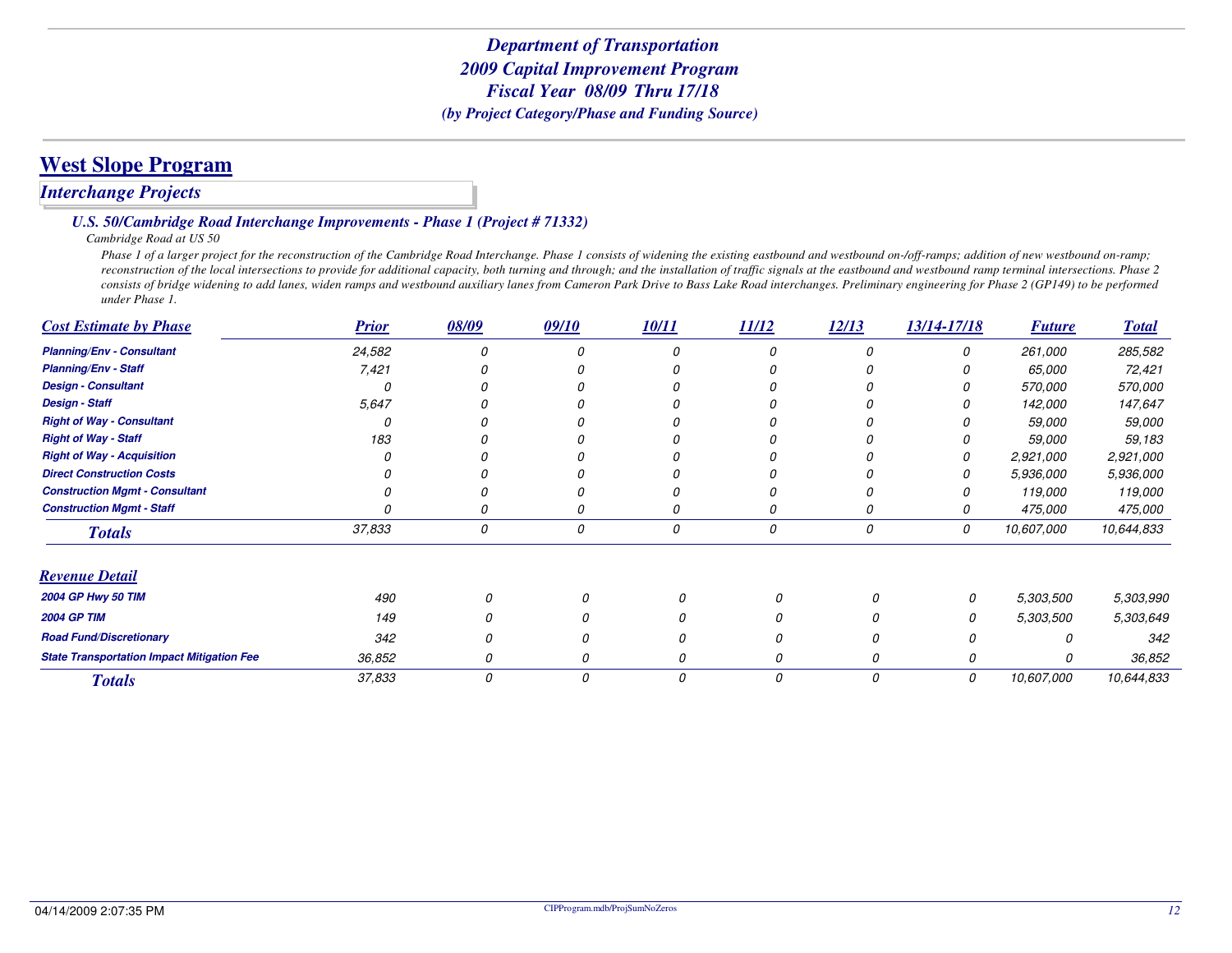### *Interchange Projects*

#### *U.S. 50/Cameron Park Drive Interchange Alternatives Study (Project # 72359)*

*US 50/Cameron Park Drive Interchange*

 *This project will evaluate potential minor roadway projects, intersection improvements, interchange improvements, and operational enhancements that could be advanced to improve traffic level of service (LOS) in and around this interchange prior to construction of the full interchange improvements (Project 72361).*

| <b>Cost Estimate by Phase</b>    | <b>Prior</b> | 08/09 | 09/10    | <b>10/11</b> | 11/12 | 12/13 | 13/14-17/18 | <b>Future</b> | <b>Total</b> |
|----------------------------------|--------------|-------|----------|--------------|-------|-------|-------------|---------------|--------------|
| <b>Planning/Env - Consultant</b> | 3,802        |       | 0        | 0            | 0     | 0     | 0           | 0             | 3,802        |
| <b>Planning/Env - Staff</b>      | 1,221        | 3,949 | 0        | 0            | 0     | 0     | 0           | 118,057       | 123,227      |
| <b>Design - Staff</b>            | 968          | 2,555 | 0        | 0            | 0     | 0     | 0           |               | 3,523        |
| <b>Right of Way - Staff</b>      | 0            | 439   | $\Omega$ |              |       | 0     | 0           |               | 439          |
| <b>Totals</b>                    | 5,991        | 6,943 | 0        | 0            | 0     | 0     | 0           | 118,057       | 130,991      |
| <b>Revenue Detail</b>            |              |       |          |              |       |       |             |               |              |
| <b>2004 GP Hwy 50 TIM</b>        | 2,996        | 3,471 | 0        | 0            | 0     | 0     | 0           | 59,029        | 65,496       |
| <b>2004 GP TIM</b>               | 2,995        | 3,472 | 0        |              | 0     | 0     | 0           | 59.028        | 65,495       |
| <b>Totals</b>                    | 5,991        | 6.943 | 0        | 0            | 0     | 0     | 0           | 118,057       | 130,991      |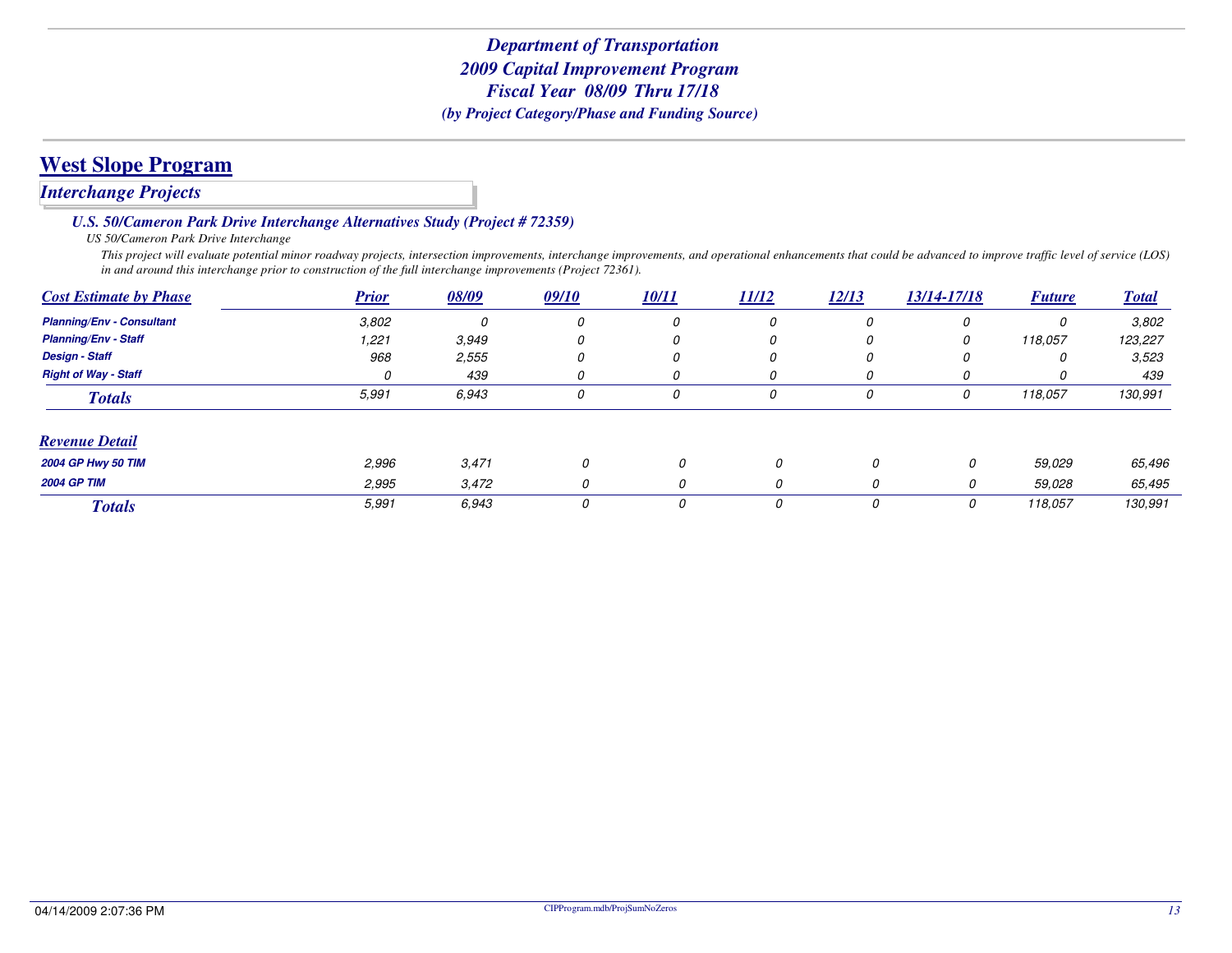### **West Slope Program**

### *Interchange Projects*

#### *U.S. 50/Cameron Park Drive Interchange Improvements - Phase 1 (Project # 72361)*

#### *Cameron Park Drive corridor including interchange at US 50*

Project provides capacity improvements to the interchange. The project includes a detailed study to identify alternatives and selection of the preferred alternative. The preferred alternative has not been *selected. For budgeting purposes, the project assumes construction of Alternative 1 in US 50/Cameron Park Drive PSR/PDS dated October 2008 consisting of reconstruction of the existing US50 bridges to widen Cameron Park Drive to eight lanes under the overcrossing for a 20-yesr design life. The project includes road and ramp widenings. Other proposed alternatives, to construct walls under the existing bridge for seven lanes, are less expensive but require additional circulation improvements to provide a 20-year life. The project requires construction of Cameron Park Drive Widening from Coach Lane to Robin Lane (Project #72367). It will be coordinated with US50 HOV Lanes, Phase 2B (Project #53122) and US50 Eastbound Auxiliary Lanes from Cambridge Road to Ponderosa Road (GP150).*

| <b>Cost Estimate by Phase</b>                     | <b>Prior</b> | 08/09     | 09/10  | 10/11   | 11/12     | 12/13     | 13/14-17/18 | <b>Future</b> | <b>Total</b> |
|---------------------------------------------------|--------------|-----------|--------|---------|-----------|-----------|-------------|---------------|--------------|
| <b>Planning/Env - Consultant</b>                  | 708,620      | 60,000    | 20,000 | 350,000 | n         | 0         | $\Omega$    | 0             | 1,138,620    |
| <b>Planning/Env - Staff</b>                       | 137,928      | 110,000   | 10,000 | 510,000 |           |           |             |               | 767,928      |
| <b>Design - Consultant</b>                        | 5,862        |           |        |         | 250,000   | 250,000   | 500,000     | 0             | 1,005,862    |
| <b>Design - Staff</b>                             | 29,901       |           |        |         | 1,350,000 | 1,350,000 | 2,700,000   |               | 5,429,901    |
| <b>Right of Way - Consultant</b>                  |              |           |        |         |           | $\Omega$  | 500,000     |               | 500,000      |
| <b>Right of Way - Staff</b>                       | 2,547        |           |        |         |           |           | 200,000     |               | 202,547      |
| <b>Right of Way - Acquisition</b>                 |              |           |        |         |           | 0         | 5,100,000   | O             | 5,100,000    |
| <b>Direct Construction Costs</b>                  |              |           |        |         |           | 0         | 40,720,000  |               | 40,720,000   |
| <b>Construction Mgmt - Consultant</b>             |              |           |        |         |           | $\Omega$  |             | N             |              |
| <b>Construction Mgmt - Staff</b>                  |              |           |        |         |           | 0         | 4,000,000   | 0             | 4,000,000    |
| <b>Totals</b>                                     | 884,858      | 170,000   | 30,000 | 860,000 | 1,600,000 | 1,600,000 | 53,720,000  | 0             | 58,864,858   |
| <b>Revenue Detail</b>                             |              |           |        |         |           |           |             |               |              |
| 2004 GP Hwy 50 TIM                                | 378,370      | 115,730   | 15,000 | 430,000 | 800,000   | 800,000   | 26,860,000  | 0             | 29,399,100   |
| <b>2004 GP TIM</b>                                | 378,370      | 115,730   | 15,000 | 430,000 | 800,000   | 800,000   | 26,860,000  |               | 29,399,100   |
| <b>Traffic Impact Mitigation Fee (West Slope)</b> | 66,658       | 0         | 0      |         |           |           | Ω           |               | 66,658       |
| <b>Year End Accruals</b>                          | 61,460       | $-61,460$ | 0      |         |           |           | 0           |               |              |
| <b>Totals</b>                                     | 884,858      | 170,000   | 30,000 | 860,000 | 1,600,000 | 1,600,000 | 53,720,000  | 0             | 58,864,858   |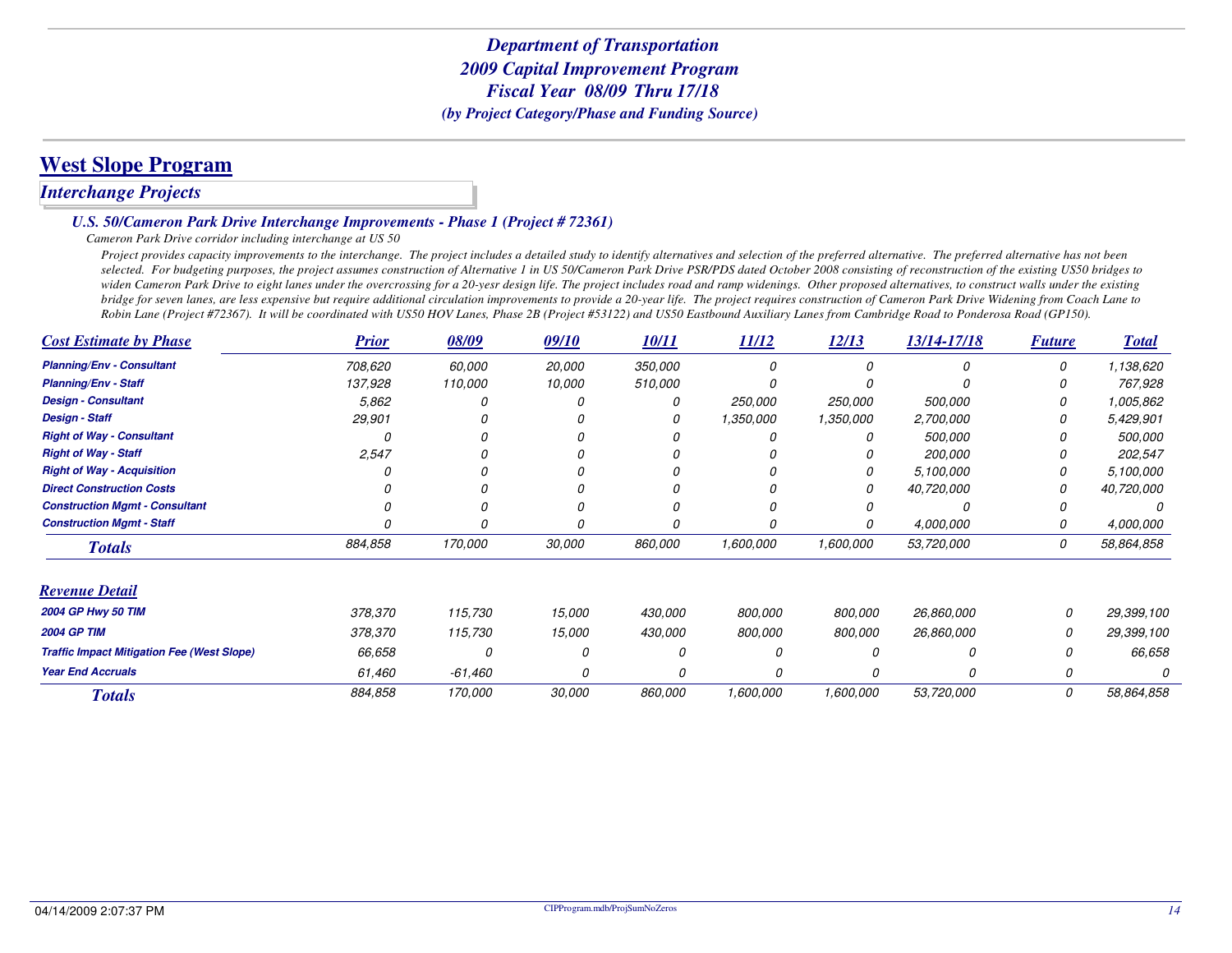## **West Slope Program**

### *Interchange Projects*

### *U.S. 50/Camino Area Parallel Capacity/Safety Study (Project # 71319)*

*Lower Camino*

 *The long-term goal of the Camino Corridor Operational Improvements is to improve access and reduce accidents on U.S. 50. El Dorado County Transportation Commission (EDCTC) is the lead agency on the preparation of the Study and is responsible for identifying access and safety improvement alternatives. Included in the Study parameters is a comprehensive public outreach effort. Funds in 06/07 through 09/10 provide a County contribution to the Study.*

| <b>Cost Estimate by Phase</b>                                                                 | <b>Prior</b> | 08/09     | 09/10   | 10/11 | 11/12 | 12/13 | 13/14-17/18 | <b>Future</b> | <b>Total</b> |
|-----------------------------------------------------------------------------------------------|--------------|-----------|---------|-------|-------|-------|-------------|---------------|--------------|
| <b>Planning/Env - Consultant</b>                                                              | 67,063       |           |         |       |       |       | 0           | 72,000        | 139,063      |
| <b>Planning/Env - Staff</b>                                                                   | 6.654        | 10,000    | 62,000  |       |       |       | 0           | 108,000       | 186,654      |
| <b>Design - Consultant</b>                                                                    | 57           |           |         |       |       |       |             |               | 57           |
| <b>Design - Staff</b>                                                                         | 545          |           |         |       |       |       |             | 448,000       | 448,545      |
| <b>Direct Construction Costs</b>                                                              |              |           |         |       |       |       | 0           | 2,688,000     | 2,688,000    |
| <b>Construction Mgmt - Staff</b>                                                              | 130          |           |         |       |       |       |             | 270,000       | 270,130      |
| <b>Planning/Environmental</b>                                                                 | 240,540      |           |         |       |       |       |             |               | 240,540      |
| <b>Contribution to Other Government Agencies</b>                                              | 18,838       | 169,000   | 140,000 |       |       |       | Ω           |               | 327,838      |
| <b>Totals</b>                                                                                 | 333,827      | 179,000   | 202,000 | 0     | 0     | 0     | 0           | 3,586,000     | 4,300,827    |
| <b>Revenue Detail</b>                                                                         |              |           |         |       |       |       |             |               |              |
| 2004 GP Hwy 50 TIM                                                                            | 445          | 197,839   | 202,000 |       |       | Ω     | $\Omega$    | 3,586,000     | 3,986,284    |
| <b>Regional Surface Transportation Program</b><br><b>Exchange Funds-Competitive (182.6d1)</b> | 216,598      | 0         | 0       | 0     |       | 0     | 0           | 0             | 216,598      |
| <b>State Transportation Impact Mitigation Fee</b>                                             | 97,945       |           |         |       |       | 0     |             |               | 97,945       |
| <b>Year End Accruals</b>                                                                      | 18,839       | $-18,839$ |         | 0     | 0     | 0     |             |               |              |
| <b>Totals</b>                                                                                 | 333,827      | 179,000   | 202,000 | 0     | 0     | 0     | 0           | 3,586,000     | 4,300,827    |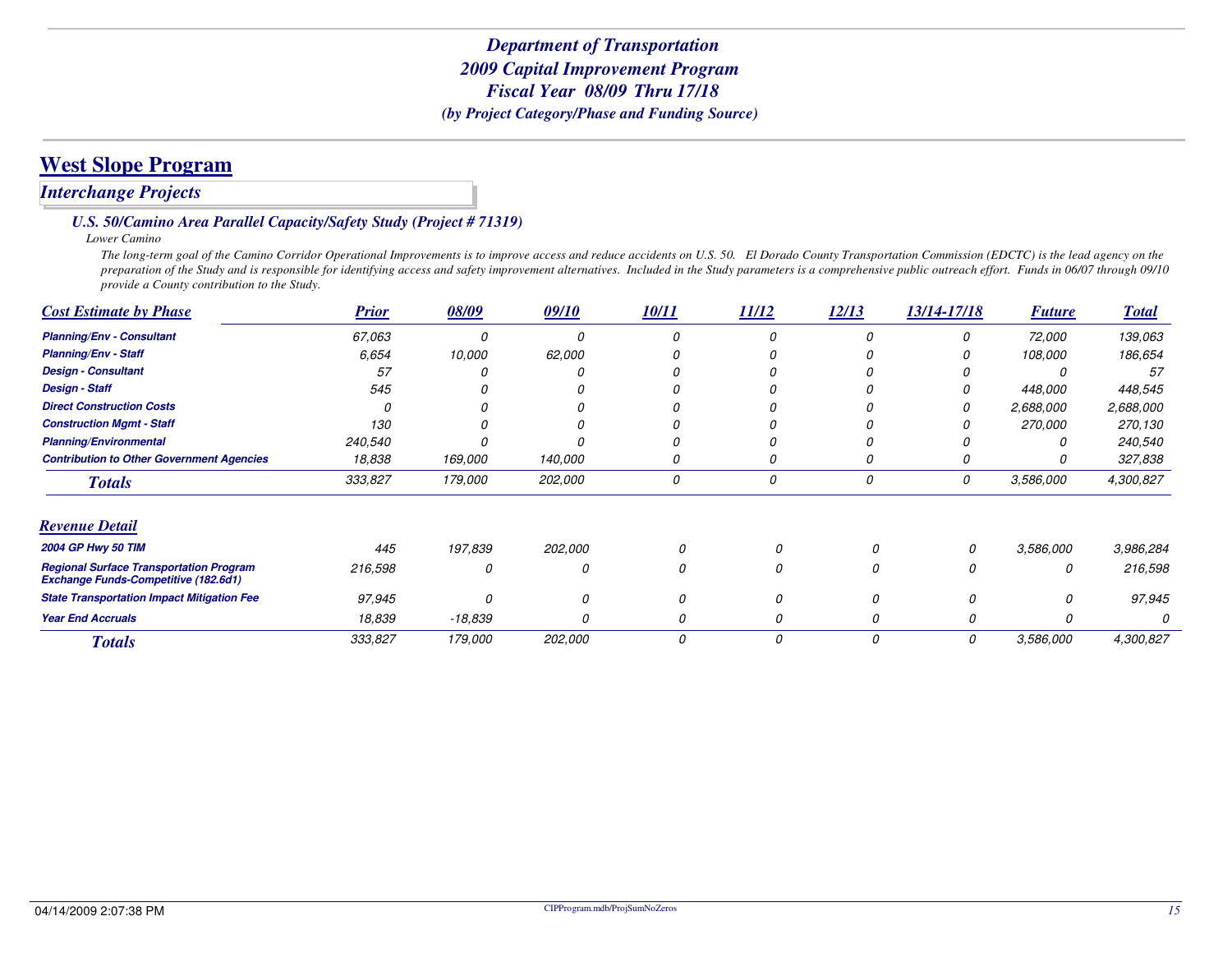## **West Slope Program**

### *Interchange Projects*

#### *U.S. 50/El Dorado Hills Boulevard Interchange Improvements (Project # 71323)*

#### *El Dorado Hills Boulevard and US 50*

Part of larger project to reconstruct the interchange and widen El Dorado Hills Boulevard. Complete reconstruction is being phased to align improvement needs, construction staging within US 50 corridor, and *available funding. This final phase constructs new westbound off-ramp undercrossing, improves on-/off-ramps for eastbound and westbound US 50 and widens El Dorado Hills Boulevard to the required number of lanes. Design to be coordinated with Mainline Widening (53120), Westbound Auxillary Lane (53115) and Pedestrian Overcrossing (71340). Construction should preceed or be concurrent with the above projects.*

| <b>Cost Estimate by Phase</b>                                             | <b>Prior</b> | 08/09    | 09/10  | 10/11 | 11/12    | 12/13 | 13/14-17/18 | <b>Future</b>         | <b>Total</b>                            |
|---------------------------------------------------------------------------|--------------|----------|--------|-------|----------|-------|-------------|-----------------------|-----------------------------------------|
| <b>Planning/Env - Consultant</b>                                          | 150          |          |        |       |          |       |             | O                     | 150                                     |
| <b>Planning/Env - Staff</b>                                               | 1.020        |          |        |       |          |       |             |                       | 1,020                                   |
| <b>Design - Consultant</b>                                                | 34,182       | 131,290  | 20,000 |       |          |       | 2,107,710   |                       | 2,293,182                               |
| <b>Design - Staff</b>                                                     | 26,666       | 40,710   | 10,000 |       |          |       | 239,290     |                       | 316,666                                 |
| <b>Right of Way - Consultant</b>                                          |              |          |        |       |          |       |             | 25,000                | 25,000                                  |
| <b>Right of Way - Staff</b>                                               | 70           | 3,000    |        |       |          |       |             | 32,000                | 35,070                                  |
| <b>Right of Way - Acquisition</b>                                         |              |          |        |       |          |       |             | 500,000               | <i>500,000</i><br>21,000,000<br>140,000 |
| <b>Direct Construction Costs</b><br><b>Construction Mgmt - Consultant</b> |              |          |        |       |          |       | 0<br>0      | 21,000,000<br>140,000 |                                         |
|                                                                           |              |          |        |       |          |       |             |                       |                                         |
| <b>Construction Mgmt - Staff</b>                                          | 339          |          |        |       |          |       | 0           | 2,500,000             | 2,500,339                               |
| <b>Totals</b>                                                             | 62,427       | 175,000  | 30,000 | 0     | 0        | 0     | 2,347,000   | 24,197,000            | 26.811,427                              |
| <b>Revenue Detail</b>                                                     |              |          |        |       |          |       |             |                       |                                         |
| 2004 GP El Dorado Hills TIM                                               | 55,650       | 181,777  | 30,000 | 0     | $\Omega$ | 0     | 2,347,000   | 24,197,000            | 26,811,427                              |
| <b>Year End Accruals</b>                                                  | 6,777        | $-6,777$ | 0      | 0     | 0        | 0     | O           |                       |                                         |
| <b>Totals</b>                                                             | 62,427       | 175,000  | 30,000 | 0     | 0        | 0     | 2,347,000   | 24,197,000            | 26,811,427                              |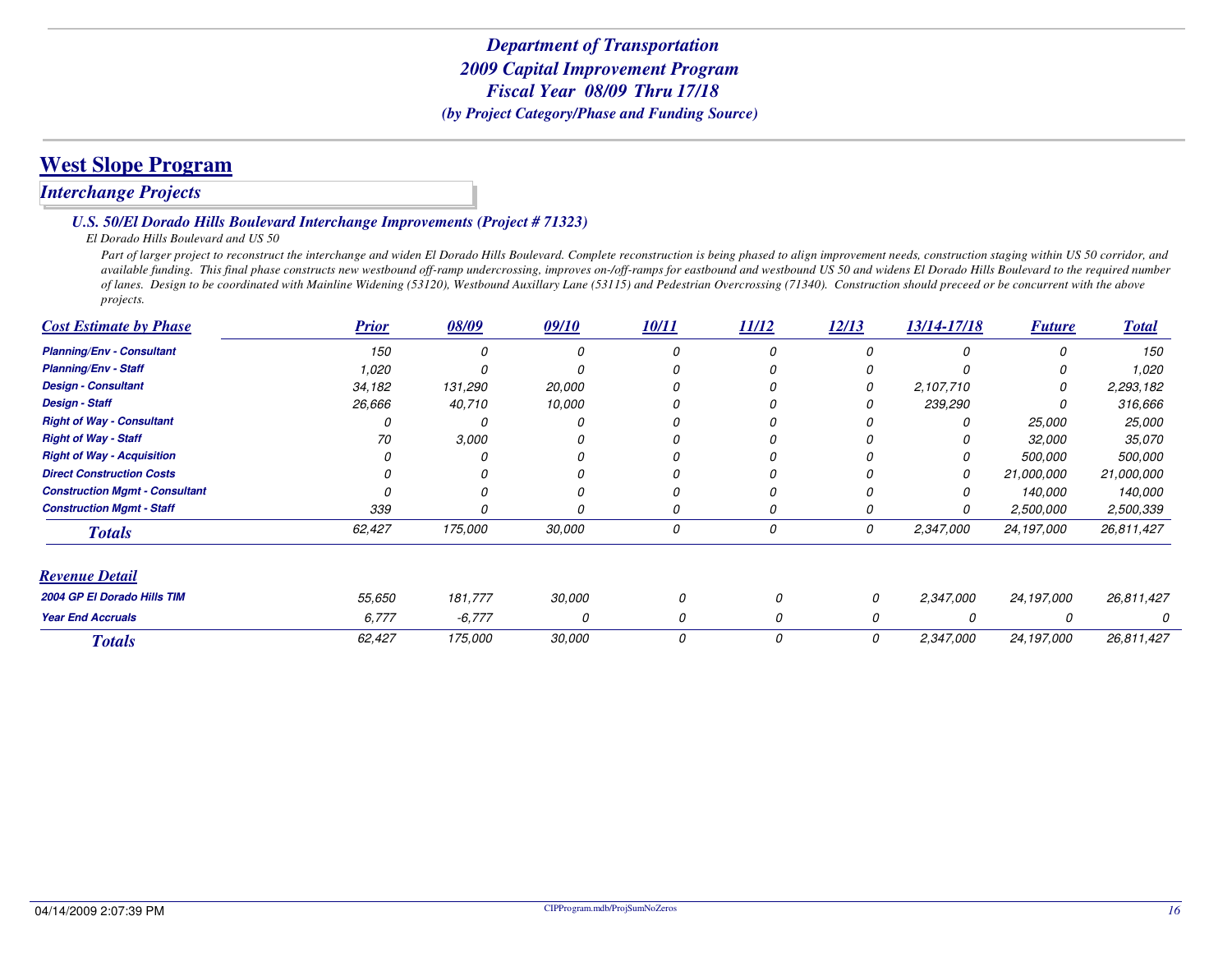## **West Slope Program**

### *Interchange Projects*

#### *U.S. 50/El Dorado Hills Boulevard Interchange Phase 1.1: Soundwall (Project # 71318)*

#### *El Dorado Hills Boulevard at US 50 in El Dorado Hills*

 *The phase 1 interchange project consisted of phased improvements including construction of a soundwall; realigning the west leg of Saratoga Way to Park Drive; widening the southbound El Dorado Hills Boulevard; widening northbound El Dorado Hills Boulevard under US 50; constructing improvements to the existing westbound on-ramp and off-ramp. This Phase 1.1 project included constructing the soundwall. Remaining work with funds shown in 08/09 is for the aesthetic treatment of the soundwalls as required by mitigation measures for the project.*

| <b>Cost Estimate by Phase</b>                | <b>Prior</b> | 08/09 | 09/10  | 10/11 | 11/12 | 12/13 | 13/14-17/18 | <b>Future</b> | <b>Total</b> |
|----------------------------------------------|--------------|-------|--------|-------|-------|-------|-------------|---------------|--------------|
| <b>Design - Staff</b>                        | 434          |       |        |       |       |       |             |               | 434          |
| <b>Right of Way - Consultant</b>             | 505          |       |        |       |       |       |             |               | 505          |
| <b>Right of Way - Staff</b>                  | 24,803       |       |        |       |       |       |             |               | 24,803       |
| <b>Right of Way - Acquisition</b>            | 25,690       |       | 10,000 |       |       |       |             |               | 35,690       |
| <b>Direct Construction Costs</b>             | 1,503,563    |       |        |       |       |       |             |               | 1,503,563    |
| <b>Construction Mgmt - Staff</b>             | 912          |       |        |       |       |       |             |               | 912          |
| <b>Environmental Monitoring - Consultant</b> | 5,427        |       |        |       |       |       |             |               | 5,427        |
| <b>Environmental Monitoring - Staff</b>      | 3,597        |       |        |       |       |       |             |               | 3,597        |
| <b>Design Engineering &amp; Admin</b>        | 2,171,462    |       |        |       |       |       |             |               | 2,171,462    |
| <b>Right of Way</b>                          | 634,705      |       |        |       |       |       |             |               | 634,705      |
| <b>Construction/Engineering &amp; Admin</b>  | 164,592      |       |        |       |       |       |             |               | 164,592      |
| <b>Planning/Environmental</b>                | 649,861      |       |        |       | 0     |       |             |               | 649,861      |
| <b>Totals</b>                                | 5,185,551    | 0     | 10,000 | 0     | 0     | 0     | 0           | 0             | 5,195,551    |
| <b>Revenue Detail</b>                        |              |       |        |       |       |       |             |               |              |
| 2004 GP El Dorado Hills TIM                  | 7,004        | 0     | 10,000 | 0     | O     | n     | Ω           | 0             | 17,004       |
| El Dorado Hills Road Impact Fee              | 5,178,547    |       | 0      | 0     | 0     |       | Ω           | 0             | 5,178,547    |
| <b>Totals</b>                                | 5,185,551    | 0     | 10,000 | 0     | 0     | 0     | 0           | 0             | 5, 195, 551  |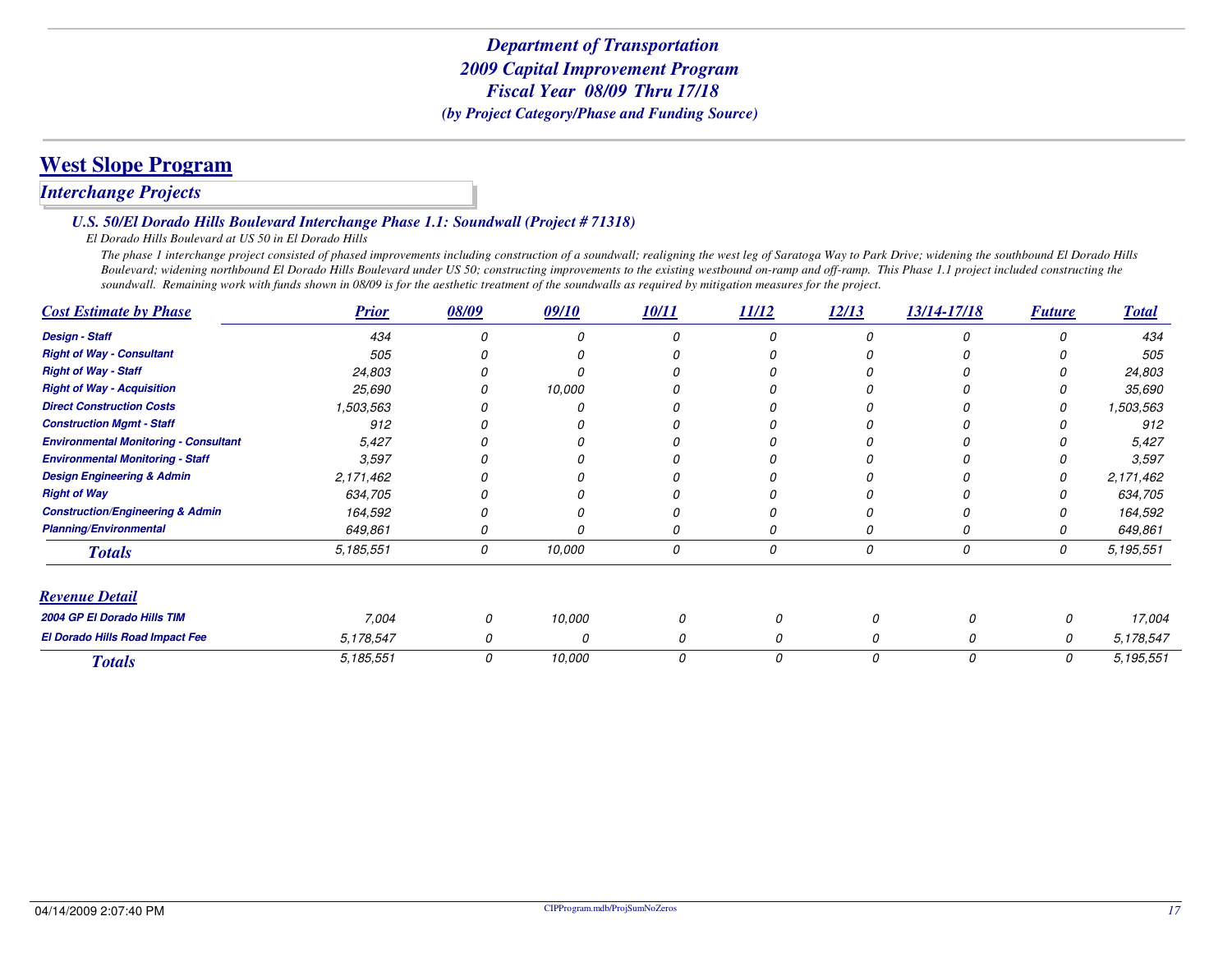### *Interchange Projects*

*U.S. 50/El Dorado Road Interchange Improvements - Phase 1 (Project # 71347)*

*West of Placerville*

 *The interim project includes signalization and widening of existing ramps. Ultimate improvements would involve signalization and construction of left and right turn lanes and additional through traffic lanes in all approaches to the interchange: northbound/southbound El Dorado Road, and east/westbound on/off-ramps for US 50. This will involve either widening of the existing El Dorado Road/US 50 overcrossing structure and/or construction of a new adjacent structure. See Phase 2 Project #71376.*

| <b>Cost Estimate by Phase</b>                                                                 | <b>Prior</b> | 08/09  | 09/10    | 10/11 | 11/12 | 12/13 | 13/14-17/18 | <b>Future</b> | <b>Total</b>  |
|-----------------------------------------------------------------------------------------------|--------------|--------|----------|-------|-------|-------|-------------|---------------|---------------|
| <b>Planning/Env - Consultant</b>                                                              | 136,043      | O      | $\Omega$ |       |       |       | 0           | 70,000        | 206,043       |
| <b>Planning/Env - Staff</b>                                                                   | 5,163        | 15,741 |          |       |       |       |             | 26,493        | 47,397        |
| <b>Design - Consultant</b>                                                                    |              |        |          |       |       |       |             | 30,000        | <i>30,000</i> |
| <b>Design - Staff</b>                                                                         | 23,452       |        |          |       |       |       |             | 272,766       | 296,218       |
| <b>Right of Way - Consultant</b>                                                              |              |        |          |       |       |       |             | 15,000        | 15,000        |
| <b>Right of Way - Staff</b>                                                                   | 1,110        |        |          |       |       |       |             | 20,000        | 21,110        |
| <b>Right of Way - Acquisition</b>                                                             |              |        |          |       |       |       |             | 104,000       | 104,000       |
| <b>Direct Construction Costs</b>                                                              |              |        |          |       |       |       |             | 2,420,000     | 2,420,000     |
| <b>Construction Mgmt - Staff</b>                                                              |              |        | Ω        |       |       |       |             | 400,000       | 400,000       |
| <b>Totals</b>                                                                                 | 165,768      | 15,741 | 0        | 0     | 0     | 0     | 0           | 3,358,259     | 3,539,768     |
| <b>Revenue Detail</b>                                                                         |              |        |          |       |       |       |             |               |               |
| 2004 GP Hwy 50 TIM                                                                            | 20,884       | 7,871  |          |       | n     |       | 0           | 1,679,130     | 1,707,884     |
| <b>2004 GP TIM</b>                                                                            | 20,884       | 7,871  |          |       |       |       | 0           | 1,679,130     | 1,707,884     |
| <b>Regional Surface Transportation Program</b><br><b>Exchange Funds-Competitive (182.6d1)</b> | 124,000      | 0      | 0        |       | 0     | 0     | 0           | 0             | 124,000       |
| <b>Totals</b>                                                                                 | 165,768      | 15,741 | 0        | 0     | 0     | 0     | 0           | 3,358,259     | 3,539,768     |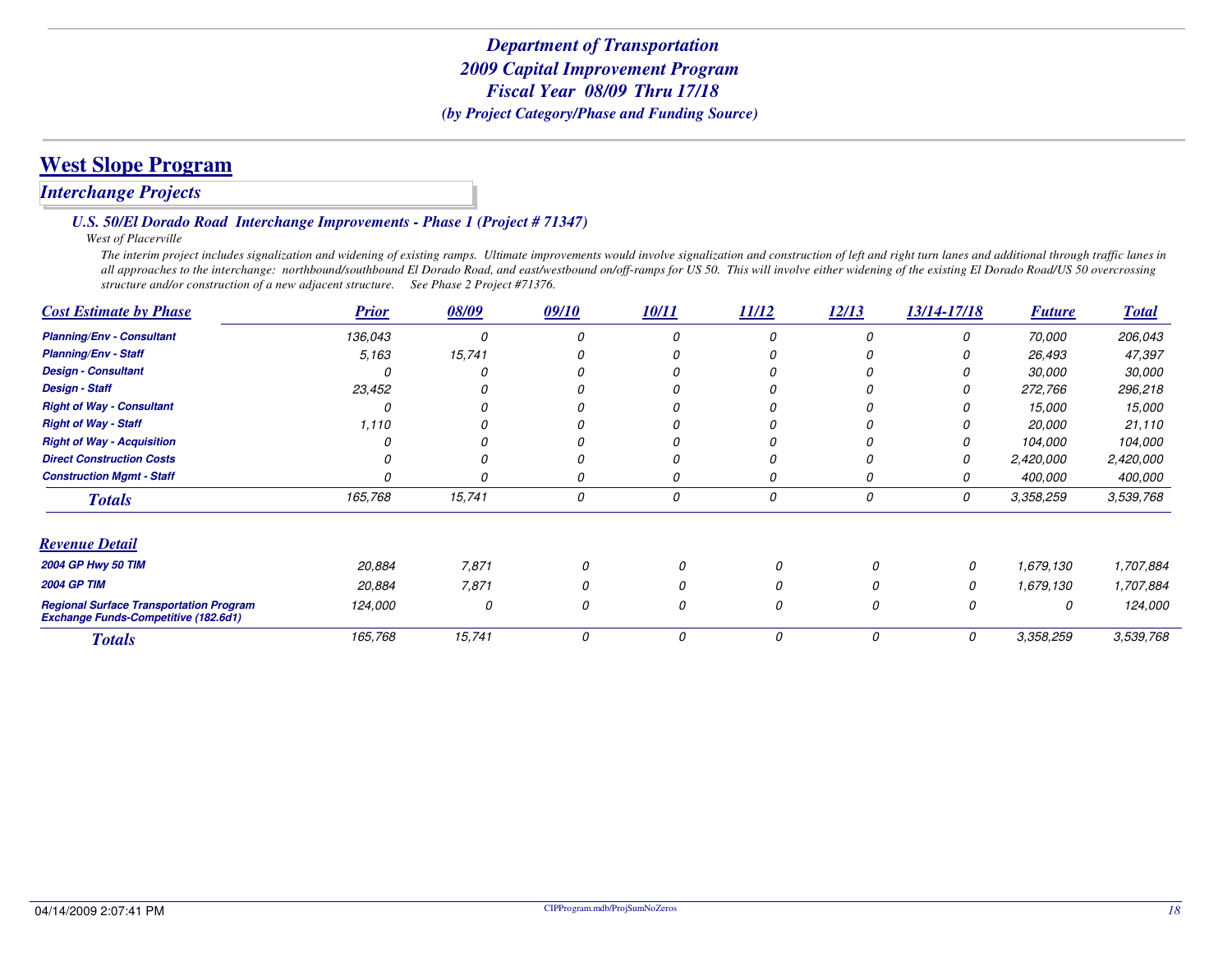## **West Slope Program**

### *Interchange Projects*

#### *U.S. 50/Missouri Flat Road Interchange Improvements - Phase 1A (Project # 71317)*

#### *Missouri Flat Road at US 50 (Missouri Flat Area)*

 *The Phase 1A US 50/Missouri Flat Road Interchange project will widen Missouri Flat Road from Mother Lode Drive to Prospector's Plaza Drive from two (2) lanes to four (4) lanes, add turn lanes and replace the existing overcrossing structure at US 50. Intersection improvements/channelization are included at Prospector's Plaza Drive, US 50 eastbound and westbound ramps, Mother Lode Drive and Perks Court intersections. See project 71336 for Phase 1B.*

| <b>Cost Estimate by Phase</b>                     | <b>Prior</b> | 08/09      | 09/10         | 10/11    | 11/12    | 12/13 | 13/14-17/18 | <b>Future</b> | <b>Total</b> |
|---------------------------------------------------|--------------|------------|---------------|----------|----------|-------|-------------|---------------|--------------|
| <b>Planning/Env - Consultant</b>                  | 428,533      | 0          | 0             |          | $\Omega$ | 0     |             | 0             | 428,533      |
| <b>Planning/Env - Staff</b>                       | 69,498       |            |               |          |          |       |             |               | 69,498       |
| <b>Design - Consultant</b>                        | 2,820,926    |            |               |          |          |       |             |               | 2,820,926    |
| <b>Design - Staff</b>                             | 994,699      | 50,000     |               |          |          |       |             |               | 1,044,699    |
| <b>Right of Way - Consultant</b>                  | 246,751      |            |               |          |          |       |             |               | 246,751      |
| <b>Right of Way - Staff</b>                       | 489,766      |            |               |          |          |       |             |               | 489,766      |
| <b>Right of Way - Acquisition</b>                 | 4,531,798    |            |               |          |          |       |             | 0             | 4,531,798    |
| <b>Direct Construction Costs</b>                  | 19,021,837   | 2,500,000  |               |          |          |       |             | 0             | 21,521,837   |
| <b>Construction Mgmt - Consultant</b>             | 1,120,541    | 200,000    |               |          |          |       |             | 0             | 1,320,541    |
| <b>Construction Mgmt - Staff</b>                  | 943,309      | 286,809    |               |          |          |       |             |               | 1,230,118    |
| <b>Survey - Consultant</b>                        | 4,822        | 0          |               |          |          |       |             |               | 4,822        |
| <b>Planning/Environmental</b>                     | 1,210,241    | 0          |               |          | 0        | 0     |             | 0             | 1,210,241    |
| <b>Totals</b>                                     | 31,882,721   | 3,036,809  | 0             | 0        | 0        | 0     | 0           | 0             | 34,919,530   |
| <b>Revenue Detail</b>                             |              |            |               |          |          |       |             |               |              |
| 2004 GP Hwy 50 TIM                                | 1,765,654    | 1,367,856  |               | $\Omega$ | 0        | 0     | 0           | 0             | 3,133,510    |
| <b>2004 GP TIM</b>                                | 1,765,655    | 1,367,856  |               |          |          | Ω     |             | 0             | 3,133,511    |
| <b>Contractor Reimbursement</b>                   | 8,400        | 0          |               |          |          | N     |             | Ω             | 8,400        |
| <b>In-Lieu Fees</b>                               | $\Omega$     | 112,000    |               |          |          |       |             | 0             | 112,000      |
| <b>State Transportation Impact Mitigation Fee</b> | 27,131,472   | 1,037,998  |               |          |          |       |             | O             | 28,169,470   |
| <b>Utility Agencies</b>                           | 362,639      | 0          |               | O        |          | 0     |             | 0             | 362,639      |
| <b>Year End Accruals</b>                          | 848,901      | $-848,901$ |               | 0        | 0        | 0     |             | G             |              |
| <b>Totals</b>                                     | 31,882,721   | 3,036,809  | $\mathcal{O}$ | 0        | 0        | 0     | 0           | 0             | 34,919,530   |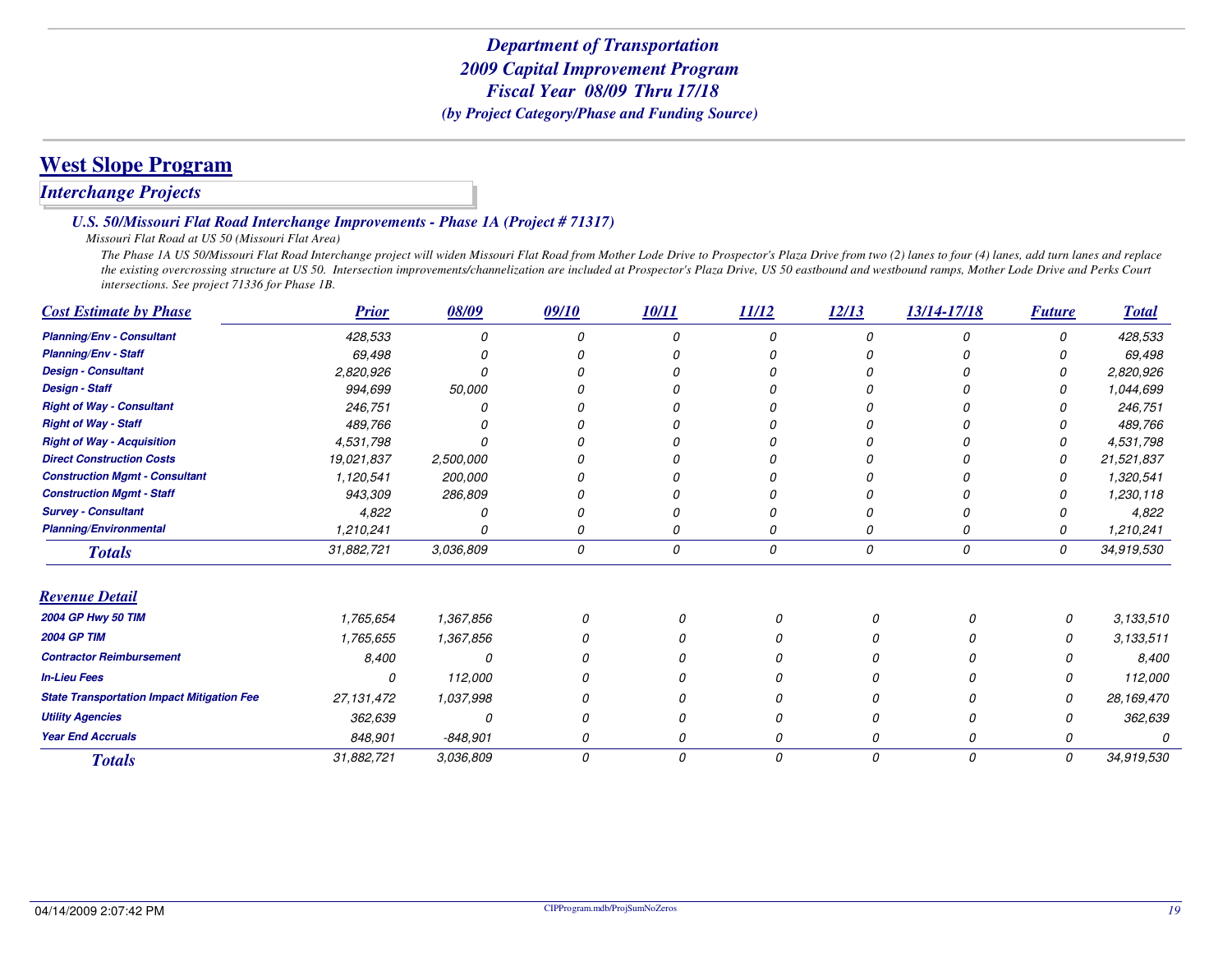### **West Slope Program**

#### *Interchange Projects*

*U.S. 50/Missouri Flat Road Interchange Improvements - Phase 1B (Project # 71336)*

*Missouri Flat Road at US 50 (Missouri Flat Area)*

*This project, Phase 1B, is the second of three phases to construct the Phase 1 option addressed in the FEIR for the US 50/Missouri Flat Road Interchange.*

 *In October 2001, the project scope was increased to include items not originally in the PSR, but that were a part of the Western Placerville Drive Interchange project at Forni Road in Placerville. With this added scope, RIP grant funds equaling 100% of the cost of the additional work were programmed. These grant funds are included in the RIP funds. See the Phase 1A project, #71317 for Project costs prior to FY 07/08 as they include costs for Phases 1A, 1B and 1C.* 

 *The phase 1B project is proposed to include: reconfiguration of the interchange to a four-lane tight diamond interchange, construction of auxiliary lanes between the interchange and the Forni Road/Western Placerville Drive Interchange; widening and seismic retrofitting of the Weber Creek bridges on US 50. The Phase 1B project is being advanced in its entirety; however, a base package will be prepared to match the available funds currently programmed for the project with the remaining components of the project. The SHOPP funding includes a recent earmark from the FY09 Omnibus Appropriations bill.*

| <b>Cost Estimate by Phase</b>                          | <b>Prior</b> | 08/09      | 09/10         | 10/11      | <b>11/12</b> | 12/13 | 13/14-17/18 | <b>Future</b> | <b>Total</b> |
|--------------------------------------------------------|--------------|------------|---------------|------------|--------------|-------|-------------|---------------|--------------|
| <b>Planning/Env - Consultant</b>                       |              |            |               |            |              |       |             |               |              |
| <b>Planning/Env - Staff</b>                            | 4,787        |            |               |            |              |       |             |               | 4,787        |
| <b>Design - Consultant</b>                             | 644,872      | 784,000    | 50,000        |            |              |       |             |               | 1,478,872    |
| <b>Design - Staff</b>                                  | 185,234      | 224,000    | 15,000        |            |              |       |             |               | 424,234      |
| <b>Right of Way - Consultant</b>                       | 3,833        | 45,000     |               |            |              |       |             |               | 48,833       |
| <b>Right of Way - Staff</b>                            | 58,253       | 10,000     |               |            |              |       |             |               | 68,253       |
| <b>Right of Way - Acquisition</b>                      | 38,106       | 160,000    |               |            |              |       |             |               | 198,106      |
| <b>Direct Construction Costs</b>                       |              | 0          | 16,000,000    | 14,140,000 |              |       |             |               | 30,140,000   |
| <b>Construction Mgmt - Consultant</b>                  |              | 0          | 1,170,000     | 1,000,000  |              |       |             |               | 2,170,000    |
| <b>Construction Mgmt - Staff</b>                       | 1,141        | 0          | 1,538,000     | 1,504,000  | 0            |       |             |               | 3,043,141    |
| <b>Totals</b>                                          | 936,226      | 1,223,000  | 18,773,000    | 16,644,000 | 0            | 0     | 0           | 0             | 37,576,226   |
| <b>Revenue Detail</b>                                  |              |            |               |            |              |       |             |               |              |
| 2004 GP Hwy 50 TIM                                     | 447,042      | 206,070    |               | 0          |              | 0     |             | n             | 653,112      |
| <b>2004 GP TIM</b>                                     | 447,043      | 206,071    |               | n          |              |       |             | Ω             | 653,114      |
| <b>Master Circulation &amp; Funding Plan Financing</b> |              | 853,000    | <i>65,000</i> | 4,326,000  |              |       |             | 0             | 5,244,000    |
| <b>Regional Improvement Program</b>                    |              | 0          | 15,758,000    | 11,748,000 |              |       |             | 0             | 27,506,000   |
| <b>SHOPP Funds</b>                                     |              | 0          | 2,950,000     | 570,000    |              | n     |             | 0             | 3,520,000    |
| <b>Year End Accruals</b>                               | 42,141       | $-42, 141$ | 0             | 0          | $\Omega$     | Ω     |             | 0             |              |
| <b>Totals</b>                                          | 936,226      | 1,223,000  | 18,773,000    | 16,644,000 | 0            | 0     | 0           | 0             | 37,576,226   |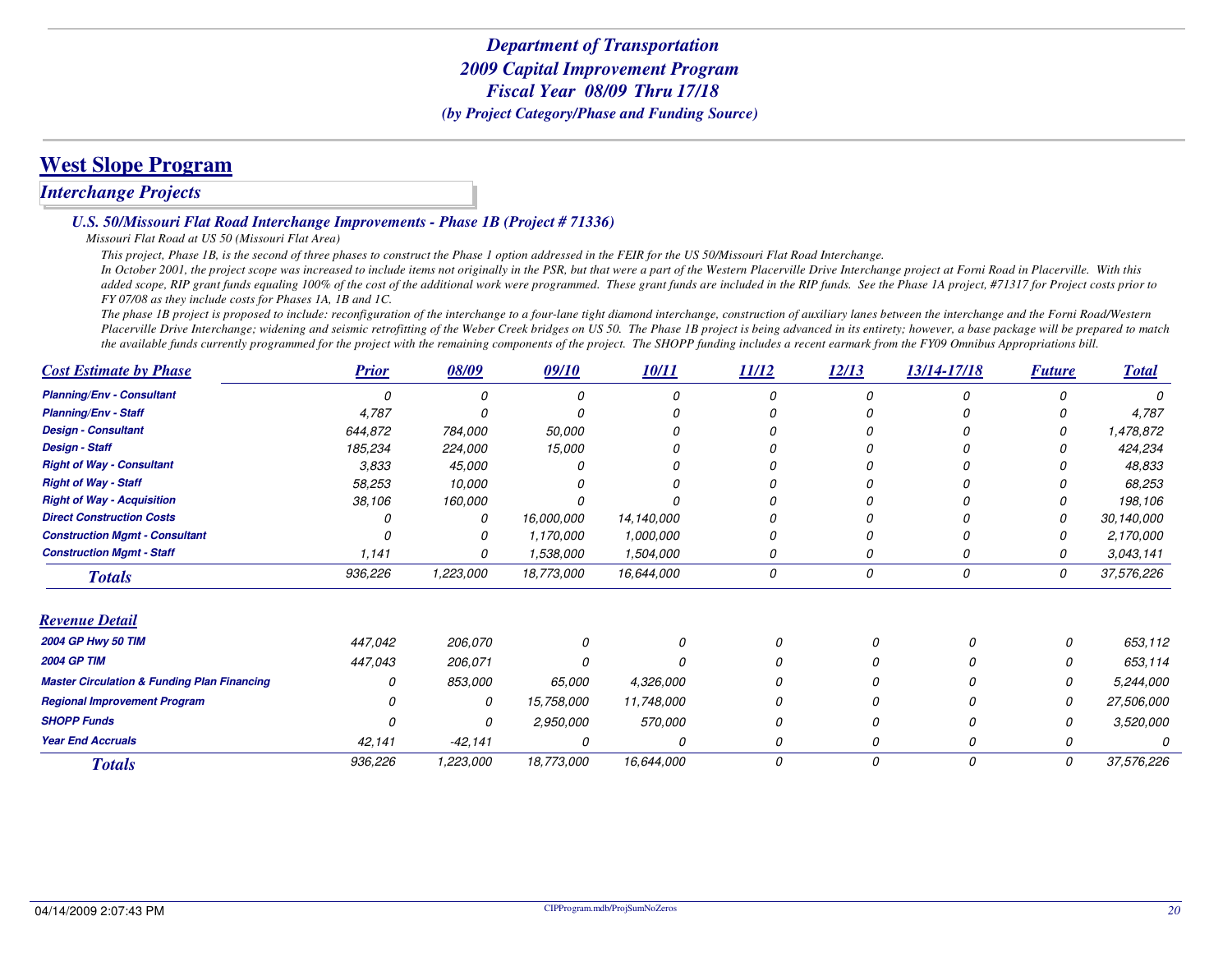*Interchange Projects*

#### *U.S. 50/Missouri Flat Road Interchange Improvements - Phase 1C Riparian Restoration (Project # 71346)*

*This project, Phase 1C, is the third of three phases to construct the Phase 1 option addressed in the FEIR for the "US 50/Missouri Flat Road Interchange. "*

*In October 2001, the project scope was increased to include items not originally in the PSR, but that were a part of the Western Placerville Interchange project at Forni Road in Placerville. With this added scope, RIP grant funds equaling 100% of the cost of the additional work were programmed. See the Phase 1A project, #71317 for Costs prior to FY 07/08 as they include costs for Phases 1A, 1B and 1C.*

The Phase 1C project is proposed to include the riparian restoration plan as required by the FEIR for the project. The project will include the design, specifications, an implementation plan, maintenance plan, *maintenance requirements and a monitoring program for the restoration of native riparian vegetation and trees that are or have been removed as a part of the overall Phase 1 Project construction.*

| <b>Cost Estimate by Phase</b>                          | <b>Prior</b> | 08/09   | 09/10   | 10/11          | 11/12   | 12/13         | 13/14-17/18 | <b>Future</b> | <b>Total</b>  |
|--------------------------------------------------------|--------------|---------|---------|----------------|---------|---------------|-------------|---------------|---------------|
| <b>Planning/Env - Consultant</b>                       |              |         |         |                | 0       | <i>50.000</i> | 100,000     | 0             | 150,000       |
| <b>Design - Consultant</b>                             |              | 106,500 | 106,500 |                | 0       | O             |             | 0             | 213,000       |
| <b>Design - Staff</b>                                  |              | 18,500  | 18,500  |                | 0       |               |             |               | <i>37.000</i> |
| <b>Direct Construction Costs</b>                       |              |         |         | 500.000        | 500,000 |               |             |               | 1,000,000     |
| <b>Construction Mgmt - Consultant</b>                  |              |         |         | 65,000         | 65,000  | O             |             |               | 130,000       |
| <b>Construction Mamt - Staff</b>                       |              |         |         | 28,000         | 28,000  | O             |             |               | 56,000        |
| <b>Totals</b>                                          | 0            | 125,000 | 125,000 | <i>593,000</i> | 593,000 | 50,000        | 100,000     | 0             | 1,586,000     |
| <b>Revenue Detail</b>                                  |              |         |         |                |         |               |             |               |               |
| <b>2004 GP Hwy 50 TIM</b>                              | 0            | 62,500  | 0       | 0              | 0       | O             | O           | 0             | 62,500        |
| <b>2004 GP TIM</b>                                     |              | 62,500  |         | 0              |         |               |             | 0             | 62,500        |
| <b>Master Circulation &amp; Funding Plan Financing</b> | 0            | 0       | 125,000 | 593,000        | 593,000 | 50,000        | 100,000     | 0             | 1,461,000     |
| <b>Totals</b>                                          | 0            | 125,000 | 125,000 | 593,000        | 593,000 | 50,000        | 100,000     | 0             | 1,586,000     |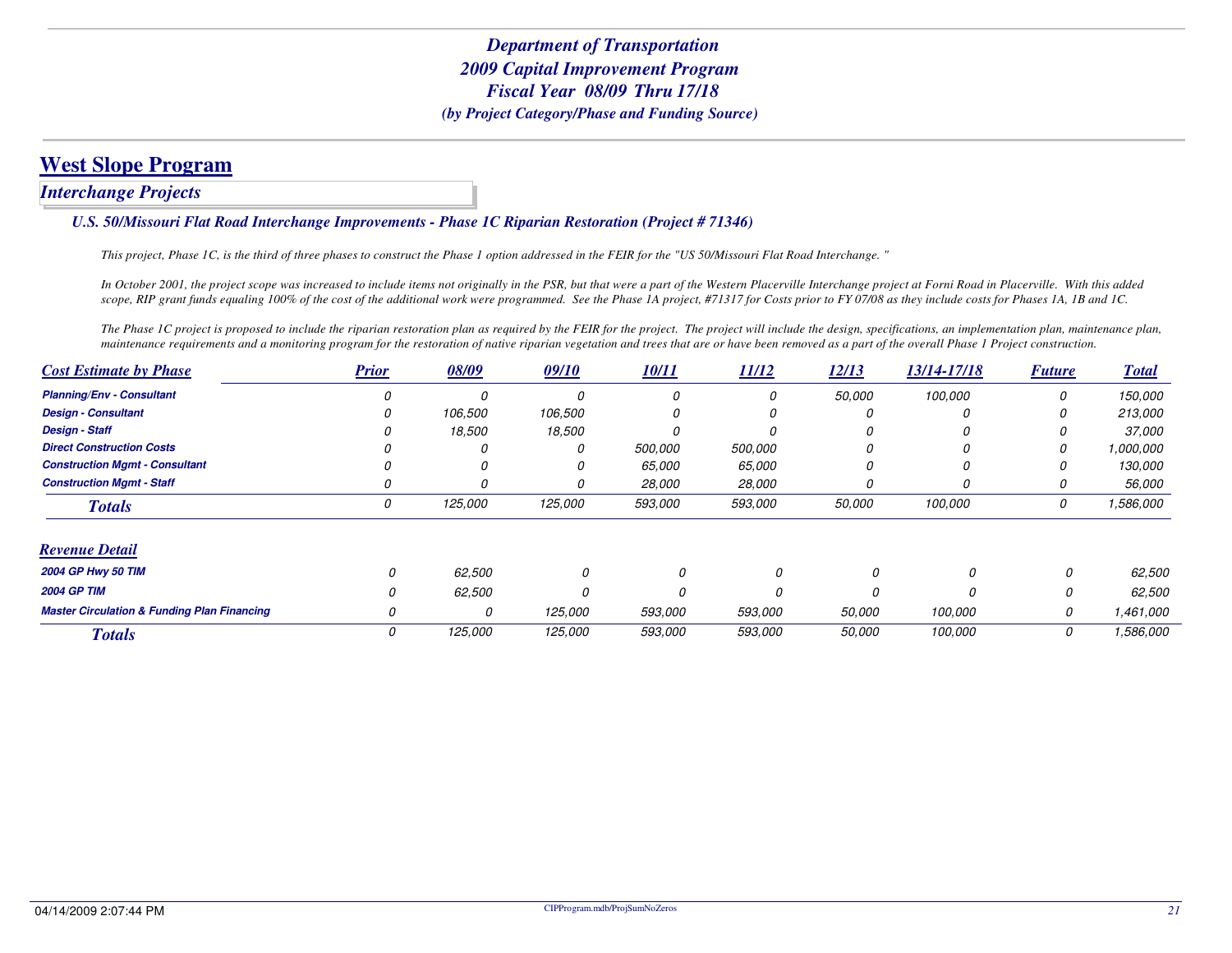# **West Slope Program**

### *Interchange Projects*

#### *U.S. 50/Ponderosa Rd Interchange - Durock Rd Realignment (Project # 71338)*

#### *US 50/Ponderosa Interchange*

 *This project includes realignment of approximately 1/4 mile of Durock Road to Sunset Lane and signalization of the new intersection. Durock Road will be two through lanes with turn pockets at the intersection and center turn lane. This project is part of a larger project, US 50/Ponderosa Road/South Shingle Road interchange (project 71333). Preliminary engineering shall be performed under the interchange project.* Work needs to be coordinated with US 50/Ponderosa Road/South Shingle Road Interchange (project 71333), US 50/Ponderosa Road Interchange - N. Shingle Road Realignment (project 71339) and Durock *Road Widening - South Shingle Road to Robin Lane (project GP171).*

| <b>Cost Estimate by Phase</b>     | <b>Prior</b> | 08/09 | 09/10 | 10/11   | 11/12     | 12/13     | 13/14-17/18 | <b>Future</b> | <b>Total</b>  |
|-----------------------------------|--------------|-------|-------|---------|-----------|-----------|-------------|---------------|---------------|
| <b>Planning/Env - Consultant</b>  |              |       |       | O       | 0         |           | 0           | O             | 0             |
| <b>Planning/Env - Staff</b>       | 1,280        |       |       |         |           |           |             |               | 1,280         |
| <b>Design - Consultant</b>        |              |       |       | 50,000  |           |           |             |               | 50,000        |
| <b>Design - Staff</b>             |              |       |       | 650,000 |           |           |             |               | 650,000       |
| <b>Right of Way - Consultant</b>  |              |       |       |         | 20,000    |           |             |               | <i>20,000</i> |
| <b>Right of Way - Staff</b>       |              |       |       |         | 10,000    |           |             |               | 10,000        |
| <b>Right of Way - Acquisition</b> |              |       |       |         | 2,350,000 |           |             | $\Omega$      | 2,350,000     |
| <b>Direct Construction Costs</b>  |              |       |       |         | 0         | 3,600,000 |             |               | 3,600,000     |
| <b>Construction Mgmt - Staff</b>  |              |       |       |         | 0         | 360,000   | U           | U             | 360,000       |
| <b>Totals</b>                     | 1,280        | 0     | 0     | 700,000 | 2,380,000 | 3,960,000 | 0           | 0             | 7,041,280     |
| <b>Revenue Detail</b>             |              |       |       |         |           |           |             |               |               |
| <b>2004 GP Hwy 50 TIM</b>         | 640          | 0     | 0     | 350,000 | 1,190,000 | 1,980,000 |             | 0             | 3,520,640     |
| <b>2004 GP TIM</b>                | 640          | 0     | 0     | 350,000 | 1,190,000 | 1,980,000 | 0           | 0             | 3,520,640     |
| <b>Totals</b>                     | 1,280        | 0     | 0     | 700,000 | 2,380,000 | 3,960,000 | 0           | 0             | 7,041,280     |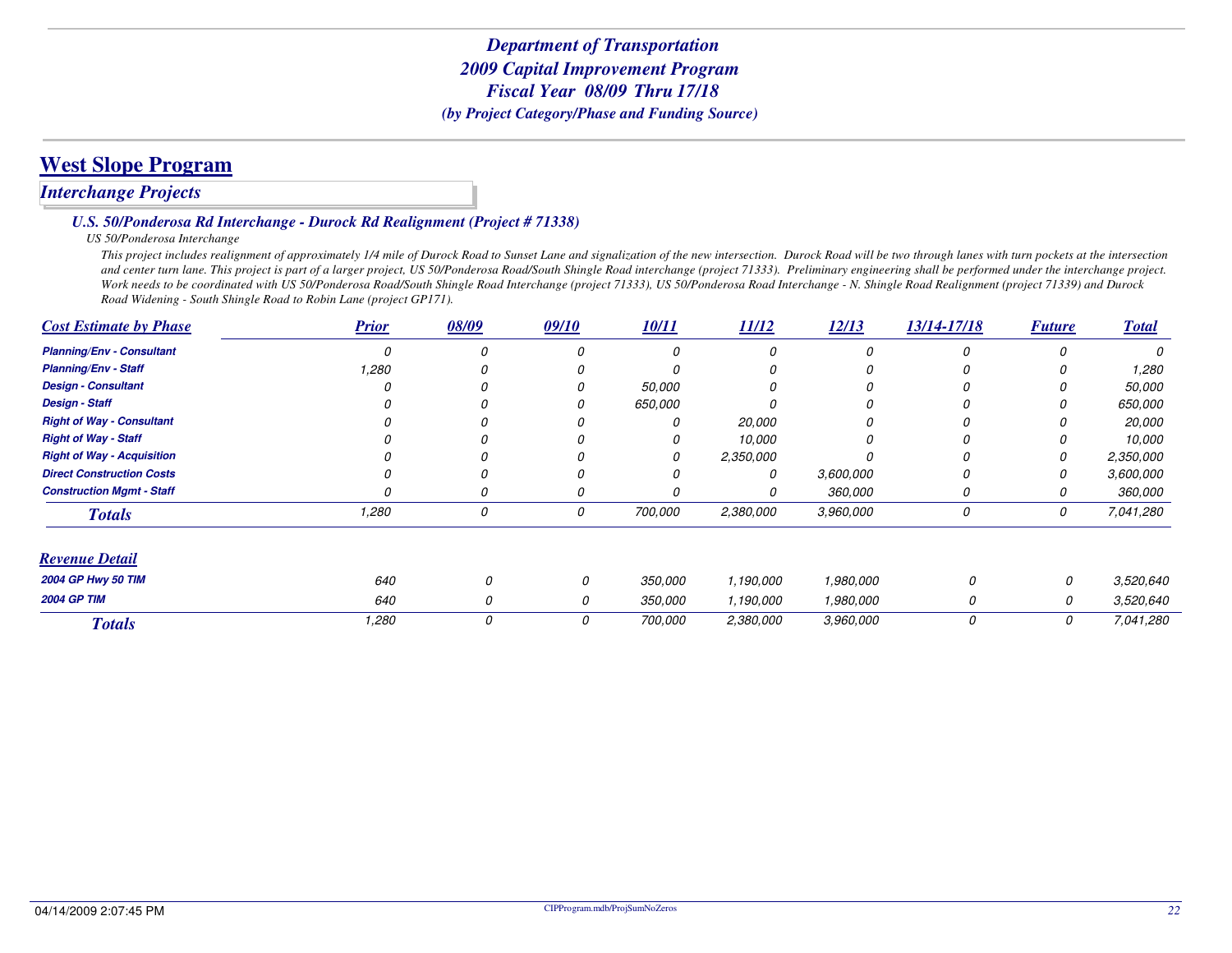## **West Slope Program**

### *Interchange Projects*

#### *U.S. 50/Ponderosa Rd Interchange - N. Shingle Rd Realignment (Project # 71339)*

#### *US 50/Ponderosa Interchange*

 *This project includes: realignment of about 1/4 mile of North Shingle Road about 600 feet north at Ponderosa Road; realignment of the westbound off-ramp to align with Wild Chaparral Drive; and signalizing the new intersection. Realigned North Shingle Road will be two through lanes with turn pockets at the intersection. Part of a larger project for the reconstruction of the US 50/Ponderosa Road/South Shingle Road interchange (project 71333). Preliminary engineering for this phase shall be performed under the interchange project. Work needs to be coordinated with 71333, 71338, and GP150. Former Project Title: North Shingle Road Realignment at Ponderosa Road.*

| <b>Cost Estimate by Phase</b>         | <b>Prior</b> | 08/09 | 09/10 | 10/11   | 11/12     | 12/13     | 13/14-17/18 | <b>Future</b> | <b>Total</b>  |
|---------------------------------------|--------------|-------|-------|---------|-----------|-----------|-------------|---------------|---------------|
| <b>Planning/Env - Consultant</b>      |              |       |       |         |           |           |             |               | 0             |
| <b>Planning/Env - Staff</b>           | 712          |       |       |         |           |           |             |               | 712           |
| <b>Design - Consultant</b>            |              |       |       | 50,000  |           |           |             |               | 50,000        |
| <b>Design - Staff</b>                 |              |       |       | 700,000 |           |           |             |               | 700,000       |
| <b>Right of Way - Consultant</b>      |              |       |       |         | 60,000    |           |             |               | 60,000        |
| <b>Right of Way - Staff</b>           |              |       |       |         | 25,000    |           |             |               | <i>25,000</i> |
| <b>Right of Way - Acquisition</b>     |              |       |       |         | 3,283,000 |           |             |               | 3,283,000     |
| <b>Direct Construction Costs</b>      |              |       |       |         | 0         | 4,000,000 |             |               | 4,000,000     |
| <b>Construction Mgmt - Consultant</b> |              |       |       |         |           |           |             |               |               |
| <b>Construction Mgmt - Staff</b>      |              |       |       |         |           | 400,000   |             |               | 400,000       |
| <b>Totals</b>                         | 712          | 0     | 0     | 750,000 | 3,368,000 | 4,400,000 | 0           | 0             | 8,518,712     |
| <b>Revenue Detail</b>                 |              |       |       |         |           |           |             |               |               |
| <b>2004 GP Hwy 50 TIM</b>             | 356          |       | 0     | 375,000 | 1,684,000 | 2,200,000 |             | 0             | 4,259,356     |
| <b>2004 GP TIM</b>                    | 356          | O     | 0     | 375,000 | 1,684,000 | 2,200,000 | 0           | 0             | 4,259,356     |
| <b>Totals</b>                         | 712          | 0     | 0     | 750,000 | 3,368,000 | 4,400,000 | 0           | 0             | 8,518,712     |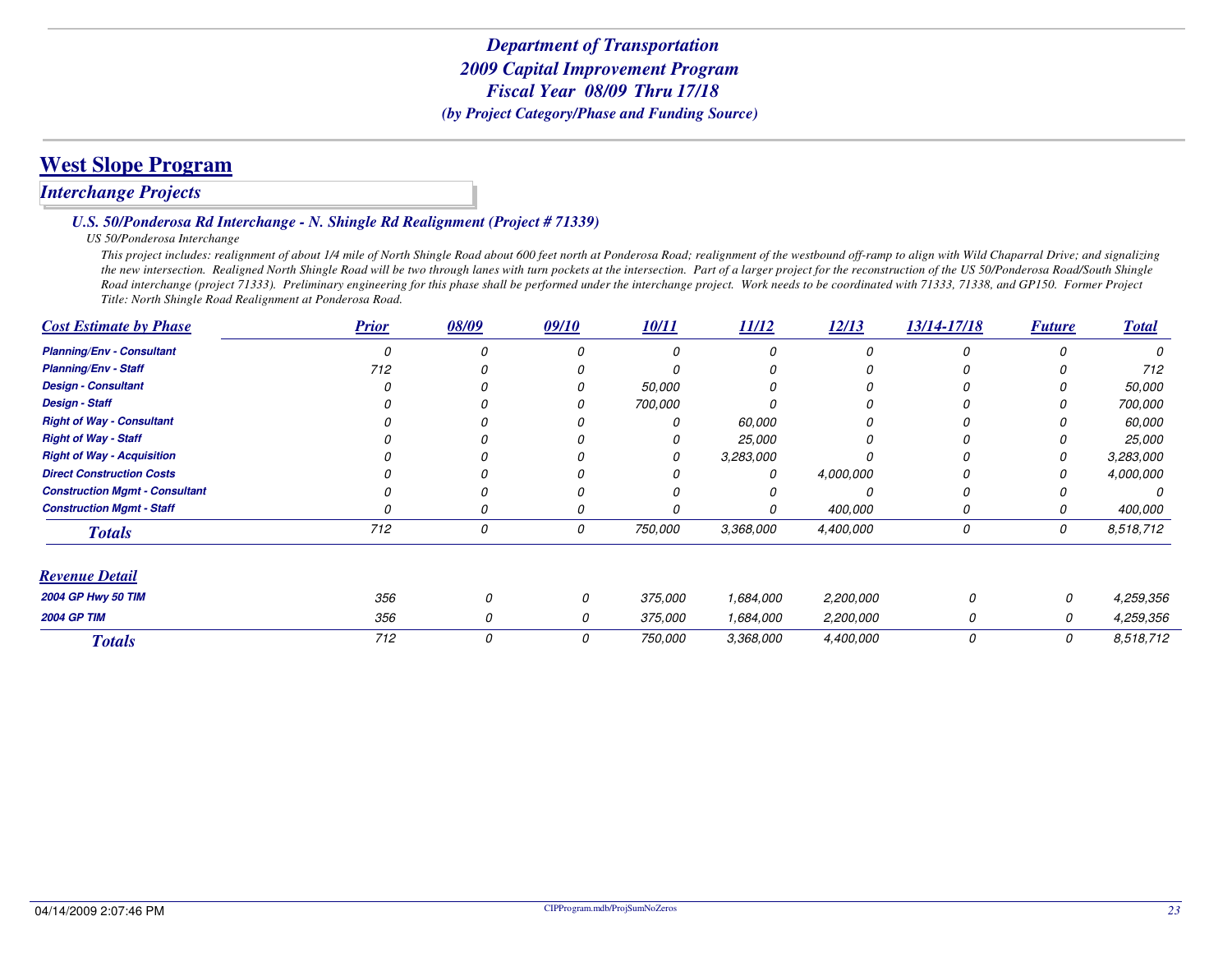### **West Slope Program**

### *Interchange Projects*

#### *U.S. 50/Ponderosa Rd/So. Shingle Rd Interchange Improvements (Project # 71333)*

*Ponderosa Road/South Shingle Road at US 50 in Shingle Springs area.*

*Project provides capacity improvements to the interchange, includes a detailed study to identify alternatives and select a preferred alternative. This phase of the project includes the widening of the existing US 50 overcrossing to acommodate five lanes and the realignment of the westbound loop on-ramp, ramp widenings, and widening of Ponderosa Road, Mother Lode Drive and South Shingle Road. Preliminary engineering for all phases (projects 71333, 71338 and 71339) shall be performed under the interchange project. This project requires the construction of US 50 /Ponderosa Road - North Shingle Road Realignment (project 71338) and US 50 / Ponderosa Road Interchange - Durock Road Realignment (project 71339). This project shall also be coordinated with US 50 HOV - Phase 3 (project 53116), US 50 Eastbound Auxiliary Lanes - Cambridge Road to Ponderosa Road (project GP150), Ponderosa Road Widening (project GP175) and Durock Road Widening (project GP171).*

| <b>Cost Estimate by Phase</b>         | <b>Prior</b> | 08/09     | 09/10   | 10/11 | 11/12 | 12/13 | 13/14-17/18 | <b>Future</b> | <b>Total</b>  |
|---------------------------------------|--------------|-----------|---------|-------|-------|-------|-------------|---------------|---------------|
| <b>Planning/Env - Consultant</b>      | 268,641      | 400,000   | 200,000 |       | Ω     |       |             |               | 868,641       |
| <b>Planning/Env - Staff</b>           | 80,821       | 47,000    | 45,000  |       |       |       |             |               | 172,821       |
| <b>Design - Consultant</b>            |              | Ω         |         |       |       |       | 300,000     |               | 300,000       |
| <b>Design - Staff</b>                 | 11,100       |           |         |       |       |       | 2,499,304   |               | 2,510,404     |
| <b>Right of Way - Consultant</b>      |              | 30,000    | 10,000  |       |       |       | 10,000      |               | <i>50,000</i> |
| <b>Right of Way - Staff</b>           | 3,671        | 7,000     | 2,500   |       |       |       | 25,500      |               | 38,671        |
| <b>Right of Way - Acquisition</b>     |              |           |         |       |       | 0     | 1,513,000   |               | 1,513,000     |
| <b>Direct Construction Costs</b>      |              |           |         |       |       | 0     | 16,600,000  |               | 16,600,000    |
| <b>Construction Mgmt - Consultant</b> |              |           |         |       |       |       |             |               |               |
| <b>Construction Mgmt - Staff</b>      |              | 0         |         |       | 0     | 0     | 1,660,000   |               | 1,660,000     |
| <b>Totals</b>                         | 364,233      | 484,000   | 257,500 | 0     | 0     | 0     | 22,607,804  | 0             | 23,713,537    |
| <b>Revenue Detail</b>                 |              |           |         |       |       |       |             |               |               |
| 2004 GP Hwy 50 TIM                    | 163,759      | 260,357   | 128,750 | 0     | O     | 0     | 11,303,902  | 0             | 11,856,768    |
| <b>2004 GP TIM</b>                    | 163,760      | 260,357   | 128,750 | 0     |       | 0     | 11,303,902  | 0             | 11,856,769    |
| <b>Year End Accruals</b>              | 36,714       | $-36,714$ | 0       | 0     | 0     |       | 0           | 0             |               |
| <b>Totals</b>                         | 364,233      | 484,000   | 257,500 | 0     | 0     | 0     | 22,607,804  | 0             | 23,713,537    |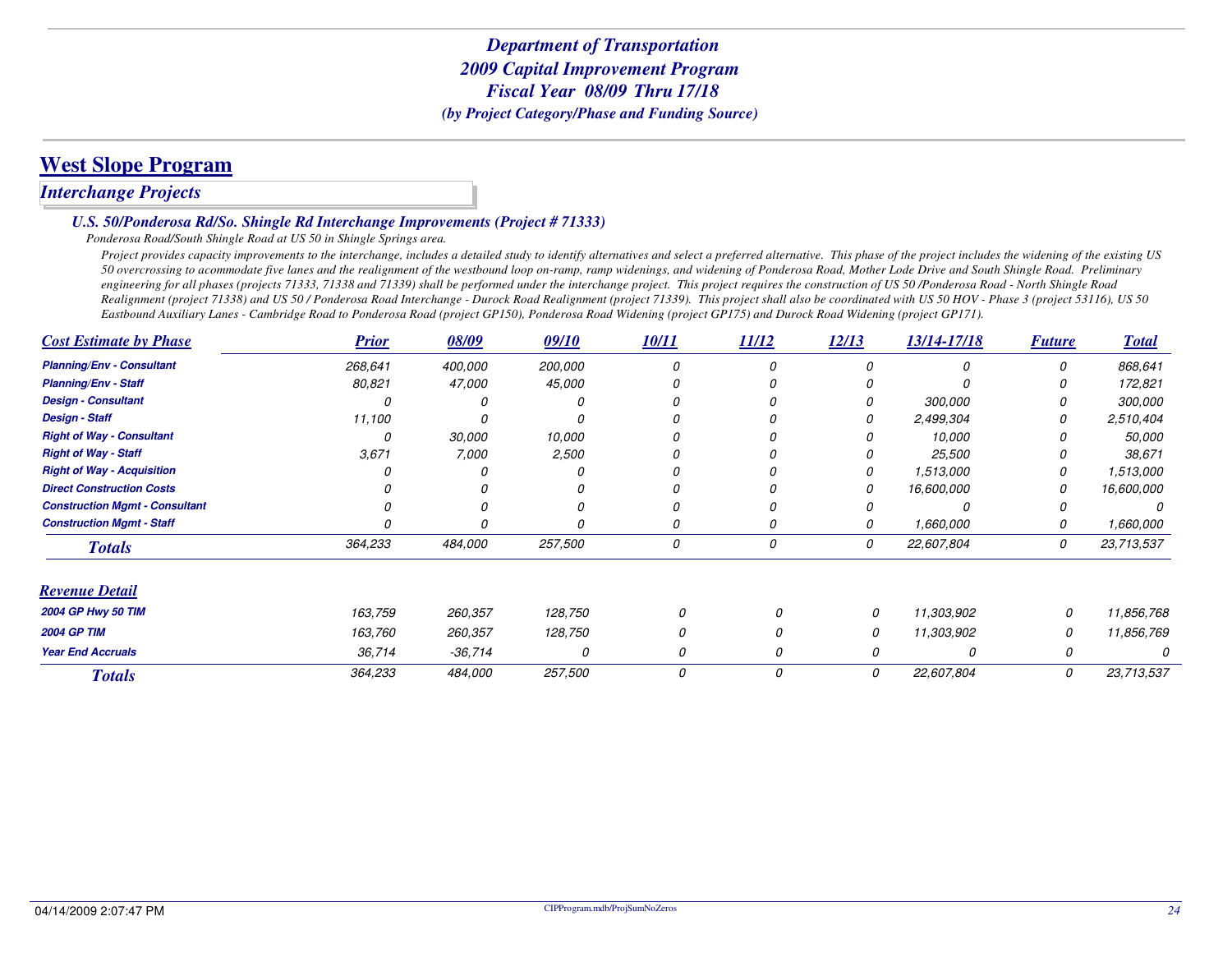## **West Slope Program**

### *Interchange Projects*

#### *U.S. 50/Silva Valley Parkway Interchange - Phase 1&2 (Project # 71328)*

#### *Silva Valley Parkway and US 50*

 *This project constructs an interchange with Silva Valley Parkway and US 50. Phase 1 includes the widening of US 50, on/off ramps and the bridge abutments. Phase 2 constructs the overcrossing. This project* will reduce congestion at the El Dorado Hills Boulevard interchange by providing a second connection to US 50 for the commercial center and business park on the south and the residential neighborhood to the *north. It will also provide access for new development in the vicinity of the interchange.*

| <b>Cost Estimate by Phase</b>              | <b>Prior</b> | 08/09   | 09/10   | 10/11     | 11/12             | 12/13      | 13/14-17/18 | <b>Future</b> | <b>Total</b> |
|--------------------------------------------|--------------|---------|---------|-----------|-------------------|------------|-------------|---------------|--------------|
| <b>Planning/Env - Consultant</b>           | 161,631      | 30,000  | 40,000  |           |                   |            |             | 0             | 231,631      |
| <b>Planning/Env - Staff</b>                | 52,840       | 100,000 | 75,000  |           |                   |            |             |               | 227,840      |
| <b>Design - Consultant</b>                 | 245          |         | 25,000  |           |                   |            |             |               | 25,245       |
| <b>Design - Staff</b>                      | 5,229        |         | 100,000 | 100,000   | 50,000            |            |             |               | 255,229      |
| <b>Right of Way - Consultant</b>           |              | 15,000  | 25,000  | 50,000    |                   |            |             |               | 90,000       |
| <b>Right of Way - Staff</b>                | 19,264       | 25,000  | 50,000  | 100,000   | <i>50.000</i>     |            |             | 0             | 244,264      |
| <b>Right of Way - Acquisition</b>          |              |         | 0       | 6,800,000 | 6,800,000         |            |             | 0             | 13,600,000   |
| <b>Direct Construction Costs</b>           |              |         |         | 0         | 21,000,000        | 13,000,000 |             |               | 34,000,000   |
| <b>Construction Mgmt - Consultant</b>      |              |         |         |           |                   |            |             |               |              |
| <b>Construction Mgmt - Staff</b>           |              |         |         | 0         | 2,100,000         | 1,300,000  |             | 0             | 3,400,000    |
| <b>Totals</b>                              | 239,209      | 170,000 | 315,000 | 7,050,000 | 30,000,000        | 14,300,000 | 0           | 0             | 52,074,209   |
| <b>Revenue Detail</b>                      |              |         |         |           |                   |            |             |               |              |
| 2004 GP Silva Valley Interchange Set Aside |              |         |         | 0         | <i>23.000.000</i> | 14,300,000 | 0           | 0             | 37,300,000   |
| <b>Road Fund/Discretionary</b>             | 22,525       |         | 0       |           |                   | n          | O           | 0             | 22,525       |
| <b>Silva Valley Interchange Set Aside</b>  | 216,684      | 170,000 | 315,000 | 7,050,000 | 7,000,000         | 0          | 0           | 0             | 14,751,684   |
| <b>Totals</b>                              | 239,209      | 170,000 | 315,000 | 7,050,000 | 30,000,000        | 14,300,000 | 0           | 0             | 52,074,209   |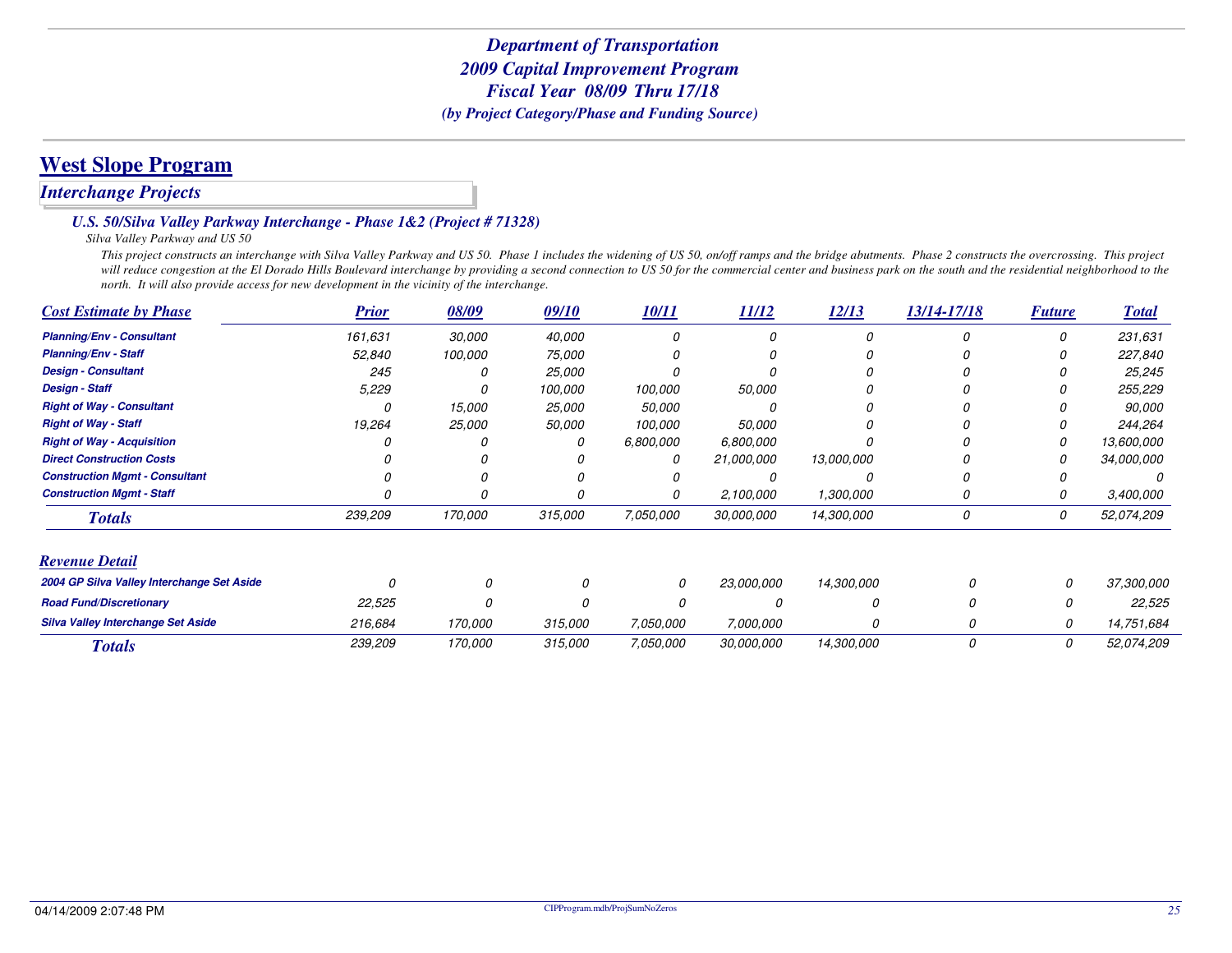### *Interchange Projects*

#### *U.S. 50/Silva Valley Parkway Interchange - Phase 3 - On Ramps and Auxiliary Lanes (Project # 71345)*

*This project is the final phase of the US 50/Silva Valley Parkway Interchange. Due to future growth in the area this project will be necessary to accommodate traffic projected for 2030. It includes on ramps and an auxiliary lane on US 50.*

| <b>Cost Estimate by Phase</b>              | <b>Prior</b> | 08/09     | 09/10      | <u>10/11</u> | 11/12      | 12/13      | 13/14-17/18 | <b>Future</b> | <u><b>Total</b></u> |
|--------------------------------------------|--------------|-----------|------------|--------------|------------|------------|-------------|---------------|---------------------|
| <b>Planning/Env - Consultant</b>           |              | 0         |            |              | 0          | 0          | 150,000     | 0             | 150,000             |
| <b>Planning/Env - Staff</b>                |              | 0         |            |              | 0          | 0          | 350,000     | 0             | 350,000             |
| <b>Design - Staff</b>                      |              | 0         |            |              | 0          | 0          | 1,000,000   | 0             | 1,000,000           |
| <b>Direct Construction Costs</b>           |              |           |            |              | 0          | 0          | 8.000.000   | 0             | 8,000,000           |
| <b>Construction Mgmt - Staff</b>           |              | 0         |            |              | 0          | 0          | 1.000.000   | 0             | 1,000,000           |
| <b>Totals</b>                              |              | 0         | 0          | 0            | 0          | 0          | 10,500,000  | 0             | 10,500,000          |
| <b>Revenue Detail</b>                      |              |           |            |              |            |            |             |               |                     |
| 2004 GP Silva Valley Interchange Set Aside | 0            | 0         | 0          | 0            | 0          | 0          | 10,500,000  | 0             | 10,500,000          |
| <b>Totals</b>                              | 0            | 0         | 0          | 0            | 0          | 0          | 10,500,000  | 0             | 10,500,000          |
|                                            |              |           |            |              |            |            |             |               |                     |
| <b>Total Capacity Improvement</b>          | 40,119,749   | 5,588,493 | 19,742,500 | 26,597,000   | 37,941,000 | 24,310,000 | 89,274,804  | 62,673,316    | 306,246,862         |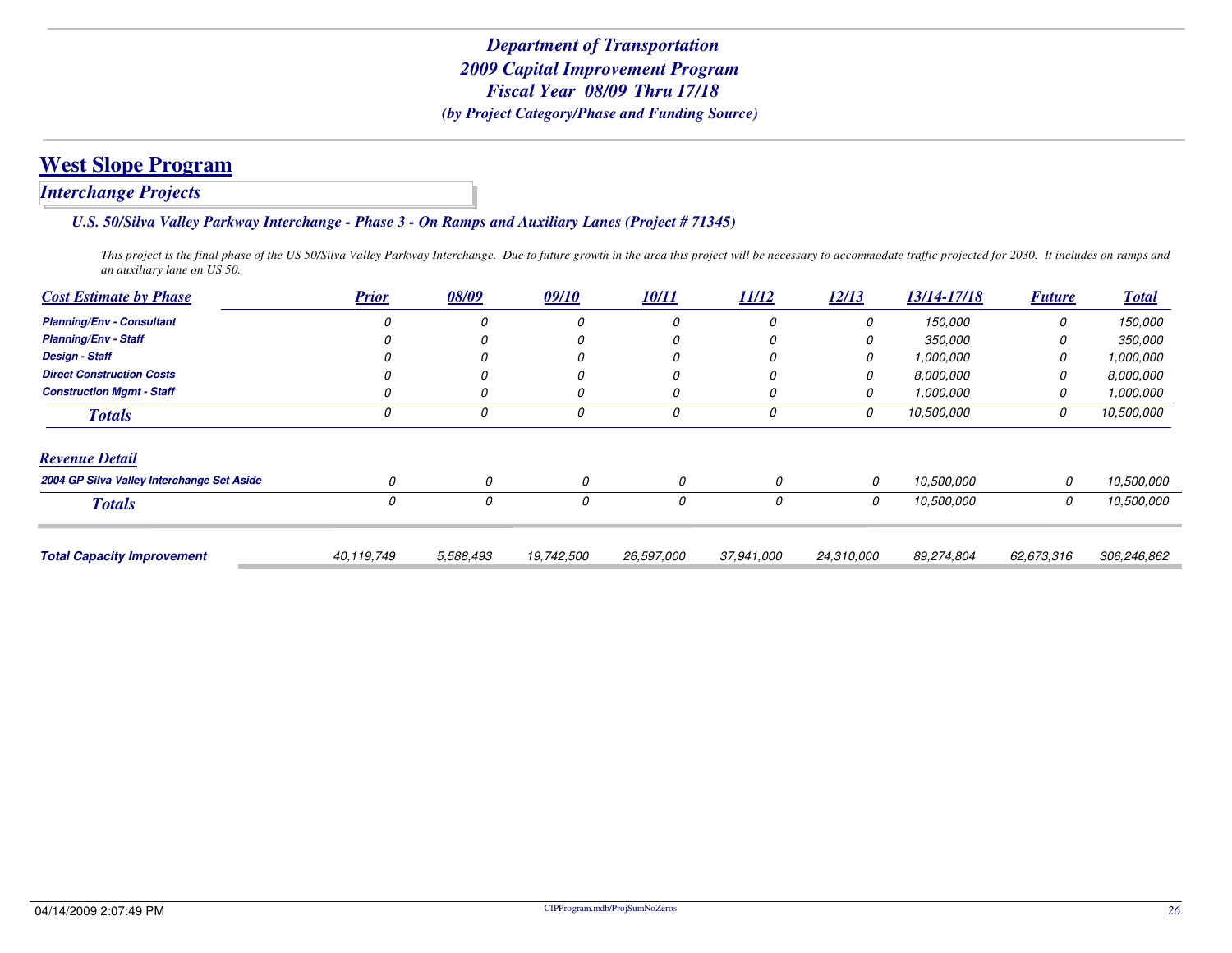## **West Slope Program**

### *Intersection Projects*

#### *Cameron Park Drive/Country Club Drive/Palmer Drive Intersection Improvements (Project # 72364)*

*Cameron Park*

 *Intersection improvements at Cameron Park Drive/Country Club Drive and Cameron Park Drive/Palmer Drive. Improvements to include adding left-turn lane on the eastbound approach of Country Club Drive; adding a right-turn lane on the southbound approach of Cameron Park Drive; pavement widening, shoulders, roadway drainage facilities, curb and gutter on both roadways with sidewalk on Country Club Drive extending westerly to Los Santos Drive. The intersection improvements at Cameron Park Drive and Palmer will be bid at the same time and one construction contract will include both projects.*

| <b>Cost Estimate by Phase</b>                     | <b>Prior</b> | 08/09   | 09/10 | 10/11 | 11/12 | 12/13 | 13/14-17/18 | <b>Future</b> | <b>Total</b> |
|---------------------------------------------------|--------------|---------|-------|-------|-------|-------|-------------|---------------|--------------|
| <b>Planning/Env - Consultant</b>                  | 53,962       |         |       |       |       |       |             | O             | 53,962       |
| <b>Planning/Env - Staff</b>                       | 7,334        |         |       |       |       |       |             |               | 7,334        |
| <b>Design - Consultant</b>                        | 374,726      |         |       |       |       |       |             |               | 374,726      |
| <b>Design - Staff</b>                             | 147,206      | 5,000   |       |       |       |       |             |               | 152,206      |
| <b>Right of Way - Consultant</b>                  |              |         |       |       |       |       |             |               |              |
| <b>Right of Way - Staff</b>                       | 7,486        |         |       |       |       |       |             |               | 7,486        |
| <b>Right of Way - Acquisition</b>                 |              |         |       |       |       |       |             |               |              |
| <b>Direct Construction Costs</b>                  | 835,539      | 550,000 |       |       |       |       |             |               | 1,385,539    |
| <b>Construction Mgmt - Consultant</b>             | 1,150        |         |       |       |       |       |             |               | 1,150        |
| <b>Construction Mgmt - Staff</b>                  | 337,679      | 125,000 |       |       |       |       |             |               | 462,679      |
| <b>Totals</b>                                     | 1,765,082    | 680,000 | 0     | 0     | 0     | 0     | 0           | 0             | 2,445,082    |
| <b>Revenue Detail</b>                             |              |         |       |       |       |       |             |               |              |
| <b>Road Fund/Discretionary</b>                    | 74,825       | -74,825 |       |       |       | 0     |             |               |              |
| <b>Traffic Impact Mitigation Fee (West Slope)</b> | 1,690,257    | 754,825 | 0     | 0     | 0     | 0     | 0           | 0             | 2,445,082    |
| <b>Totals</b>                                     | 1,765,082    | 680,000 | 0     | 0     | 0     | 0     | 0           | 0             | 2,445,082    |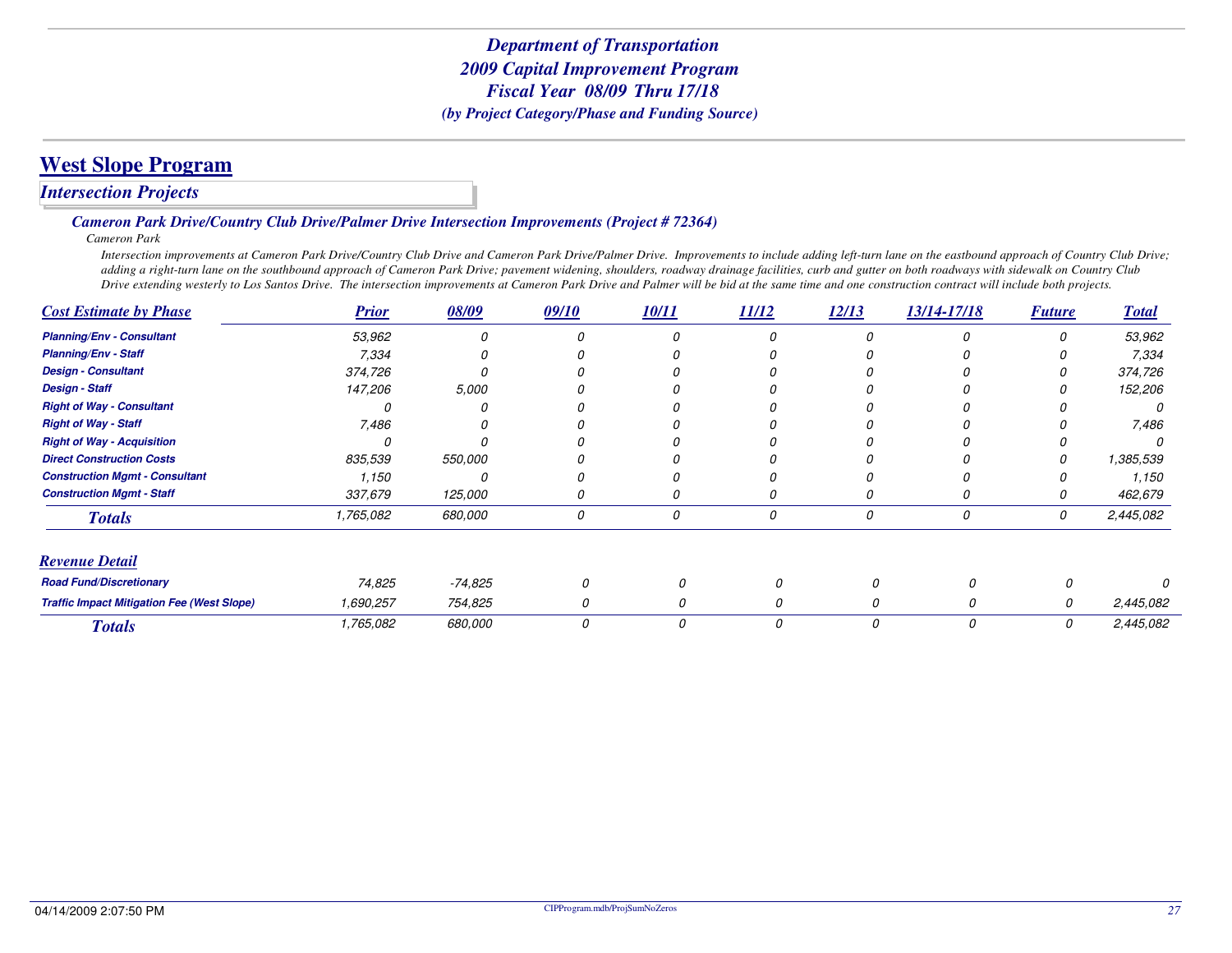## **West Slope Program**

### *Intersection Projects*

#### *Cameron Park Drive/Green Valley Road Intersection Improvements (Project # 73150)*

#### *Cameron Park Drive and Green Valley Road Intersection*

 *In Cameron Park, intersection improvements at Cameron Park Drive and Green Valley Road to include new traffic signals with alignment improvements; will also include widening Cameron Park Drive to accommodate extension of two-way left turn lane from Winterhaven Drive to Green Valley Road and widening of Green Valley Road from Cambridge Road to Cameron Park Drive to accommodate General Plan anticipated traffic. Other improvements to include sidewalk, crosswalks and drainage system.*

| <b>Cost Estimate by Phase</b>     | <b>Prior</b> | 08/09   | 09/10    | 10/11   | 11/12 | 12/13    | 13/14-17/18 | <b>Future</b> | <b>Total</b> |
|-----------------------------------|--------------|---------|----------|---------|-------|----------|-------------|---------------|--------------|
| <b>Planning/Env - Consultant</b>  | 0            | 50,000  | $\Omega$ | 0       | 0     |          | 0           | 0             | 50,000       |
| <b>Planning/Env - Staff</b>       | 975          | 100,000 |          | O       | 0     |          |             |               | 100,975      |
| <b>Design - Consultant</b>        |              |         | 10,000   | O       | 0     |          |             |               | 10,000       |
| <b>Design - Staff</b>             |              | 100,000 | 405,000  |         |       |          |             |               | 505,000      |
| <b>Right of Way - Consultant</b>  |              |         | 15,000   | 10,000  | 0     |          |             |               | 25,000       |
| <b>Right of Way - Staff</b>       |              |         | 40,000   | 60,000  | 0     |          |             |               | 100,000      |
| <b>Right of Way - Acquisition</b> |              |         | 30,000   | 50,000  | 0     |          |             |               | 80,000       |
| <b>Direct Construction Costs</b>  |              |         |          | 0       | 0     |          | 4,800,000   | 0             | 4,800,000    |
| <b>Construction Mgmt - Staff</b>  |              |         |          | 0       | 0     |          | 870,000     | 0             | 870,000      |
| <b>Totals</b>                     | 975          | 250,000 | 500,000  | 120,000 | 0     | 0        | 5,670,000   | 0             | 6,540,975    |
| <b>Revenue Detail</b>             |              |         |          |         |       |          |             |               |              |
| <b>2004 GP TIM</b>                | 148          | 250,827 | 500,000  | 120,000 |       | 0        | 5,670,000   | 0             | 6,540,975    |
| <b>Year End Accruals</b>          | 827          | $-827$  | 0        | 0       |       | $\Omega$ | 0           | 0             |              |
| <b>Totals</b>                     | 975          | 250,000 | 500,000  | 120,000 | 0     | 0        | 5,670,000   | 0             | 6,540,975    |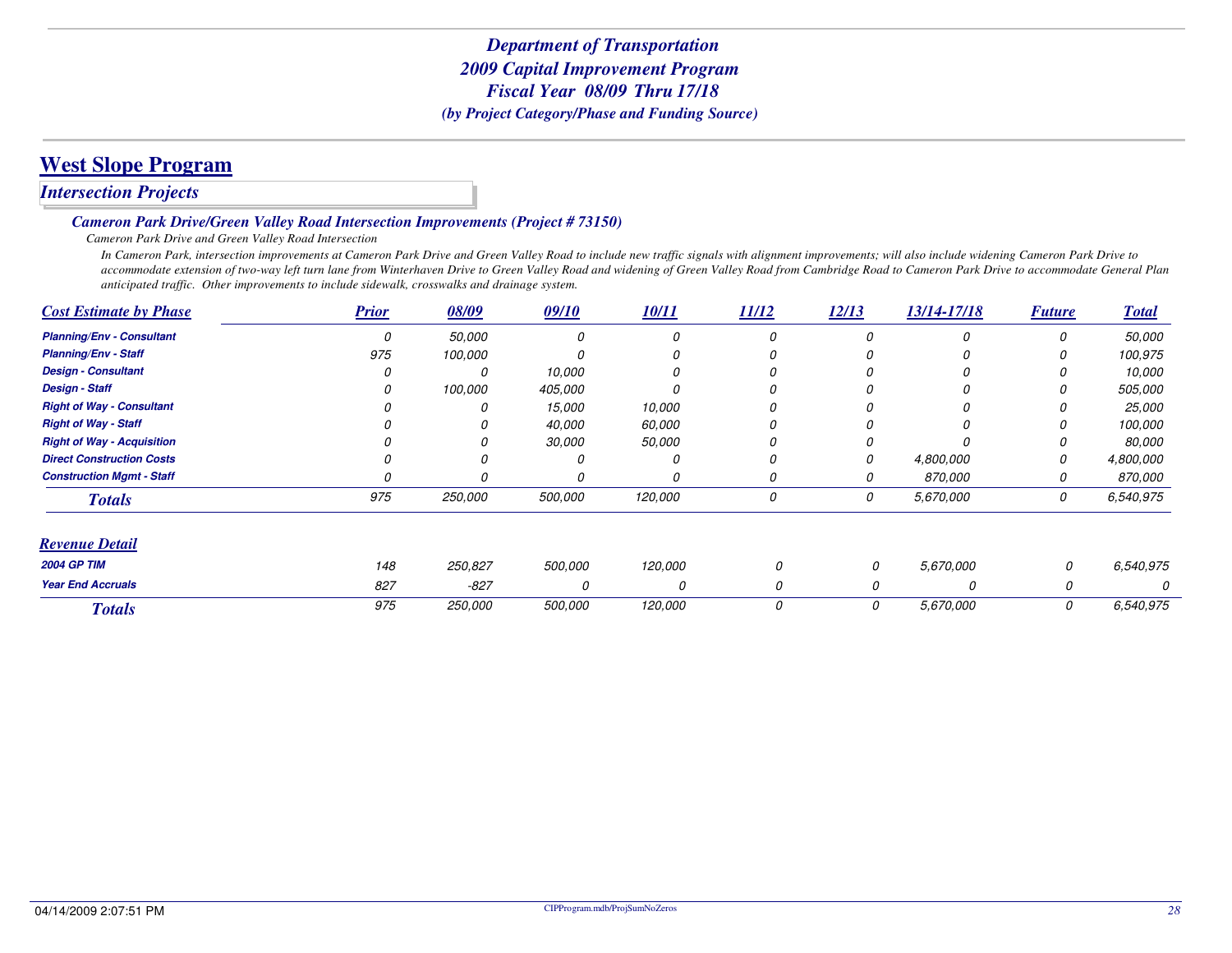### *Intersection Projects*

#### *Cameron Park Drive/La Canada Drive Intersection Improvements (Project # 72366)*

*Cameron Park Dr/La Canada*

 *Signalize intersection and construct associated operational and safety improvements including additional turn lanes, crosswalk and storm drain facilities; Extend left turn lane from La Canada Drive to Winterhaven Drive; Pavement widening for extension of turn lanes and shoulder widening, asphalt paving, striping, and signage work.*

| <b>Cost Estimate by Phase</b>                     | <b>Prior</b> | 08/09     | 09/10 | 10/11 | 11/12    | 12/13 | 13/14-17/18 | <b>Future</b> | <b>Total</b> |
|---------------------------------------------------|--------------|-----------|-------|-------|----------|-------|-------------|---------------|--------------|
| <b>Planning/Env - Consultant</b>                  | 23,773       |           |       |       | 0        |       |             |               | 23,773       |
| <b>Planning/Env - Staff</b>                       | 93,219       | 1,000     |       |       |          |       |             |               | 94,219       |
| <b>Design - Consultant</b>                        | 40,493       |           |       |       |          |       |             |               | 40,493       |
| <b>Design - Staff</b>                             | 283,536      | 20,000    |       |       |          |       |             |               | 303,536      |
| <b>Right of Way - Consultant</b>                  | 7,159        | 7,500     |       |       |          |       |             |               | 14,659       |
| <b>Right of Way - Staff</b>                       | 78,475       | 5,000     |       |       |          |       |             |               | 83,475       |
| <b>Right of Way - Acquisition</b>                 | 9.330        | 25,000    |       |       |          |       |             |               | 34,330       |
| <b>Direct Construction Costs</b>                  | Ω            | 1,217,000 |       |       |          |       |             |               | 1,217,000    |
| <b>Construction Mgmt - Staff</b>                  | 25,237       | 300,000   |       |       |          |       |             |               | 325,237      |
| <b>Design Engineering &amp; Admin</b>             | 37,734       |           |       |       |          |       |             |               | 37,734       |
| <b>Right of Way</b>                               | 1,056        |           |       |       |          |       |             |               | 1,056        |
| <b>Planning/Environmental</b>                     | 27,005       |           | 0     | O     |          |       |             |               | 27,005       |
| <b>Totals</b>                                     | 627,017      | 1,575,500 | 0     | 0     | 0        | 0     | 0           | 0             | 2,202,517    |
| <b>Revenue Detail</b>                             |              |           |       |       |          |       |             |               |              |
| <b>Traffic Impact Mitigation Fee (West Slope)</b> | 627,017      | 1,575,500 | 0     | 0     |          | 0     | 0           | 0             | 2,202,517    |
| <b>Totals</b>                                     | 627,017      | 1,575,500 | 0     | 0     | $\Omega$ | 0     | 0           | 0             | 2,202,517    |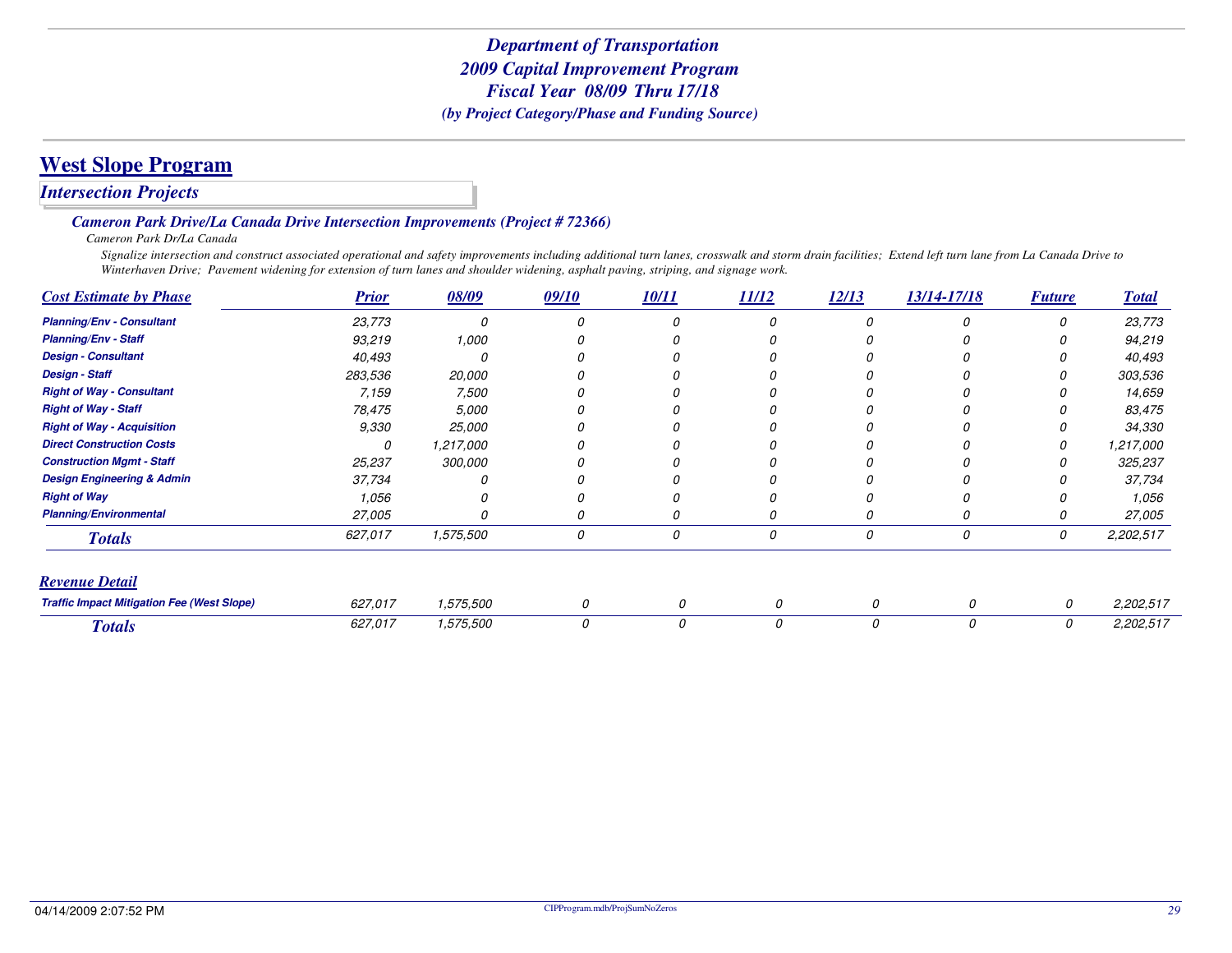# **West Slope Program**

### *Intersection Projects*

#### *Durock Road/Business Drive Intersection Signalization (Project # 73354)*

*Durock Road at Business Center Drive*

*Signalize intersection at Durock Road and Business Drive and add turn pockets on Durock Road.*

| <b>Cost Estimate by Phase</b>                     | <b>Prior</b> | 08/09    | 09/10     | 10/11 | 11/12    | 12/13 | 13/14-17/18 | <b>Future</b> | <b>Total</b> |
|---------------------------------------------------|--------------|----------|-----------|-------|----------|-------|-------------|---------------|--------------|
| <b>Planning/Env - Consultant</b>                  | 48,902       | 0        |           |       |          |       |             |               | 48,902       |
| <b>Planning/Env - Staff</b>                       | 28,775       |          |           |       |          |       |             |               | 28,775       |
| <b>Design - Consultant</b>                        | 13,804       |          |           |       |          |       |             |               | 13,804       |
| <b>Design - Staff</b>                             | 75,738       | 18,550   |           |       |          |       |             |               | 94,288       |
| <b>Right of Way - Consultant</b>                  | 611          |          |           |       |          |       |             |               | 611          |
| <b>Right of Way - Staff</b>                       | 54,942       | 13,500   |           |       |          |       |             |               | 68,442       |
| <b>Right of Way - Acquisition</b>                 |              | 25,000   |           |       |          |       |             |               | 25,000       |
| <b>Direct Construction Costs</b>                  | 16,363       | 0        | 3,587,950 |       |          |       |             |               | 3,604,313    |
| <b>Construction Mgmt - Consultant</b>             |              |          | 38,000    |       |          |       |             |               | 38,000       |
| <b>Construction Mgmt - Staff</b>                  | 4,305        | Ω        | 532,000   | 0     | 0        | O     | 0           |               | 536,305      |
| <b>Totals</b>                                     | 243,440      | 57,050   | 4,157,950 | 0     | 0        | 0     | 0           | 0             | 4,458,440    |
| <b>Revenue Detail</b>                             |              |          |           |       |          |       |             |               |              |
| <b>Road Fund/Discretionary</b>                    | 390          | $\Omega$ |           |       | $\Omega$ |       |             |               | 390          |
| <b>Traffic Impact Mitigation Fee (West Slope)</b> | 243,050      | 57,050   | 2,157,950 | 0     | 0        |       | O           | 0             | 2,458,050    |
| <b>Utility Agencies</b>                           | 0            | 0        | 2,000,000 | 0     | 0        |       |             | 0             | 2,000,000    |
| <b>Totals</b>                                     | 243,440      | 57,050   | 4,157,950 | 0     | 0        | 0     | 0           | 0             | 4,458,440    |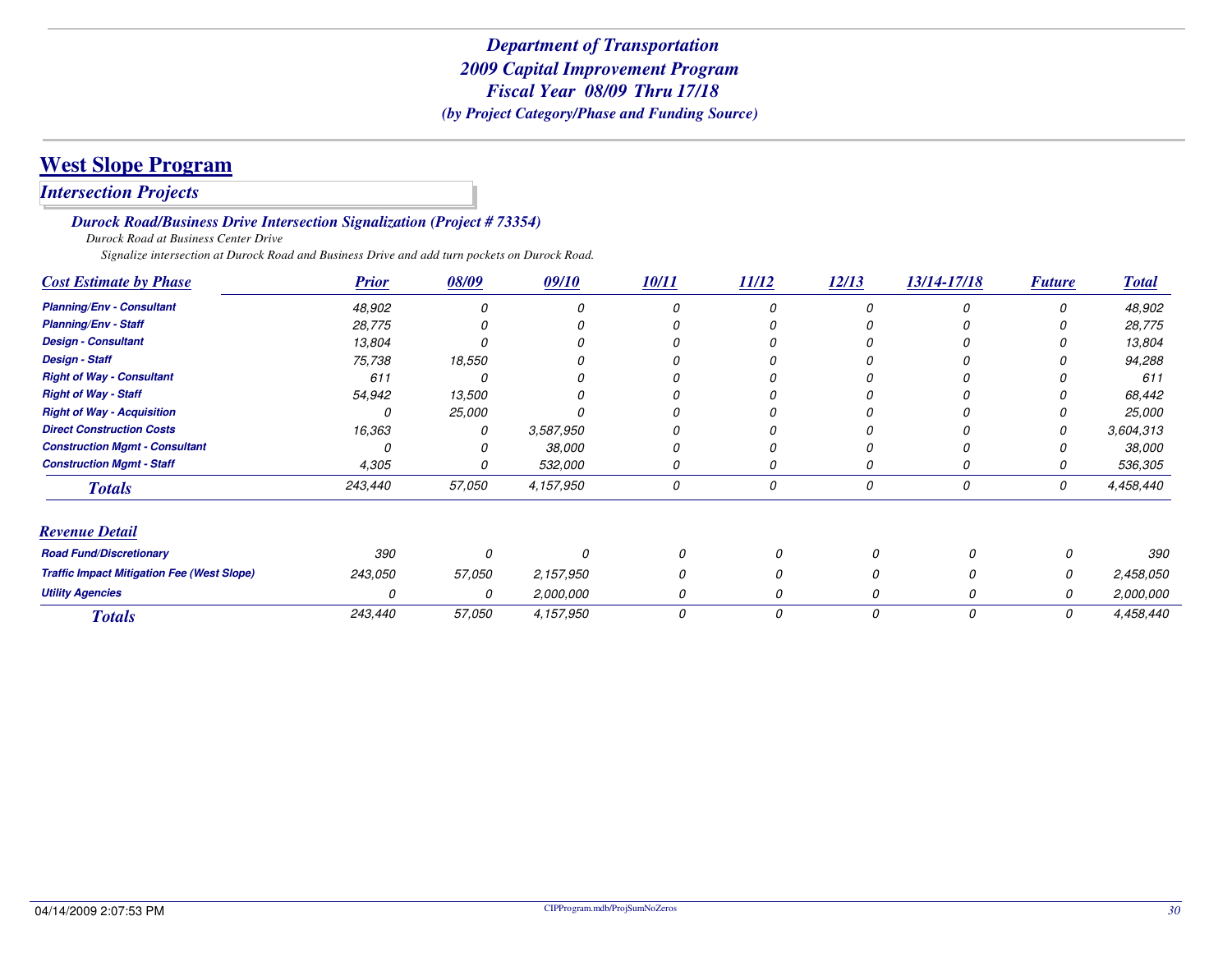## **West Slope Program**

*Intersection Projects*

*Green Valley Road/Deer Valley Road West Intersection Improvements (Project # 66114)*

*Green Valley Road/Deer Valley Road West*

*Construct turn lanes on Green Valley Road at intersection with Deer Valley Road West.*

| <b>Cost Estimate by Phase</b>         | <b>Prior</b> | 08/09   | 09/10     | 10/11 | 11/12 | 12/13 | 13/14-17/18 | <b>Future</b> | <b>Total</b> |
|---------------------------------------|--------------|---------|-----------|-------|-------|-------|-------------|---------------|--------------|
| <b>Planning/Env - Consultant</b>      |              |         |           |       | 0     |       | n           |               |              |
| <b>Planning/Env - Staff</b>           | 2,027        |         |           |       |       |       |             |               | 2,027        |
| <b>Design - Consultant</b>            | 103          |         |           |       |       |       |             |               | 103          |
| <b>Design - Staff</b>                 | 35,259       | 25,000  |           |       |       |       |             |               | 60,259       |
| <b>Right of Way - Consultant</b>      |              | 7,000   |           |       |       |       |             |               | 7,000        |
| <b>Right of Way - Staff</b>           | 7,802        | 20,000  |           |       |       |       |             |               | 27,802       |
| <b>Right of Way - Acquisition</b>     |              | 71,000  |           |       |       |       |             |               | 71,000       |
| <b>Direct Construction Costs</b>      |              | 0       | 1,100,000 |       |       |       |             |               | 1,100,000    |
| <b>Construction Mgmt - Consultant</b> |              |         |           |       |       |       |             |               |              |
| <b>Construction Mgmt - Staff</b>      | 277          |         | 220,000   |       | 0     |       |             |               | 220,277      |
| <b>Totals</b>                         | 45,468       | 123,000 | 1,320,000 | 0     | 0     | 0     | 0           | 0             | 1,488,468    |
| <b>Revenue Detail</b>                 |              |         |           |       |       |       |             |               |              |
| <b>Developer Advance TIM</b>          | 45,468       | 123,000 | 1,320,000 | 0     | 0     | 0     | 0           | 0             | 1,488,468    |
| <b>Totals</b>                         | 45,468       | 123,000 | 1,320,000 | 0     | 0     | 0     | 0           | 0             | 1,488,468    |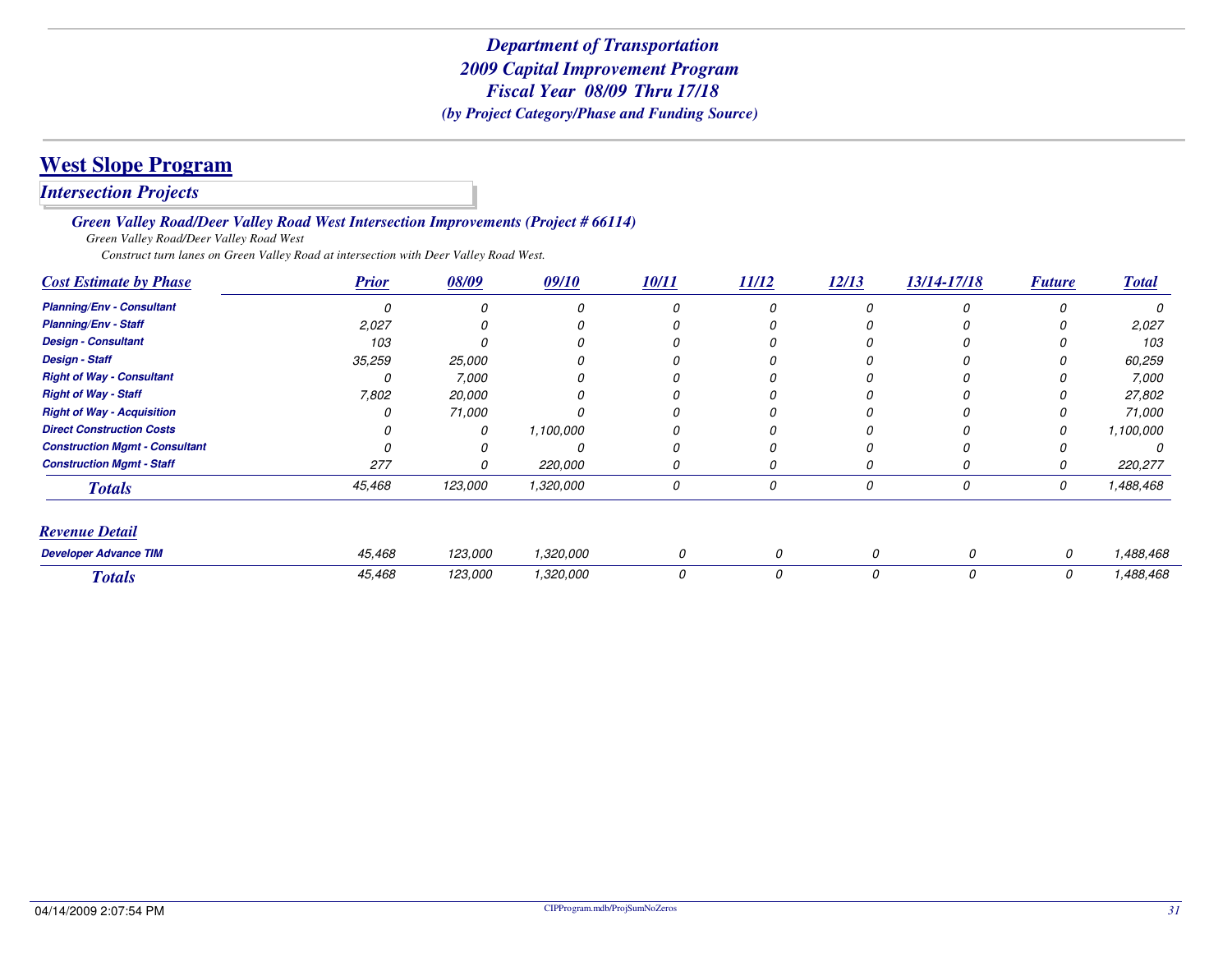## **West Slope Program**

*Intersection Projects*

*Green Valley Road/Silver Springs Parkway Intersection Signalization (Project # 66106)*

*Silver Springs Parkway at Green Valley Road in El Dorado Hills*

*Signalize intersection at Green Valley Road and new Silver Springs Parkway and add a left-turn pocket on Green Valley Road.*

| <b>Cost Estimate by Phase</b>         | <b>Prior</b> | 08/09  | 09/10     | 10/11 | 11/12 | 12/13    | 13/14-17/18 | <b>Future</b> | <b>Total</b> |
|---------------------------------------|--------------|--------|-----------|-------|-------|----------|-------------|---------------|--------------|
| <b>Planning/Env - Consultant</b>      | 0            |        | $\Omega$  |       |       |          |             |               |              |
| <b>Planning/Env - Staff</b>           | 3,356        | 3,000  |           |       |       |          |             |               | 6,356        |
| <b>Design - Consultant</b>            | 1,649        |        |           |       |       |          |             |               | 1,649        |
| <b>Design - Staff</b>                 | 51,191       | 75,000 |           |       |       |          |             |               | 126,191      |
| <b>Right of Way - Consultant</b>      | 0            | 3,000  |           |       |       |          |             |               | 3,000        |
| <b>Right of Way - Staff</b>           | 2,933        | 8,000  |           |       |       |          |             |               | 10,933       |
| <b>Direct Construction Costs</b>      |              | 0      | 1,277,300 |       |       |          |             |               | 1,277,300    |
| <b>Construction Mgmt - Consultant</b> |              |        | 6,000     |       |       |          |             |               | 6,000        |
| <b>Construction Mgmt - Staff</b>      | 1,283        |        | 258,300   |       |       |          |             |               | 259,583      |
| <b>Developer Built TIM</b>            | 0            |        | 0         |       |       |          |             |               |              |
| <b>Totals</b>                         | 60,412       | 89,000 | 1,541,600 | 0     | 0     | 0        | 0           | 0             | 1,691,012    |
| <b>Revenue Detail</b>                 |              |        |           |       |       |          |             |               |              |
| <b>Developer Advance TIM</b>          | 30,206       | 44,500 | 770,800   | 0     | 0     | $\Omega$ | Ω           | 0             | 845,506      |
| <b>Developer Funded</b>               | 30,206       | 44,500 | 770,800   | 0     | 0     | 0        | 0           | 0             | 845,506      |
| <b>Totals</b>                         | 60,412       | 89,000 | 1,541,600 | 0     | 0     | 0        | 0           | 0             | 1,691,012    |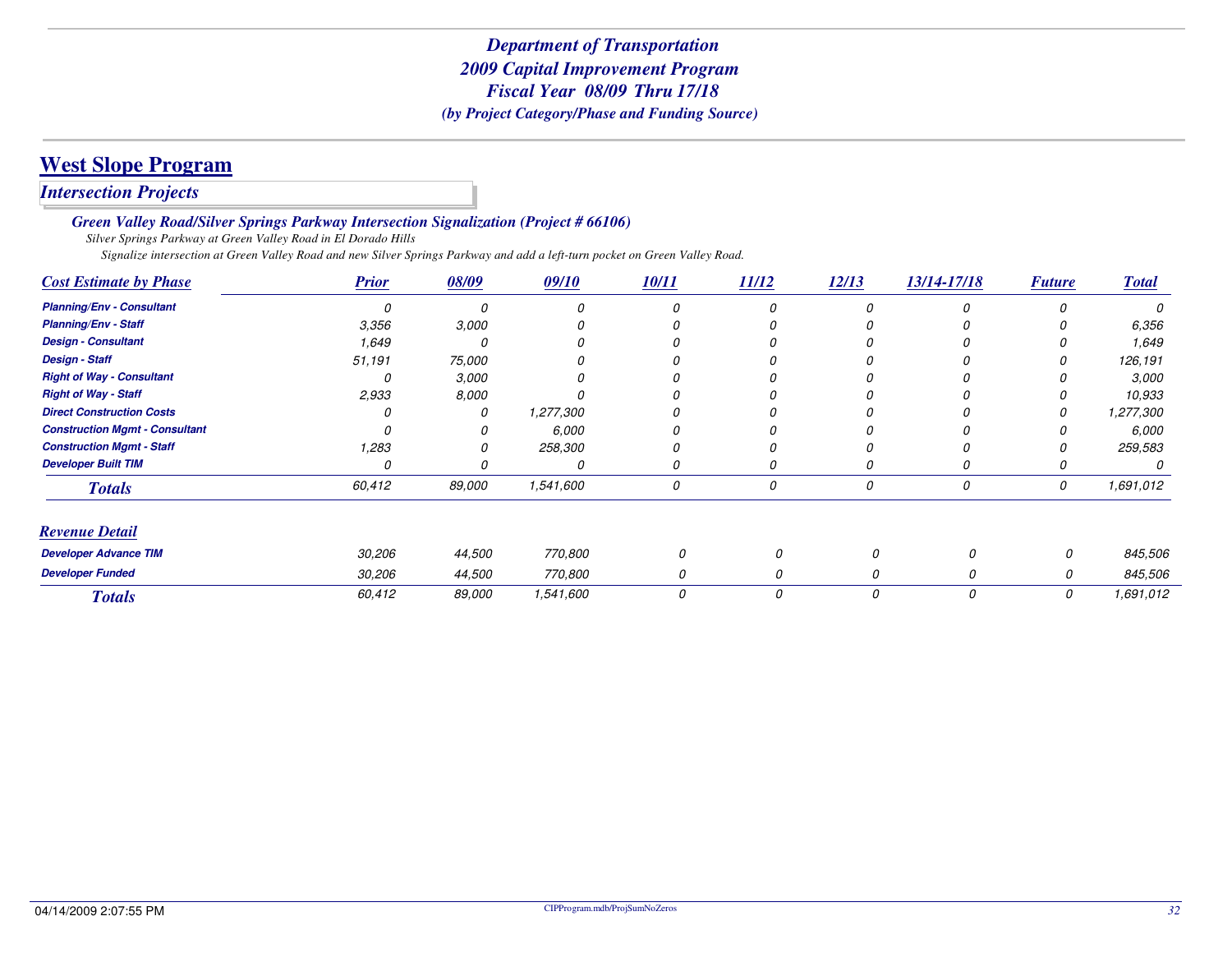#### *Intersection Projects*

#### *Mother Lode Drive/Pleasant Valley Road Intersection Improvements (Project # 73307)*

*Pleasant Valley Road intersection*

 *Intersection all-way stop was installed in 2006. Potential future improvements include reconfiguration of existing "y" intersection to a signalized "T" intersection, including turn pockets and shoulder improvements.*

| <b>Cost Estimate by Phase</b>                     | <b>Prior</b> | 08/09 | 09/10 | 10/11 | 11/12 | 12/13 | 13/14-17/18 | <b>Future</b>  | <b>Total</b> |
|---------------------------------------------------|--------------|-------|-------|-------|-------|-------|-------------|----------------|--------------|
| <b>Planning/Env - Consultant</b>                  | Ω            |       |       |       | 0     |       |             |                |              |
| <b>Planning/Env - Staff</b>                       | 19,643       |       |       |       |       |       |             | 34,000         | 53,643       |
| <b>Design - Consultant</b>                        |              |       |       |       |       |       |             |                |              |
| <b>Design - Staff</b>                             | 39,668       |       |       |       |       |       |             | 1,300,000      | 1,339,668    |
| <b>Right of Way - Consultant</b>                  |              |       |       |       |       |       |             | 52,800         | 52,800       |
| <b>Right of Way - Staff</b>                       | 5,447        |       |       |       |       |       |             | 67,000         | 72,447       |
| <b>Right of Way - Acquisition</b>                 |              |       |       |       |       |       |             | <i>350,000</i> | 350,000      |
| <b>Direct Construction Costs</b>                  |              |       |       |       |       |       |             | 4,800,000      | 4,800,000    |
| <b>Construction Mgmt - Staff</b>                  | 452          |       |       |       |       |       |             | 1,100,000      | 1,100,452    |
| <b>Survey - Consultant</b>                        | 13,104       |       |       |       | 0     |       |             |                | 13,104       |
| <b>Totals</b>                                     | 78,314       | 0     | 0     | 0     | 0     | 0     | 0           | 7,703,800      | 7,782,114    |
| <b>Revenue Detail</b>                             |              |       |       |       |       |       |             |                |              |
| <b>2004 GP TIM</b>                                |              |       |       | 0     |       |       | 0           | 7,703,800      | 7,703,801    |
| <b>Traffic Impact Mitigation Fee (West Slope)</b> | 78,313       | 0     |       | 0     |       | 0     | 0           | 0              | 78,313       |
| <b>Totals</b>                                     | 78,314       | 0     | 0     | 0     | 0     | 0     | 0           | 7,703,800      | 7,782,114    |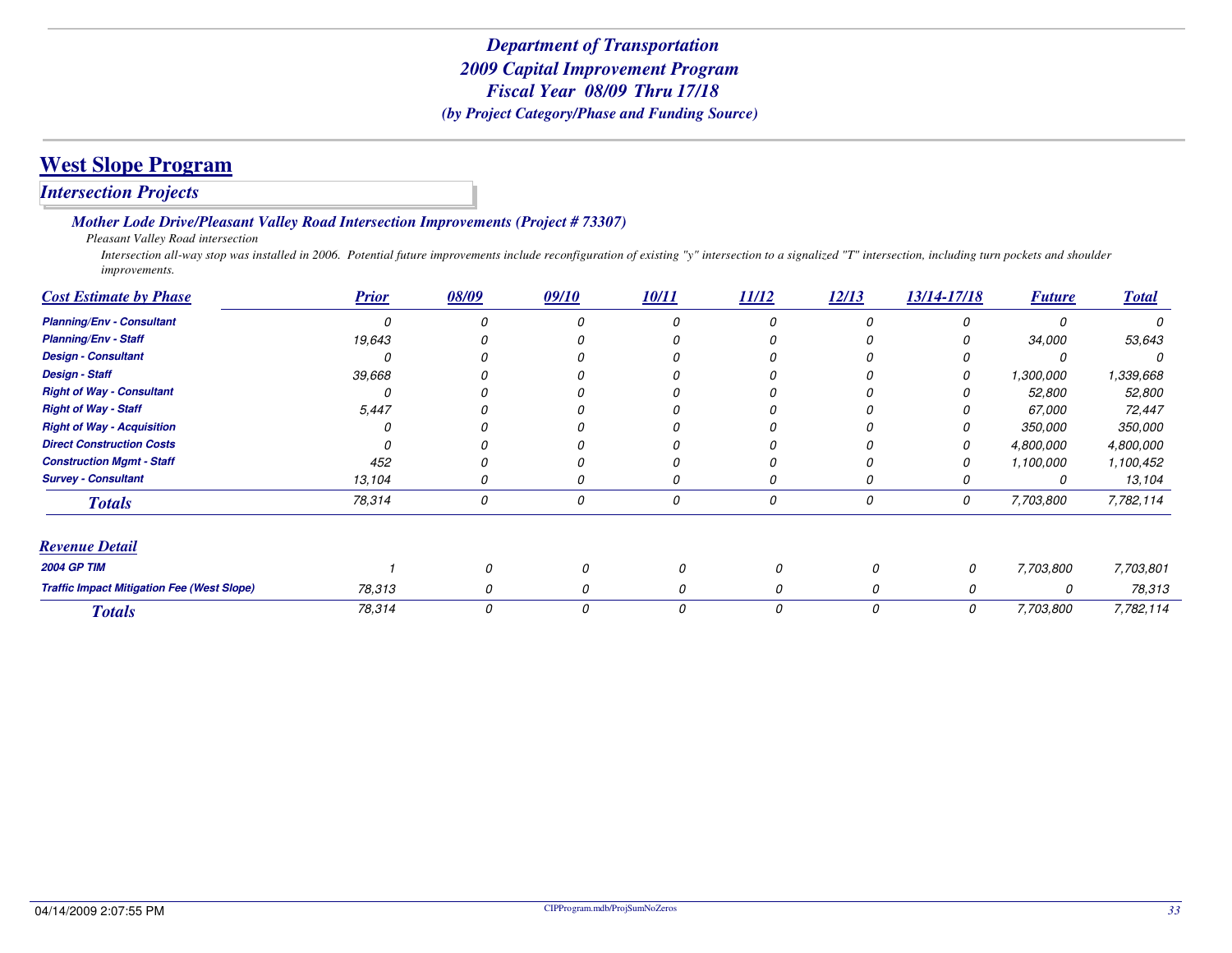### *Intersection Projects*

#### *Pleasant Valley Road (SR 49)/Patterson Drive Intersection Signalization (Project # 73320)*

*Patterson Drive intersection*

 *Signalize intersection including channelization and construction of associated improvements. County requested Caltrans participation on two SR 49 legs as operational and safety improvement project. Caltrans agrees to fund \$1M in Minor B SHOPP Funds. Future industrial development proposes to build 4th leg of intersection.*

| <b>Cost Estimate by Phase</b>                     | <b>Prior</b> | 08/09   | 09/10   | 10/11   | 11/12 | 12/13 | 13/14-17/18 | <b>Future</b> | <b>Total</b> |
|---------------------------------------------------|--------------|---------|---------|---------|-------|-------|-------------|---------------|--------------|
| <b>Planning/Env - Consultant</b>                  | 37,534       | 100,000 | n       |         |       |       |             | $\Omega$      | 137,534      |
| <b>Planning/Env - Staff</b>                       | 131,846      | 88,000  | 50,000  |         |       |       |             |               | 269,846      |
| <b>Design - Consultant</b>                        |              |         | 50,000  |         |       |       |             |               | 50,000       |
| <b>Design - Staff</b>                             | 56,552       |         | 300,000 | 300,000 |       |       |             |               | 656,552      |
| <b>Right of Way - Consultant</b>                  |              |         | 10,000  |         |       |       |             |               | 10,000       |
| <b>Right of Way - Staff</b>                       | 6,896        |         | 98,500  |         |       |       |             |               | 105,396      |
| <b>Right of Way - Acquisition</b>                 |              |         | 336,000 |         |       |       |             |               | 336,000      |
| <b>Direct Construction Costs</b>                  |              |         |         |         |       |       | 0           | 4,256,000     | 4,256,000    |
| <b>Construction Mgmt - Staff</b>                  | 195          |         |         |         |       |       |             | 724,000       | 724,195      |
| <b>Survey - Consultant</b>                        | 12,443       |         |         |         |       |       |             | 0             | 12,443       |
| <b>Totals</b>                                     | 245,466      | 188,000 | 844,500 | 300,000 | 0     | 0     | 0           | 4,980,000     | 6,557,966    |
| <b>Revenue Detail</b>                             |              |         |         |         |       |       |             |               |              |
| <b>2004 GP TIM</b>                                | 220,307      | 188,000 | 844,500 | 300,000 |       | 0     | 0           | 3,830,000     | 5,382,807    |
| <b>In-Lieu Fees</b>                               |              |         |         |         |       | 0     | 0           | 150,000       | 150,000      |
| <b>SHOPP Funds</b>                                |              |         |         |         |       | 0     | 0           | 1,000,000     | 1,000,001    |
| <b>State Transportation Impact Mitigation Fee</b> | 25,158       |         |         | Ω       |       | 0     | 0           | 0             | 25,158       |
| <b>Totals</b>                                     | 245,466      | 188,000 | 844,500 | 300,000 | 0     | 0     | 0           | 4,980,000     | 6,557,966    |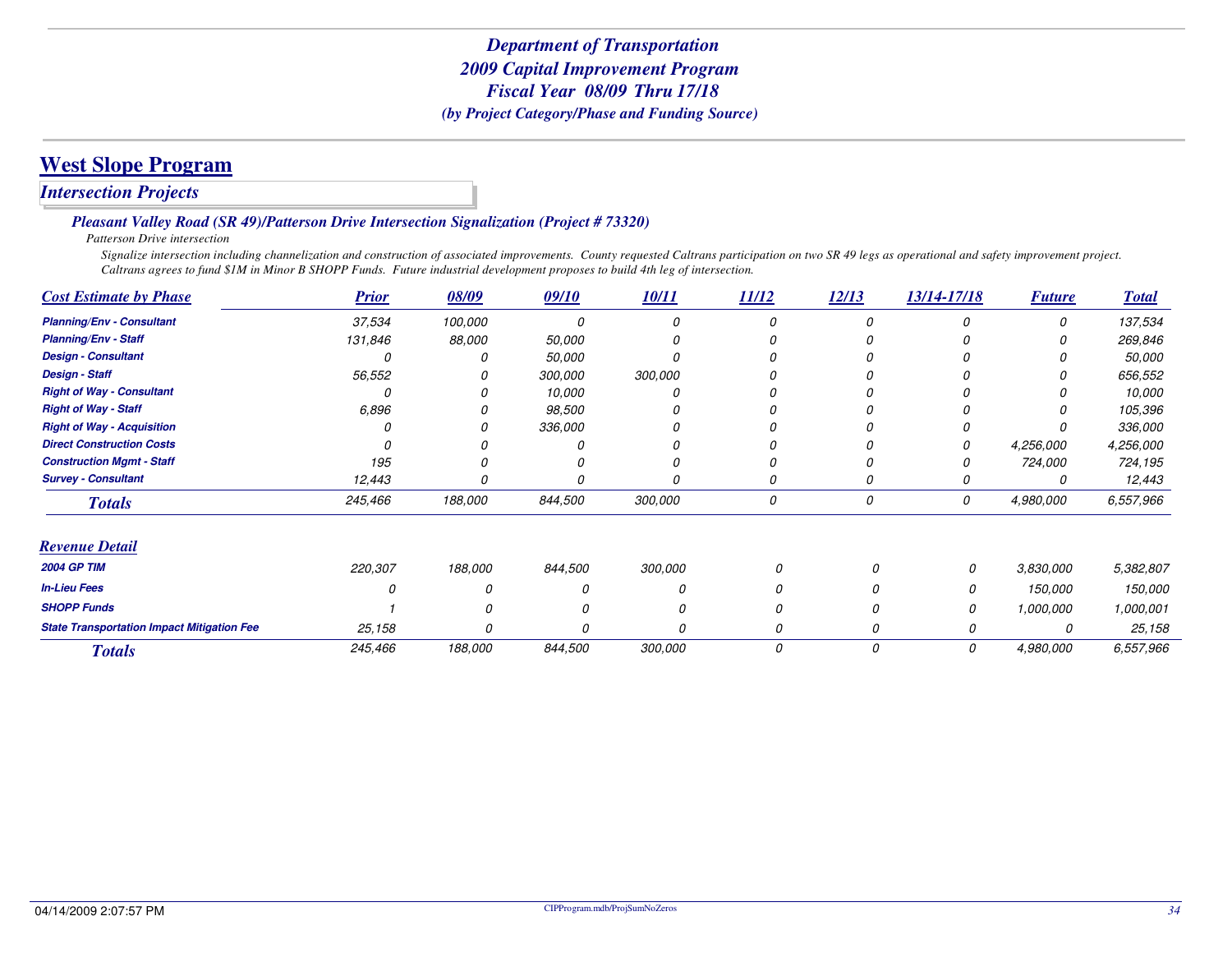*Intersection Projects*

*Pleasant Valley Road at Oak Hill Road Intersection Improvements (Project # 73358)*

*Pleasant Valley Road and Oak Hill Road Intersection*

*Intersection improvements including alignment improvements and additional turn lanes. DOT received HSIP grant funding to advance this project.*

| <b>Cost Estimate by Phase</b>             | <b>Prior</b> | 08/09  | 09/10   | 10/11   | 11/12 | 12/13 | 13/14-17/18 | <b>Future</b> | <b>Total</b> |
|-------------------------------------------|--------------|--------|---------|---------|-------|-------|-------------|---------------|--------------|
| <b>Planning/Env - Consultant</b>          |              |        | 30,000  | 0       | 0     |       | 0           | 0             | 30,000       |
| <b>Planning/Env - Staff</b>               |              | 20,000 | 80,000  | 0       |       |       |             |               | 100,000      |
| <b>Design - Staff</b>                     |              |        | 60,000  | 0       |       |       |             |               | 60,000       |
| <b>Right of Way - Consultant</b>          |              |        |         | 0       |       |       |             |               | 0            |
| <b>Right of Way - Staff</b>               |              |        | 15,000  |         |       |       |             | 0             | 15,000       |
| <b>Right of Way - Acquisition</b>         |              |        | 35,000  |         |       |       |             |               | 35,000       |
| <b>Direct Construction Costs</b>          |              |        | 0       | 650.000 |       |       |             |               | 650,000      |
| <b>Construction Mgmt - Staff</b>          |              |        | 0       | 110,000 | 0     |       | 0           | 0             | 110,000      |
| <b>Totals</b>                             | 0            | 20,000 | 220,000 | 760,000 | 0     |       | 0           | 0             | 1,000,000    |
| <b>Revenue Detail</b>                     |              |        |         |         |       |       |             |               |              |
| <b>2004 GP TIM</b>                        | 0            | 2,000  | 22,000  | 76,000  |       | 0     | 0           | 0             | 100,000      |
| <b>Highway Safety Improvement Program</b> |              | 18,000 | 198,000 | 684,000 |       | 0     | 0           | 0             | 900,000      |
| <b>Totals</b>                             | 0            | 20,000 | 220,000 | 760,000 |       | 0     | 0           | 0             | 1,000,000    |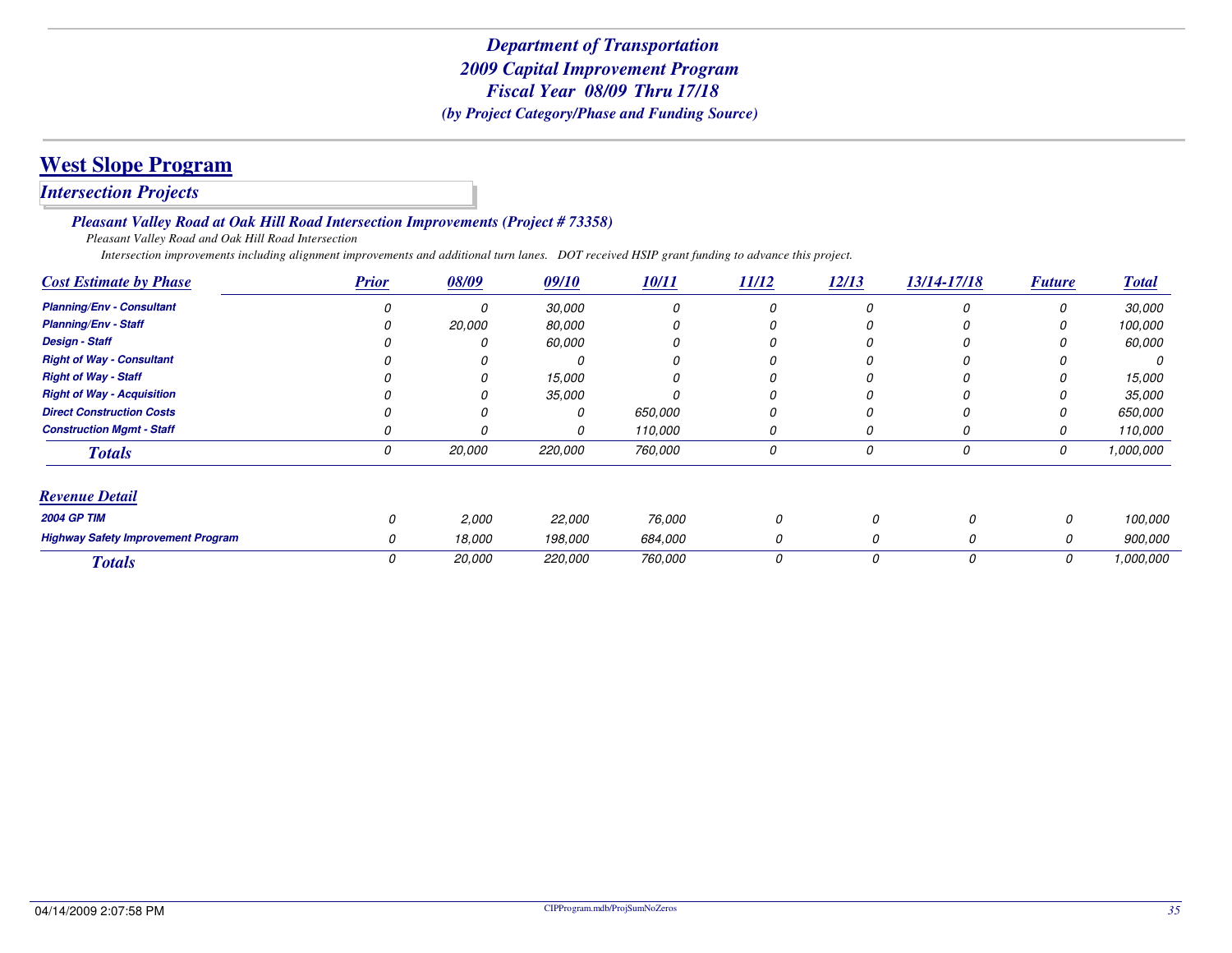*Intersection Projects*

*Silva Valley Parkway/Golden Eagle Lane Intersection Signalization (Project # GP182)*

*El Dorado Hills*

*Signalize intersection at Silva Valley Parkway and Golden Eagle Lane.*

| <b>Cost Estimate by Phase</b>         | <b>Prior</b> | 08/09 | 09/10 | 10/11 | 11/12  | 12/13   | 13/14-17/18 | <b>Future</b> | <b>Total</b> |
|---------------------------------------|--------------|-------|-------|-------|--------|---------|-------------|---------------|--------------|
| <b>Planning/Env - Consultant</b>      |              |       |       | O     | 4,000  |         |             | $\Omega$      | 4,000        |
| <b>Planning/Env - Staff</b>           |              |       |       |       | 16,000 |         |             |               | 16,000       |
| <b>Design - Consultant</b>            |              |       |       |       | 4,000  |         |             |               | 4,000        |
| <b>Design - Staff</b>                 |              |       |       |       | 50,000 |         |             |               | 50,000       |
| <b>Right of Way - Consultant</b>      |              |       |       |       | 0      | 10,000  |             |               | 10,000       |
| <b>Right of Way - Staff</b>           |              |       |       |       | 0      | 62,000  |             |               | 62,000       |
| <b>Right of Way - Acquisition</b>     |              |       |       |       | Ω      | 150,000 |             |               | 150,000      |
| <b>Direct Construction Costs</b>      |              |       |       |       |        | 392,000 |             |               | 392,000      |
| <b>Construction Mgmt - Consultant</b> |              |       |       |       |        | 12,000  |             |               | 12,000       |
| <b>Construction Mgmt - Staff</b>      |              |       |       |       | 0      | 47,000  |             |               | 47,000       |
| <b>Totals</b>                         | 0            |       | 0     | 0     | 74,000 | 673,000 | 0           | 0             | 747,000      |
| <b>Revenue Detail</b>                 |              |       |       |       |        |         |             |               |              |
| 2004 GP El Dorado Hills TIM           | $\Omega$     | 0     | 0     | 0     | 74,000 | 673,000 | 0           | 0             | 747,000      |
| <b>Totals</b>                         | 0            | 0     | 0     | 0     | 74,000 | 673,000 | 0           | 0             | 747,000      |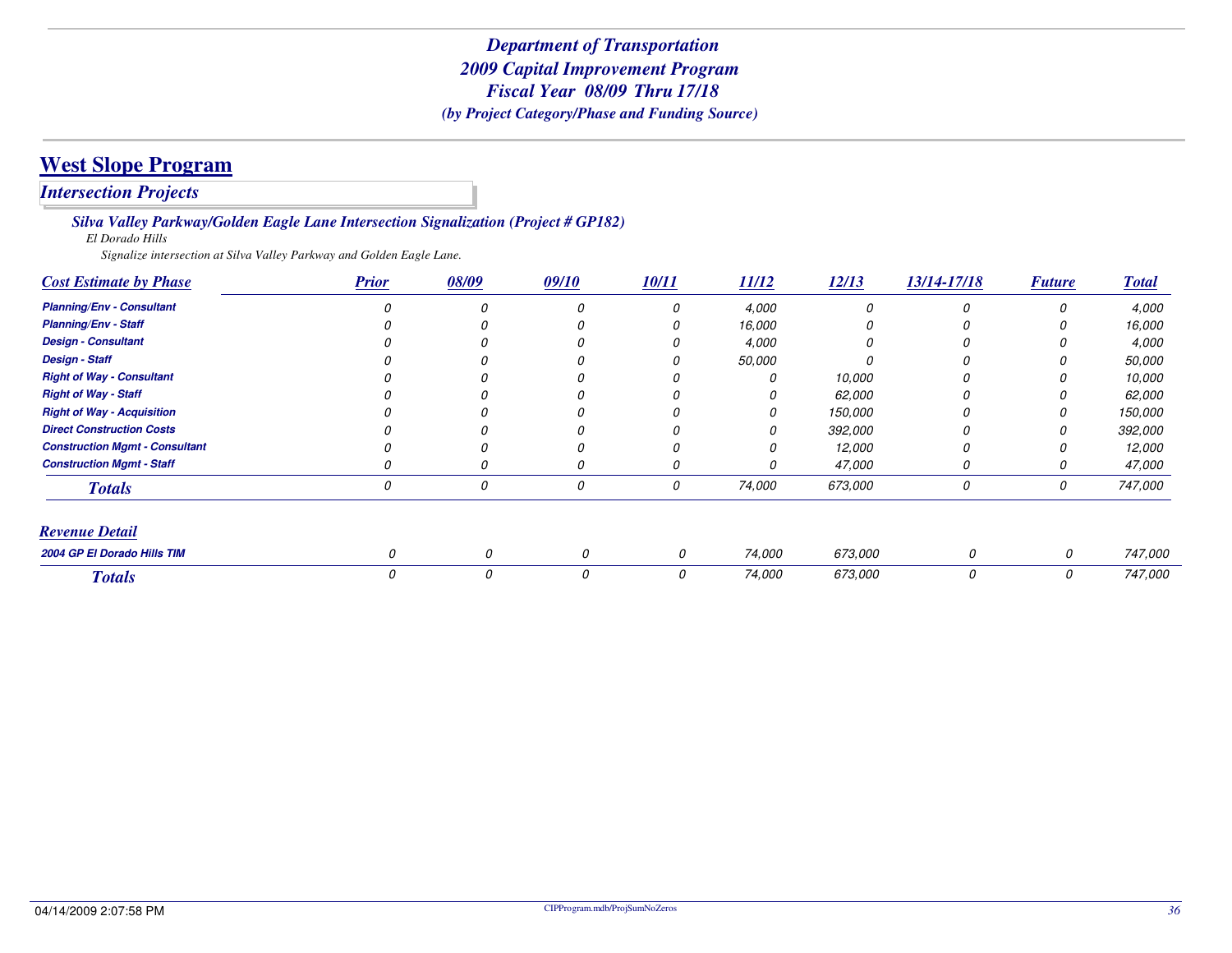# **West Slope Program**

*Intersection Projects*

#### *White Rock Road/Post Street Signal (Project # 73310)*

*El Dorado Hills*

*Install signal light at intersection of White Rock Road and Post Street in El Dorado Hills. Conduit, signal pole bases and pullboxes were installed as part of 72401.*

| <b>Cost Estimate by Phase</b>    | <b>Prior</b> | 08/09   | 09/10   | 10/11 | <u>11/12</u> | 12/13    | 13/14-17/18 | <b>Future</b> | <b>Total</b> |
|----------------------------------|--------------|---------|---------|-------|--------------|----------|-------------|---------------|--------------|
| <b>Planning/Env - Staff</b>      | 4,183        |         | 0       | 0     | 0            | 0        | 0           | 0             | 4,183        |
| <b>Design - Consultant</b>       | 2,958        |         | 0       |       | 0            |          | 0           | 0             | 2,958        |
| <b>Design - Staff</b>            | 32,765       | 32,373  | 5,000   | 0     | 0            |          | 0           | 0             | 70,138       |
| <b>Right of Way - Consultant</b> |              | 56      | 0       | 0     | 0            | 0        | 0           | 0             | 56           |
| <b>Right of Way - Staff</b>      | 109          | 4,420   |         |       |              |          | 0           | 0             | 4,529        |
| <b>Direct Construction Costs</b> | 0            | 155,000 | 332,000 | 0     | 0            | $\theta$ | 0           | 0             | 487,000      |
| <b>Construction Mgmt - Staff</b> | 106          | 1,170   | 55,000  | 0     | U            | O        | 0           | 0             | 56,276       |
| <b>Totals</b>                    | 40,121       | 193,019 | 392,000 | 0     | 0            | 0        | 0           | 0             | 625,140      |
| <b>Revenue Detail</b>            |              |         |         |       |              |          |             |               |              |
| 2004 GP El Dorado Hills TIM      | 40,121       | 193.019 | 392,000 | 0     | 0            | 0        | 0           | 0             | 625,140      |
| <b>Totals</b>                    | 40,121       | 193,019 | 392,000 | 0     | 0            | 0        | 0           | 0             | 625,140      |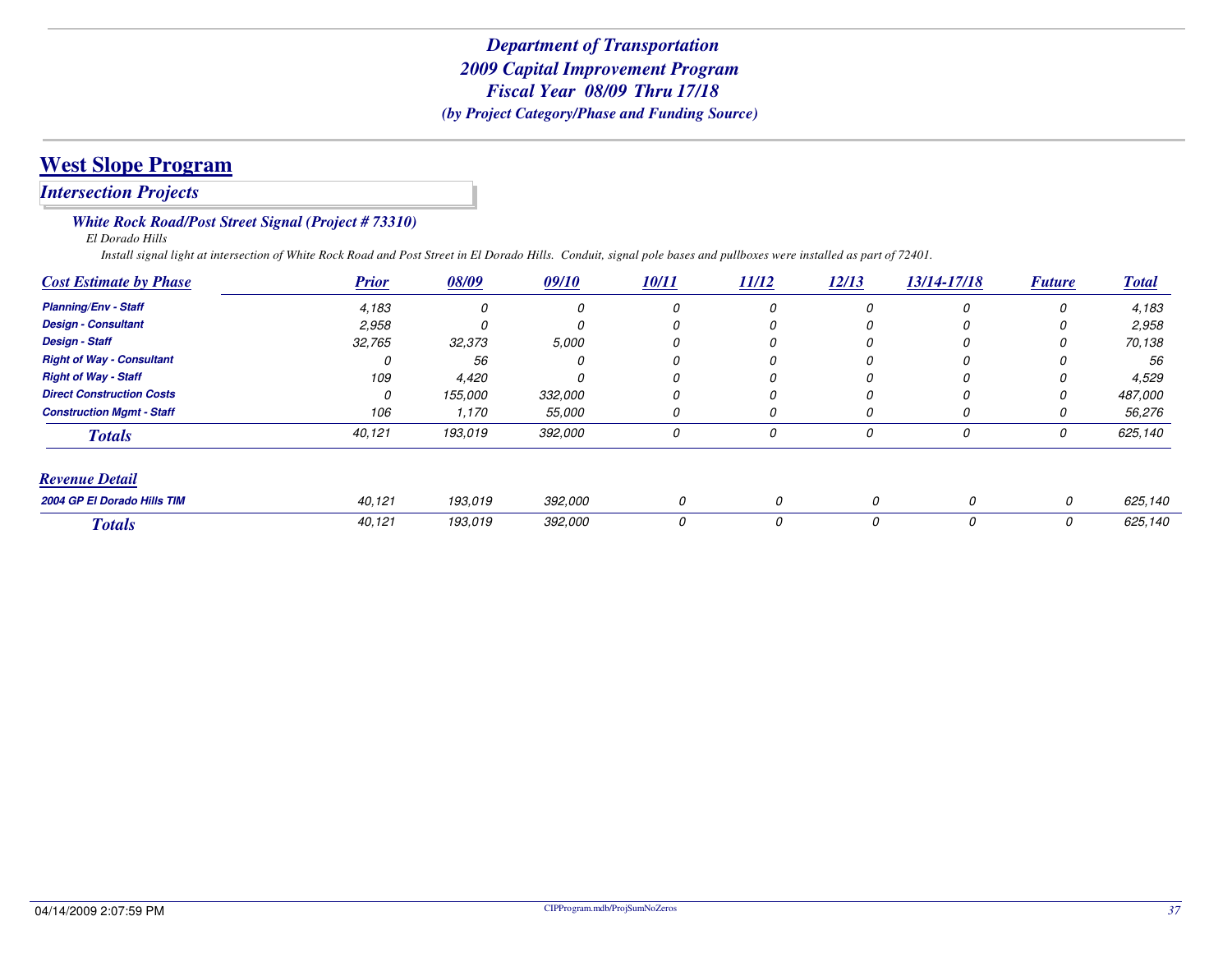# **West Slope Program**

*Intersection Projects*

*White Rock Road/Windfield Way Intersection Signalization (Project # GP181)*

*El Dorado Hills area south of US 50 at White Rock Road and Windfield Way.*

*Signalize intersection at White Rock Road and Windfield Way. Conduit and pullboxes were installed as part of project 72401.*

| <b>Cost Estimate by Phase</b>                               | <b>Prior</b> | 08/09     | 09/10     | 10/11     | 11/12   | 12/13   | 13/14-17/18 | <b>Future</b> | <b>Total</b> |
|-------------------------------------------------------------|--------------|-----------|-----------|-----------|---------|---------|-------------|---------------|--------------|
| <b>Planning/Env - Consultant</b>                            |              |           | n         |           |         |         |             |               |              |
| <b>Planning/Env - Staff</b>                                 |              |           |           |           | 35,000  |         |             |               | 35,000       |
| <b>Design - Consultant</b>                                  |              |           |           |           |         |         |             |               |              |
| <b>Design - Staff</b>                                       |              |           |           |           | 140,000 |         |             |               | 140,000      |
| <b>Right of Way - Consultant</b>                            |              |           |           |           | 3,000   |         |             |               | 3,000        |
| <b>Right of Way - Staff</b>                                 |              |           |           |           | 4,000   |         |             |               | 4,000        |
| <b>Right of Way - Acquisition</b>                           |              |           |           |           | 200,000 |         |             |               | 200,000      |
| <b>Direct Construction Costs</b>                            |              |           |           |           |         |         | 500,000     |               | 500,000      |
| <b>Construction Mgmt - Consultant</b>                       |              |           |           |           |         |         |             |               |              |
| <b>Construction Mgmt - Staff</b>                            |              |           | 0         | 0         |         | 0       | 110,000     | 0             | 110,000      |
| <b>Totals</b>                                               | 0            | 0         | 0         | 0         | 382,000 | 0       | 610,000     | 0             | 992,000      |
| <b>Revenue Detail</b>                                       |              |           |           |           |         |         |             |               |              |
| 2004 GP El Dorado Hills TIM                                 |              | 0         | 0         | 0         | 382,000 | 0       | 610,000     | 0             | 992,000      |
| <b>Totals</b>                                               | 0            | 0         | 0         | 0         | 382,000 | 0       | 610,000     | 0             | 992,000      |
| <b>Total Operational &amp; Safety</b><br><b>Improvement</b> | 3,106,295    | 3,175,569 | 8,976,050 | 1,180,000 | 456,000 | 673,000 | 6,280,000   | 12,683,800    | 36,530,714   |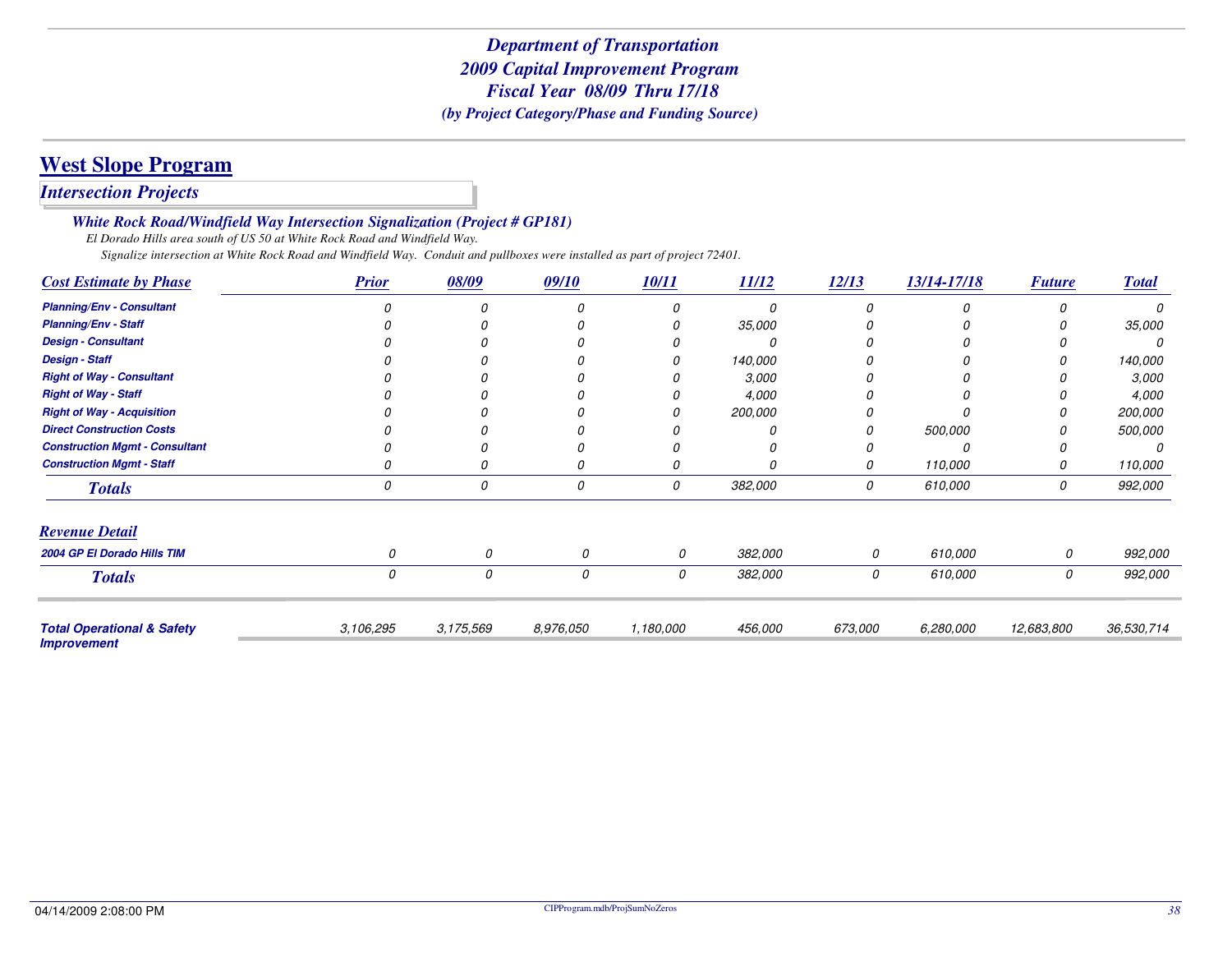#### *Pedestrian Way and Bike Path Projects*

#### *El Dorado Trail Improvement Project - Forni Road to Missouri Flat Road (Project # 71380)*

*Missouri Flat Road to Forni Road*

 *The proposed project includes the development of a Class I bicycle path, pedestrian/hiking and equestrian trail using a portion of the Sacramento-Placerville Transportation Corridor from Missouri Flat Road to Forni Road. The Class 1 bicycle path will be paved to accommodate the mixed use. The proposed project includes the addition of new timber decking and railings to the Weber Creek railroad trestle converting it to a bridge crossing.*

| <b>Cost Estimate by Phase</b>                               | <b>Prior</b> | 08/09         | 09/10          | <b>10/11</b> | 11/12    | 12/13    | 13/14-17/18 | <b>Future</b> | <u>Total</u>  |
|-------------------------------------------------------------|--------------|---------------|----------------|--------------|----------|----------|-------------|---------------|---------------|
| <b>Direct Construction Costs</b>                            |              | 772,586       | <i>500,000</i> | 0            |          | 0        | n           | 0             | 1,272,586     |
| <b>Construction Mgmt - Consultant</b>                       |              | <i>50,000</i> | 0              | 0            | U        | 0        |             | U             | <i>50,000</i> |
| <b>Construction Mgmt - Staff</b>                            |              | 164,000       | 100,000        | 0            | O        | 0        | 0           | 0             | 264,000       |
| <b>Totals</b>                                               |              | 986,586       | 600,000        | 0            | 0        | 0        | 0           | 0             | 1,586,586     |
| <b>Revenue Detail</b>                                       |              |               |                |              |          |          |             |               |               |
| <b>Bicycle Transportation Account (BTA)</b>                 | 0            | 196,770       | 22,316         | 0            | 0        | Ω        | 0           | 0             | 219,086       |
| <b>Community Enhancement - Local</b>                        | O            | 96,500        | 103,500        |              | $\Omega$ |          |             |               | 200,000       |
| <b>General Fund</b>                                         | 0            | 18,500        | 0              | 0            | 0        | 0        | 0           | 0             | 18,500        |
| <b>Transportation Enhancement Program</b>                   | 0            | 540,810       | 432,134        | 0            | 0        |          | O           | 0             | 972,944       |
| <b>Transportation Enhancement Exchange EDCTC -</b><br>Local | 0            | 50,000        | 0              | 0            | 0        | 0        | 0           | 0             | 50,000        |
| <b>Transportation Enhancement State - State</b>             | 0            | 84,006        | 42,050         | 0            | 0        |          | 0           | 0             | 126,056       |
| <b>Totals</b>                                               | 0            | 986,586       | 600,000        | 0            | 0        | $\Omega$ | 0           | 0             | 1,586,586     |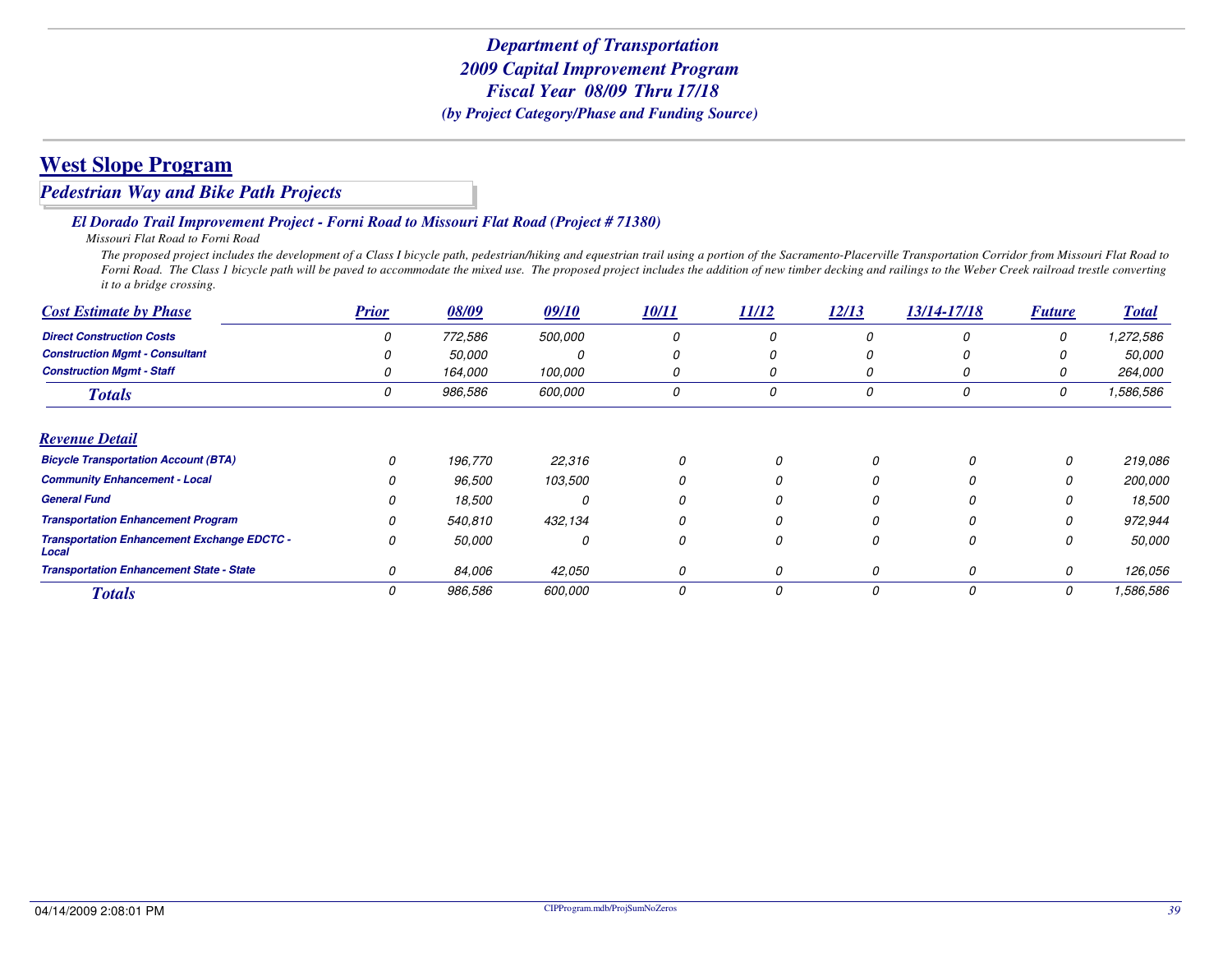# **West Slope Program**

#### *Pedestrian Way and Bike Path Projects*

#### *Northside School Class I Bike Path - Phase 1 (SR193) (Project # 72304)*

 *On SR49 from Northside School to SR193 and on SR193 form SR49 to Auburn Lake Trails.This first phase provides a Class 1 bike path along the north side of SR-193 from SR-49 to Auburn Lakes Trail. See Project 72306 for Phase 2.*

| <b>Cost Estimate by Phase</b>                                                               | <b>Prior</b> | 08/09  | 09/10   | 10/11   | 11/12    | 12/13    | 13/14-17/18 | <b>Future</b> | <b>Total</b> |
|---------------------------------------------------------------------------------------------|--------------|--------|---------|---------|----------|----------|-------------|---------------|--------------|
| <b>Planning/Env - Consultant</b>                                                            | 81,724       | 10,000 |         |         | 0        |          |             |               | 91,724       |
| <b>Planning/Env - Staff</b>                                                                 | 145,845      |        |         |         | 0        |          |             |               | 145,845      |
| <b>Design - Consultant</b>                                                                  | 476          |        |         |         | Ω        |          |             |               | 476          |
| <b>Design - Staff</b>                                                                       | 46,358       | 65,000 | 85,000  | 25,000  | 0        |          |             |               | 221,358      |
| <b>Right of Way - Staff</b>                                                                 | 2,823        |        | 1,500   |         | Ω        |          |             |               | 4,323        |
| <b>Right of Way - Acquisition</b>                                                           |              |        | 23,000  |         |          |          |             |               | 23,000       |
| <b>Direct Construction Costs</b>                                                            |              |        |         | 350,000 | 400,000  |          |             |               | 750,000      |
| <b>Construction Mgmt - Staff</b>                                                            |              |        |         | 25,000  | 75,000   |          |             |               | 100,000      |
| <b>Totals</b>                                                                               | 277,226      | 75,000 | 109,500 | 400,000 | 475,000  | 0        | 0           | 0             | 1,336,726    |
| <b>Revenue Detail</b>                                                                       |              |        |         |         |          |          |             |               |              |
| <b>Regional Surface Transportation Program</b><br><b>Exchange Funds-Guaranteed (182.6h)</b> | 113,971      | 50,000 | 10,000  | 0       | $\Omega$ | 0        | 0           | 0             | 173,971      |
| <b>Safe Routes to School</b>                                                                | 0            | 25,000 | 99,500  | 400,000 | 475,000  | $\Omega$ |             | 0             | 999,500      |
| <b>Transportation Enhancement Program</b>                                                   | 163,255      |        |         |         | O        | O        |             | 0             | 163,255      |
| <b>Totals</b>                                                                               | 277,226      | 75,000 | 109,500 | 400.000 | 475,000  | 0        | $\Omega$    | 0             | 1,336,726    |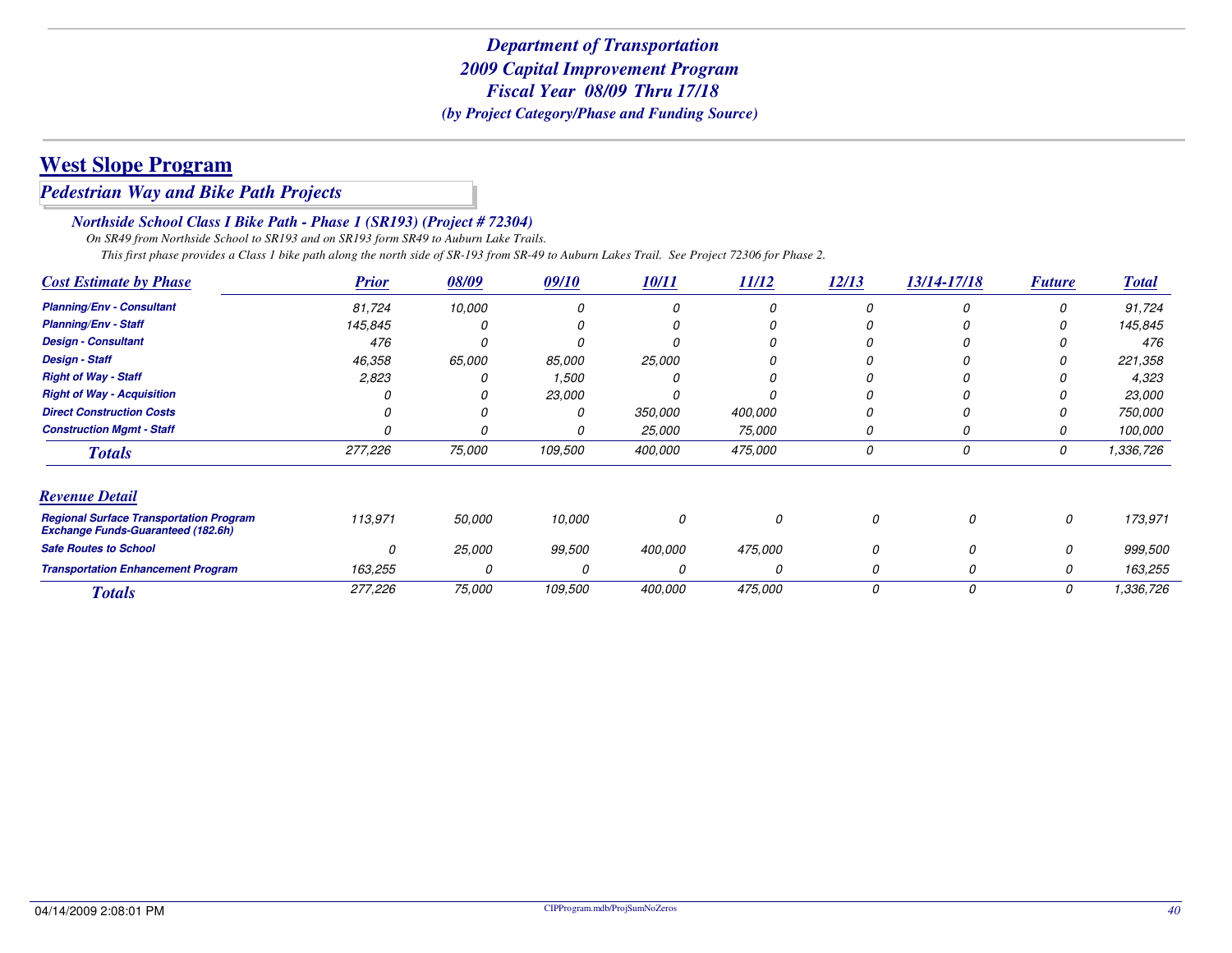# **West Slope Program**

#### *Pedestrian Way and Bike Path Projects*

#### *Northside School Class I Bike Path - Phase 2 (SR49) (Project # 72306)*

*This second phase provides a Class 1 Bike Path along the west side of SR-49 from Northside School (Cave Valley Road) to SR-49. See project 72304 for Phase 1.*

| <b>Cost Estimate by Phase</b>                     | <b>Prior</b> | 08/09    | 09/10   | <b>10/11</b> | 11/12   | 12/13    | 13/14-17/18 | <b>Future</b> | <b>Total</b>  |
|---------------------------------------------------|--------------|----------|---------|--------------|---------|----------|-------------|---------------|---------------|
| <b>Design - Consultant</b>                        |              | 0        | 50,000  |              |         |          |             |               | <i>50.000</i> |
| <b>Design - Staff</b>                             |              | 0        | 145,000 | 10,000       |         |          |             |               | 155,000       |
| <b>Right of Way - Consultant</b>                  |              |          | 4,000   |              |         |          |             |               | 4,000         |
| <b>Right of Way - Staff</b>                       |              |          | 1,000   | 1,000        |         |          |             |               | 2,000         |
| <b>Right of Way - Acquisition</b>                 |              |          | 5,000   | 5,000        |         |          |             |               | 10.000        |
| <b>Direct Construction Costs</b>                  |              |          | 0       | 750,000      | 303,000 |          |             |               | 1.053.000     |
| <b>Construction Mamt - Staff</b>                  |              |          | 0       | 80.000       | 31,000  |          |             |               | 111.000       |
| <b>Totals</b>                                     |              | 0        | 205,000 | 846,000      | 334,000 | 0        | 0           | 0             | 1,385,000     |
| <b>Revenue Detail</b>                             |              |          |         |              |         |          |             |               |               |
| <b>Anticipated Grant</b>                          |              | $\Omega$ | 184,500 | 761,400      | 299,100 | $\Omega$ | 0           | 0             | 1,245,000     |
| <b>El Dorado County Transportation Commission</b> | <sup>0</sup> |          | 20,500  | 84,600       | 34,900  | 0        | 0           | 0             | 140.000       |
| <b>Totals</b>                                     |              | 0        | 205,000 | 846,000      | 334,000 | 0        | 0           | 0             | 1,385,000     |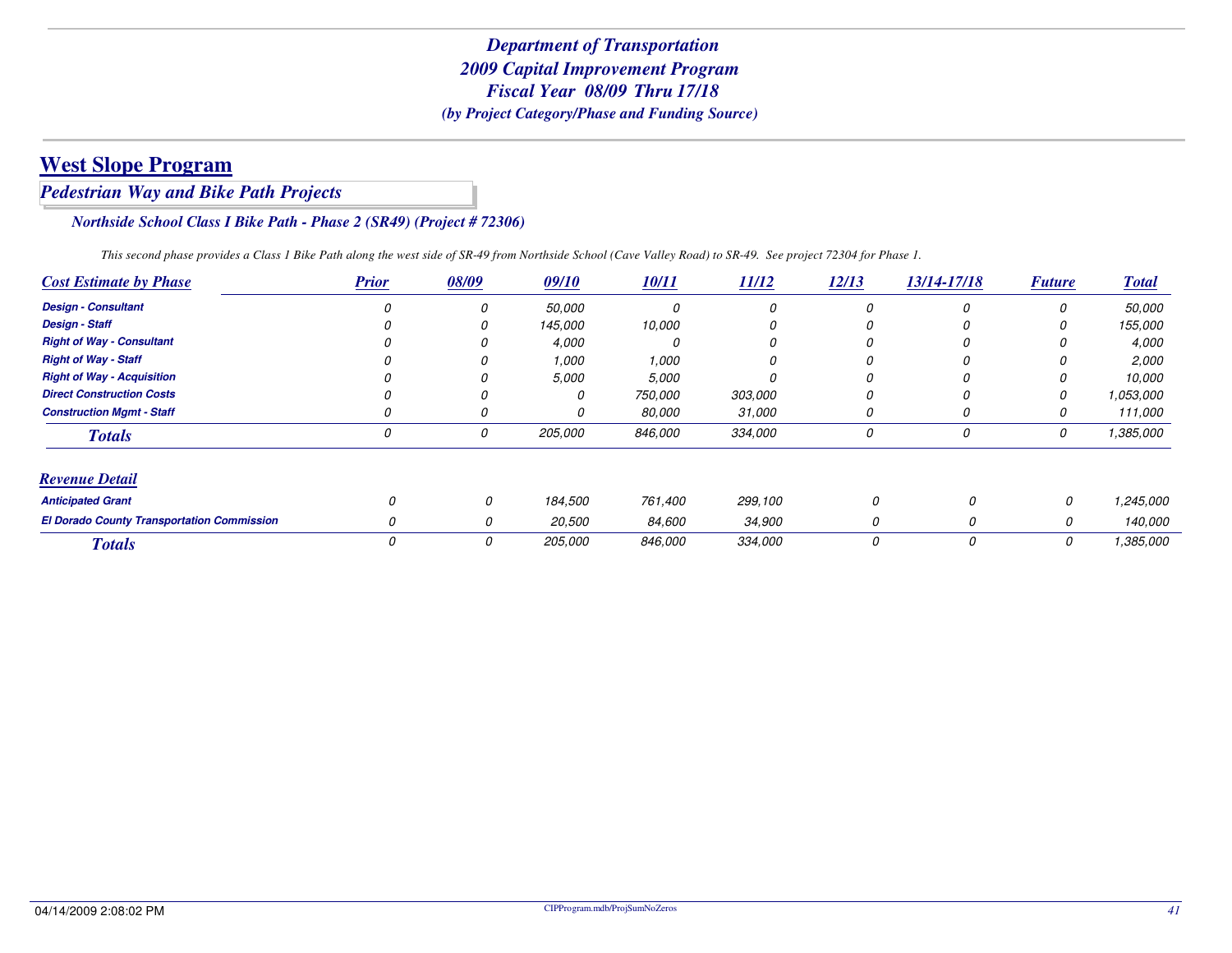# **West Slope Program**

#### *Pedestrian Way and Bike Path Projects*

#### *U.S. 50/El Dorado Hills Blvd Interchange - Pedestrian Overcrossing (Project # 71340)*

#### *El Dorado Hills Boulevard at US 50*

Pedestrian overcrossing over US 50 just east of El Dorado Hills Boulevard interchange. Part of the reconstruction of the interchange, this crossing will divert pedestrian and bicycle traffic from the complex, *high volume roadway traffic in the interchange and allow for a better configuration for traffic through the interchange. This crossing also provides pedestrian and bicycle connectivity between the activity centers north and south of US 50. The project and timing of construction to be coordinated with the phased resconstruction of the complete interchange and HOV lanes.*

| <b>Cost Estimate by Phase</b>                                                | <b>Prior</b> | 08/09     | 09/10     | 10/11     | 11/12    | 12/13 | 13/14-17/18 | <b>Future</b> | <b>Total</b> |
|------------------------------------------------------------------------------|--------------|-----------|-----------|-----------|----------|-------|-------------|---------------|--------------|
| <b>Planning/Env - Consultant</b>                                             | 9.833        | 101,474   | 231,000   |           | 0        | 0     | 0           | 0             | 342,307      |
| <b>Planning/Env - Staff</b>                                                  | 13,638       | 15,000    | 26,000    |           |          |       |             |               | 54,638       |
| <b>Design - Consultant</b>                                                   | 56,489       | 0         | 100,000   | 20,000    | O        |       | n           |               | 176,489      |
| <b>Design - Staff</b>                                                        | 1,046        |           | 25,000    | 160,000   | 100,000  |       |             |               | 286,046      |
| <b>Right of Way - Consultant</b>                                             |              |           |           | 10,000    | $\theta$ |       |             | 20,000        | 30,000       |
| <b>Right of Way - Staff</b>                                                  | 136          |           |           | 20,000    |          |       |             | 20,000        | 40,136       |
| <b>Right of Way - Acquisition</b>                                            |              |           |           |           |          |       | 0           | 200,000       | 200,000      |
| <b>Direct Construction Costs</b>                                             |              |           |           |           |          |       | N           | 4,000,000     | 4,000,000    |
| <b>Construction Mgmt - Consultant</b>                                        |              |           |           |           | O        |       |             | 100,000       | 100,000      |
| <b>Construction Mgmt - Staff</b>                                             |              | 0         |           |           | 0        | 0     | 0           | 500,000       | 500,000      |
| <b>Totals</b>                                                                | 81,142       | 116,474   | 382,000   | 210,000   | 100,000  | 0     | 0           | 4,840,000     | 5,729,616    |
| <b>Revenue Detail</b>                                                        |              |           |           |           |          |       |             |               |              |
| 2004 GP El Dorado Hills TIM                                                  | 8,114        | 0         | 382,000   | 210,000   | 100,000  | 0     | 0           | 1,562,872     | 2,262,986    |
| <b>Anticipated Grant</b>                                                     |              | O         |           | 0         | O        | n     |             | 2,746,238     | 2,746,239    |
| <b>Air Pollution Control District Grant</b>                                  | $\Omega$     | 34,500    |           | 0         | 0        | 0     |             | 0             | 34,500       |
| <b>Road Fund/Discretionary</b>                                               | 6,512        | $-6,512$  | 0         | 0         | 0        | 0     | $\Omega$    | Ω             |              |
| <b>Regional Surface Transportation Program</b><br><b>Federal Funds-Urban</b> |              | 0         | 0         | 0         | 0        | 0     | 0           | 530,890       | 530,891      |
| <b>Transportation Enhancement Program</b>                                    | 66,514       | 88,486    | 0         | 0         | 0        | 0     | 0           | 0             | 155,000      |
| <b>Totals</b>                                                                | 81,142       | 116,474   | 382,000   | 210,000   | 100,000  | 0     | 0           | 4,840,000     | 5,729,616    |
| <b>Total Pedestrian Way and Bike</b>                                         | 358,368      | 1,178,060 | 1,296,500 | 1,456,000 | 909,000  | 0     | 0           | 4,840,000     | 10.037.928   |
| Path                                                                         |              |           |           |           |          |       |             |               |              |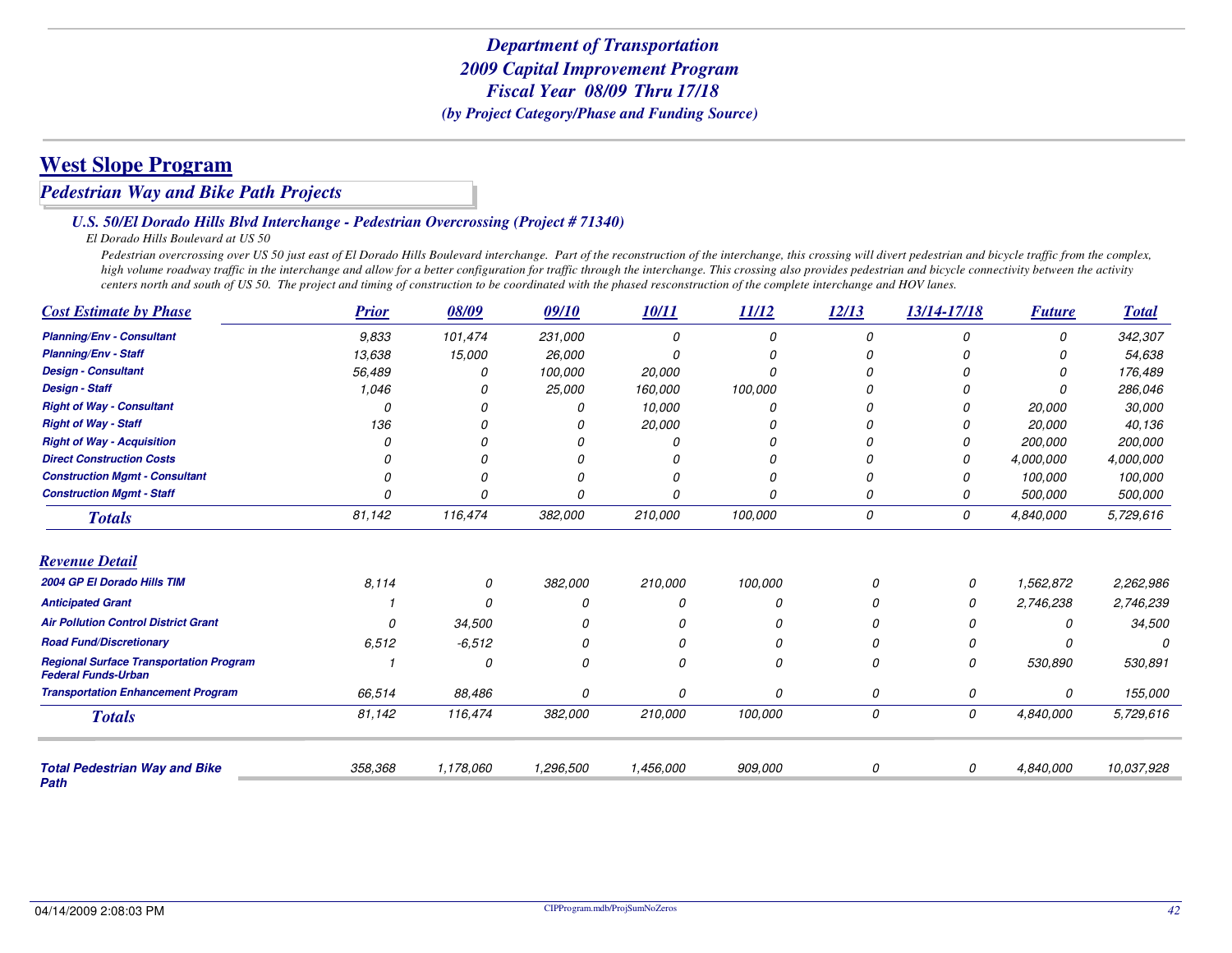## *Roadway Projects*

#### *Bass Lake Frontage Improvements-Silver Springs (Project # 66115)*

*Frontage improvements on Bass Lake Road constructed by Silver Springs development*

| <b>Cost Estimate by Phase</b>         | <b>Prior</b> | 08/09  | 09/10         | <b>10/11</b> | <b>11/12</b> | 12/13     | 13/14-17/18 | <b>Future</b> | <b>Total</b> |
|---------------------------------------|--------------|--------|---------------|--------------|--------------|-----------|-------------|---------------|--------------|
| <b>Planning/Env - Staff</b>           | 530          | 28,000 | <i>30.000</i> | 0            | 0            | $\Omega$  | 0           | 0             | 58,530       |
| <b>Design - Staff</b>                 | 46,162       |        | 13.000        | 0            | 0            | 0         | 0           | 0             | 59,162       |
| <b>Right of Way - Staff</b>           | 4,644        |        | <i>67.000</i> | 0            | 0            |           | 0           | 0             | 71.644       |
| <b>Construction Mgmt - Consultant</b> |              |        | 0             | 0            | 0            | 36,000    | 0           | 0             | 36,000       |
| <b>Construction Mamt - Staff</b>      |              | 0      | 0             | 0            | 0            | 167.730   | 0           | 0             | 167,730      |
| <b>Developer Built</b>                |              |        | 0             | 0            | 0            | 1,677,300 | 0           | 0             | 1,677,300    |
| <b>Totals</b>                         | 51,336       | 28,000 | 110,000       | 0            | 0            | 1,881,030 | 0           | 0             | 2,070,366    |
| <b>Revenue Detail</b>                 |              |        |               |              |              |           |             |               |              |
| <b>Developer Funded</b>               | 51,336       | 28,000 | 110,000       | 0            | 0            | 1,881,030 | 0           | 0             | 2,070,366    |
| <b>Totals</b>                         | 51,336       | 28,000 | 110,000       | 0            | 0            | 1,881,030 | 0           | 0             | 2,070,366    |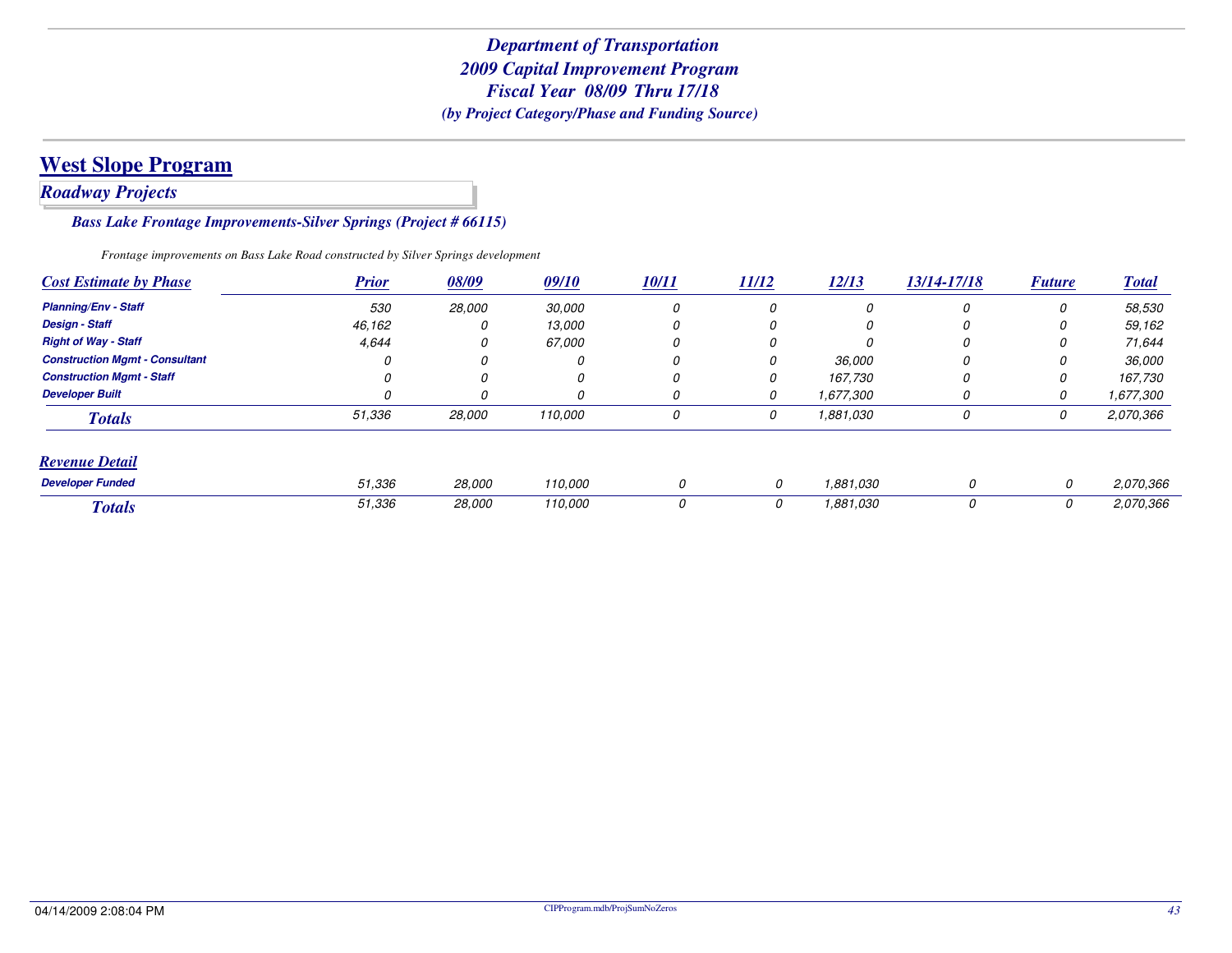# **West Slope Program**

### *Roadway Projects*

#### *Bass Lake Road Full Improvements - Phase 1A (Project # 66109)*

*Bass Lake Hills Specific Plan.*

Bass Lake Road from US 50 to Hollow Oak Road: widen and reconstruct to two-lane divided road with 4-foot shoulders and pedestrian/bike paths. Phase 1A improvements of the Bass Lake Hills Specific Plan *PFFP; full improvements to include development of 8-foot median, sidewalk and bike lane from Hollow Oak Road to US 50; median improvements only from Hollow Oak Road to Serrano Parkway; project also includes improvement of park-and-ride lot with frontage road improvement to Old Bass Lake Road and Tierra de Dios. Phase 1B improvements in project ELD19225 (new CIP future project).*

| <b>Cost Estimate by Phase</b>         | <b>Prior</b> | 08/09  | 09/10 | 10/11 | 11/12    | 12/13 | 13/14-17/18 | <b>Future</b> | <b>Total</b> |
|---------------------------------------|--------------|--------|-------|-------|----------|-------|-------------|---------------|--------------|
| <b>Planning/Env - Consultant</b>      | 21,630       |        |       |       |          |       | 0           | 32,000        | 53,630       |
| <b>Planning/Env - Staff</b>           | 4,059        |        |       |       |          |       |             | 35,000        | 39,059       |
| <b>Design - Consultant</b>            | 690          |        |       |       |          |       |             |               | 690          |
| <b>Design - Staff</b>                 | 119,817      | 26,300 |       |       |          |       |             | 49,000        | 195,117      |
| <b>Right of Way - Consultant</b>      |              |        |       |       |          |       |             | 73,000        | 73,000       |
| <b>Right of Way - Staff</b>           | 82,205       | 11,500 |       |       |          |       |             | 221,000       | 314,705      |
| <b>Right of Way - Acquisition</b>     |              |        |       |       |          |       |             | 451,700       | 451,700      |
| <b>Direct Construction Costs</b>      |              |        |       |       |          |       |             | 8,869,000     | 8,869,000    |
| <b>Construction Mgmt - Consultant</b> |              |        |       |       |          |       |             | 110,000       | 110,000      |
| <b>Construction Mgmt - Staff</b>      | 8,472        |        | 0     | 0     | 0        |       | 0           | 1,507,700     | 1,516,172    |
| <b>Totals</b>                         | 236,873      | 37,800 | 0     | 0     | 0        | 0     | 0           | 11,348,400    | 11,623,073   |
| <b>Revenue Detail</b>                 |              |        |       |       |          |       |             |               |              |
| 2004 GP El Dorado Hills TIM           | 81,643       | O      | 0     | 0     |          | 0     |             | 0             | 81,643       |
| <b>Developer Advance - EDH TIM</b>    | 155,230      | 37,800 | 0     | 0     |          | 0     | 0           | 11,029,829    | 11,222,859   |
| <b>Bass Lake Hills PFFP</b>           | O            | 0      | 0     | 0     |          | 0     | 0           | 318,571       | 318,571      |
| <b>Totals</b>                         | 236,873      | 37,800 | 0     | 0     | $\Omega$ | 0     | 0           | 11,348,400    | 11,623,073   |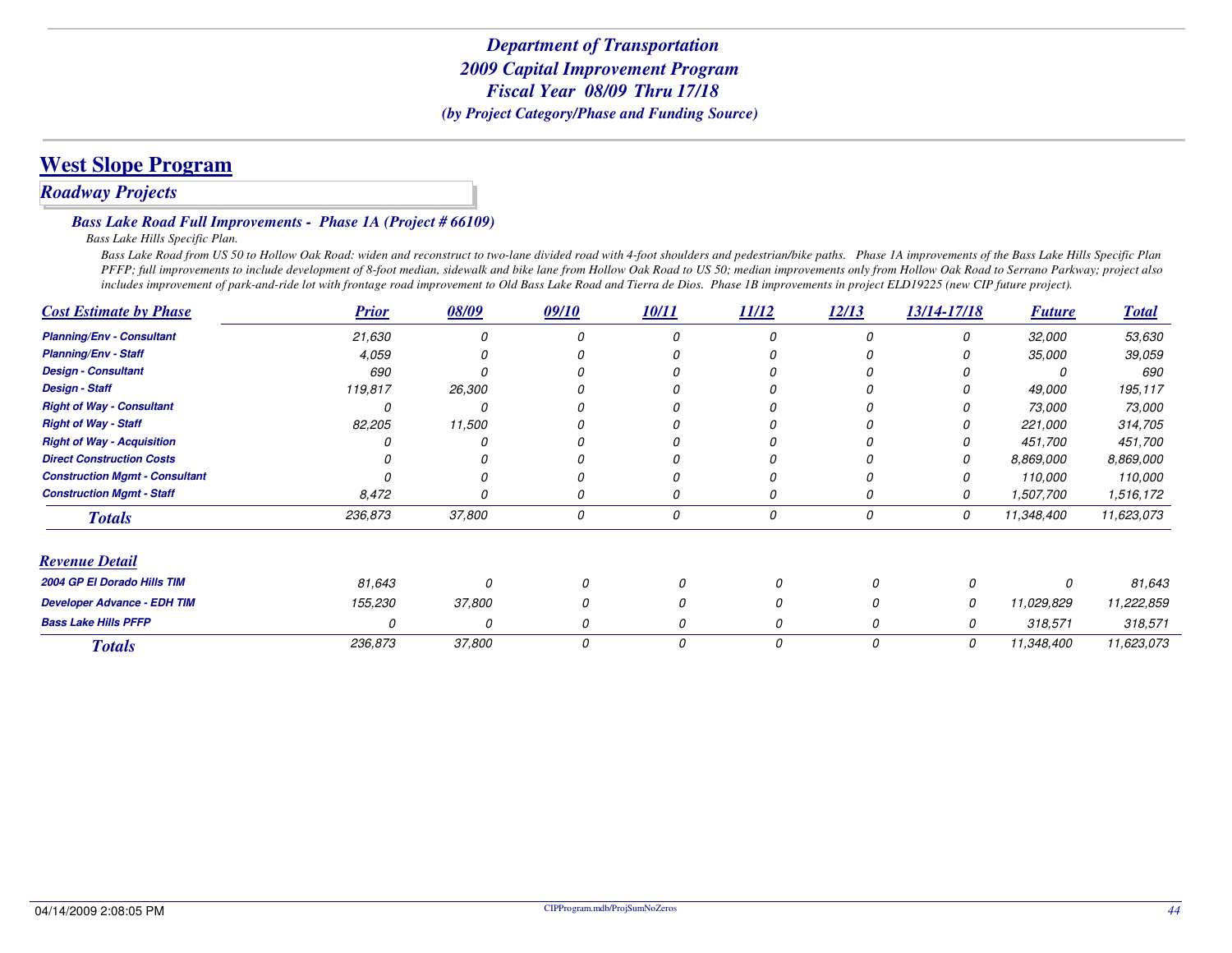# **West Slope Program**

### *Roadway Projects*

#### *Cameron Park Drive Operational Improvements (Project # 72343)*

#### *Cameron Park Drive/Palmer Drive to Green Valley Road*

 *An operational and safety analysis of Cameron Park Drive completed as part of this project resulted in improvements to the intersections of Meder Road (73127) and Mira Loma Drive (73124). Intersection improvements at Country Club Drive/Palmer Drive (72364), Oxford Drive (72365), and La Canada Drive (72366) are being advanced as separate projects. The remaining area of focus as part of this project is between La Canada Drive and Green Valley Road. Improvements to be considered include channelization, shoulder improvements, street rehabilitation and improved pedestrian access. Advancing the project through the planning/environmental phases will make the project more competitive for future funding opportunities.*

| <b>Cost Estimate by Phase</b>               | <b>Prior</b> | 08/09  | 09/10  | 10/11 | 11/12 | 12/13 | 13/14-17/18 | <b>Future</b> | <b>Total</b> |
|---------------------------------------------|--------------|--------|--------|-------|-------|-------|-------------|---------------|--------------|
| <b>Planning/Env - Consultant</b>            | 19,000       | 0      | n      | O     | 0     |       | 0           | 0             | 19,000       |
| <b>Planning/Env - Staff</b>                 | 238,162      | 16,000 | 40,000 |       |       |       |             | 0             | 294,162      |
| <b>Design - Staff</b>                       | 25,069       | 8,000  | 0      | O     | 0     |       | n           | 0             | 33.069       |
| <b>Right of Way - Acquisition</b>           | 11           | 63     |        |       |       |       |             |               | 63           |
| <b>Design Engineering &amp; Admin</b>       | 120,732      | Ω      | 0      |       | Ω     |       | n           | 0             | 120,732      |
| <b>Right of Way</b>                         | 10,078       |        |        |       |       |       | N           | 0             | 10,078       |
| <b>Planning/Environmental</b>               | 234,639      | 0      | 0      | O     | 0     |       | 0           | 0             | 234,639      |
| <b>Totals</b>                               | 647.680      | 24,063 | 40,000 | 0     | 0     | 0     | 0           | 0             | 711,743      |
| <b>Revenue Detail</b>                       |              |        |        |       |       |       |             |               |              |
| <b>RSTP Exchange Competitive-Carry Over</b> | 647.680      | 24,063 | 40.000 | 0     |       | 0     | 0           | 0             | 711,743      |
| <b>Totals</b>                               | 647,680      | 24,063 | 40,000 | 0     |       | 0     | 0           | 0             | 711,743      |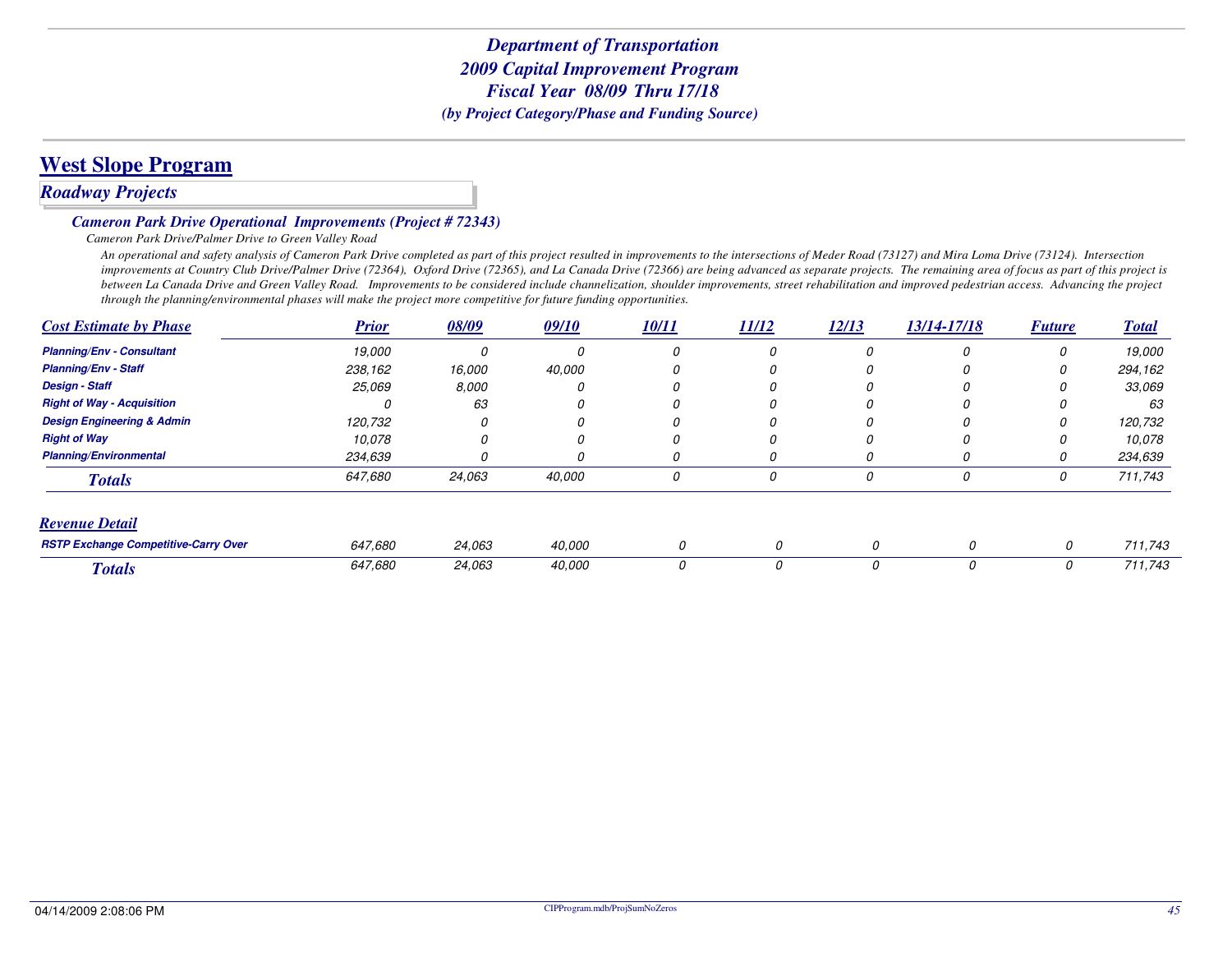# **West Slope Program**

### *Roadway Projects*

#### *Cameron Park Widening - 3-Lane Divided to Modified 4-Lane from Durock Road to Coach (Project # 72367)*

*Cameron Park Drive from Durock Road to Coach Lane*

 *Project widens Cameron Park Drive to five-lanes, including two through lanes in each direction, center median and a left-turn pocket for Robin Lane. The project also includes a median and signal modification at the Coach Lane intersection. The project realigns the Robin Lane intersection for a future extension to Rodeo Drive and constructs a signal. This project needs to be coordinated with US 50/Cameron Park Drive Interchange (project 72361).*

| <b>Cost Estimate by Phase</b>     | <b>Prior</b> | 08/09 | 09/10 | 10/11 | 11/12         | 12/13   | 13/14-17/18 | <b>Future</b> | <b>Total</b>   |
|-----------------------------------|--------------|-------|-------|-------|---------------|---------|-------------|---------------|----------------|
| <b>Planning/Env - Consultant</b>  |              |       | 0     | 0     | 100,000       |         |             | 0             | 100,000        |
| <b>Planning/Env - Staff</b>       | 350          |       |       | 0     | <i>20.000</i> |         |             |               | 20,350         |
| <b>Planning/Env - Staff</b>       |              |       |       |       | 0             |         |             |               | <sup>0</sup>   |
| <b>Design - Staff</b>             |              |       |       |       | 0             | 300.000 |             |               | 300.000        |
| <b>Right of Way - Consultant</b>  |              |       |       |       | 0             |         | 100,000     |               | 100,000        |
| <b>Right of Way - Staff</b>       |              |       |       |       |               |         | 50,000      |               | 50,000         |
| <b>Right of Way - Acquisition</b> |              |       |       | 0     | 0             | 0       | 6,218,000   | 0             | 6,218,000      |
| <b>Direct Construction Costs</b>  |              |       |       | O     | 0             |         | 2,000,000   | 0             | 2,000,000      |
| <b>Construction Mgmt - Staff</b>  |              |       | 0     | 0     | 0             |         | 300,000     | 0             | <i>300,000</i> |
| <b>Totals</b>                     | 350          | 0     | 0     | 0     | 120,000       | 300,000 | 8,668,000   | 0             | 9,088,350      |
| <b>Revenue Detail</b>             |              |       |       |       |               |         |             |               |                |
| <b>2004 GP TIM</b>                | 350          | 0     | 0     | 0     | 120,000       | 300,000 | 8,668,000   | 0             | 9,088,350      |
| <b>Totals</b>                     | 350          | 0     | 0     | 0     | 120,000       | 300,000 | 8,668,000   | 0             | 9.088.350      |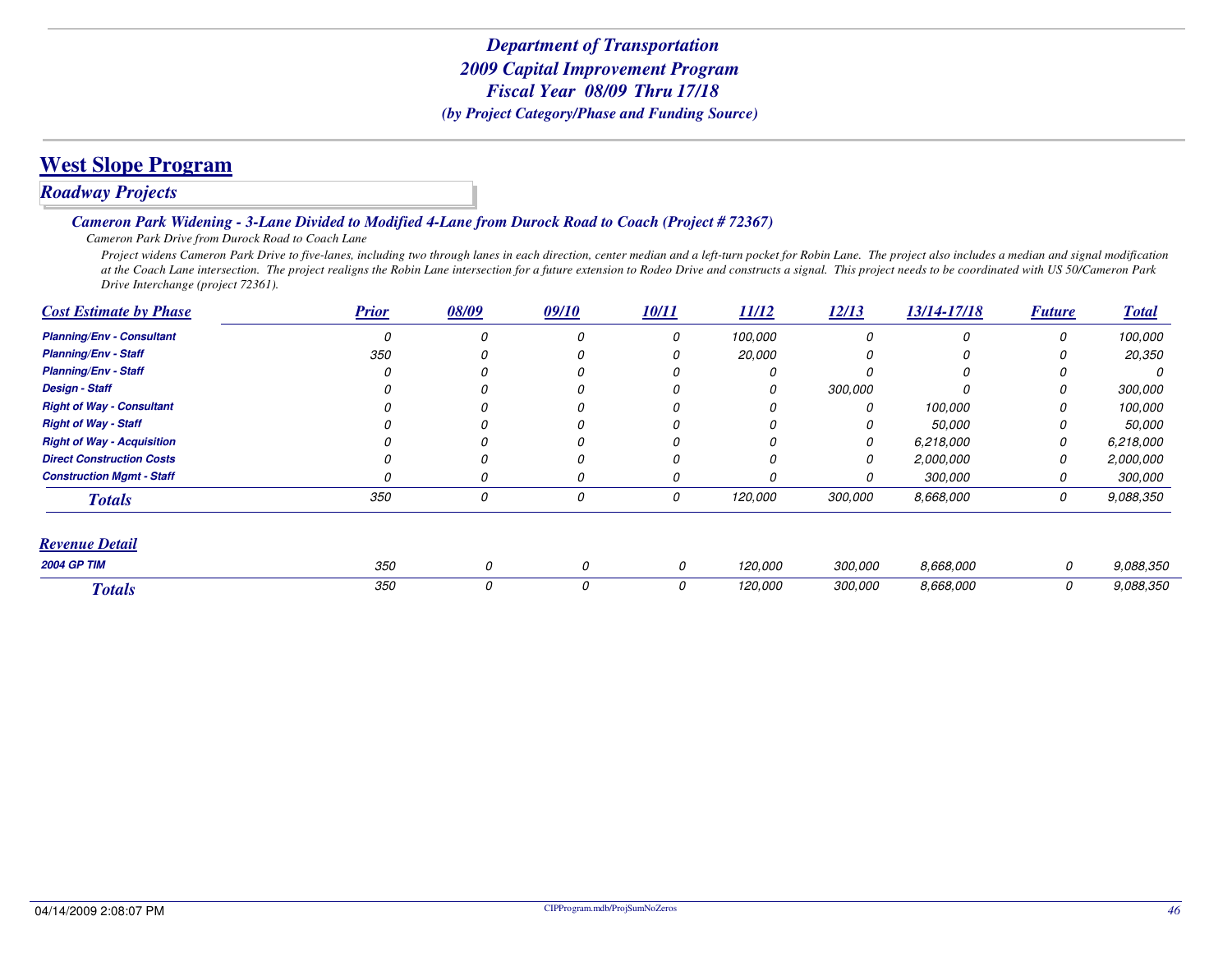# *Roadway Projects*

#### *Country Club Dr. - Silva Valley Parkway to the "Old Lincoln Highway" (Project # 71335)*

*El Dorado Hills Area*

 *Country Club Drive is shown in the County's General Plan as a future road connection between Silva Valley Parkway and Bass Lake Road. This project will be the first half of this connection. Country Club Drive will ultimately provide parallel capacity to Highway 50. To construct the Silva Valley Interchange, Tong Road must be moved to accommodate the west-bound off ramp. This portion of Country Club Drive will be a new roadway just north of the existing Tong Road and will replace it and provide access to existing and future development.*

| <b>Cost Estimate by Phase</b>             | <b>Prior</b> | 08/09   | 09/10     | 10/11     | 11/12     | 12/13    | 13/14-17/18 | <b>Future</b> | <b>Total</b> |
|-------------------------------------------|--------------|---------|-----------|-----------|-----------|----------|-------------|---------------|--------------|
| <b>Planning/Env - Consultant</b>          | 413          | 145,000 | 150,000   | 0         | 0         | $\Omega$ | 0           | 0             | 295,413      |
| <b>Planning/Env - Staff</b>               | 80,208       | 230,000 | 40,000    |           | 0         |          |             |               | 350,208      |
| <b>Design - Consultant</b>                |              |         | 160,000   |           | 0         |          |             |               | 160,000      |
| <b>Design - Staff</b>                     | 119,951      |         | 200,000   |           | 0         |          |             |               | 319,951      |
| <b>Right of Way - Consultant</b>          |              |         | 70,000    |           | 0         |          |             |               | 70,000       |
| <b>Right of Way - Staff</b>               | 5,362        | 50,000  | 75,000    |           | 0         |          |             |               | 130,362      |
| <b>Right of Way - Acquisition</b>         |              | 0       | 3,300,000 |           | Ω         |          |             | 0             | 3,300,000    |
| <b>Direct Construction Costs</b>          |              |         | 0         | 3,716,000 | 3,000,000 |          |             | 0             | 6,716,000    |
| <b>Construction Mgmt - Consultant</b>     |              |         | 0         | 40,000    | 60,000    |          |             |               | 100,000      |
| <b>Construction Mgmt - Staff</b>          | N            | 291     |           | 420,000   | 350,000   |          |             | O             | 770,291      |
| <b>Totals</b>                             | 205,934      | 425,291 | 3,995,000 | 4,176,000 | 3,410,000 | 0        | 0           | 0             | 12,212,225   |
| <b>Revenue Detail</b>                     |              |         |           |           |           |          |             |               |              |
| <b>Silva Valley Interchange Set Aside</b> | 205,934      | 425,291 | 3,995,000 | 4,176,000 | 3,410,000 | 0        | 0           | 0             | 12,212,225   |
| <b>Totals</b>                             | 205,934      | 425,291 | 3,995,000 | 4,176,000 | 3,410,000 | 0        | 0           | 0             | 12,212,225   |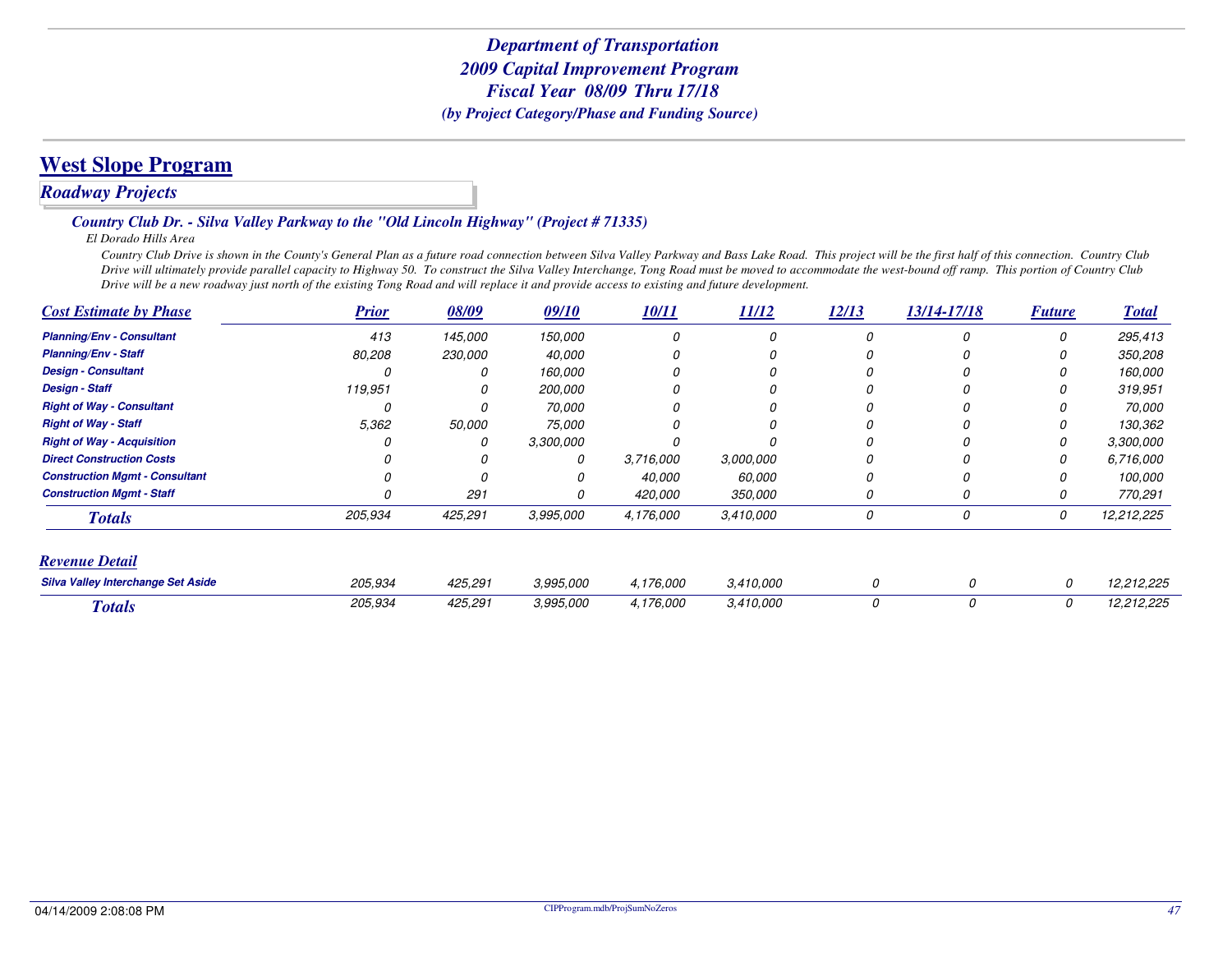### *Roadway Projects*

*Country Club Drive Extension - Bass Lake Road to Silver Dove Road (Project # GP124)*

*Bass Lake Hills Specific Plan area*

 *Construct new two-lane extension of Country Club Drive from Bass Lake Road to Silver Dove Road, with 6-foot paved shoulders, and new intersection at Bass Lake Road. Curb, gutter and sidewalk may be included. Located within the Bass Lake Hills Specific Plan Area.*

| <b>Cost Estimate by Phase</b>          | <b>Prior</b> | 08/09 | 09/10 | 10/11    | 11/12 | 12/13 | 13/14-17/18 | <b>Future</b> | <b>Total</b>  |
|----------------------------------------|--------------|-------|-------|----------|-------|-------|-------------|---------------|---------------|
| <b>Developer Advanced Construction</b> |              |       | 0     | 0        | 0     |       | 0           | 1.066.000     | 1,066,000     |
| <b>Design - Staff</b>                  |              |       | 0     | 0        | U     | U     | 10,000      | 16,310        | 26,310        |
| <b>Right of Way - Consultant</b>       |              |       |       | O        | U     |       |             | 17,000        | 17,000        |
| <b>Right of Way - Staff</b>            |              |       |       | $\Omega$ | Ω     |       | O           | 72,000        | 72,000        |
| <b>Right of Way - Acquisition</b>      |              |       | 0     | 0        | 0     |       | 0           | 191,000       | 191,000       |
| <b>Construction Mamt - Staff</b>       |              |       | 0     | 0        | 0     |       | 0           | 95,000        | <i>95.000</i> |
| <b>Totals</b>                          | 0            | 0     | 0     | 0        | 0     | 0     | 10,000      | 1,457,310     | 1,467,310     |
| <b>Revenue Detail</b>                  |              |       |       |          |       |       |             |               |               |
| <b>Developer Advance - EDH TIM</b>     | 0            | 0     | 0     | 0        |       | 0     | 10,000      | 1,457,310     | 1,467,310     |
| <b>Totals</b>                          |              | 0     | 0     | 0        |       | 0     | 10,000      | 1,457,310     | 1,467,310     |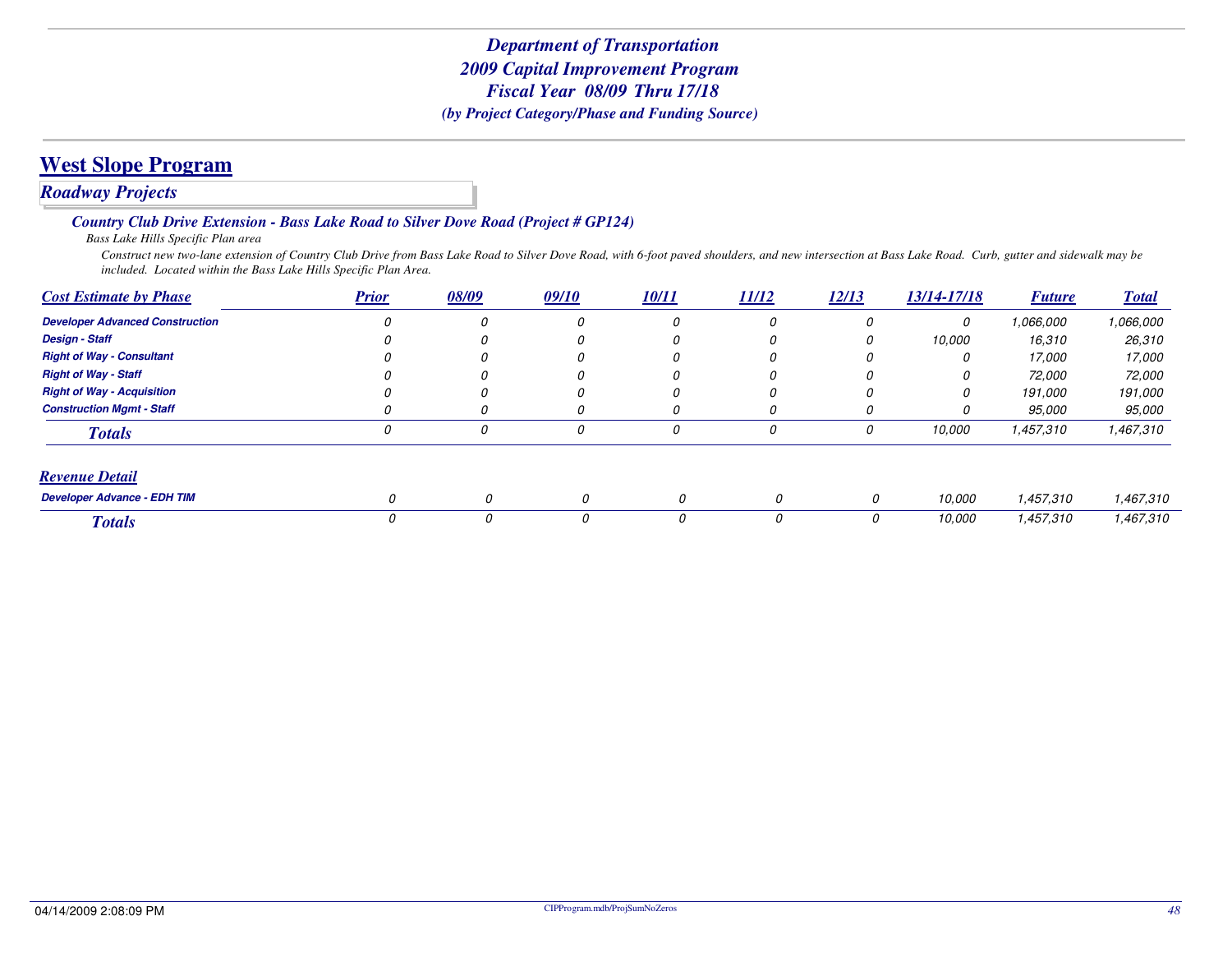# **West Slope Program**

# *Roadway Projects*

#### *Diamond Springs Parkway - Phase 1 (Project # 72334)*

*New road from Missouri Flat Road at railroad corridor to SR 49 / Pleasant Valley Road intersection in Diamond Springs area*

 *Project provides a new four-lane arterial roadway from Missouri Flat Road east of Golden Center Drive to a new T-intersection with SR-49 south of Bradley Drive. The project also includes widening and improvements to SR-49/Diamond Road from the new roadway intersection to Pleasant Valley Road and signalization of multiple intersections. Phase 1 includes the planning, environmental clearance, grading* and right of way of the ultimate four-lane road, construction of a two-lane parkway and required improvements to SR-49. Phase 2 constructs the remaining improvements for the ultimate four-lane road (project *72368). Formerly Missouri Flat Road - Pleasant Valley Road Connector Phase 1.*

| <b>Cost Estimate by Phase</b>                     | <b>Prior</b> | 08/09     | 09/10     | 10/11      | 11/12 | 12/13 | 13/14-17/18 | <b>Future</b> | <b>Total</b> |
|---------------------------------------------------|--------------|-----------|-----------|------------|-------|-------|-------------|---------------|--------------|
| <b>Developer Advanced Planning</b>                | 0            | 609,521   | 0         | 0          | 0     | 0     | 0           | 0             | 609,521      |
| <b>Planning/Env - Consultant</b>                  | 343,728      | 550,951   | 50,000    | 0          |       |       |             | O             | 944,679      |
| <b>Planning/Env - Staff</b>                       | 394,759      | 135,000   | 135,000   | 0          |       |       |             | 0             | 664,759      |
| <b>Design - Consultant</b>                        |              |           | 75,000    |            |       |       |             | 0             | 75,000       |
| <b>Design - Staff</b>                             | 35,356       |           | 650,000   | 250,000    |       |       |             | 0             | 935,356      |
| <b>Right of Way - Consultant</b>                  | 648          | 100,000   | 300,000   | 100,000    |       |       |             |               | 500.648      |
| <b>Right of Way - Staff</b>                       | 6.415        | 25,000    | 150,000   | 20,000     |       |       |             | O             | 201,415      |
| <b>Right of Way - Acquisition</b>                 |              | 0         | 7,208,345 | 2,516,058  |       |       |             | 0             | 9,724,403    |
| <b>Direct Construction Costs</b>                  |              |           | 0         | 14,000,000 |       |       |             | 0             | 14,000,000   |
| <b>Construction Mgmt - Staff</b>                  |              |           |           | 1,750,000  | 0     |       |             | 0             | 1,750,000    |
| <b>Totals</b>                                     | 780,906      | 1,420,472 | 8,568,345 | 18,636,058 | 0     | 0     | 0           | 0             | 29,405,781   |
| <b>Revenue Detail</b>                             |              |           |           |            |       |       |             |               |              |
| <b>Developer Advance TIM</b>                      | 0            | 609,521   | 7,113,817 | 18,126,058 | 0     | 0     | 0           | 0             | 25,849,396   |
| <b>Traffic Impact Mitigation Fee (West Slope)</b> | 780,906      | 810,951   | 1,454,528 | 510,000    | 0     | 0     | 0           | 0             | 3,556,385    |
| <b>Totals</b>                                     | 780,906      | 1,420,472 | 8,568,345 | 18,636,058 | 0     | 0     | 0           | 0             | 29,405,781   |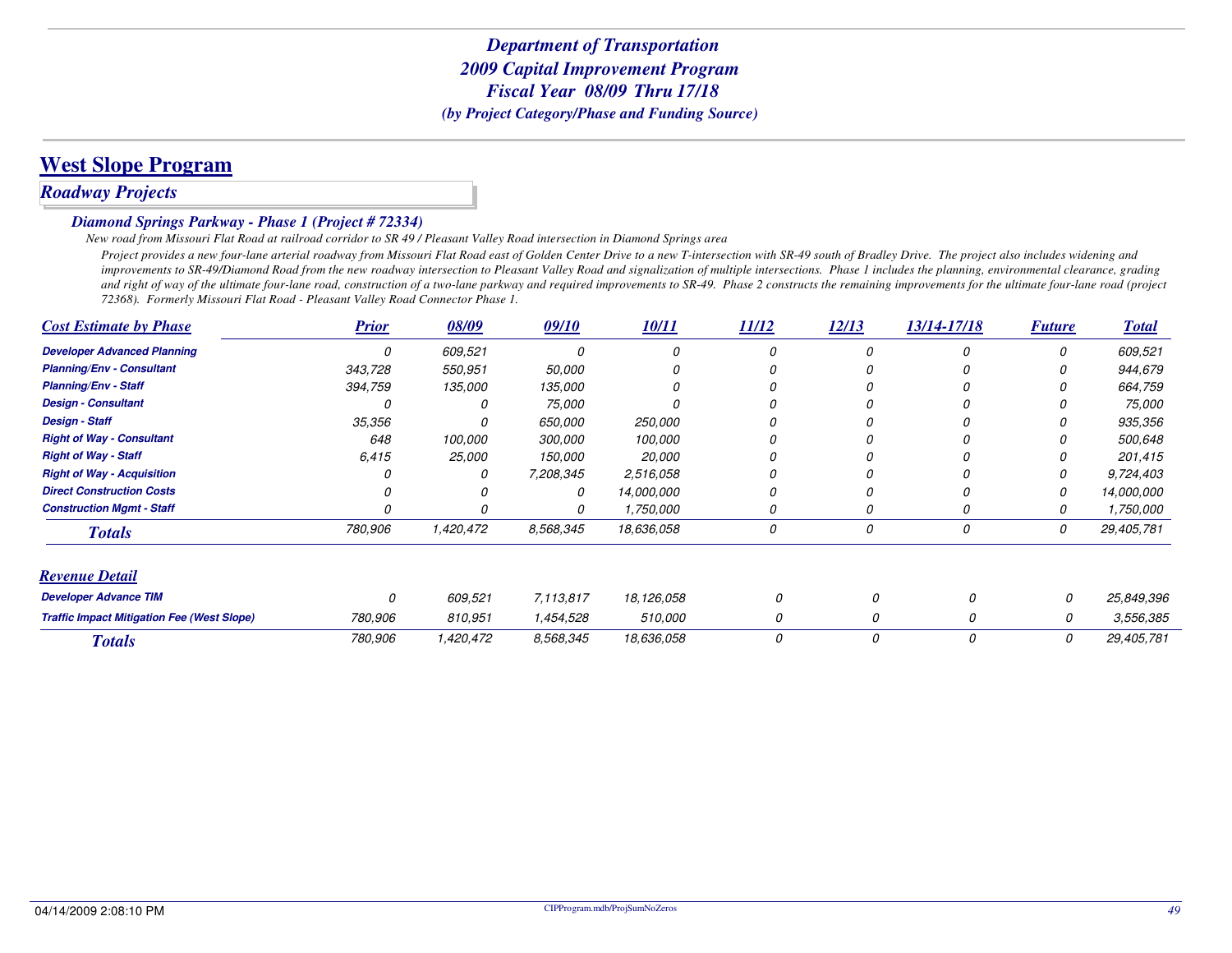# *Roadway Projects*

*Durock Road Widening - Robin Lane to South Shingle Road (Project # GP171)*

*Durock Road from Robin Lane to South Shingle Road*

*Widening of Durock Road from Robin Lane to South Shingle Road. Work includes widening the roadway to accommodate a two-way left turn lane.*

| <b>Cost Estimate by Phase</b>     | <b>Prior</b> | 08/09 | 09/10 | 10/11          | 11/12   | 12/13 | 13/14-17/18 | <b>Future</b> | <b>Total</b>   |
|-----------------------------------|--------------|-------|-------|----------------|---------|-------|-------------|---------------|----------------|
| <b>Planning/Env - Consultant</b>  |              |       |       | 0              |         |       |             |               | <sup>0</sup>   |
| <b>Planning/Env - Staff</b>       |              |       |       | <i>200,000</i> |         |       |             | 0             | <i>200.000</i> |
| <b>Design - Staff</b>             |              |       |       | 0              | 740,000 |       |             |               | 740,000        |
| <b>Right of Way - Consultant</b>  |              |       |       | 0              |         |       | 25,000      | 0             | <i>25,000</i>  |
| <b>Right of Way - Staff</b>       |              |       |       | 0              |         |       | 65.000      | 0             | 65,000         |
| <b>Right of Way - Acquisition</b> |              |       |       | 0              |         |       | 2,400,000   | 0             | 2,400,000      |
| <b>Direct Construction Costs</b>  |              |       |       | 0              |         |       | 5,000,000   | 0             | 5,000,000      |
| <b>Construction Mgmt - Staff</b>  |              |       |       | 0              |         |       | 750,000     | 0             | 750,000        |
| <b>Totals</b>                     | O            | 0     | 0     | 200,000        | 740,000 | 0     | 8,240,000   | 0             | 9,180,000      |
| <b>Revenue Detail</b>             |              |       |       |                |         |       |             |               |                |
| <b>2004 GP TIM</b>                | 0            | 0     | 0     | 200,000        | 740,000 | 0     | 8,240,000   | 0             | 9,180,000      |
| <b>Totals</b>                     |              | 0     | 0     | <i>200,000</i> | 740,000 | 0     | 8,240,000   | 0             | 9,180,000      |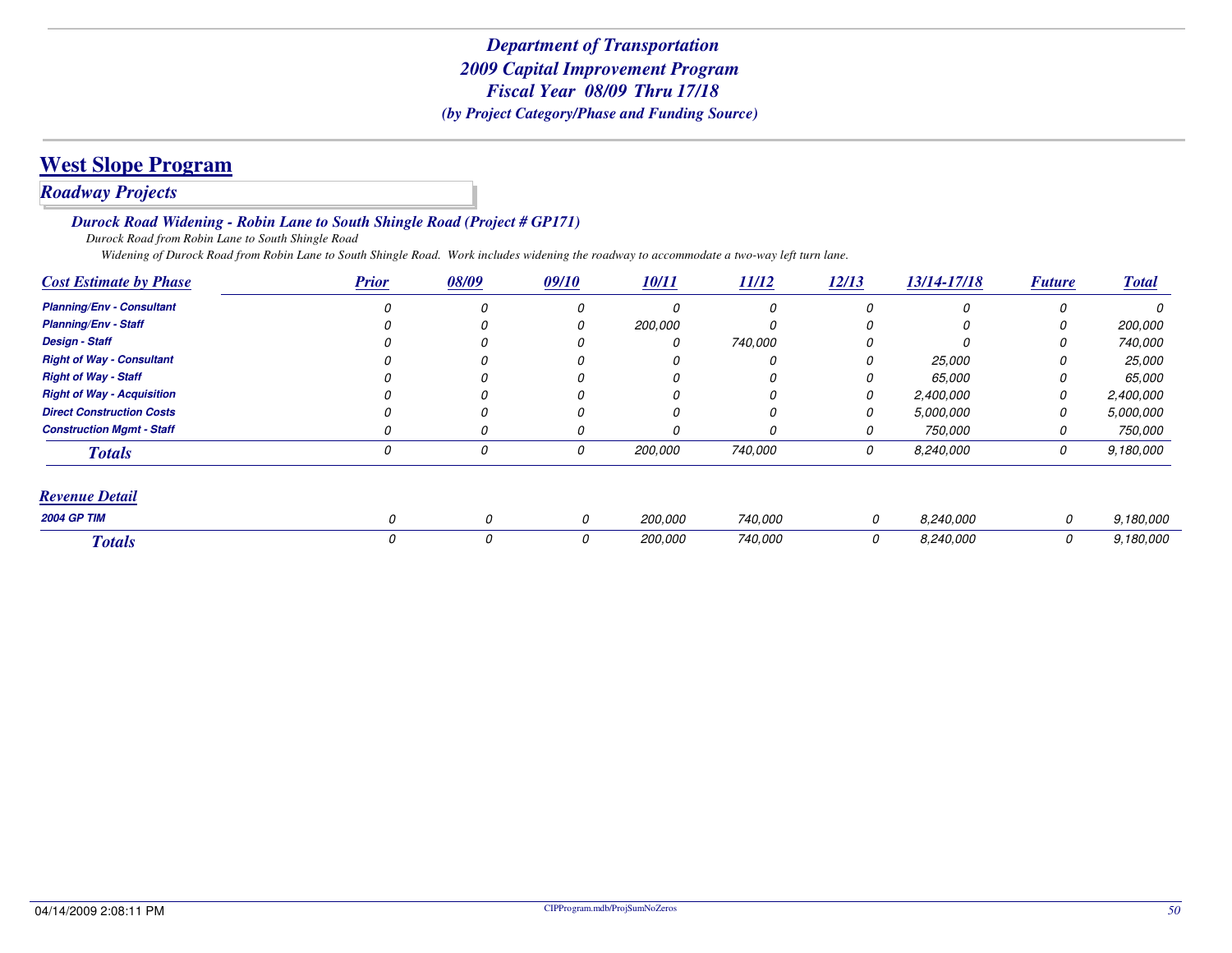# **West Slope Program**

# *Roadway Projects*

#### *El Dorado Hills Boulevard/Francisco Drive Intersection Alignment (Project # 72332)*

#### *Existing El Dorado Hills Blvd. / to existing Francisco Drive Intersection*

 *Realignment of existing El Dorado Hills Boulevard/Francisco Drive and Brittany Way intersection and approach roadways resulting in a new 4-way intersection with extensions and signal installation. The northern portion of El Dorado Hills Boulevard (at this intersection) will become the new minor traffic way, and the current Francisco Drive between El Dorado Hills Boulevard and Green Valley Road will become the new major traffic way. This project also anticipates sidewalk along Francisco Drive from El Dorado Hills Blvd to Jackson School for which a in-lieu fee payment was made by the developer of thehomes across from Hoffman Court.*

| <b>Cost Estimate by Phase</b>      | <b>Prior</b> | 08/09    | 09/10 | 10/11 | 11/12    | 12/13 | 13/14-17/18 | <b>Future</b> | <b>Total</b> |
|------------------------------------|--------------|----------|-------|-------|----------|-------|-------------|---------------|--------------|
| <b>Planning/Env - Consultant</b>   | 44,230       |          |       |       |          | n     |             | n             | 44,230       |
| <b>Planning/Env - Staff</b>        | 207,333      |          |       |       |          |       |             |               | 207,333      |
| <b>Design - Consultant</b>         |              |          |       |       | 40,000   |       |             |               | 40,000       |
| <b>Design - Staff</b>              | 299,283      | 111,544  |       |       | 388,500  |       |             |               | 799,327      |
| <b>Right of Way - Consultant</b>   | 923          |          |       |       | 15,000   |       |             |               | 15,923       |
| <b>Right of Way - Staff</b>        | 5.038        | 4,231    |       |       | 25,769   |       |             |               | 35,038       |
| <b>Right of Way - Acquisition</b>  | 300,882      |          |       |       | 100,000  |       |             |               | 400,882      |
| <b>Direct Construction Costs</b>   |              |          |       |       |          |       | 1,500,000   | 9,350,000     | 10,850,000   |
| <b>Construction Mgmt - Staff</b>   | 6,289        |          | 0     |       |          | 0     | 1,000,000   | 500,000       | 1,506,289    |
| <b>Totals</b>                      | 863,978      | 115,775  | 0     | 0     | 569,269  | 0     | 2,500,000   | 9,850,000     | 13,899,022   |
| <b>Revenue Detail</b>              |              |          |       |       |          |       |             |               |              |
| 2004 GP El Dorado Hills TIM        | 45,938       | 69,989   |       | 0     | 569,269  | 0     | 2,498,000   | 9,850,000     | 13,033,196   |
| <b>Developer Advance - EDH TIM</b> | 254,214      | 45,786   |       |       | Ω        |       |             |               | 300,000      |
| El Dorado Hills Road Impact Fee    | 563,826      | $\Omega$ | 0     |       | $\Omega$ |       |             |               | 563,826      |
| <b>Road Fund/Discretionary</b>     |              | O        | 0     | 0     | 0        | 0     | 2,000       |               | 2,000        |
| <b>Totals</b>                      | 863,978      | 115,775  | 0     | 0     | 569,269  | 0     | 2,500,000   | 9.850,000     | 13,899,022   |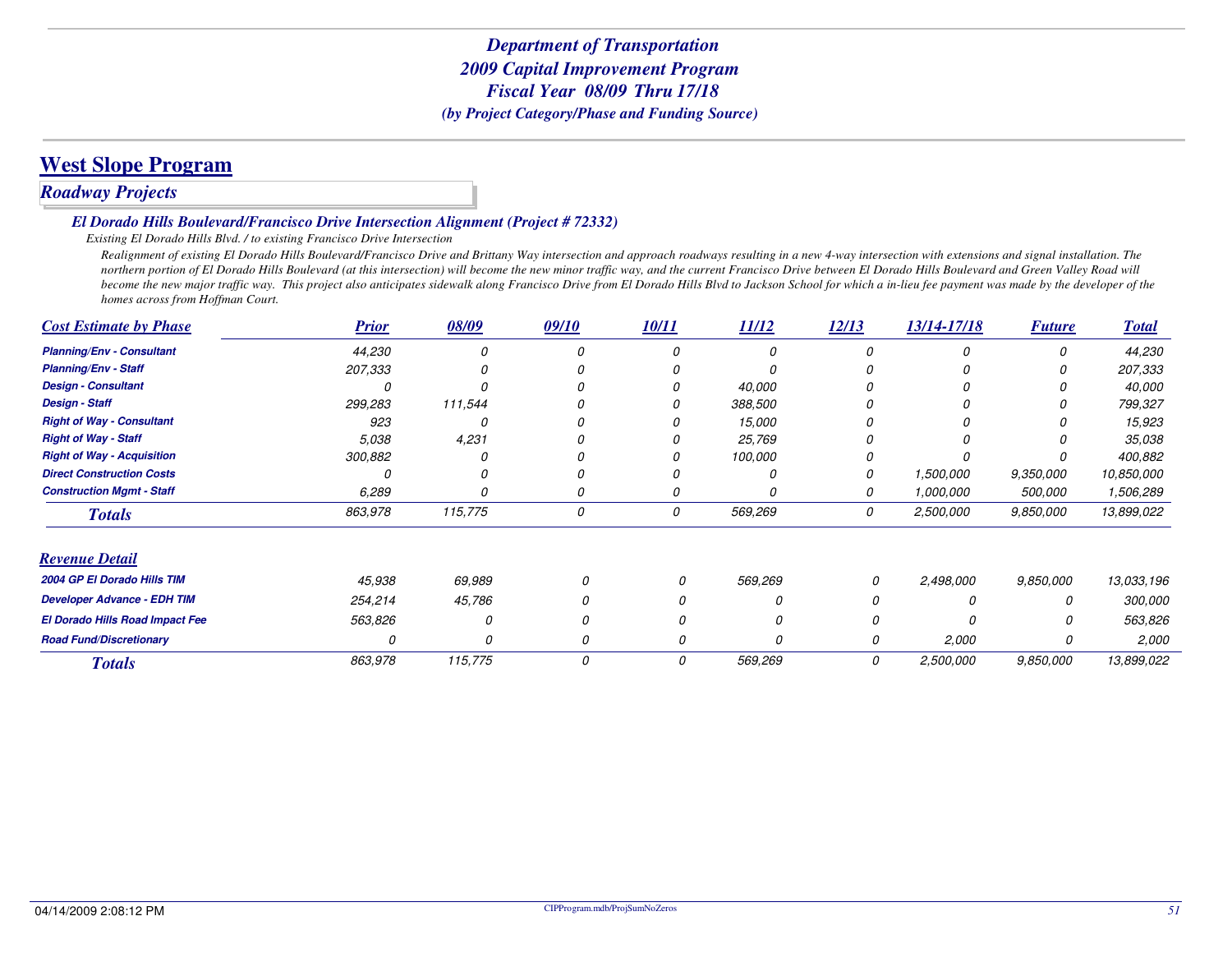# **West Slope Program**

# *Roadway Projects*

#### *Green Valley Road Widening - County Line to Francisco Drive (Project # 72355)*

#### *County Line to Francisco Drive (El Dorado Hills)*

 *This is the last of several projects being advanced as part of the Green Valley Road Widening program. The subject project will complete a second eastbound through lane from the commercial area near Sophia* Parkway intersection to Francisco Drive with traffic signal installation at the Green Valley Road/Browns Ravine/Miller Road intersection. It will also add a second westbound lane from Francisco Drive to the *commercial area near the Sophia Parkway intersection. Final Open Graded Rubberized AC paving and striping of entire job is included in this project. Tree mitigation is included and is required for all Green Valley Road projects.*

| <b>Cost Estimate by Phase</b>                                                                 | <b>Prior</b> | 08/09  | 09/10     | 10/11  | 11/12  | 12/13    | 13/14-17/18 | <b>Future</b> | <b>Total</b> |
|-----------------------------------------------------------------------------------------------|--------------|--------|-----------|--------|--------|----------|-------------|---------------|--------------|
| <b>Planning/Env - Consultant</b>                                                              | 5.531        |        | 0         | 0      | 0      | $\Omega$ | n           | N             | 5.531        |
| <b>Planning/Env - Staff</b>                                                                   | 2,653        |        | 2,000     | 2,000  | 2,000  |          |             |               | 8,653        |
| <b>Design - Staff</b>                                                                         | 83,550       |        |           |        |        |          |             |               | 83,550       |
| <b>Right of Way - Consultant</b>                                                              | 6,320        |        |           |        |        |          |             |               | 6,320        |
| <b>Right of Way - Staff</b>                                                                   | 7,533        |        |           |        |        |          |             |               | 7,533        |
| <b>Right of Way - Acquisition</b>                                                             | 70,908       |        |           |        |        |          |             |               | 70,908       |
| <b>Direct Construction Costs</b>                                                              | 7,006,627    |        |           |        |        |          |             |               | 7,006,627    |
| <b>Construction Mgmt - Consultant</b>                                                         | 98,458       |        |           |        |        |          |             |               | 98,458       |
| <b>Construction Mgmt - Staff</b>                                                              | 298,424      |        |           | n      |        |          |             |               | 298,424      |
| <b>Environmental Monitoring - Consultant</b>                                                  | 46,110       | 40,000 | 30,000    | 30,000 | 20,000 |          |             |               | 166,110      |
| <b>Design Engineering &amp; Admin</b>                                                         | 987,417      |        |           |        |        |          |             |               | 987,417      |
| <b>Right of Way</b>                                                                           | 435,444      |        |           |        |        |          |             |               | 435,444      |
| <b>Construction/Engineering &amp; Admin</b>                                                   | 40,001       |        |           | n      |        |          |             | n             | 40,001       |
| <b>Planning/Environmental</b>                                                                 | 31,868       |        |           | n      |        | O        | $\Omega$    | N             | 31,868       |
| <b>Totals</b>                                                                                 | 9,120,844    | 40,000 | 32,000    | 32,000 | 22,000 | 0        | 0           | 0             | 9,246,844    |
| <b>Revenue Detail</b>                                                                         |              |        |           |        |        |          |             |               |              |
| 2004 GP El Dorado Hills TIM                                                                   | 1,539,674    | 11,218 | 32,702    | 32,000 | 22,000 | $\Omega$ | N           | 0             | 1,637,594    |
| <b>Bicycle Transportation Account (BTA)</b>                                                   | 68,349       | O      | Ω         |        | n      |          |             |               | 68,349       |
| <b>CA Integrated Waste Mgmt Board (CIWMB)</b>                                                 | 172,550      |        |           |        |        |          |             |               | 172,550      |
| El Dorado Hills Road Impact Fee                                                               | 1,157,498    |        | O         |        | n      |          |             | n             | 1,157,498    |
| Interim Highway 50 Variable TIM Fee                                                           | 2,000,000    |        | n         |        |        |          |             |               | 2,000,000    |
| <b>Promontory Set Aside for Green Valley Road</b>                                             | 1,865,346    |        |           |        |        |          |             |               | 1,865,346    |
| <b>Regional Surface Transportation Program</b><br><b>Exchange Funds-Competitive (182.6d1)</b> | 10,000       | ſ      | n         |        | n      | n        | n           |               | 10,000       |
| <b>Traffic Impact Mitigation Fee (West Slope)</b>                                             | 2,307,427    | 7,172  | 20,908    |        | 0      | $\Omega$ | 0           | 0             | 2,335,507    |
| <b>Year End Accruals</b>                                                                      | 0            | 21,610 | $-21,610$ |        | n      | $\Omega$ | 0           | 0             | Ω            |
| <b>Totals</b>                                                                                 | 9,120,844    | 40,000 | 32,000    | 32,000 | 22,000 | 0        | 0           | 0             | 9,246,844    |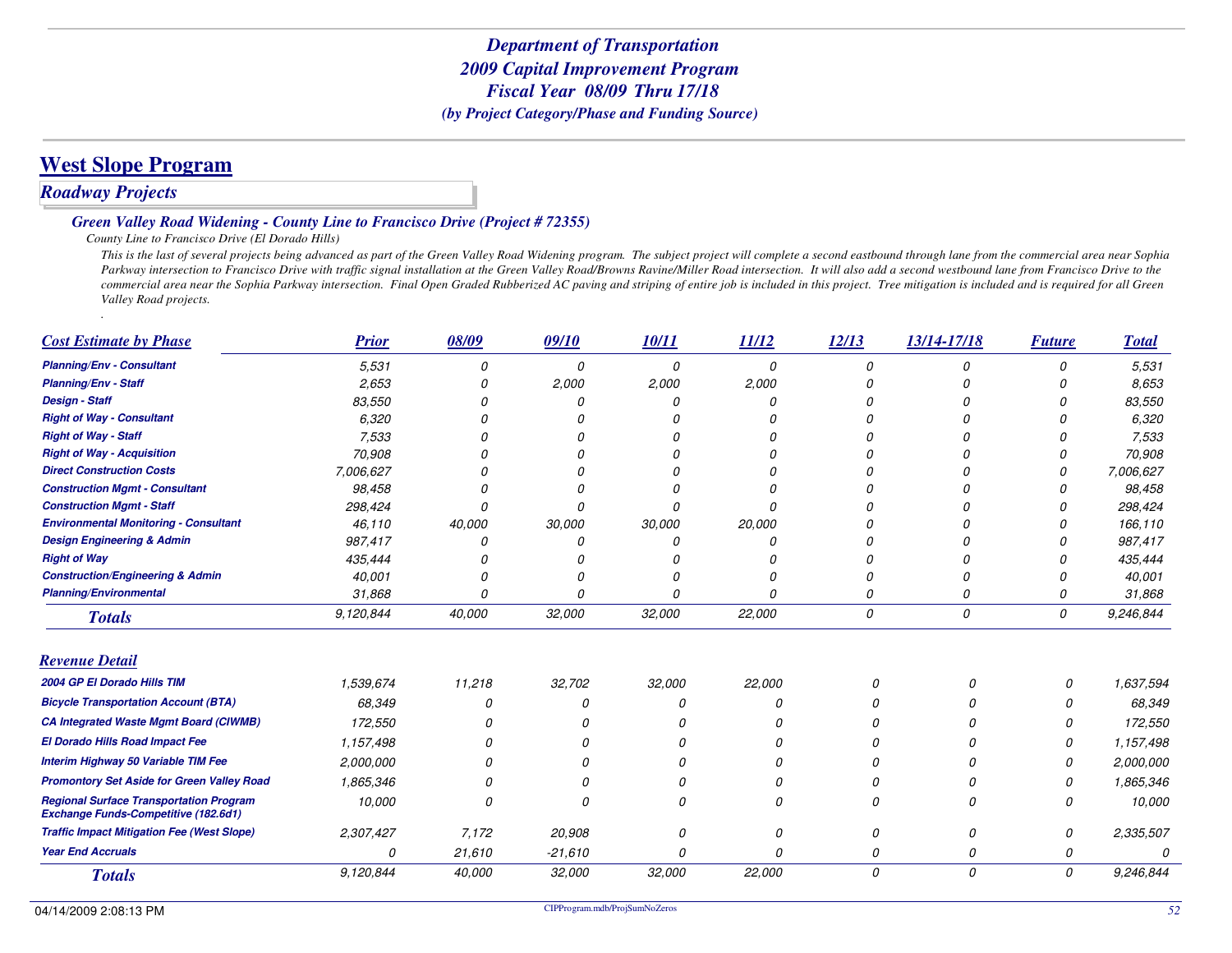# **West Slope Program**

# *Roadway Projects*

#### *Headington Road Extension - Missouri Flat Road to El Dorado Road (Project # 71375)*

*Headington Road from Missouri Flat Road to El Dorado Road.*

*Extension of Headington Road northwesterly from Missouri Flat Road to El Dorado Road. The new road will be a 2-lane arterial with median. Does not include curb, gutter or sidewalk.*

| <b>Cost Estimate by Phase</b>     | <b>Prior</b> | 08/09    | 09/10   | 10/11 | 11/12 | 12/13 | 13/14-17/18 | <b>Future</b> | <b>Total</b> |
|-----------------------------------|--------------|----------|---------|-------|-------|-------|-------------|---------------|--------------|
| <b>Planning/Env - Consultant</b>  | 22,801       | 105,000  | O       | 0     | 0     |       | n           | 0             | 127,801      |
| <b>Planning/Env - Staff</b>       | 44,745       | 100,000  | 15,000  |       |       |       |             |               | 159,745      |
| <b>Design - Consultant</b>        |              |          | 80,000  |       |       |       |             |               | 80,000       |
| <b>Design - Staff</b>             | 163,130      |          | 150,000 |       |       |       |             |               | 313,130      |
| <b>Right of Way - Consultant</b>  |              |          | 2,500   | 0     |       |       |             |               | 2,500        |
| <b>Right of Way - Staff</b>       | 3,462        | 20,000   | 25,000  |       |       |       |             |               | 48,462       |
| <b>Right of Way - Acquisition</b> |              |          |         |       |       |       |             |               |              |
| <b>Direct Construction Costs</b>  |              |          |         |       |       |       | 6,727,300   |               | 6,727,300    |
| <b>Construction Mgmt - Staff</b>  | 1,165        |          |         |       |       |       | 1,222,000   |               | 1,223,165    |
| <b>Totals</b>                     | 235,303      | 225,000  | 272,500 | 0     | 0     | 0     | 7,949,300   | 0             | 8,682,103    |
| <b>Revenue Detail</b>             |              |          |         |       |       |       |             |               |              |
| <b>2004 GP TIM</b>                | 232,948      | 227,355  | 272,500 | 0     |       | 0     | 7,949,300   | 0             | 8.682,103    |
| <b>Year End Accruals</b>          | 2,355        | $-2,355$ | O       |       |       |       |             |               |              |
| <b>Totals</b>                     | 235,303      | 225,000  | 272,500 | 0     | 0     | 0     | 7,949,300   | 0             | 8,682,103    |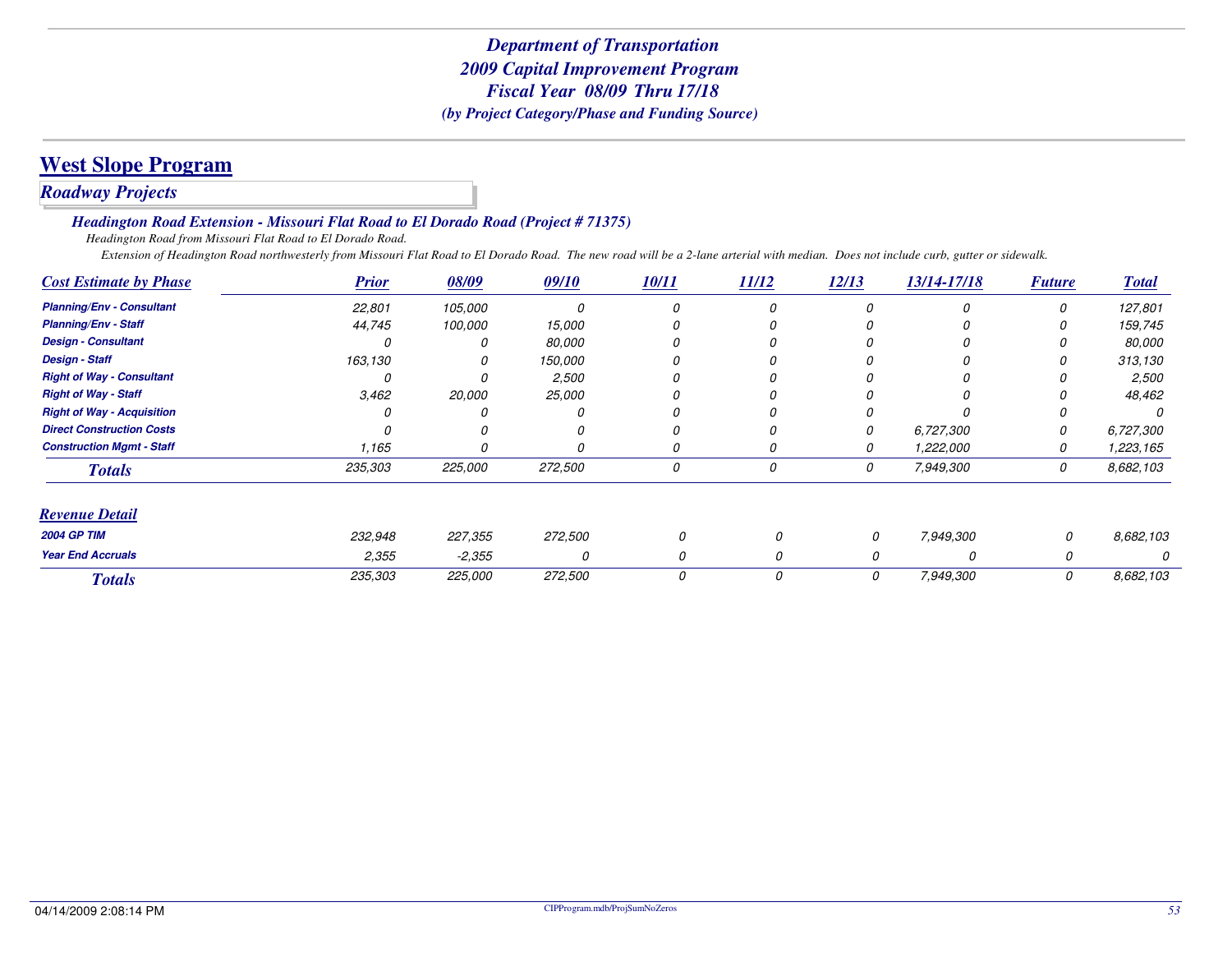# **West Slope Program**

### *Roadway Projects*

#### *Latrobe Road North of Ryan Ranch Road (Milepost 7.0 - 7.35) (Project # 73359)*

*El Dorado Hills approximately 4.5 miles south of US 50.*

Realignment and widening of 0.35 mile of the roadway to improve safety and sight distance. Safety features include widening shoulders, upgrade drainage systems, installing metal beam guard rail and *upgrading an existing curve to current standard.*

| <b>Cost Estimate by Phase</b>                                                               | <b>Prior</b> | 08/09   | 09/10     | 10/11   | 11/12 | 12/13 | 13/14-17/18 | <b>Future</b> | <b>Total</b> |
|---------------------------------------------------------------------------------------------|--------------|---------|-----------|---------|-------|-------|-------------|---------------|--------------|
| <b>Planning/Env - Consultant</b>                                                            | 7,631        | 40,000  |           |         | 0     |       | 0           |               | 47,631       |
| <b>Planning/Env - Staff</b>                                                                 | 72,849       | 30,000  |           |         |       |       |             |               | 102,849      |
| <b>Design - Staff</b>                                                                       | 85,411       | 50,000  |           |         |       |       |             |               | 135,411      |
| <b>Right of Way - Consultant</b>                                                            |              |         | 6,000     |         |       |       |             |               | 6,000        |
| <b>Right of Way - Staff</b>                                                                 | 8,687        |         | 12,000    |         |       |       |             |               | 20,687       |
| <b>Right of Way - Acquisition</b>                                                           |              |         | 151,000   |         |       |       |             |               | 151,000      |
| <b>Direct Construction Costs</b>                                                            |              |         | 854,000   |         |       |       |             |               | 854,000      |
| <b>Construction Mgmt - Consultant</b>                                                       |              |         | 5,000     | 0       |       |       |             |               | 5,000        |
| <b>Construction Mgmt - Staff</b>                                                            |              |         | 165,000   | 0       | 0     |       | 0           |               | 165,000      |
| <b>Totals</b>                                                                               | 174,578      | 120,000 | 1,193,000 | 0       | 0     | 0     | 0           | 0             | 1,487,578    |
| <b>Revenue Detail</b>                                                                       |              |         |           |         |       |       |             |               |              |
| <b>High Risk Rural Roads</b>                                                                | 60,790       | 108,000 | 1,073,700 | 63,594  |       |       |             | 0             | 1,306,084    |
| <b>Road Fund/Discretionary</b>                                                              | 63,594       | 0       | 0         | -63,594 |       |       |             |               |              |
| <b>Regional Surface Transportation Program</b><br><b>Exchange Funds-Guaranteed (182.6h)</b> | 50,194       | 12,000  | 119,300   | 0       | 0     | 0     | 0           | 0             | 181,494      |
| <b>Totals</b>                                                                               | 174,578      | 120,000 | 1,193,000 | 0       | 0     | 0     | 0           | 0             | 1,487,578    |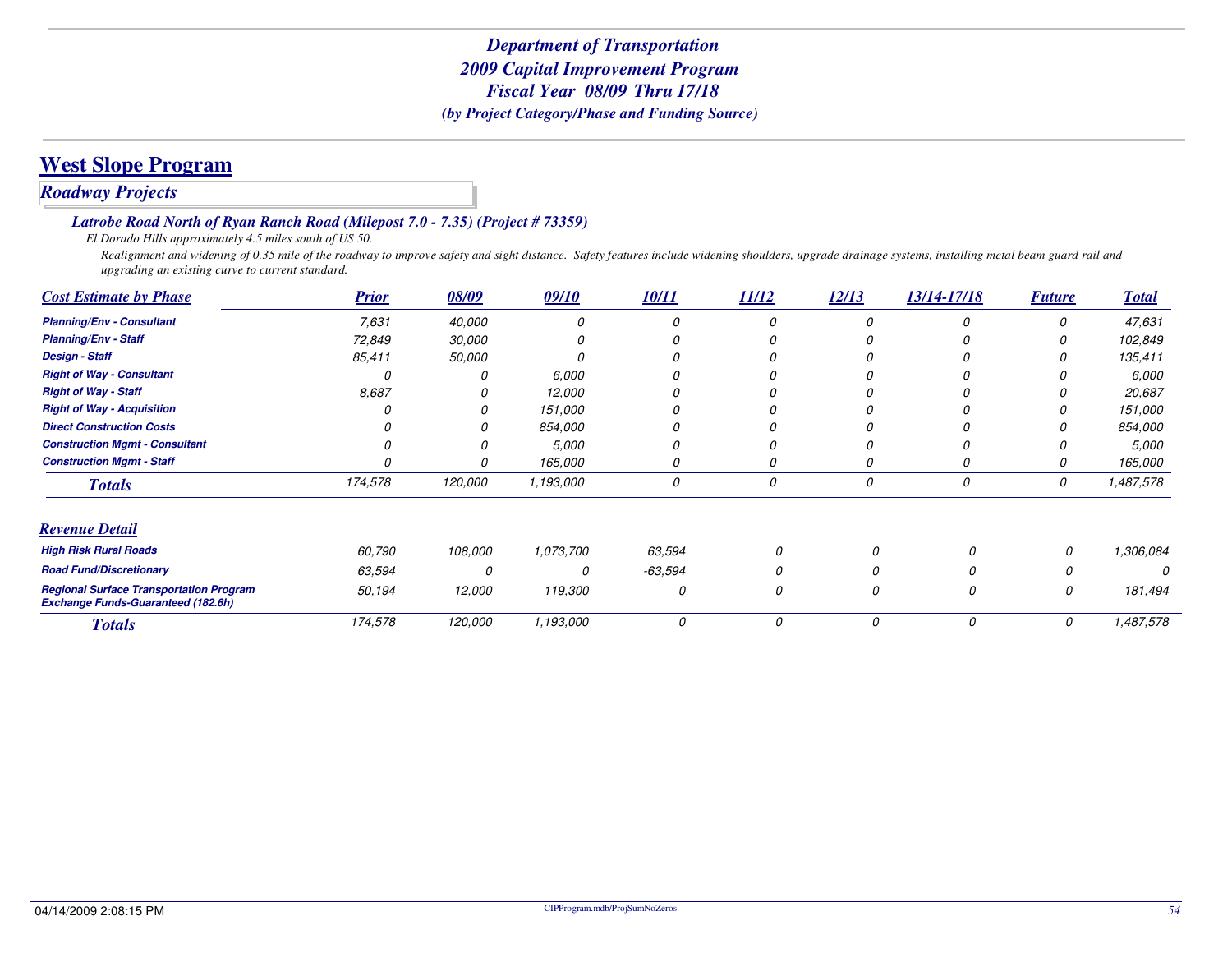# **West Slope Program**

### *Roadway Projects*

#### *Latrobe Road Widening (2 to 4 lane) - Suncast Lane to Golden Foothill Parkway (South) (Project # 72403)*

*El Dorado Hills South of US 50*

 *Widen Latrobe Road from Suncast Lane south to Golden Foothill Parkway to provide a four-lane divided roadway and to include partial realignment of Latrobe Road with new bridge over Carson Creek. Also* widen to provide a left-turn into the southern entrance of West Valley subdivision development. Phase 1 - Widen Latrobe Road from White Rock Road to Suncast Lane, completed in 2004 (see project 72335).

| <b>Cost Estimate by Phase</b>         | <b>Prior</b> | 08/09          | 09/10     | 10/11 | 11/12 | 12/13    | 13/14-17/18 | <b>Future</b> | <b>Total</b> |
|---------------------------------------|--------------|----------------|-----------|-------|-------|----------|-------------|---------------|--------------|
| <b>Developer Advanced Design</b>      | 800,000      |                |           |       |       |          |             | O             | 800,000      |
| <b>Planning/Env - Consultant</b>      | 9,511        |                |           |       |       |          |             |               | 9,511        |
| <b>Planning/Env - Staff</b>           | 906          |                |           |       |       |          |             |               | 906          |
| <b>Design - Consultant</b>            | 14,701       |                |           |       |       |          |             |               | 14,701       |
| <b>Design - Staff</b>                 | 46,524       | 15,000         |           |       |       |          |             |               | 61,524       |
| <b>Right of Way - Consultant</b>      | 7,515        |                |           |       |       |          |             |               | 7,515        |
| <b>Right of Way - Staff</b>           | 34,024       |                |           |       |       |          |             |               | 34,024       |
| <b>Right of Way - Acquisition</b>     | 1,185,575    |                |           |       |       |          |             |               | 1,185,575    |
| <b>Direct Construction Costs</b>      | 1,284,328    | 5,500,000      | 1,300,000 |       |       |          |             |               | 8,084,328    |
| <b>Construction Mgmt - Consultant</b> | 69,403       | 750,000        | 100,000   |       |       |          |             |               | 919,403      |
| <b>Construction Mgmt - Staff</b>      | 192,917      | <i>250,000</i> | 200,000   |       |       |          |             |               | 642,917      |
| <b>Survey - Staff</b>                 |              |                | O         | 0     |       |          |             |               |              |
| <b>Totals</b>                         | 3,645,404    | 6,515,000      | 1,600,000 | 0     | 0     | 0        | 0           | 0             | 11,760,404   |
| <b>Revenue Detail</b>                 |              |                |           |       |       |          |             |               |              |
| 2004 GP EDH TIM Blackstone Prepayment | 2,551,719    | 5,739,830      | 1,600,000 |       |       | $\Omega$ |             | 0             | 9,891,549    |
| 2004 GP El Dorado Hills TIM           | 0            | 256,000        |           |       |       |          |             | 0             | 256,000      |
| <b>Developer Advance - EDH TIM</b>    | 800,000      |                |           |       |       |          |             | N             | 800,000      |
| <b>Utility Agencies</b>               | 212,855      | 600,000        |           |       |       |          |             | N             | 812,855      |
| <b>Year End Accruals</b>              | 80,830       | $-80,830$      | O         |       |       | 0        |             | 0             |              |
| <b>Totals</b>                         | 3,645,404    | 6,515,000      | 1,600,000 | 0     | 0     | 0        | 0           | 0             | 11,760,404   |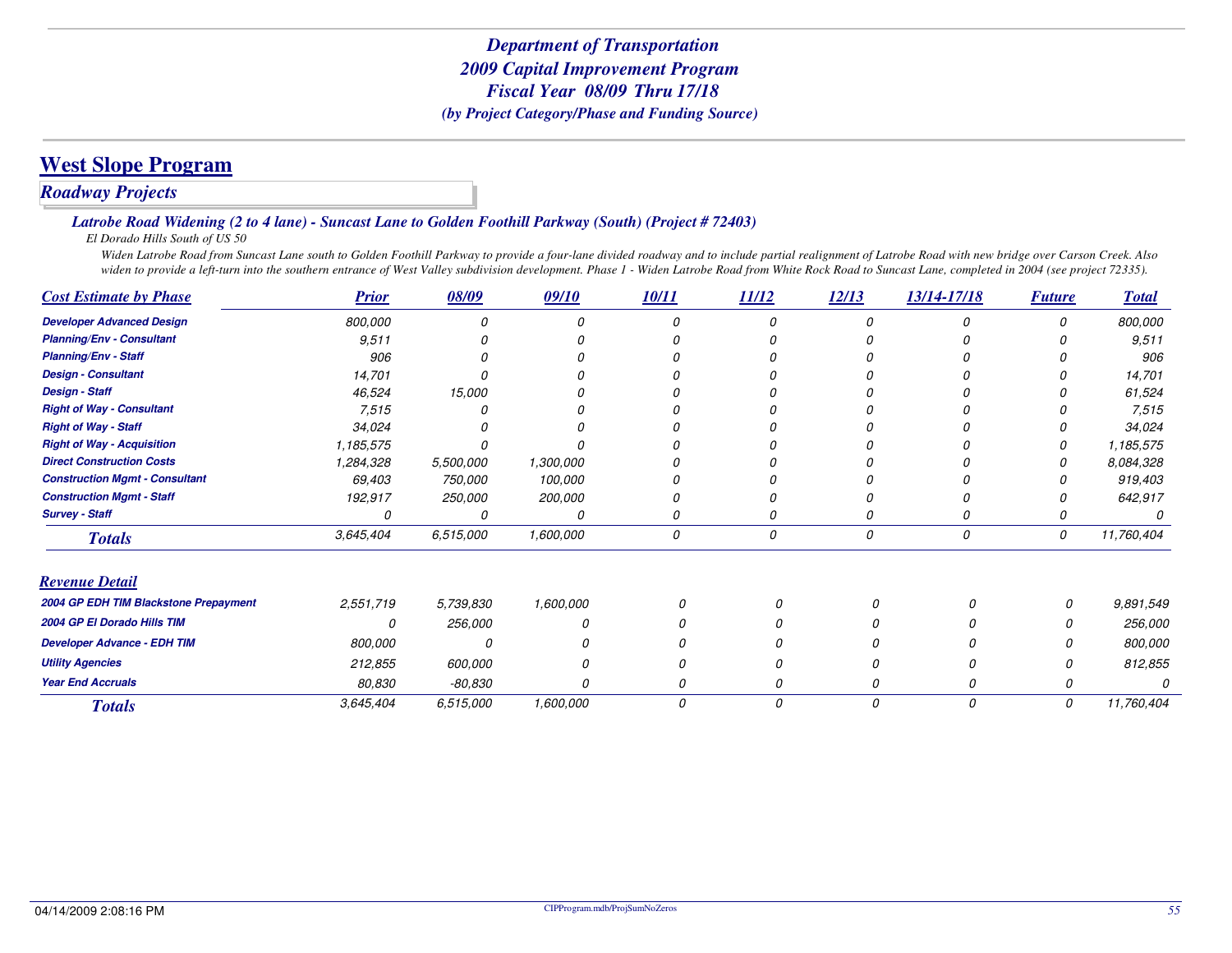# **West Slope Program**

### *Roadway Projects*

#### *Latrobe Road Widening (2 to 4 lanes) - Golden Foothill Parkway (south) to Investment Boulevard (Project # 72350)*

*El Dorado Hills - Approximately two miles south of US 50*

*Widen Latrobe Road from Golden Foothill Parkway (south) to Investment Boulevard a two-lane undivided road to a four-lane divided road with curb, gutter and sidewalk.*

| <b>Cost Estimate by Phase</b>                | <b>Prior</b> | 08/09  | 09/10          | <b>10/11</b> | <u>11/12</u> | 12/13    | 13/14-17/18 | <b>Future</b> | <b>Total</b> |
|----------------------------------------------|--------------|--------|----------------|--------------|--------------|----------|-------------|---------------|--------------|
| <b>Planning/Env - Staff</b>                  |              | Ω      |                |              | 0            |          |             |               |              |
| <b>Design - Consultant</b>                   |              |        |                |              |              |          |             | 10,000        | 10,000       |
| <b>Design - Staff</b>                        |              | 50,000 | 350,000        |              |              |          |             |               | 400,000      |
| <b>Right of Way - Staff</b>                  |              | 10,000 | 25,000         |              |              |          |             |               | 35,000       |
| <b>Right of Way - Acquisition</b>            |              |        |                |              |              |          |             |               |              |
| <b>Direct Construction Costs</b>             |              |        |                |              |              |          |             | 2,500,000     | 2,500,000    |
| <b>Construction Mgmt - Consultant</b>        |              |        |                |              |              |          |             | <i>20.000</i> | 20,000       |
| <b>Construction Mamt - Staff</b>             |              |        |                |              | 0            |          |             | 235,000       | 235,000      |
| <b>Totals</b>                                |              | 60.000 | 375,000        | 0            | 0            |          | 0           | 2,765,000     | 3,200,000    |
| <b>Revenue Detail</b>                        |              |        |                |              |              |          |             |               |              |
| 2004 GP El Dorado Hills TIM                  |              |        | <sup>0</sup>   | O            |              | $\Omega$ | 0           | 525,000       | 525,000      |
| <b>EDH Business Park Assessment District</b> |              | 60.000 | <i>375,000</i> |              |              | 0        | 0           | 2,240,000     | 2,675,000    |
| <b>Totals</b>                                |              | 60.000 | 375,000        | 0            |              | 0        | 0           | 2,765,000     | 3,200,000    |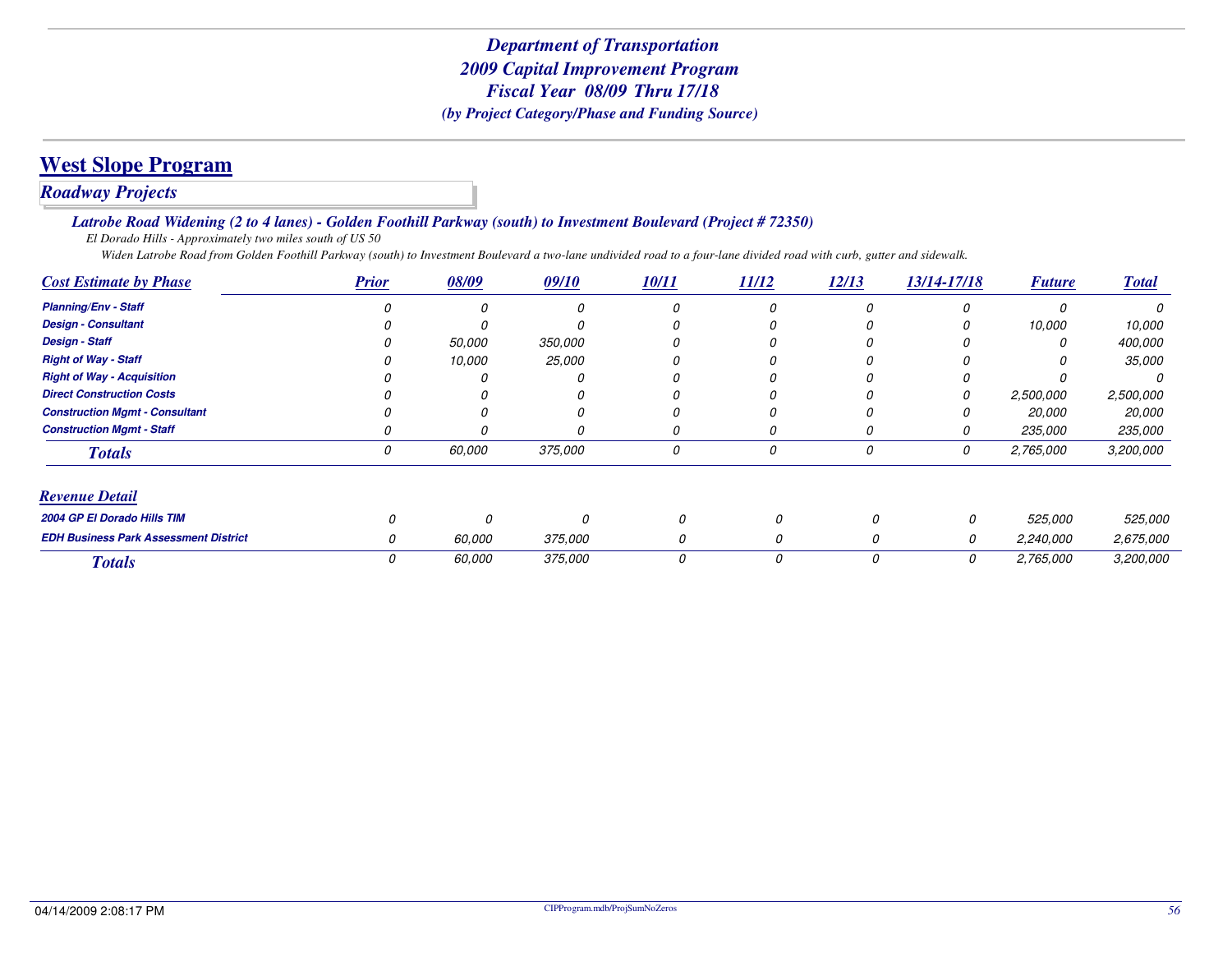### *Roadway Projects*

#### *Latrobe Road Widening (4 to 6 Lanes) - US 50 to White Rock Road (Project # 72402)*

*El Dorado Hills area south of Highway 50*

 *Widening of Latrobe Road from US 50 to White Rock Road and restripe to three northbound and three southbound lanes; add one northbound lane from White Rock Road to Town Center Boulevard; intersection improvements at White Rock Road.*

| <b>Cost Estimate by Phase</b>         | <b>Prior</b> | 08/09      | 09/10 | 10/11 | 11/12 | 12/13 | 13/14-17/18 | <b>Future</b> | <b>Total</b>   |
|---------------------------------------|--------------|------------|-------|-------|-------|-------|-------------|---------------|----------------|
| <b>Developer Advanced Design</b>      | 250,000      |            |       |       |       |       |             |               | <i>250,000</i> |
| <b>Planning/Env - Staff</b>           | 4,932        |            |       |       |       |       |             |               | 4,932          |
| <b>Design - Consultant</b>            | 8,124        |            |       |       |       |       |             |               | 8,124          |
| <b>Design - Staff</b>                 | 8,106        |            |       |       |       |       |             |               | 8,106          |
| <b>Right of Way - Consultant</b>      | 1,063        |            |       |       |       |       |             |               | 1,063          |
| <b>Right of Way - Staff</b>           | 6,197        |            |       |       |       |       |             |               | 6,197          |
| <b>Right of Way - Acquisition</b>     | 266,351      |            |       |       |       |       |             |               | 266,351        |
| <b>Direct Construction Costs</b>      | 2,490,566    |            |       |       |       |       |             |               | 2,490,566      |
| <b>Construction Mgmt - Consultant</b> | 50,641       |            |       |       |       |       |             |               | 50,641         |
| <b>Construction Mgmt - Staff</b>      | 288,629      |            |       |       |       |       |             |               | 288,629        |
| <b>Survey - Consultant</b>            | 16,931       |            |       |       |       |       |             |               | 16,931         |
| <b>Totals</b>                         | 3,391,540    | 0          | 0     | 0     | 0     | 0     | 0           | 0             | 3,391,540      |
| <b>Revenue Detail</b>                 |              |            |       |       |       |       |             |               |                |
| 2004 GP EDH TIM Blackstone Prepayment | 3,022,882    | 118,658    |       |       |       | 0     |             | 0             | 3,141,540      |
| <b>Developer Advance - EDH TIM</b>    | 250,000      | 0          |       |       |       |       |             | 0             | 250,000        |
| <b>Year End Accruals</b>              | 118,658      | $-118,658$ |       |       |       |       |             | 0             |                |
| <b>Totals</b>                         | 3,391,540    | 0          | 0     | 0     | 0     | 0     | 0           | 0             | 3,391,540      |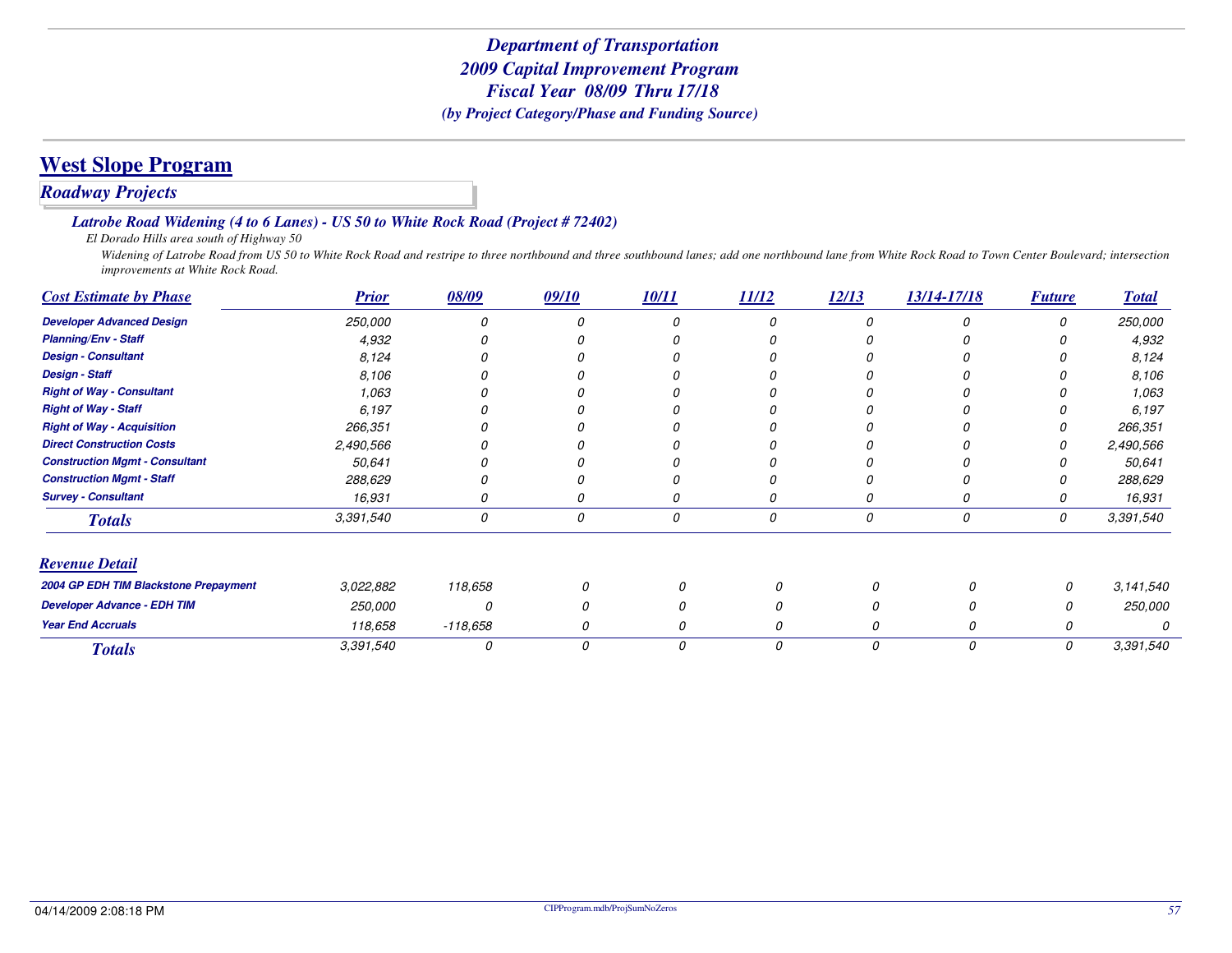# **West Slope Program**

### *Roadway Projects*

#### *Latrobe Road/White Rock Road Connector (New Road) (Project # 66116)*

*El Dorado Hills area south of US 50, West of Latrobe.*

 *This project will include two phases. Phase 1 proposes to perform a study and prepare a Project Study Report for a new connector road south of the El Dorado Hills Business Park from Latrobe Road to White Rock Road, and possibly US 50. Phase 2 will construct a new road that will connect Latrobe Road to White Rock Road along a route southwest of the south of the El Dorado Hills Business Park, and possibly continuing to US 50 through Sacramento County. The route alignment to be identified in the study. This project may use phased construction. Project requires coordination with Sacramento County and City of Folsom, to consider alignments extending across the County line.*

| <b>Cost Estimate by Phase</b>         | <b>Prior</b> | 08/09    | 09/10   | 10/11  | 11/12   | 12/13     | 13/14-17/18 | <b>Future</b> | <b>Total</b> |
|---------------------------------------|--------------|----------|---------|--------|---------|-----------|-------------|---------------|--------------|
| <b>Planning/Env - Consultant</b>      |              | n        |         |        | n       | $\Omega$  |             |               |              |
| <b>Planning/Env - Staff</b>           | 2,360        | 25,000   | 65,000  | 40,000 |         |           |             |               | 132,360      |
| <b>Design - Consultant</b>            |              |          |         |        | 50,000  | 50,000    |             |               | 100,000      |
| <b>Design - Staff</b>                 | 90           |          |         |        | 500,000 | 1,392,000 |             |               | 1,892,090    |
| <b>Right of Way - Consultant</b>      |              |          |         |        |         | 0         | 100,000     |               | 100,000      |
| <b>Right of Way - Staff</b>           |              |          |         |        |         |           | 100,000     |               | 100,000      |
| <b>Right of Way - Acquisition</b>     |              |          |         |        |         | 0         | 7,000,000   |               | 7,000,000    |
| <b>Direct Construction Costs</b>      |              |          |         |        |         |           | 13,000,000  |               | 13,000,000   |
| <b>Construction Mgmt - Consultant</b> |              |          |         |        |         |           | 300,000     |               | 300,000      |
| <b>Construction Mgmt - Staff</b>      |              |          |         |        |         |           | 1,300,000   |               | 1,300,000    |
| <b>Developer Built EDH TIM</b>        |              | 30,000   | 40,000  | 20,000 |         |           |             |               | 90,000       |
| <b>Totals</b>                         | 2,450        | 55,000   | 105,000 | 60,000 | 550,000 | 1,442,000 | 21,800,000  | 0             | 24,014,450   |
| <b>Revenue Detail</b>                 |              |          |         |        |         |           |             |               |              |
| 2004 GP El Dorado Hills TIM           | 0            | $\Omega$ | Ω       | 0      | 550,000 | 1,442,000 | 21,800,000  | 0             | 23,792,000   |
| <b>Developer Advance - EDH TIM</b>    | 2,450        | 55,000   | 105,000 | 60,000 | 0       | O         | 0           | 0             | 222,450      |
| <b>Totals</b>                         | 2,450        | 55,000   | 105,000 | 60,000 | 550,000 | 1,442,000 | 21,800,000  | 0             | 24,014,450   |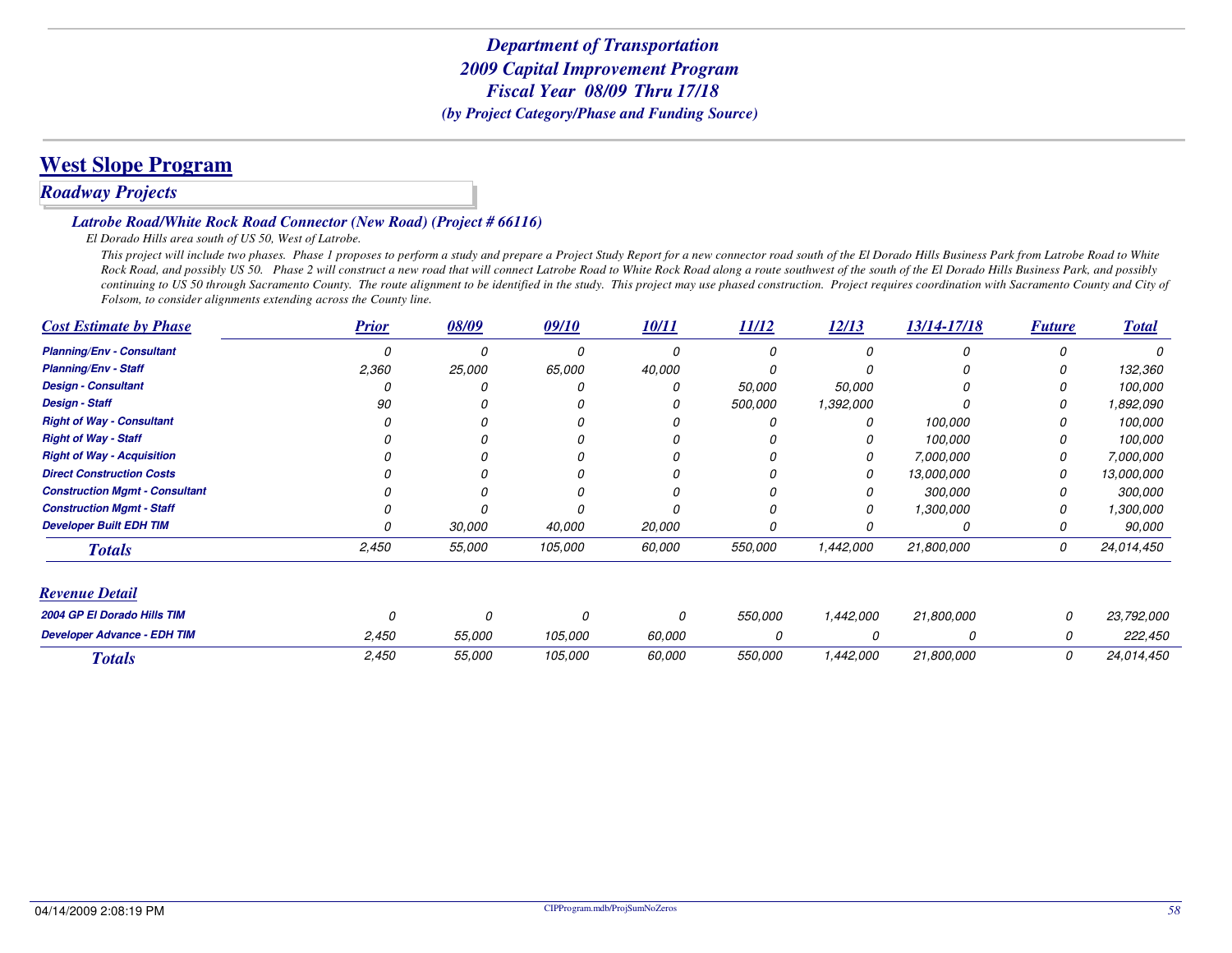### *Roadway Projects*

*Metal Beam Guardrail Installation - Various Locations (Project # OP005)*

 *Snows Road [MP2.50] / Fairplay Road [MP2.31] / French Creek Road [MP5.06] / Old French Town Road [MP0.65] / Mormon Emigrant Trail [2 dams - 4 sites] Construction/reconstruction of guardrail at various locations throughout the County. Listed locations are those most in need and for which FHWA HSIP grant funds are anticipated to be available. As funding permits, additional locations will be identified.*

| <b>Cost Estimate by Phase</b>                                                               | <b>Prior</b> | 08/09        | 09/10 | <u>10/11</u> | 11/12    | 12/13 | 13/14-17/18   | <b>Future</b>  | <b>Total</b>   |
|---------------------------------------------------------------------------------------------|--------------|--------------|-------|--------------|----------|-------|---------------|----------------|----------------|
| <b>Design - Staff</b>                                                                       |              | 0            | 0     | 0            |          | 0     | 56,000        | 0              | <i>56.000</i>  |
| <b>Direct Construction Costs</b>                                                            |              | U            | 0     |              |          | 0     | 0             | 560.000        | <i>560.000</i> |
| <b>Construction Mamt - Staff</b>                                                            |              | O            | 0     |              |          | 0     | 0             | 56,000         | <i>56.000</i>  |
| <b>Totals</b>                                                                               |              | 0            | 0     | 0            | 0        | 0     | 56,000        | 616,000        | 672,000        |
| <b>Revenue Detail</b>                                                                       |              |              |       |              |          |       |               |                |                |
| <b>Anticipated Grant</b>                                                                    |              | $\Omega$     | 0     | 0            | $\Omega$ | 0     | <i>50.000</i> | <i>555.000</i> | 605,000        |
| <b>Regional Surface Transportation Program</b><br><b>Exchange Funds-Guaranteed (182.6h)</b> |              | <sup>0</sup> | 0     | 0            | 0        | 0     | 6.000         | 61,000         | 67,000         |
| <b>Totals</b>                                                                               |              | n            |       |              | $\Omega$ |       | 56,000        | 616,000        | 672,000        |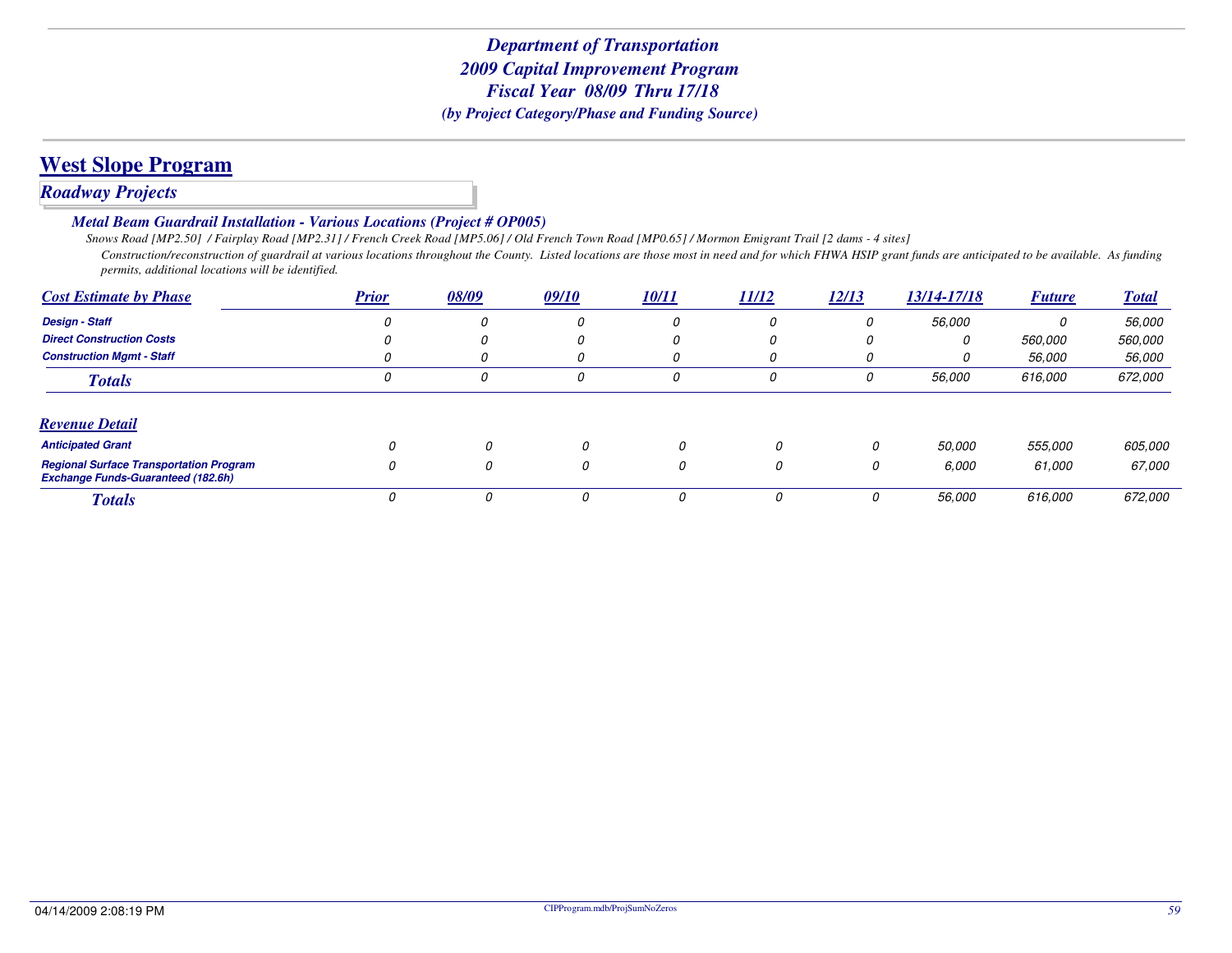# **West Slope Program**

### *Roadway Projects*

#### *Saratoga Way Extension - Phase 1 (Project # 71324)*

*County line to existing Saratoga Way in El Dorado Hills.*

 *Phase 1 will construct a new two-lane (including median and standard 6 foot shoulders) arterial road to extend Saratoga Way from the current terminus at the Sacramento County Line to Finders Way. Other improvements include grading for the ultimate project, a right-turn pocket to Finders Way, installing asphalt concrete path at northside of the roadway and drainage systems for the ultimate project. Project will environmentally clear and secure ROW for future four-lane road from County Line to El Dorado Hills Boulevard.*

| <b>Cost Estimate by Phase</b>         | <b>Prior</b> | 08/09   | 09/10  | <b>10/11</b> | $\frac{11/12}{1}$ | 12/13   | 13/14-17/18 | <b>Future</b> | <b>Total</b> |
|---------------------------------------|--------------|---------|--------|--------------|-------------------|---------|-------------|---------------|--------------|
| <b>Planning/Env - Consultant</b>      | 252,279      | 40,000  |        | 0            |                   | 0       | 0           | 0             | 292,279      |
| <b>Planning/Env - Staff</b>           | 234,225      | 135,000 | 50,000 |              |                   |         |             |               | 419,225      |
| <b>Design - Consultant</b>            |              |         |        |              |                   | 28,000  |             |               | 28,000       |
| <b>Design - Staff</b>                 | 154,285      |         |        |              |                   | 330,050 |             |               | 484,335      |
| <b>Right of Way - Consultant</b>      |              |         |        |              |                   |         | 30,000      |               | 30,000       |
| <b>Right of Way - Staff</b>           | 14,278       |         |        |              |                   |         | 39,950      |               | 54,228       |
| <b>Right of Way - Acquisition</b>     |              |         |        | 0            |                   | 0       | 6,350,000   | 0             | 6,350,000    |
| <b>Direct Construction Costs</b>      |              |         |        | 0            |                   | 0       | 6,700,000   | 0             | 6,700,000    |
| <b>Construction Mgmt - Consultant</b> | 3.870        | Ω       |        | N            |                   | Ω       | 100,000     | O             | 103,870      |
| <b>Construction Mgmt - Staff</b>      | 299          | Ω       |        | 0            |                   |         | 600,000     | 0             | 600,299      |
| <b>Totals</b>                         | 659,236      | 175,000 | 50,000 | 0            | 0                 | 358,050 | 13,819,950  | 0             | 15,062,236   |
| Revenue Detail                        |              |         |        |              |                   |         |             |               |              |
| 2004 GP El Dorado Hills TIM           | 659,236      | 175,000 | 50,000 | 0            | 0                 | 358.050 | 13,819,950  | 0             | 15,062,236   |
| <b>Totals</b>                         | 659,236      | 175,000 | 50,000 | 0            | 0                 | 358,050 | 13,819,950  | 0             | 15,062,236   |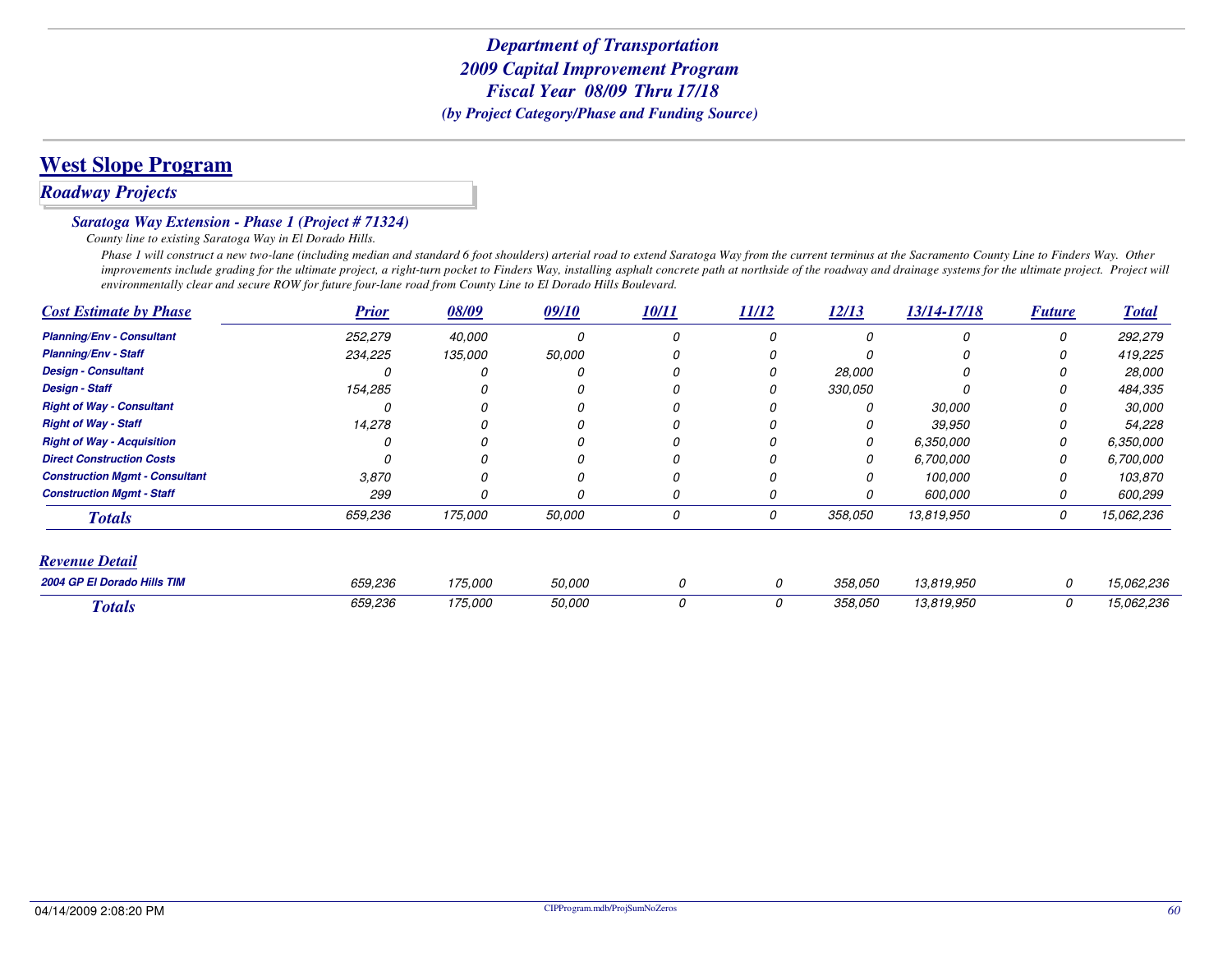# **West Slope Program**

### *Roadway Projects*

#### *Silva Valley Parkway Widening (2 to 4 Lanes) (Project # 72370)*

*This project widens Silva Valley Parkway from Entrada (just north of Oak Meadow Elementary School) to the new Silva Valley Parkway Interchange (SVIC). It includes sidewalk and bike lanes and left-turn storage for the school. It will improve safety as well as overall circulation and level of service during morning and afternoon peak hours in front of the school. This project procedes the SVIC (71328) and will provide for improved access on and off the interchange.*

| <b>Cost Estimate by Phase</b>         | <b>Prior</b> | 08/09   | 09/10   | <b>10/11</b> | 11/12 | 12/13  | 13/14-17/18 | <b>Future</b>  | <b>Total</b>   |
|---------------------------------------|--------------|---------|---------|--------------|-------|--------|-------------|----------------|----------------|
| <b>Design - Consultant</b>            |              | 25,000  | 0       |              | 0     | 0      | 0           | 0              | 25,000         |
| <b>Design - Staff</b>                 |              | 180.000 | 150,000 |              | O     | O      | 0           |                | <i>330,000</i> |
| <b>Right of Way - Staff</b>           |              | 15,000  | 0       |              | 0     | 0      | 0           | U              | 15.000         |
| <b>Direct Construction Costs</b>      |              |         | 0       | N            |       |        | 0           | 1,985,000      | 1,985,000      |
| <b>Construction Mamt - Consultant</b> |              | $\eta$  | 0       | 0            | 0     | $\eta$ | 0           | 30,000         | <i>30.000</i>  |
| <b>Construction Mamt - Staff</b>      |              | 0       | 0       |              | 0     | 0      | 0           | <i>350,000</i> | <i>350,000</i> |
| <b>Totals</b>                         | 0            | 220,000 | 150,000 | 0            | 0     | 0      | 0           | 2,365,000      | 2,735,000      |
| <b>Revenue Detail</b>                 |              |         |         |              |       |        |             |                |                |
| 2004 GP El Dorado Hills TIM           | 0            | 220.000 | 150,000 | 0            | 0     | 0      | 0           | 2,365,000      | 2,735,000      |
| <b>Totals</b>                         | 0            | 220,000 | 150,000 | 0            | 0     | 0      | 0           | 2,365,000      | 2,735,000      |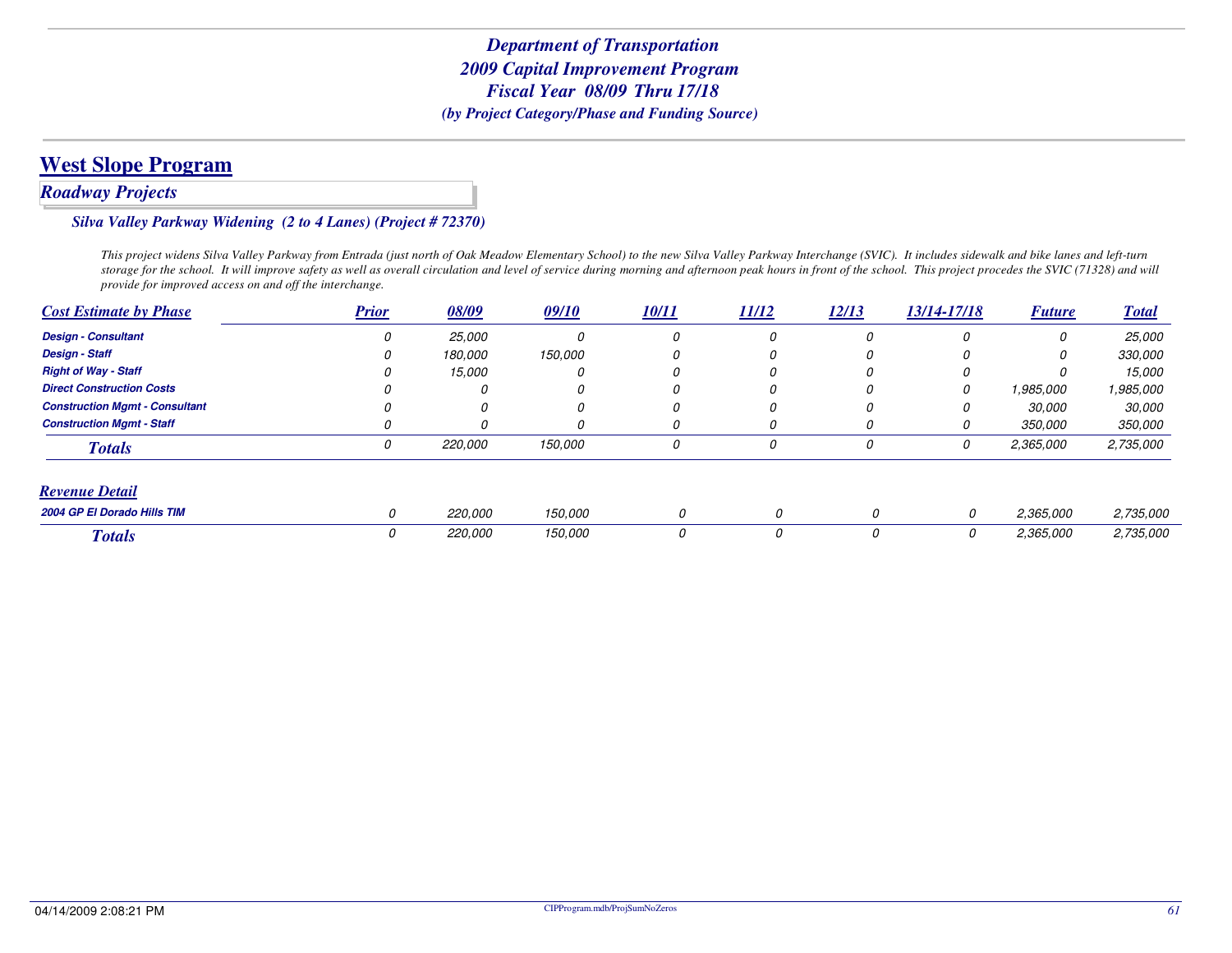# **West Slope Program**

# *Roadway Projects*

*Silver Springs Pkwy to Green Valley Rd (north segment) (Project # 66107)*

*From Green Valley Road south to the southern limit of Silver Springs Development*

 *Construct new Silver Springs Parkway through the Silver Springs Development from Bass Lake Road to Green Valley Road. Connect to realigned Bass Lake Road north of Bass Lake (see project 66108). Coordinate with projects 66106 and 66108.*

| <b>Cost Estimate by Phase</b>         | <b>Prior</b> | 08/09  | 09/10        | 10/11 | 11/12 | 12/13 | 13/14-17/18 | <b>Future</b> | <b>Total</b>  |
|---------------------------------------|--------------|--------|--------------|-------|-------|-------|-------------|---------------|---------------|
| <b>Planning/Env - Staff</b>           | 511          | 500    | 0            | 0     | U     | 0     | 0           | 0             | 1.011         |
| <b>Design - Staff</b>                 | 23,981       | 60.000 |              |       |       |       |             | 0             | 83,981        |
| <b>Right of Way - Staff</b>           | 5,425        | 8.000  | <sup>0</sup> | 0     | 0     | 0     | 0           | 0             | 13,425        |
| <b>Direct Construction Costs</b>      |              | 0      | 6,700,000    |       |       |       |             | 0             | 6,700,000     |
| <b>Construction Mgmt - Consultant</b> | n            |        | 28,000       | 0     | 0     | 0     | 0           | 0             | <i>28.000</i> |
| <b>Construction Mgmt - Staff</b>      | 1,522        | O      | 1,340,000    | 0     | U     |       | U           | 0             | 1,341,522     |
| <b>Totals</b>                         | 31,439       | 68,500 | 8.068.000    | 0     | 0     | 0     | 0           | 0             | 8,167,939     |
| <b>Revenue Detail</b>                 |              |        |              |       |       |       |             |               |               |
| <b>Developer Advance TIM</b>          | 15,719       | 34,250 | 4.034.000    | 0     | 0     | 0     | 0           | 0             | 4,083,969     |
| <b>Developer Funded</b>               | 15,720       | 34,250 | 4.034.000    | 0     | 0     | 0     | 0           | 0             | 4,083,970     |
| <b>Totals</b>                         | 31,439       | 68,500 | 8.068.000    | 0     | 0     | 0     | 0           | 0             | 8.167.939     |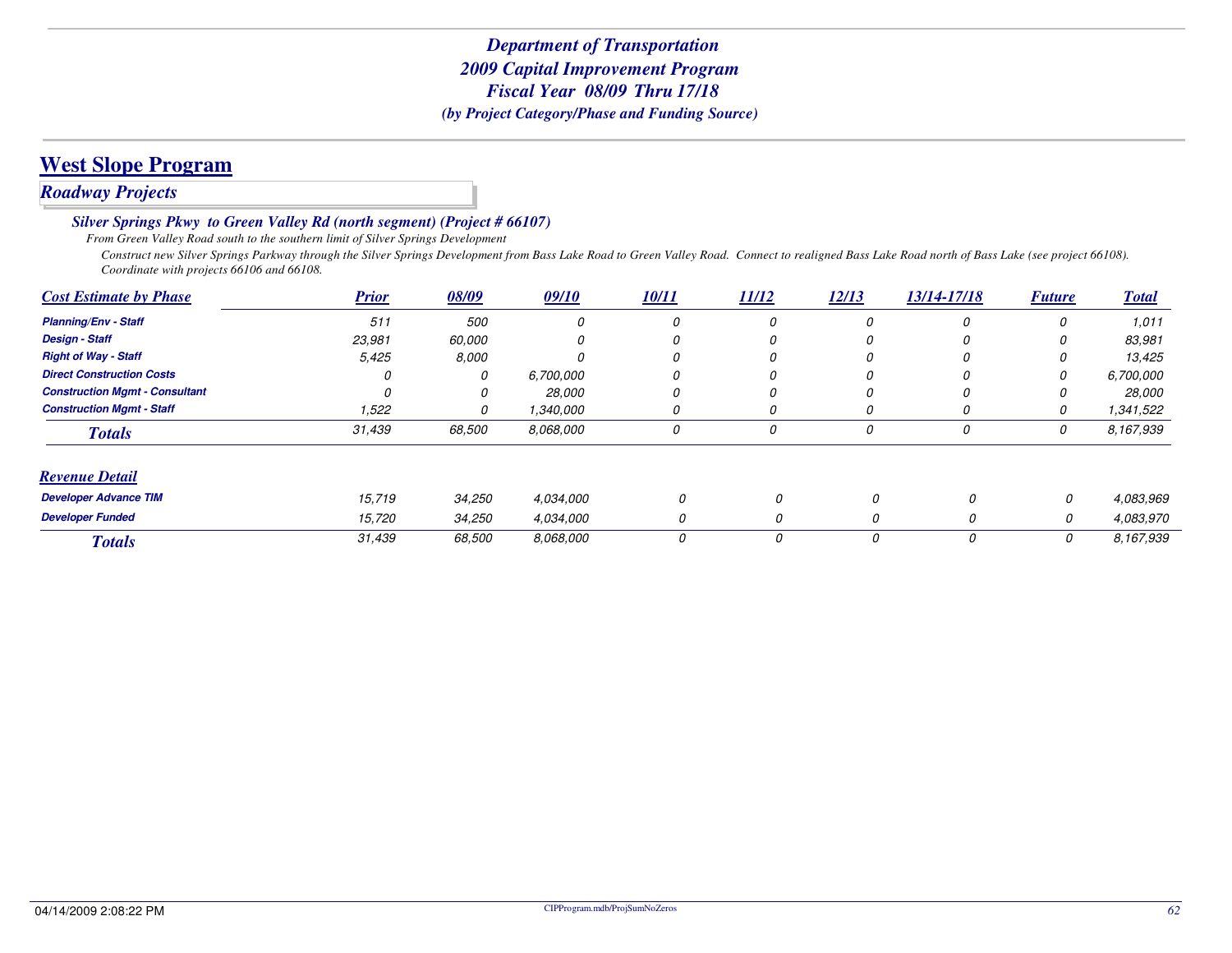# **West Slope Program**

# *Roadway Projects*

#### *Silver Springs Pkwy to Bass Lake Rd (south segment) (Project # 66108)*

*North of Bass Lake, to the terminus of Silver Springs Parkway at the south end of Silver Springs subdivision*

 *It is planned to realign Bass Lake Road south of Green Valley Road through the proposed Silver Springs subdivision, which is west of the existing Bass Lake Road. The new road is named Silver Springs* Parkway. That development is responsible for building Silver Springs Parkway through their development. There is a portion of the new alignment that falls to the south of the Silver Springs development that *must also be built to connect the new road to the existing Bass Lake Road to the south. This project will be built by the developer with reimbursement from the TIM program. Coordinate with project 66107. It is anticipated that Silver Springs Parkway will be built as a two-lane standard divided roadway with shoulders.*

| <b>Cost Estimate by Phase</b>                     | <b>Prior</b> | 08/09   | 09/10     | 10/11  | 11/12     | 12/13     | 13/14-17/18 | <b>Future</b> | <b>Total</b> |
|---------------------------------------------------|--------------|---------|-----------|--------|-----------|-----------|-------------|---------------|--------------|
| <b>Planning/Env - Consultant</b>                  | 614          |         |           |        |           | 0         |             | Ω             | 614          |
| <b>Planning/Env - Staff</b>                       | 753          | 6,000   |           |        |           |           |             |               | 6,753        |
| <b>Design - Staff</b>                             | 107,925      | 40,000  | 52,000    |        |           |           |             |               | 199,925      |
| <b>Right of Way - Consultant</b>                  | 16.096       | 46,000  | 12,400    | 9,600  |           |           |             |               | 84.096       |
| <b>Right of Way - Staff</b>                       | 34,518       | 24,000  | 6,000     | 3,000  |           |           |             |               | 67,518       |
| <b>Right of Way - Acquisition</b>                 |              |         | 1,000,000 |        |           |           |             |               | 1,000,000    |
| <b>Direct Construction Costs</b>                  |              |         |           | 0      | 3.000.000 | 1,103,300 |             |               | 4,103,300    |
| <b>Construction Mgmt - Consultant</b>             |              |         |           |        | 19,400    |           |             |               | 19,400       |
| <b>Construction Mamt - Staff</b>                  |              |         |           | 0      | 600,000   | 202,000   | 0           | 0             | 802,000      |
| <b>Totals</b>                                     | 159,906      | 116,000 | 1,070,400 | 12,600 | 3,619,400 | 1,305,300 | 0           | 0             | 6,283,606    |
| <b>Revenue Detail</b>                             |              |         |           |        |           |           |             |               |              |
| <b>Developer Advance TIM</b>                      | 159,906      | 116,000 | 70,400    | 12,600 | 3,619,400 | 1,305,300 |             | 0             | 5,283,606    |
| <b>Traffic Impact Mitigation Fee (West Slope)</b> | 0            | 0       | 1,000,000 |        |           | 0         | 0           | 0             | 1,000,000    |
| <b>Totals</b>                                     | 159,906      | 116,000 | 1,070,400 | 12,600 | 3,619,400 | 1,305,300 | 0           | 0             | 6,283,606    |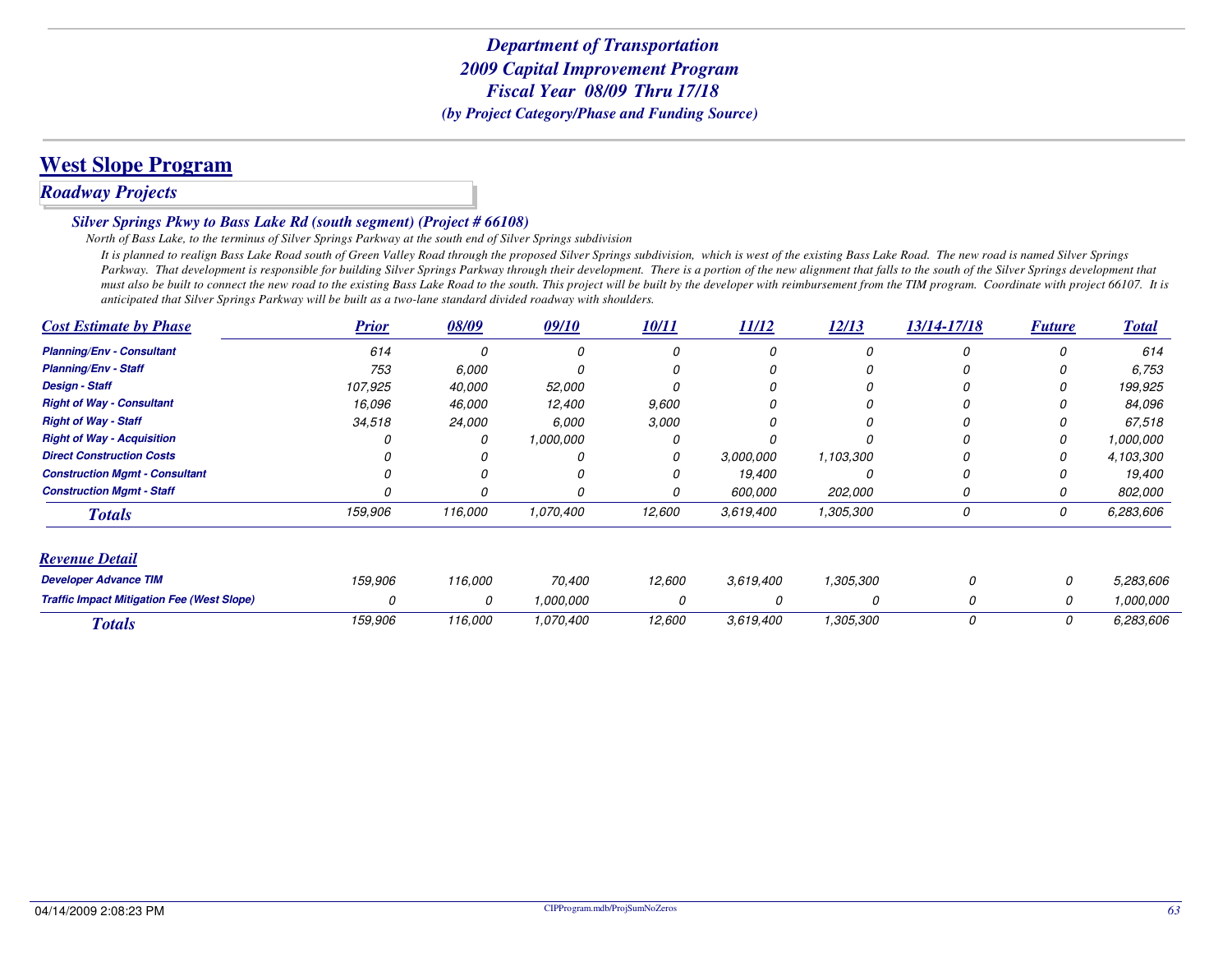# **West Slope Program**

# *Roadway Projects*

#### *U.S. 50 Auxiliary Lane Westbound - El Dorado Hills Boulevard to Empire Ranch Road (Project # 53115)*

*On US 50 from El Dorado Hills Boulevard to Empire Ranch Road*

 *This project consists of widening US 50 and adding an auxiliary lane to westbound US 50 connecting the El Dorado Hills Boulevard/Latrobe Road interchange and the proposed Empire Ranch Road interchange. The project assumes the City of Folsom, as a part of the Empire Ranch Road Interchange, will construct the eastbound auxiliary lane. Timing of construction to be concurrent with or after the El Dorado Hills Blvd Interchange (71323) or Empire Ranch Interchange. CEQA/NEPA cleared through the Empire Ranch Interchange document.*

| <b>Cost Estimate by Phase</b>         | <b>Prior</b> | 08/09 | 09/10 | 10/11 | 11/12    | 12/13 | 13/14-17/18 | <b>Future</b> | <b>Total</b> |
|---------------------------------------|--------------|-------|-------|-------|----------|-------|-------------|---------------|--------------|
| <b>Planning/Env - Consultant</b>      | Ω            |       |       | O     |          |       |             | n             | O            |
| <b>Planning/Env - Staff</b>           | 8,315        |       |       |       |          |       |             | Ω             | 8,315        |
| <b>Design - Consultant</b>            |              |       |       |       |          |       |             | 300,000       | 300,000      |
| <b>Design - Staff</b>                 |              |       |       |       |          |       |             | 50,000        | 50,000       |
| <b>Right of Way - Consultant</b>      |              |       |       |       |          |       |             | 20,000        | 20,000       |
| <b>Right of Way - Staff</b>           |              |       |       |       |          |       |             | <i>30,000</i> | 30,000       |
| <b>Direct Construction Costs</b>      |              |       |       |       |          |       | 0           | 2,930,000     | 2,930,000    |
| <b>Construction Mgmt - Consultant</b> |              |       |       |       |          |       |             | <i>50,000</i> | 50,000       |
| <b>Construction Mgmt - Staff</b>      |              |       |       | 0     | 0        |       | 0           | 300,000       | 300,000      |
| <b>Totals</b>                         | 8,315        | 0     | 0     | 0     | 0        | 0     | 0           | 3,680,000     | 3,688,315    |
| <b>Revenue Detail</b>                 |              |       |       |       |          |       |             |               |              |
| 04 GP Hwy 50 TIM-Blackstone           |              |       | 0     | 0     |          | 0     | 0           | 3,680,000     | 3,680,001    |
| Interim Highway 50 Variable TIM Fee   | 8,314        | 0     | 0     | 0     |          | 0     | 0           | 0             | 8,314        |
| <b>Totals</b>                         | 8.315        | 0     | 0     | 0     | $\Omega$ | 0     | 0           | 3.680.000     | 3,688,315    |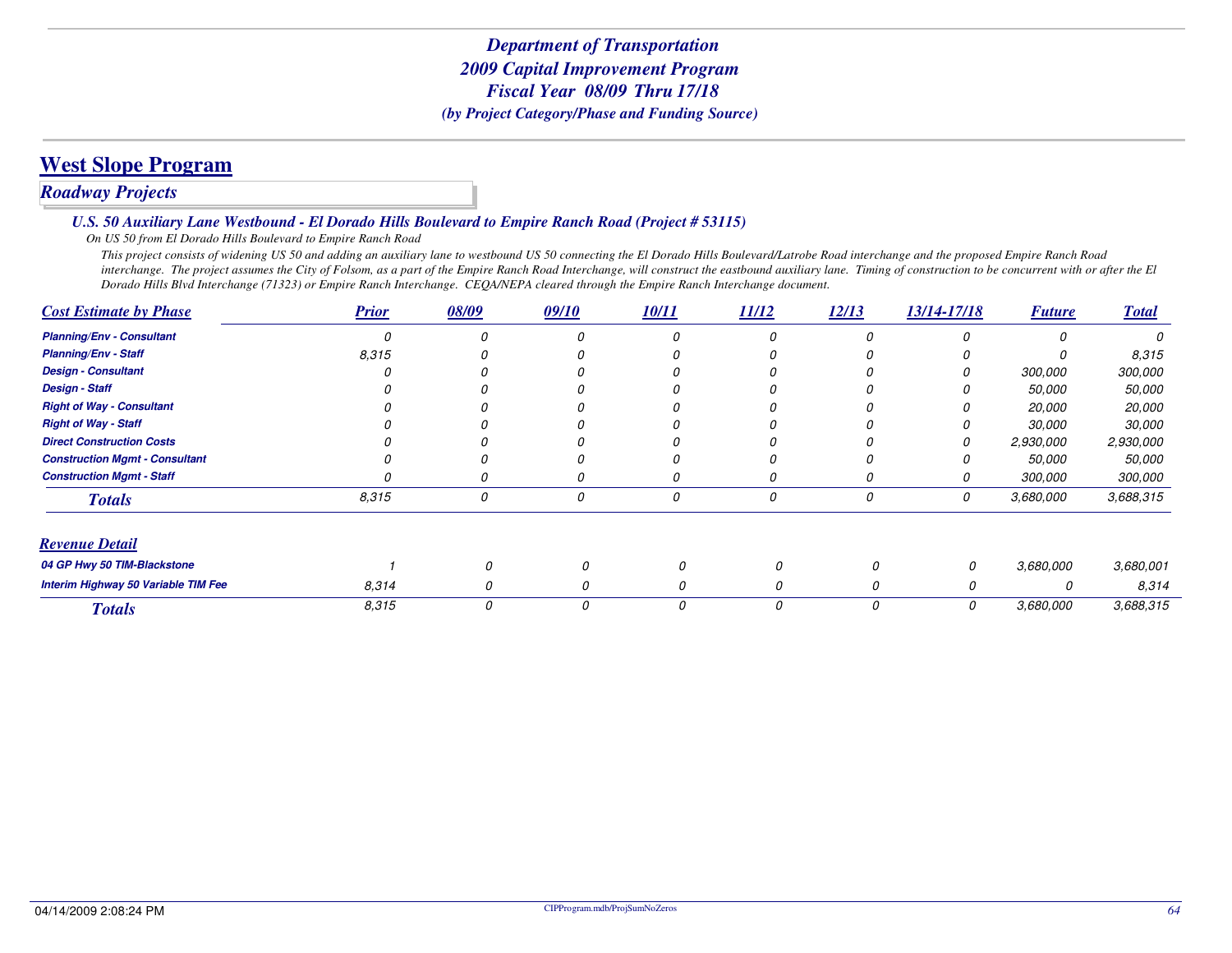# **West Slope Program**

## *Roadway Projects*

#### *U.S. 50 Corridor Program Management (Project # 53121)*

*Highway 50 Corridor from County line to Placerville City limits.*

 *This project captures certain costs for distribution to the various projects along the US 50 corridor between the El Dorado/Sacramento county line and the City of Placerville that are not specific to a single project. Project costs include: program management; project phasing and staging strategies; topographic mapping; traffic studies; and coordination with Caltrans, EDCTC and other stakeholders.*

| <b>Cost Estimate by Phase</b>       | <b>Prior</b> | 08/09  | 09/10 | <b>10/11</b> | <u>11/12</u> | 12/13 | 13/14-17/18 | <b>Future</b> | <b>Total</b> |
|-------------------------------------|--------------|--------|-------|--------------|--------------|-------|-------------|---------------|--------------|
| <b>Planning/Env - Consultant</b>    | 337,500      | 36,702 | 0     | 0            | 0            | O     | 0           | 500,000       | 874,202      |
| <b>Planning/Env - Staff</b>         | 29,559       | 4,023  |       | 0            | U            |       | 0           | 1,500,000     | 1,533,582    |
| <b>Design - Consultant</b>          | 94           |        |       | 0            | 0            |       | O           |               | 94           |
| <b>Design - Staff</b>               | 13,225       |        |       |              |              |       | $\Omega$    | $\Omega$      | 13,225       |
| <b>Right of Way - Staff</b>         | 493          |        | 0     | 0            | U            | O     | O           | U             | 493          |
| <b>Totals</b>                       | 380,871      | 40,725 | 0     | 0            | 0            | 0     | 0           | 2,000,000     | 2,421,596    |
| <b>Revenue Detail</b>               |              |        |       |              |              |       |             |               |              |
| <b>2004 GP Hwy 50 TIM</b>           | 0            | 0      | 0     | 0            | 0            | 0     | 0           | 2,000,000     | 2,000,000    |
| Interim Highway 50 Variable TIM Fee | 380,871      | 40,725 | 0     | 0            | 0            | 0     | 0           | 0             | 421,596      |
| <b>Totals</b>                       | 380,871      | 40,725 | 0     | 0            | 0            | 0     | 0           | 2,000,000     | 2,421,596    |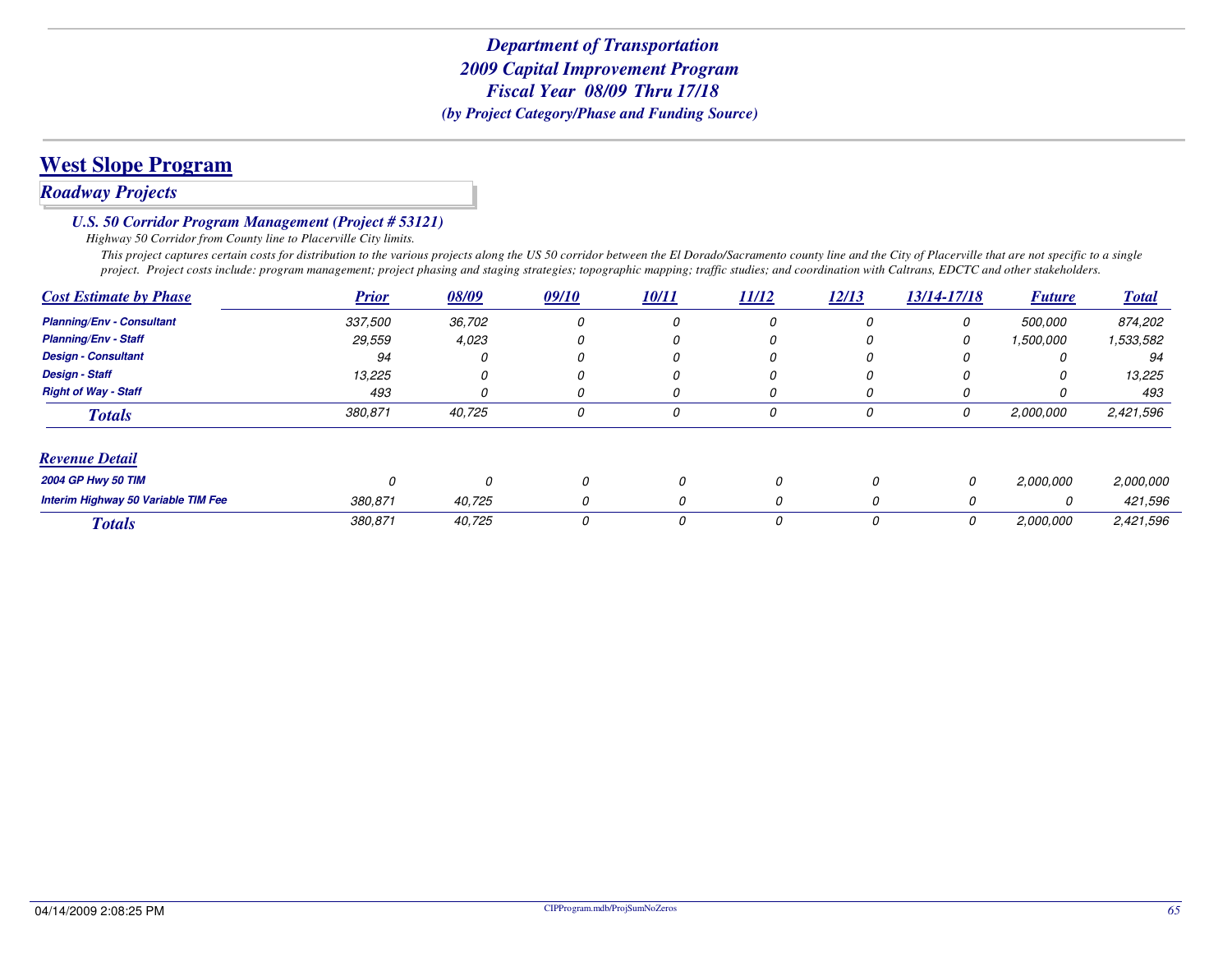# **West Slope Program**

# *Roadway Projects*

#### *U.S. 50 HOV Lanes (Phase 1) - El Dorado Hills to Bass Lake Grade (Project # 53110)*

#### *On US 50 from El Dorado Hills Boulevard to the Bass Lake Grade*

 *This project is part of a larger plan to add HOV lanes to US 50 from El Dorado Hills to Shingle Springs being developed jointly by the County and Caltrans. This project includes construction of HOV lanes in the median of US 50 from El Dorado Hills Boulevard/Latrobe Road to half way up the Bass Lake Grade. It includes median widening of Clarksville Road undercrossings and replacement of the El Dorado Hills Boulevard undercrossings including the eastbound off ramp.*

| <b>Cost Estimate by Phase</b>                          | <b>Prior</b> | 08/09      | 09/10      | 10/11     | 11/12 | 12/13    | 13/14-17/18 | <b>Future</b> | <b>Total</b> |
|--------------------------------------------------------|--------------|------------|------------|-----------|-------|----------|-------------|---------------|--------------|
| <b>Planning/Env - Consultant</b>                       | 870,394      | 0          |            |           |       | $\Omega$ |             |               | 870,394      |
| <b>Planning/Env - Staff</b>                            | 143,086      |            |            |           |       |          |             |               | 143,086      |
| <b>Design - Consultant</b>                             | 1,891,765    | 820,000    |            |           |       |          |             |               | 2,711,765    |
| <b>Design - Staff</b>                                  | 231,475      | 205,000    |            |           |       |          |             |               | 436,475      |
| <b>Right of Way - Consultant</b>                       |              |            |            |           |       |          |             |               |              |
| <b>Right of Way - Staff</b>                            | 6,444        |            |            |           |       |          |             |               | 6,444        |
| <b>Right of Way - Acquisition</b>                      |              | 25,000     |            |           |       |          |             |               | 25,000       |
| <b>Direct Construction Costs</b>                       |              | 10,000,000 | 14,194,000 | 7,014,000 |       |          |             |               | 31,208,000   |
| <b>Construction Mgmt - Consultant</b>                  |              | 500,000    | 1,500,000  | 250,000   |       |          |             |               | 2,250,000    |
| <b>Construction Mgmt - Staff</b>                       | 3,786        | 800,000    | 1,200,000  | 815,000   |       |          |             |               | 2,818,786    |
| <b>Totals</b>                                          | 3,146,950    | 12,350,000 | 16,894,000 | 8,079,000 | 0     | 0        | 0           | 0             | 40,469,950   |
| <b>Revenue Detail</b>                                  |              |            |            |           |       |          |             |               |              |
| <b>Congestion Mitigation and Air Quality Program</b>   | 0            | 1,700,000  |            |           |       |          |             |               | 1,700,000    |
| Interim Highway 50 Variable TIM Fee                    | 3,044,177    | 5,052,773  | 6,390,440  | 1,479,045 |       |          |             |               | 15,966,435   |
| <b>Corridor Mobility Improvement Account</b>           | 0            | 5,290,000  | 7,508,626  | 3,710,406 |       |          |             |               | 16,509,032   |
| <b>Regional Surface Transportation Program-Federal</b> |              | 410,000    | 2,994,934  | 2,889,549 |       |          |             |               | 6,294,483    |
| <b>Year End Accruals</b>                               | 102,773      | $-102,773$ | 0          |           |       |          |             |               |              |
| <b>Totals</b>                                          | 3,146,950    | 12,350,000 | 16,894,000 | 8,079,000 | 0     | 0        | 0           | 0             | 40,469,950   |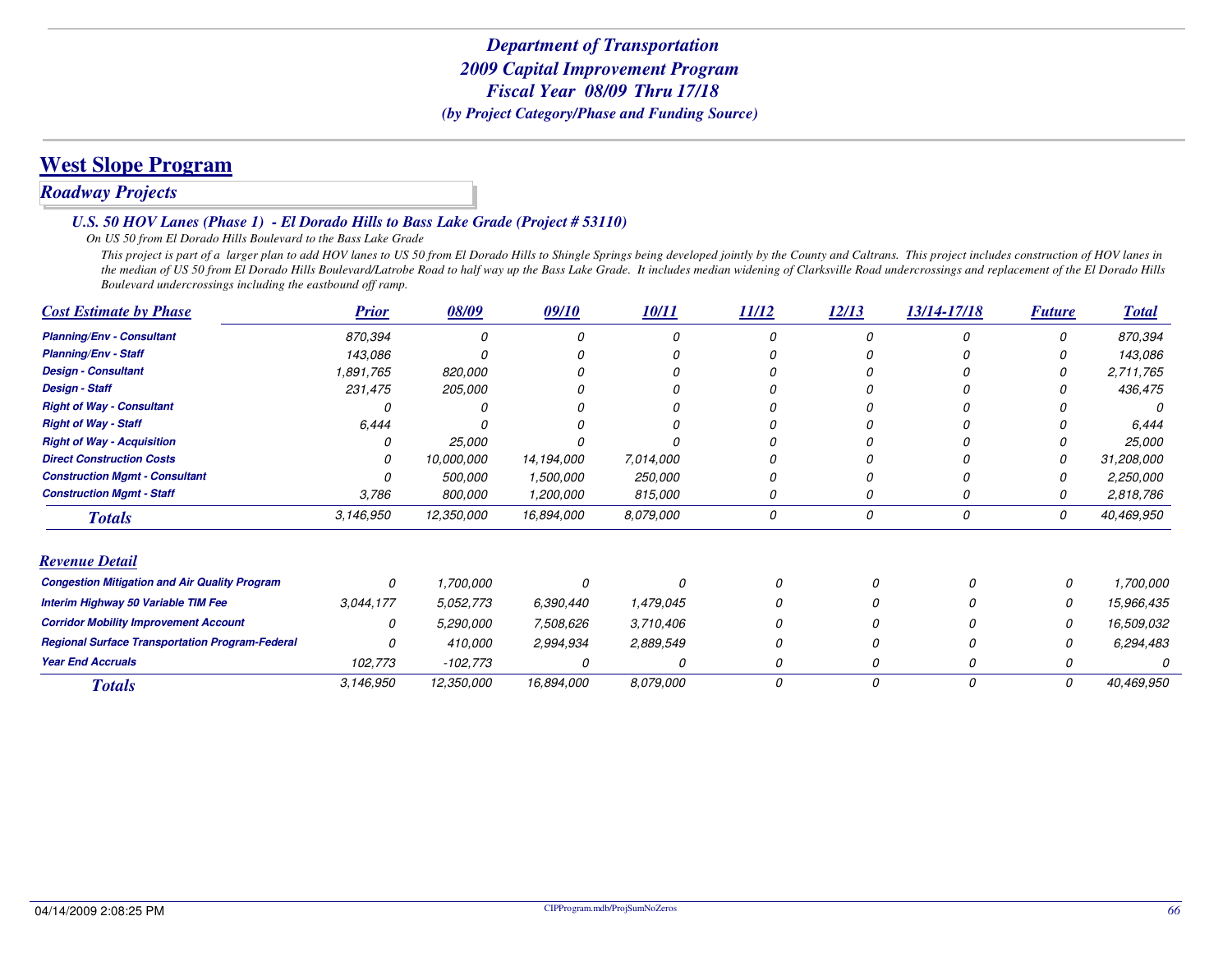# **West Slope Program**

### *Roadway Projects*

#### *U.S. 50 HOV Lanes (Phase 2A) - Bass Lake Road to Cameron Park Drive (Project # 53113)*

*Along US 50 from the Bass Lake Grade to Cameron Park Drive*

 *This is a joint project between the County and Caltrans and part of a larger plan to add HOV lanes to US 50 from El Dorado Hills to Shingle Springs. This project includes the construction of HOV lanes from the Bass Lake Grade to Cameron Park Drive. Project approval and environmental documents have been completed by Caltrans. Caltrans is advancing the design of this project through a cooperative agreement.*

| <b>Cost Estimate by Phase</b>         | <b>Prior</b> | 08/09         | 09/10     | 10/11 | 11/12 | 12/13 | 13/14-17/18 | <b>Future</b> | <b>Total</b> |
|---------------------------------------|--------------|---------------|-----------|-------|-------|-------|-------------|---------------|--------------|
| <b>Planning/Env - Staff</b>           |              |               |           | 0     |       |       |             | O             |              |
| <b>Design - Consultant</b>            |              |               | 2,738,199 |       |       |       |             | 0             | 2,738,199    |
| <b>Design - Staff</b>                 | 11,801       | 50,000        | 50,000    | 0     |       |       | 150,000     |               | 261,801      |
| <b>Right of Way - Consultant</b>      |              |               |           |       |       |       |             |               | 0            |
| <b>Right of Way - Staff</b>           | 261          |               |           |       |       |       | 1,000       |               | 1,261        |
| <b>Right of Way - Acquisition</b>     |              |               |           |       |       |       | 30,000      |               | 30,000       |
| <b>Direct Construction Costs</b>      |              |               |           |       |       |       | 26,000,000  | 0             | 26,000,000   |
| <b>Construction Mgmt - Consultant</b> |              |               |           |       |       |       | 600,000     |               | 600,000      |
| <b>Construction Mgmt - Staff</b>      |              |               |           | 0     | 0     |       | 3,820,000   | 0             | 3,820,000    |
| <b>Totals</b>                         | 12,062       | 50,000        | 2,788,199 | 0     | 0     | 0     | 30,601,000  | 0             | 33,451,261   |
| <b>Revenue Detail</b>                 |              |               |           |       |       |       |             |               |              |
| Casino                                |              | 0             | 2,738,199 | 0     |       | 0     | 30,601,000  | 0             | 33,339,199   |
| Interim Highway 50 Variable TIM Fee   | 12,062       | <i>50,000</i> | 50,000    | 0     |       |       | O           | 0             | 112,062      |
| <b>Totals</b>                         | 12,062       | 50,000        | 2,788,199 | 0     |       | 0     | 30,601,000  | 0             | 33,451,261   |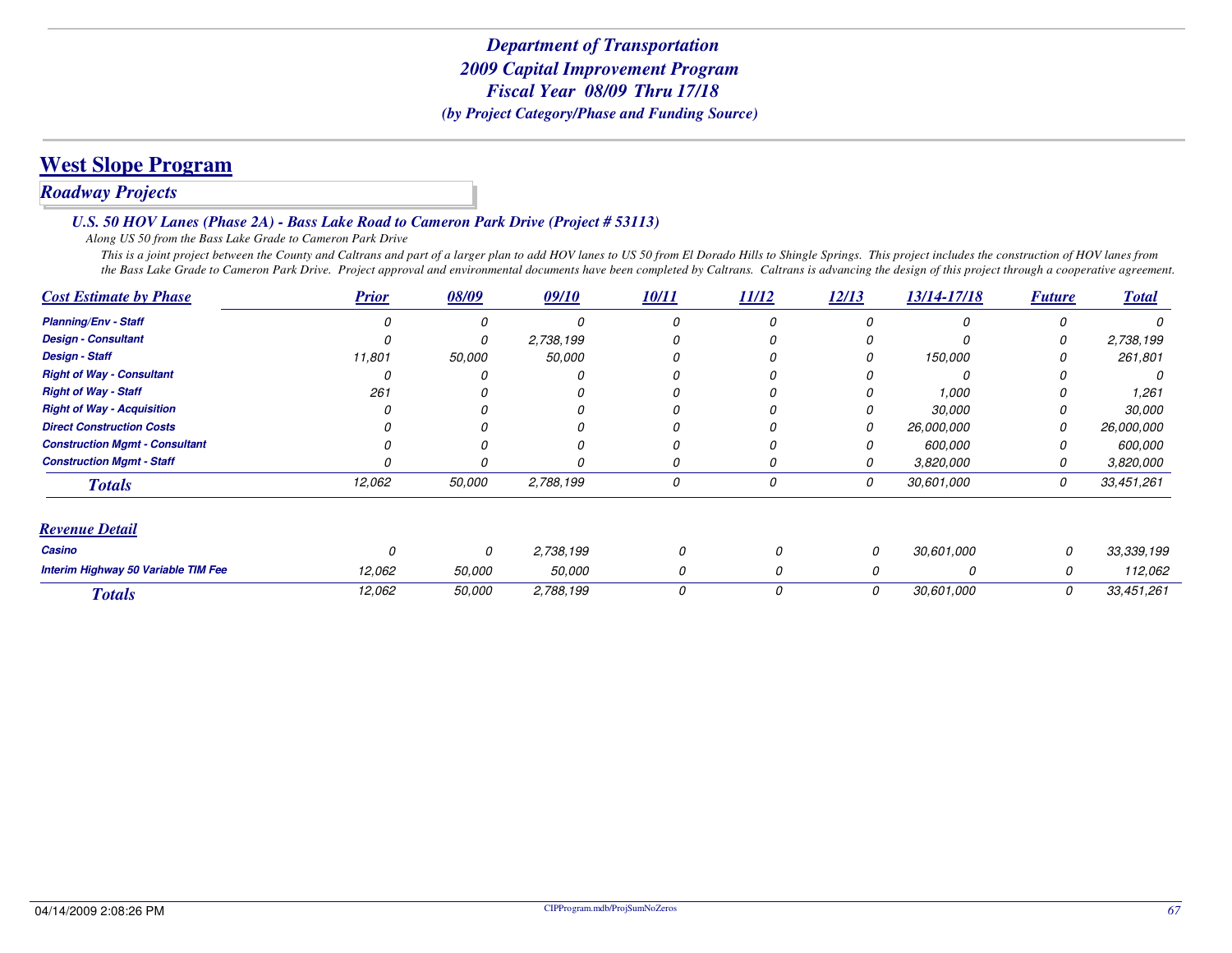### *Roadway Projects*

#### *U.S. 50 HOV Lanes (Phase 2B) - Cameron Park Drive to Ponderosa Road (Project # 53122)*

*US 50*

 *This is a joint project between the County and Caltrans and part of a larger plan to add HOV lanes to US 50 from Bass Lake Grade to Shingle Springs Road. This project includes the construction of HOV lanes from Cameron Park Drive to Ponderosa Road. Project approval and environmental documents have been completed by Caltrans. Caltrans is advancing the design of this project through a cooperative agreement.*

| <b>Cost Estimate by Phase</b>         | <b>Prior</b> | 08/09  | 09/10         | 10/11 | 11/12 | 12/13 | 13/14-17/18   | <b>Future</b> | <b>Total</b>   |
|---------------------------------------|--------------|--------|---------------|-------|-------|-------|---------------|---------------|----------------|
| <b>Design - Consultant</b>            |              | 0      | 1,750,000     | 0     |       | 0     | $\Omega$      | 0             | 1,750,000      |
| <b>Design - Staff</b>                 |              | 50,000 | <i>50,000</i> |       |       | 0     | 150,000       |               | <i>250,000</i> |
| <b>Right of Way - Consultant</b>      |              |        | Ω             |       |       |       | <i>25,000</i> |               | <i>25,000</i>  |
| <b>Right of Way - Staff</b>           |              |        |               |       |       |       | 45,000        |               | 45,000         |
| <b>Right of Way - Acquisition</b>     |              |        |               |       |       |       | 30,000        |               | 30,000         |
| <b>Direct Construction Costs</b>      |              |        |               |       |       | 0     | 16,400,000    | 0             | 16,400,000     |
| <b>Construction Mgmt - Consultant</b> |              |        |               | 0     |       | 0     | 600.000       | 0             | 600,000        |
| <b>Construction Mgmt - Staff</b>      |              |        | $\Omega$      | 0     |       | 0     | 2,200,000     | 0             | 2,200,000      |
| <b>Totals</b>                         |              | 50,000 | 1,800,000     | 0     | 0     | 0     | 19,450,000    | 0             | 21,300,000     |
| <b>Revenue Detail</b>                 |              |        |               |       |       |       |               |               |                |
| 2004 GP Hwy 50 TIM                    | $\Omega$     | 50,000 | -50.000       | 0     | 0     | 0     | 0             | $\Omega$      |                |
| Casino                                | Ω            | 0      | 1,850,000     | 0     | 0     | 0     | 19,450,000    | 0             | 21,300,000     |
| <b>Totals</b>                         | 0            | 50,000 | 1,800,000     | 0     | 0     | 0     | 19,450,000    | 0             | 21,300,000     |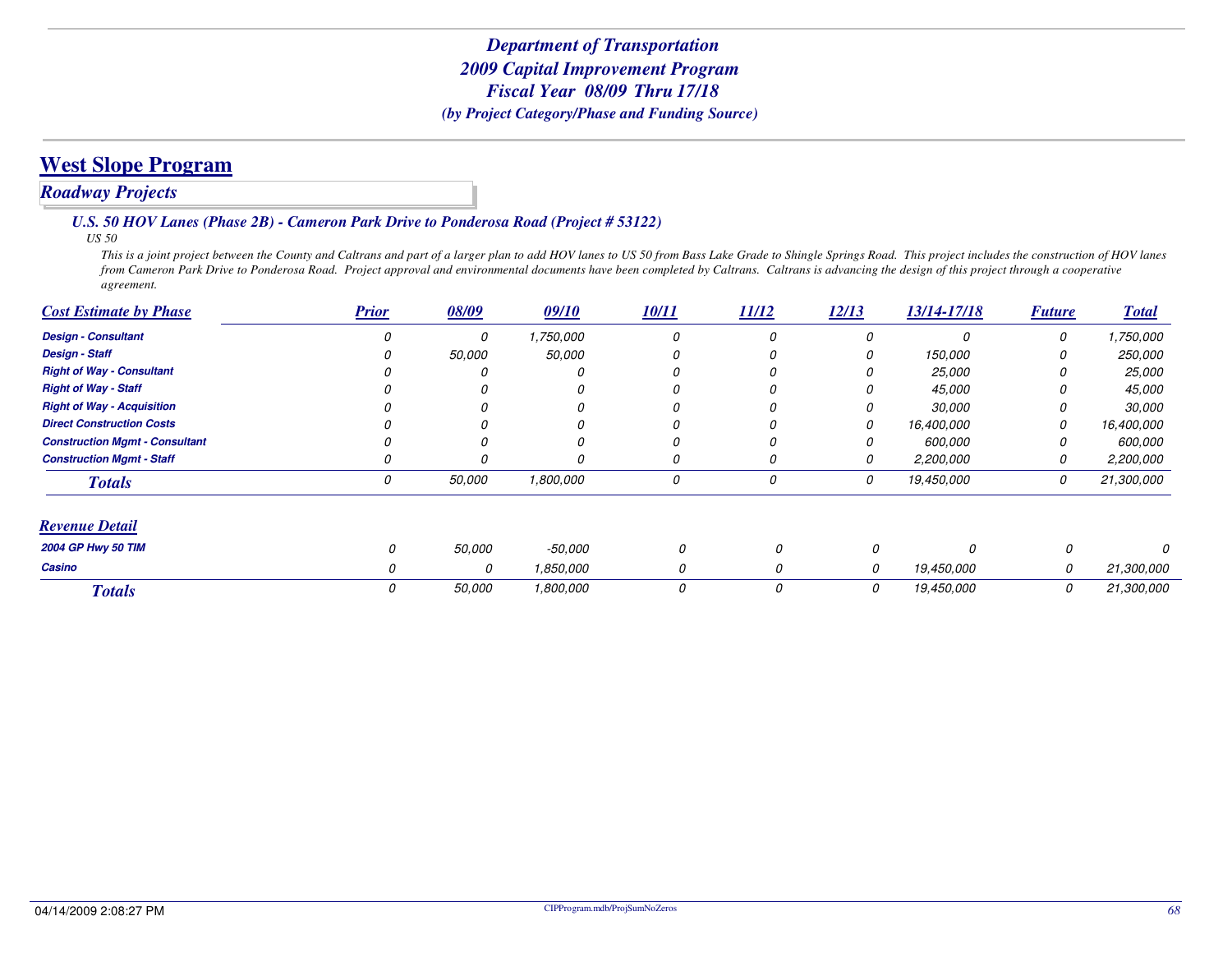# **West Slope Program**

## *Roadway Projects*

#### *U.S. 50 HOV Lanes (Phase 3) - Ponderosa Road to Greenstone Road (Project # 53116)*

*Along US 50 from Cameron Park Drive to Greenstone Road*

 *This is a joint project between the County and Caltrans and part of a larger plan to add HOV lanes to US 50 from El Dorado Hills to Shingle Springs. This project includes the construction of HOV lanes from Ponderosa Road to Greenstone Road. Funding for this project is still to be determined.*

| <b>Cost Estimate by Phase</b>         | <b>Prior</b> | 08/09 | 09/10   | 10/11 | 11/12 | 12/13    | 13/14-17/18 | <b>Future</b> | <b>Total</b> |
|---------------------------------------|--------------|-------|---------|-------|-------|----------|-------------|---------------|--------------|
| <b>Planning/Env - Staff</b>           | 7,071        | 2,500 |         | 0     | 0     |          | 0           | 878,429       | 888,000      |
| <b>Design - Consultant</b>            |              |       | 512,000 |       |       |          |             | 150,000       | 662,000      |
| <b>Design - Staff</b>                 | 149          |       |         |       |       |          | 0           | 1,849,851     | 1,850,000    |
| <b>Right of Way - Consultant</b>      |              |       |         |       |       |          |             | 30,000        | 30,000       |
| <b>Right of Way - Staff</b>           |              |       |         |       |       |          |             | 20,000        | 20,001       |
| <b>Right of Way - Acquisition</b>     |              |       |         |       |       |          |             | 50,000        | 50,000       |
| <b>Direct Construction Costs</b>      |              |       |         |       |       |          |             | 26,700,000    | 26,700,000   |
| <b>Construction Mgmt - Consultant</b> |              |       |         |       |       |          |             | 700,000       | 700,000      |
| <b>Construction Mgmt - Staff</b>      |              |       |         |       |       |          |             | 3,800,000     | 3,800,000    |
| <b>Totals</b>                         | 7,221        | 2,500 | 512,000 | 0     | 0     | 0        | 0           | 34,178,280    | 34,700,001   |
| <b>Revenue Detail</b>                 |              |       |         |       |       |          |             |               |              |
| Casino                                | n            | 0     | 512,000 | 0     |       | $\Omega$ | n           | 0             | 512,000      |
| Interim Highway 50 Variable TIM Fee   | 7,220        | 2,500 |         | 0     |       |          | 0           |               | 9,720        |
| <b>To Be Determined</b>               |              | 0     |         | 0     |       | 0        | 0           | 34,178,280    | 34, 178, 281 |
| <b>Totals</b>                         | 7,221        | 2,500 | 512,000 | 0     | 0     | 0        | 0           | 34,178,280    | 34,700,001   |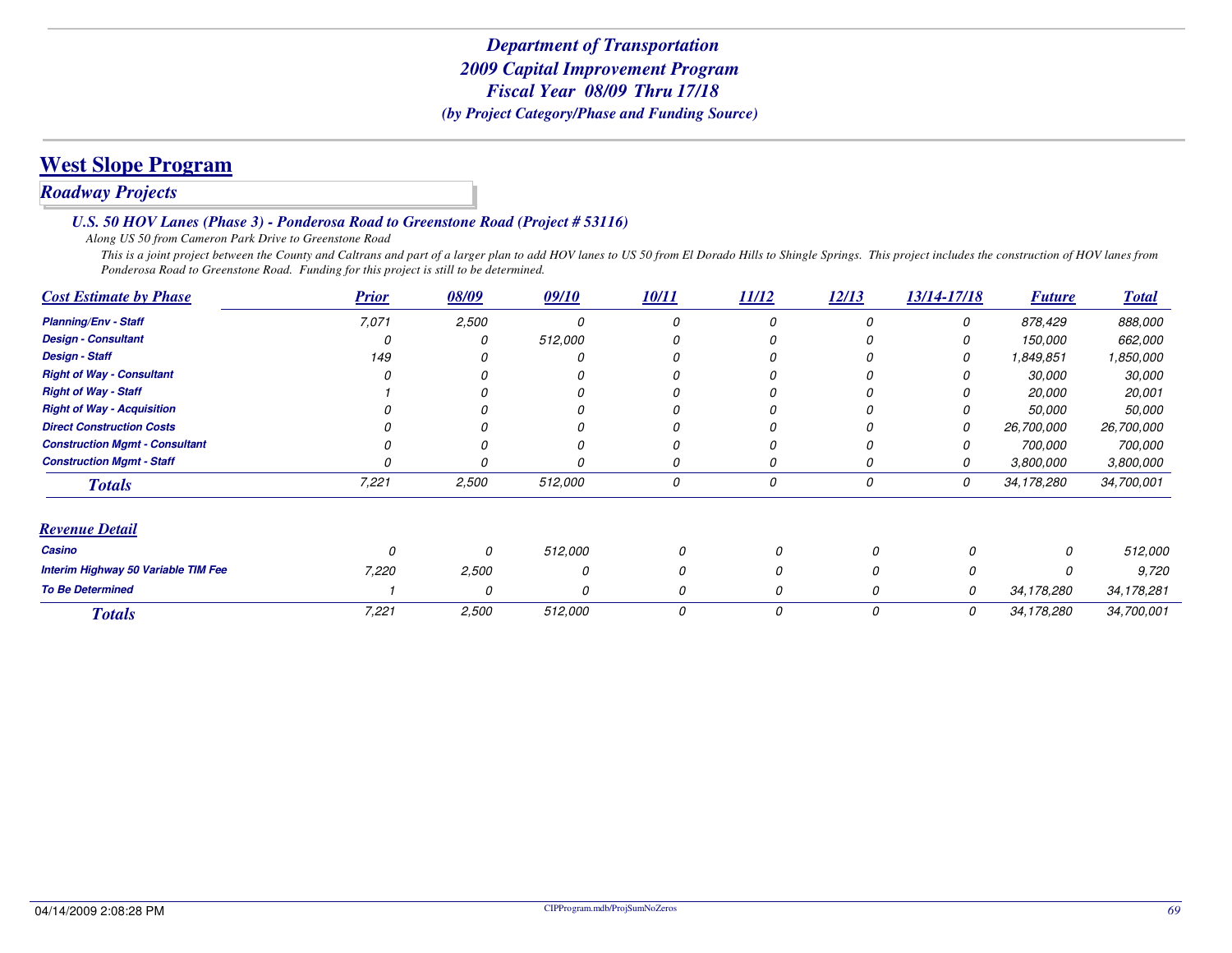# **West Slope Program**

#### *Roadway Projects*

#### *U.S. 50 Mainline Widening at El Dorado Hills (Project # 53120)*

*Highway 50 - El Dorado Hills Area*

Part of a larger project along US 50 in El Dorado Hills area which is phased to align the improvement needs, staged construction and available funding. This project will construct a new westbound lane on US *50 between the Silva Valley Interchange and the Empire Ranch Interchange. The new lane would utilize some existing excess median/shoulder width (re-stripe) as well as an exterior sliver widening in the vicinity of the HOV CHP enforcement area. Between the El Dorado Hills Interchange and the County Line the new lane would utilize existing excess median/shoulder width (re-stripe only). Project requires coordination with the Silva Valley Interchange (71328), Empire Ranch Interchange and El Dorado Hills Interchange (71323). Design should be concurrent with the El Dorado Hills Interchange. Construction should be concurrent with the Silva Valley Interchange and/or Empire Ranch Interchange.*

| <b>Cost Estimate by Phase</b>         | <b>Prior</b> | 08/09   | 09/10 | 10/11 | 11/12 | 12/13 | 13/14-17/18 | <b>Future</b>       | <b>Total</b>        |
|---------------------------------------|--------------|---------|-------|-------|-------|-------|-------------|---------------------|---------------------|
| <b>Planning/Env - Consultant</b>      | 26,702       | n       |       |       | 0     | n     |             | 90,000              | 116,702             |
| <b>Planning/Env - Staff</b>           | 527          | 1,200   |       |       |       |       |             | 8,800               | 10,527              |
| <b>Design - Consultant</b>            | 656.077      | 2,000   |       |       |       |       |             | 318,000             | 976,077             |
| <b>Design - Staff</b>                 | 2,666        | 6,800   |       |       | Ω     |       |             | 73,200              | 82,666              |
| <b>Right of Way - Consultant</b>      |              |         |       |       |       |       |             | 6,000               | 6,000               |
| <b>Right of Way - Staff</b>           |              |         |       |       |       |       |             | 16,000              | 16,000              |
| <b>Right of Way - Acquisition</b>     |              |         |       |       |       |       |             | 30,000              | <i>30,000</i>       |
| <b>Direct Construction Costs</b>      |              |         |       |       |       |       |             | 1,100,000<br>20,000 | 1,100,000<br>20,000 |
| <b>Construction Mgmt - Consultant</b> |              |         |       |       |       |       |             |                     |                     |
| <b>Construction Mgmt - Staff</b>      |              |         |       |       | 0     |       |             | 150,000             | 150,000             |
| <b>Totals</b>                         | 685,972      | 10,000  | 0     | 0     | 0     | 0     | 0           | 1,812,000           | 2,507,972           |
| <b>Revenue Detail</b>                 |              |         |       |       |       |       |             |                     |                     |
| 2004 GP Hwy 50 TIM                    |              | Ω       |       | 0     | 0     |       | 0           | 1,812,000           | 1,812,001           |
| Interim Highway 50 Variable TIM Fee   | 654,939      | 41,032  |       | 0     |       |       |             | 0                   | 695,971             |
| <b>Year End Accruals</b>              | 31,032       | -31,032 | 0     | 0     | 0     | 0     |             |                     |                     |
| <b>Totals</b>                         | 685,972      | 10,000  | 0     | 0     | 0     | 0     | 0           | 1,812,000           | 2,507,972           |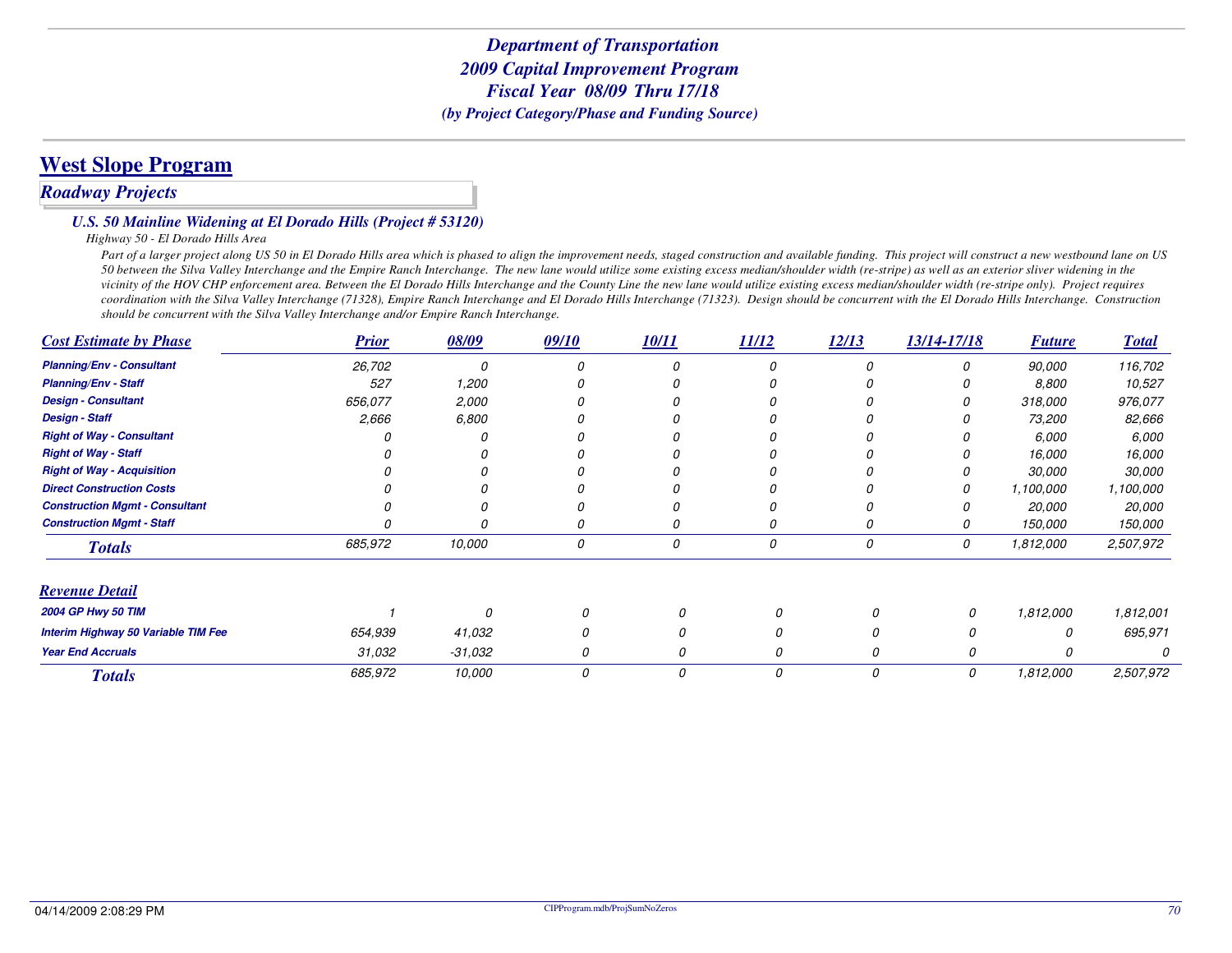### *Roadway Projects*

#### *White Rock Road Latrobe Road to Keables 2 to 4 Lanes (Project # 72372)*

*El Dorado Hills*

*Widen White Rock Road from two to four lanes, divided, from Latrobe Road to Keables Lane. Improvements will include curb, gutter, sidewalk and Class II bike lanes.*

| <b>Cost Estimate by Phase</b>         | <b>Prior</b> | 08/09         | 09/10    | 10/11 | 11/12 | 12/13 | 13/14-17/18 | <b>Future</b> | <b>Total</b>   |
|---------------------------------------|--------------|---------------|----------|-------|-------|-------|-------------|---------------|----------------|
| <b>Planning/Env - Consultant</b>      |              | <i>37.000</i> | $\Omega$ | 0     | 0     |       | O           | 0             | 37,000         |
| <b>Design - Consultant</b>            |              | 0             | 15,000   |       | 0     |       |             | 0             | <i>15.000</i>  |
| <b>Design - Staff</b>                 |              | 40.000        | 200,000  | 0     | 0     |       |             | 0             | 240,000        |
| <b>Right of Way - Staff</b>           |              | Ω             | 10,000   | 0     |       |       |             | 0             | 10,000         |
| <b>Direct Construction Costs</b>      |              |               |          |       |       |       | 1,500,000   | 0             | 1,500,000      |
| <b>Construction Mgmt - Consultant</b> |              | $\theta$      |          | 0     |       |       | 25,000      | 0             | 25,000         |
| <b>Construction Mgmt - Staff</b>      |              | 0             |          | 0     | U     |       | 200,000     | 0             | <i>200.000</i> |
| <b>Totals</b>                         | 0            | 77,000        | 225,000  | 0     | 0     | 0     | 1,725,000   | 0             | 2.027.000      |
| <b>Revenue Detail</b>                 |              |               |          |       |       |       |             |               |                |
| 2004 GP El Dorado Hills TIM           | 0            | 77,000        | 225,000  | 0     | 0     | 0     | 1,725,000   | 0             | 2,027,000      |
| <b>Totals</b>                         |              | 77,000        | 225,000  | 0     | 0     | 0     | 1,725,000   | 0             | 2,027,000      |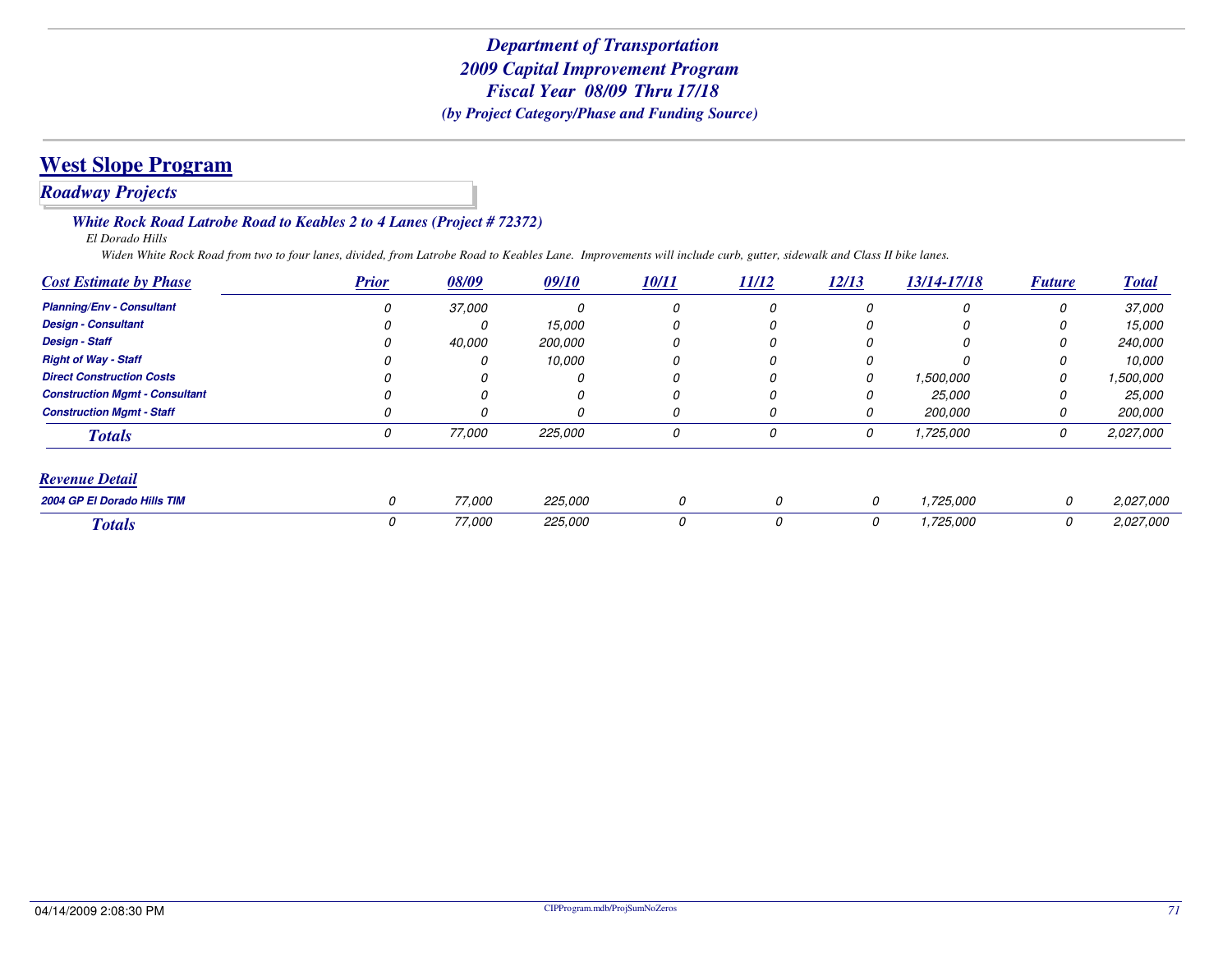# **West Slope Program**

### *Roadway Projects*

#### *White Rock Road Realignment - Manchester Drive to Latrobe Road (Project # 72401)*

*El Dorado Hills area south of US 50. White Rock Road from Latrobe Road to Windfield Drive.*

 *White Rock Road from Manchester Drive to Latrobe Road: realign and construct improved four-lane divided roadway and intersection improvements at Latrobe Road. Former Project Title: White Rock Road west of Latrobe*

| <b>Cost Estimate by Phase</b>         | <b>Prior</b> | 08/09     | 09/10 | 10/11 | 11/12 | 12/13 | 13/14-17/18   | <b>Future</b> | <b>Total</b> |
|---------------------------------------|--------------|-----------|-------|-------|-------|-------|---------------|---------------|--------------|
| <b>Developer Advanced Design</b>      | 375,000      |           |       |       |       |       |               | O             | 375,000      |
| <b>Planning/Env - Consultant</b>      | 497,491      |           |       |       |       |       |               |               | 497,491      |
| <b>Planning/Env - Staff</b>           | 1,956        |           |       |       |       |       |               |               | 1,956        |
| <b>Design - Consultant</b>            | 12,067       |           |       |       |       |       |               |               | 12,067       |
| <b>Design - Staff</b>                 | 45,438       |           |       |       |       |       |               |               | 45,438       |
| <b>Right of Way - Consultant</b>      | 28,295       |           |       |       |       |       |               |               | 28,295       |
| <b>Right of Way - Staff</b>           | 36,375       |           |       |       |       |       |               |               | 36,375       |
| <b>Right of Way - Acquisition</b>     | 2,127,671    |           |       |       |       |       |               | O             | 2,127,671    |
| <b>Direct Construction Costs</b>      | 975,358      | 2,782,000 |       |       |       |       |               |               | 3,757,358    |
| <b>Construction Mgmt - Consultant</b> | 85,821       | 220,000   |       |       |       |       |               |               | 305,821      |
| <b>Construction Mgmt - Staff</b>      | 141,826      | 228,000   |       | 0     |       |       |               | O             | 369,826      |
| <b>Totals</b>                         | 4,327,298    | 3,230,000 | 0     | 0     | 0     |       | 0             | 0             | 7,557,298    |
| <b>Revenue Detail</b>                 |              |           |       |       |       |       |               |               |              |
| 2004 GP EDH TIM Blackstone Prepayment | 3,952,298    | 3,230,000 | 0     | 0     |       | 0     |               | 0             | 7,182,298    |
| <b>Developer Advance - EDH TIM</b>    | 375,000      | 0         | 0     | 0     |       | 0     | $\Omega$      | 0             | 375,000      |
| <b>Totals</b>                         | 4,327,298    | 3,230,000 | 0     | 0     |       | 0     | $\mathcal{O}$ | 0             | 7,557,298    |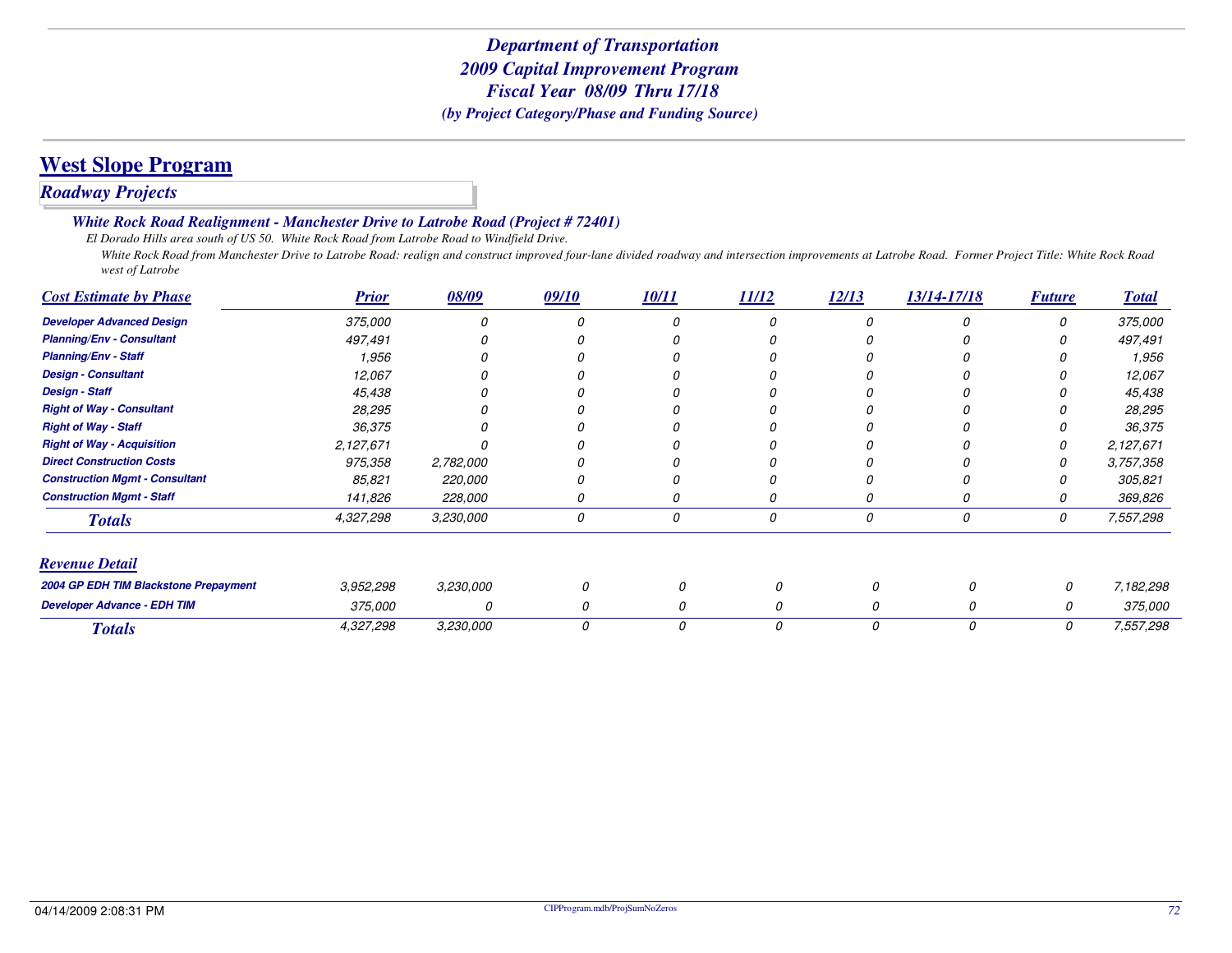### **West Slope Program**

#### *Roadway Projects*

#### *White Rock Road Widening - West County Line to Windfield (Project # 72360)*

*El Dorado Hills area south of US 50, White Rock Road from the west county line to Windfield*

 *Widen White Rock Road from two to four lanes, divided. Provide turn pockets and shoulders. Euer Ranch advanced a project to build two new eastbound lanes and obliterate the old road. In near term, new road will operate as a two lane road. In future, new westbound lanes to be constructed to allow conversion to 4 lane road.*

| <b>Cost Estimate by Phase</b>               | <b>Prior</b> | 08/09  | 09/10 | 10/11 | 11/12 | 12/13 | 13/14-17/18 | <b>Future</b> | <b>Total</b> |
|---------------------------------------------|--------------|--------|-------|-------|-------|-------|-------------|---------------|--------------|
| <b>Right of Way - Consultant</b>            |              |        |       | O     | Ω     |       |             |               | Ω            |
| <b>Right of Way - Staff</b>                 | 1,212        | 5,000  |       |       |       |       |             |               | 6,212        |
| <b>Right of Way - Acquisition</b>           |              | 50,000 |       |       |       |       |             |               | 50,000       |
| <b>Right of Way</b>                         | 9,803        |        |       |       |       |       |             |               | 9,803        |
| <b>Construction/Engineering &amp; Admin</b> | 12,932       |        |       |       |       |       |             |               | 12,932       |
| <b>Environmental Monitoring</b>             | 2,800        |        |       |       |       |       |             |               | 2,800        |
| <b>Planning/Environmental</b>               | 193          |        |       |       |       |       |             |               | 193          |
| <b>Developer Built</b>                      | 5,341,504    |        |       | O     |       |       |             | O             | 5,341,504    |
| <b>Totals</b>                               | 5,368,444    | 55,000 | 0     | 0     | 0     | 0     | 0           | 0             | 5,423,444    |
| <b>Revenue Detail</b>                       |              |        |       |       |       |       |             |               |              |
| 2004 GP El Dorado Hills TIM                 | 1,086        | 0      |       |       |       | n     |             | 0             | 1,086        |
| <b>Developer Advance - EDH TIM</b>          | 5,341,504    | n      |       |       |       |       |             | 0             | 5,341,504    |
| El Dorado Hills Road Impact Fee             | 25,854       | 55,000 |       |       |       |       |             | 0             | 80,854       |
| <b>Totals</b>                               | 5,368,444    | 55,000 | 0     | 0     |       | 0     | 0           | 0             | 5,423,444    |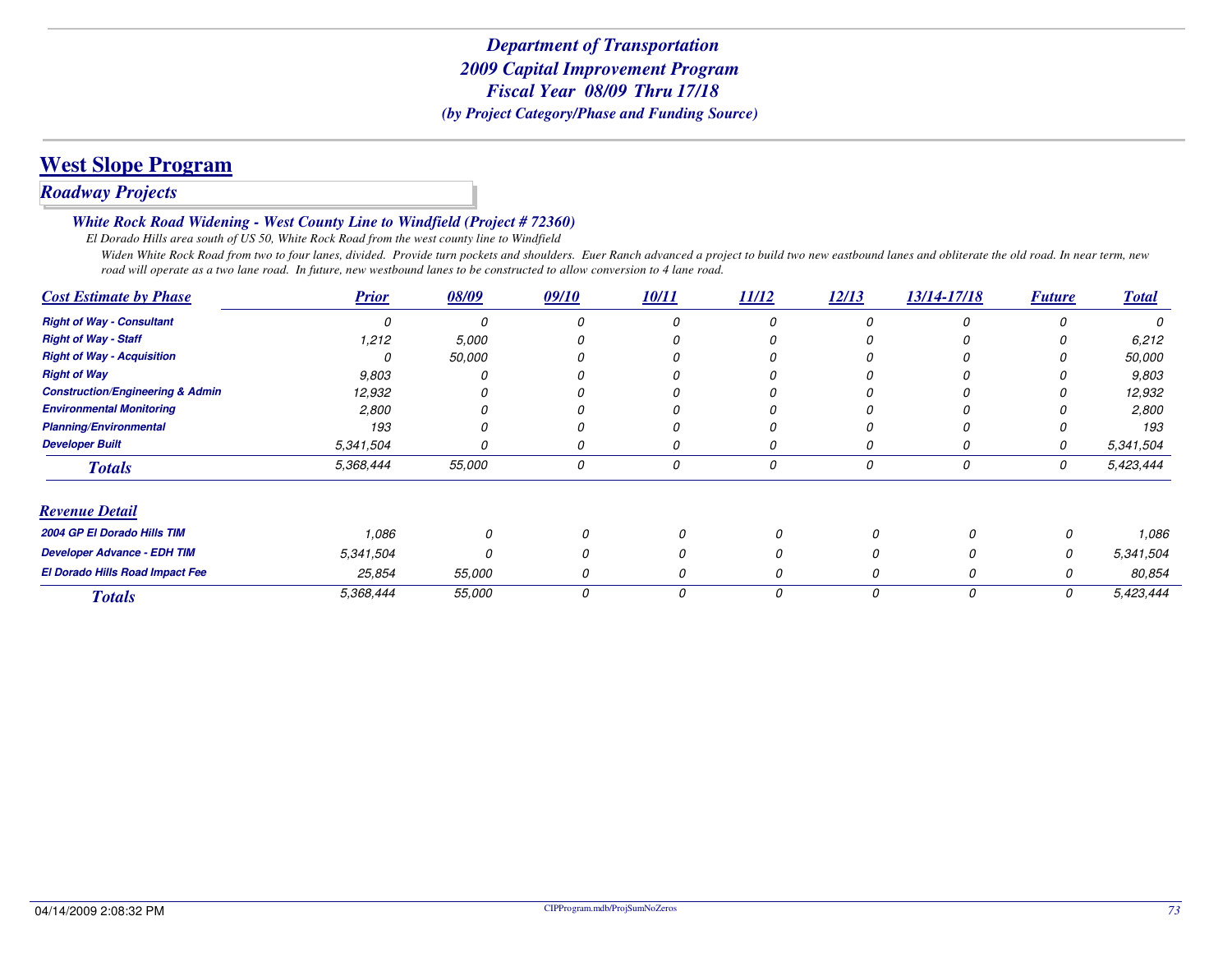### **West Slope Program**

#### *Roadway Projects*

#### *White Rock Road Widening (2 to 4 lanes) - Keables Road to US 50/Silva Valley Parkway Interchange (Project # 72374)*

*El Dorado Hills*

*Widen White Rock Road from two to four lanes, divided, from Keables Lane east to the new US 50/Silva Valley Parkway Interchange. Improvements will include curb, gutter, sidewalk and Class II bike lanes.*

| <b>Cost Estimate by Phase</b>                        | <b>Prior</b> | 08/09      | 09/10      | 10/11      | 11/12     | 12/13     | 13/14-17/18 | <b>Future</b> | <b>Total</b>  |
|------------------------------------------------------|--------------|------------|------------|------------|-----------|-----------|-------------|---------------|---------------|
| <b>Planning/Env - Consultant</b>                     |              | 0          | O          | 0          | 350,000   |           | $\Omega$    | 0             | 350,000       |
| <b>Planning/Env - Staff</b>                          |              |            | 20,000     |            | 350,000   |           |             | O             | 370,000       |
| <b>Design - Staff</b>                                |              |            |            |            | 0         | 1,050,000 |             |               | 1,050,000     |
| <b>Right of Way - Consultant</b>                     |              |            |            |            | 0         |           | 80,700      |               | 80,700        |
| <b>Right of Way - Staff</b>                          |              |            |            |            | O         |           | 93,000      |               | 93,000        |
| <b>Right of Way - Acquisition</b>                    |              |            |            |            |           | 0         | 9,200,000   |               | 9,200,000     |
| <b>Direct Construction Costs</b>                     |              |            |            |            | n         | 0         | 10,100,000  | 0             | 10,100,000    |
| <b>Construction Mgmt - Consultant</b>                |              |            |            |            | $\Omega$  |           | 50,000      | O             | 50,000        |
| <b>Construction Mgmt - Staff</b>                     |              |            |            |            | 0         |           | 950,000     | 0             | 950,000       |
| <b>Totals</b>                                        | 0            | 0          | 20,000     | 0          | 700,000   | 1,050,000 | 20,473,700  | 0             | 22,243,700    |
| <b>Revenue Detail</b>                                |              |            |            |            |           |           |             |               |               |
| 2004 GP El Dorado Hills TIM                          | n            | 0          | 20,000     | 0          | 700,000   | 1,050,000 | 20,473,700  | 0             | 22,243,700    |
| <b>Totals</b>                                        | 0            | 0          | 20,000     | 0          | 700,000   | 1,050,000 | 20,473,700  | 0             | 22,243,700    |
|                                                      |              |            |            |            |           |           |             |               |               |
| <b>Total</b><br><b>Rehabilitation/Reconstruction</b> | 34,144,890   | 25,511,126 | 47,868,444 | 31,195,658 | 9,730,669 | 6,336,380 | 135,292,950 | 70.071.990    | 360, 152, 107 |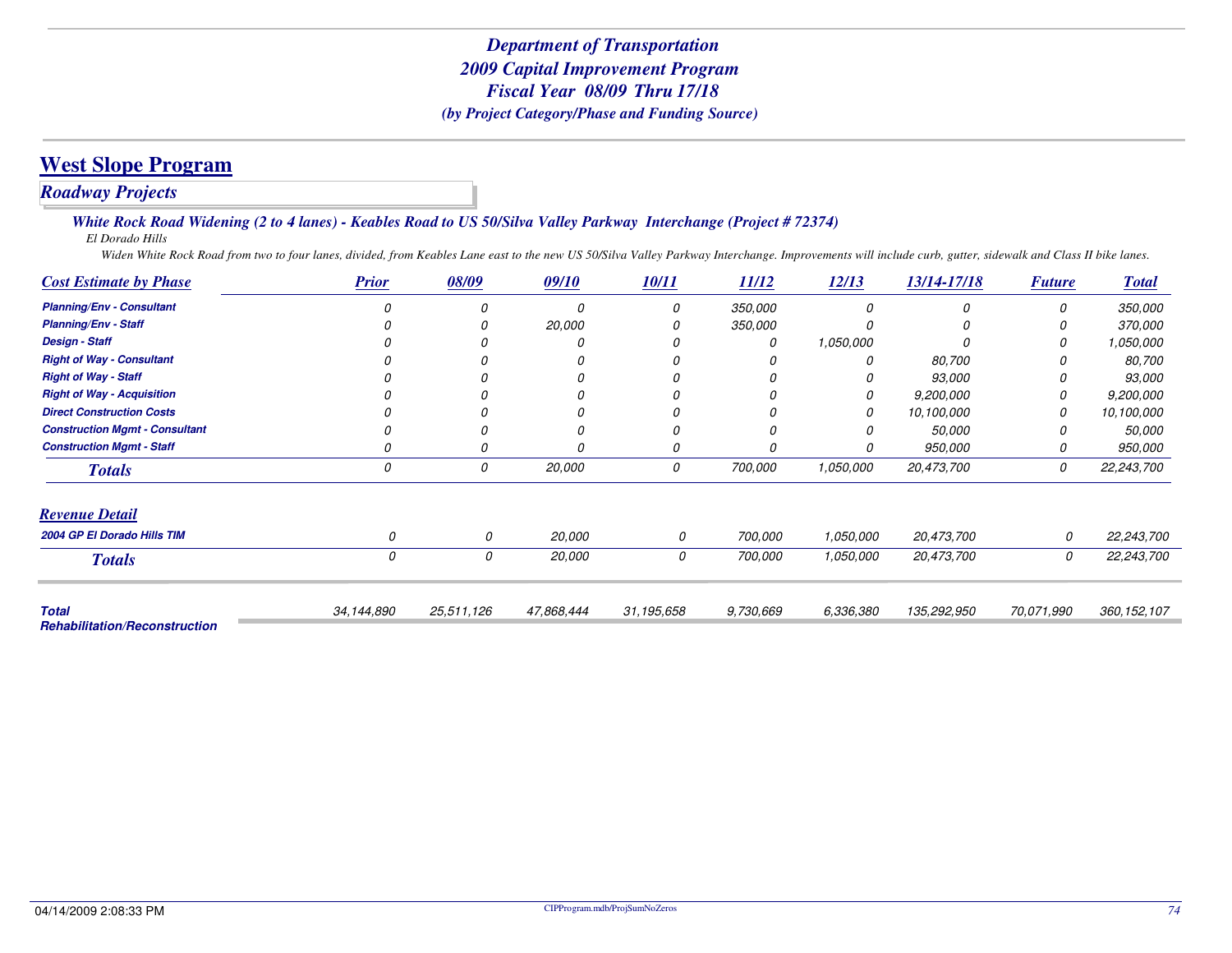*Miscellaneous Projects*

#### *1-Affordable Housing TIM Fee Reserve (Project # Affordable)*

*Reserve in TIM fee program for affordable housing permits offset with grants.*

| <b>Cost Estimate by Phase</b>              | <b>Prior</b> | 08/09     | 09/10     | <b>10/11</b> | <b>11/12</b> | 12/13     | <i>13/14-17/18</i> | <b>Future</b> | <b>Total</b>      |
|--------------------------------------------|--------------|-----------|-----------|--------------|--------------|-----------|--------------------|---------------|-------------------|
| Aggregate                                  | 0            | .000.000  | 1.000.000 | 1,000,000    | 1,000,000    | 1,000,000 | 5,000,000          | 10.000.000    | 20,000,000        |
| <b>Totals</b>                              | 0            | 1,000,000 | 1.000.000 | 1,000,000    | 1,000,000    | 1,000,000 | 5,000,000          | 10,000,000    | 20,000,000        |
| <b>Revenue Detail</b>                      |              |           |           |              |              |           |                    |               |                   |
| 2004 GP El Dorado Hills TIM                | 0            | 106.887   | 129,283   | 223,875      | 264,331      | 248,255   | 1,867,458          | 3,734,916     | 6,575,005         |
| <b>2004 GP Hwy 50 TIM</b>                  | 0            | 245,235   | 226,516   | 193,606      | 182,604      | 179,896   | 983.532            | 1,967,064     | 3,978,453         |
| 2004 GP Silva Valley Interchange Set Aside | 0            | 180,433   | 81.039    | 154,403      | 164.735      | 175.595   | 595,586            | 1,191,172     | 2,542,963         |
| <b>2004 GP TIM</b>                         | 0            | 467.445   | 563,162   | 428,116      | 388,330      | 396,254   | 1,553,424          | 3.106.848     | 6,903,579         |
| <b>Totals</b>                              | 0            | 1.000.000 | 1,000,000 | 1,000,000    | 1.000.000    | 1,000,000 | 5,000,000          | 10.000.000    | <i>20,000,000</i> |

#### *Commuter Buses (Project # 53118)*

*Not applicable*

 *This item is for the purchase of additional buses for the El Dorado County Transit Agency's (EDCTA) "Commuter Bus" program. Five buses were purchased in fiscal year 05/06. A total of twelve new buses would be purchased through funds from the fee program.*

*Additional buses beyond this twelve or accelerating the purchase of the twelve is restricted by the EDCTA's ability to fund the operating costs of the buses. Under state law, the fee program can only fund capital expenditures, not operating cost.*

| <b>Cost Estimate by Phase</b>                    | <b>Prior</b> | 08/09 | 09/10    | <u>10/11</u> | <b>11/12</b> | 12/13 | 13/14-17/18 | <b>Future</b> | <b>Total</b> |
|--------------------------------------------------|--------------|-------|----------|--------------|--------------|-------|-------------|---------------|--------------|
| <b>Contribution to Other Government Agencies</b> | 1,284,620    | 0     |          |              | 0            |       |             | 4,255,000     | 5,539,620    |
| <b>Totals</b>                                    | 1,284,620    | 0     | 0        |              | 0            | 0     |             | 4,255,000     | 5,539,620    |
| <b>Revenue Detail</b>                            |              |       |          |              |              |       |             |               |              |
| <b>2004 GP Hwy 50 TIM</b>                        |              | 0     | 0        | 0            | 0            | 0     |             | 4,255,000     | 4,255,001    |
| Interim Highway 50 Variable TIM Fee              | 1.284.619    | 0     | $\Omega$ | 0            |              |       |             | 0             | 1,284,619    |
| <b>Totals</b>                                    | 1,284,620    | 0     | Ω        | 0            |              |       |             | 4,255,000     | 5,539,620    |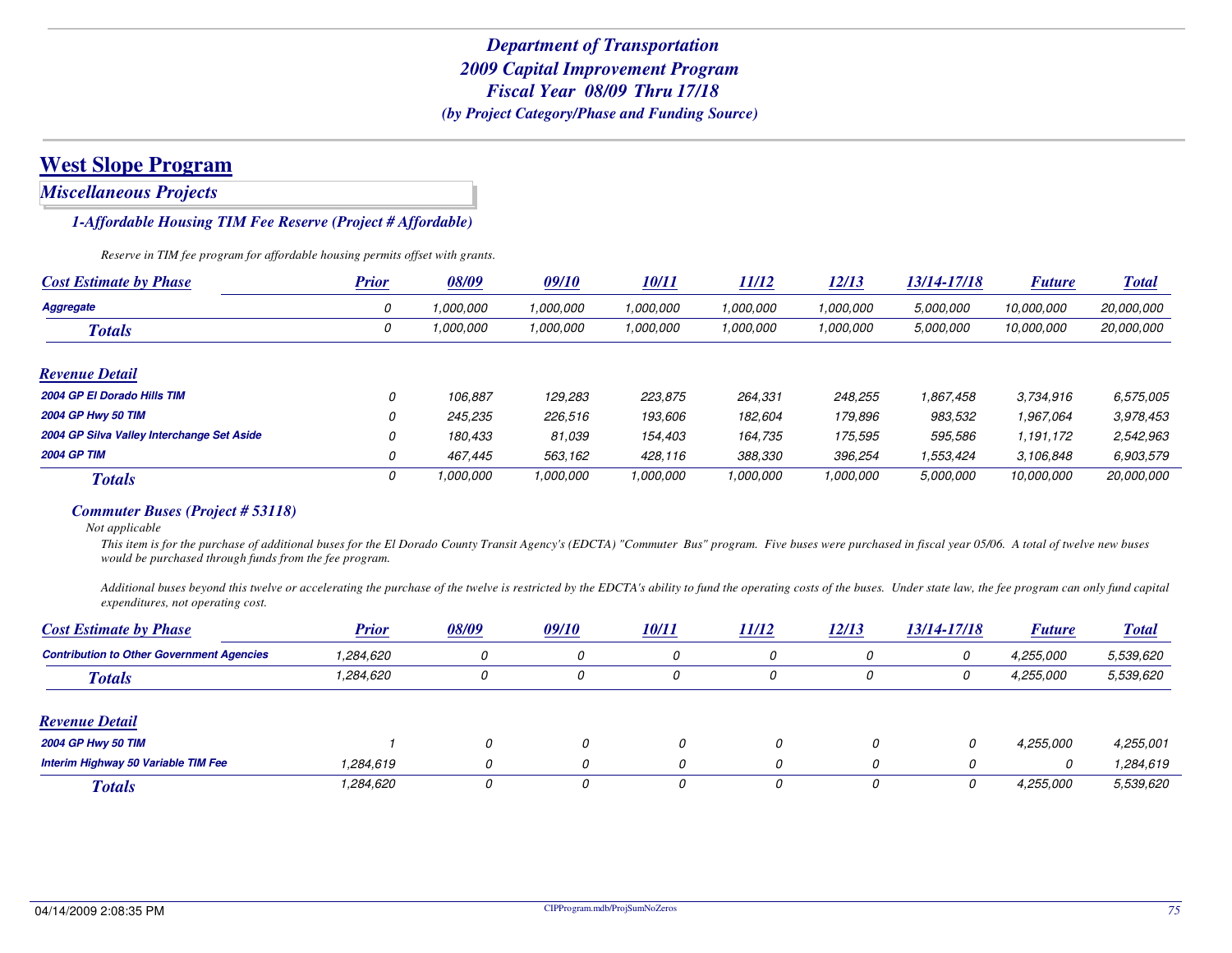#### *Miscellaneous Projects*

*Intelligent Transportation System (ITS) Improvements - Phase 1 (Project # 31202)*

*Various location along US 50.*

 *Various ITS improvements along US 50 and regionally significant corridors in the County; projects may include upgrading all controllers, building the communications infrastructure, adding CCTV's, adding DMS, connecting all the signals to a centralized location, creating coordinated signal timing plans, building a TOC, connecting to another TOC, etc. See GP168 for Phase 2.*

| <b>Cost Estimate by Phase</b>                     | <b>Prior</b> | 08/09 | 09/10 | 10/11 | 11/12 | 12/13 | 13/14-17/18 | <b>Future</b> | <b>Total</b> |
|---------------------------------------------------|--------------|-------|-------|-------|-------|-------|-------------|---------------|--------------|
| <b>Planning/Env - Consultant</b>                  | 90,964       |       |       | O     |       |       |             | 50,000        | 140,964      |
| <b>Planning/Env - Staff</b>                       | 41,297       |       |       | 0     |       |       |             |               | 41,297       |
| <b>Design - Consultant</b>                        |              |       |       | O     |       |       |             | 300,000       | 300,000      |
| <b>Design - Staff</b>                             | 10,949       |       |       |       |       |       |             | 170,000       | 180,949      |
| <b>Right of Way - Staff</b>                       |              |       |       |       |       |       |             | 10,000        | 10,001       |
| <b>Right of Way - Acquisition</b>                 |              |       |       |       |       |       |             | 100,000       | 100,000      |
| <b>Direct Construction Costs</b>                  |              |       |       |       |       |       |             | 4,400,000     | 4,400,000    |
| <b>Construction Mgmt - Consultant</b>             |              |       |       |       |       |       |             | 132,000       | 132,000      |
| <b>Construction Mgmt - Staff</b>                  |              |       |       | 0     |       |       |             | 528,000       | 528,000      |
| <b>Totals</b>                                     | 143,211      | 0     | 0     | 0     | 0     | 0     | 0           | 5,690,000     | 5,833,211    |
| <b>Revenue Detail</b>                             |              |       |       |       |       |       |             |               |              |
| <b>Anticipated Grant</b>                          |              |       | 0     |       |       |       | 0           | 5,690,000     | 5,690,001    |
| <b>El Dorado County Transportation Commission</b> | 88,658       |       | 0     |       |       |       |             |               | 88,658       |
| <b>Road Fund/Discretionary</b>                    | 54,552       | 0     | 0     | 0     |       |       | 0           | 0             | 54,552       |
| <b>Totals</b>                                     | 143,211      | 0     | 0     | 0     | 0     | 0     | 0           | 5,690,000     | 5,833,211    |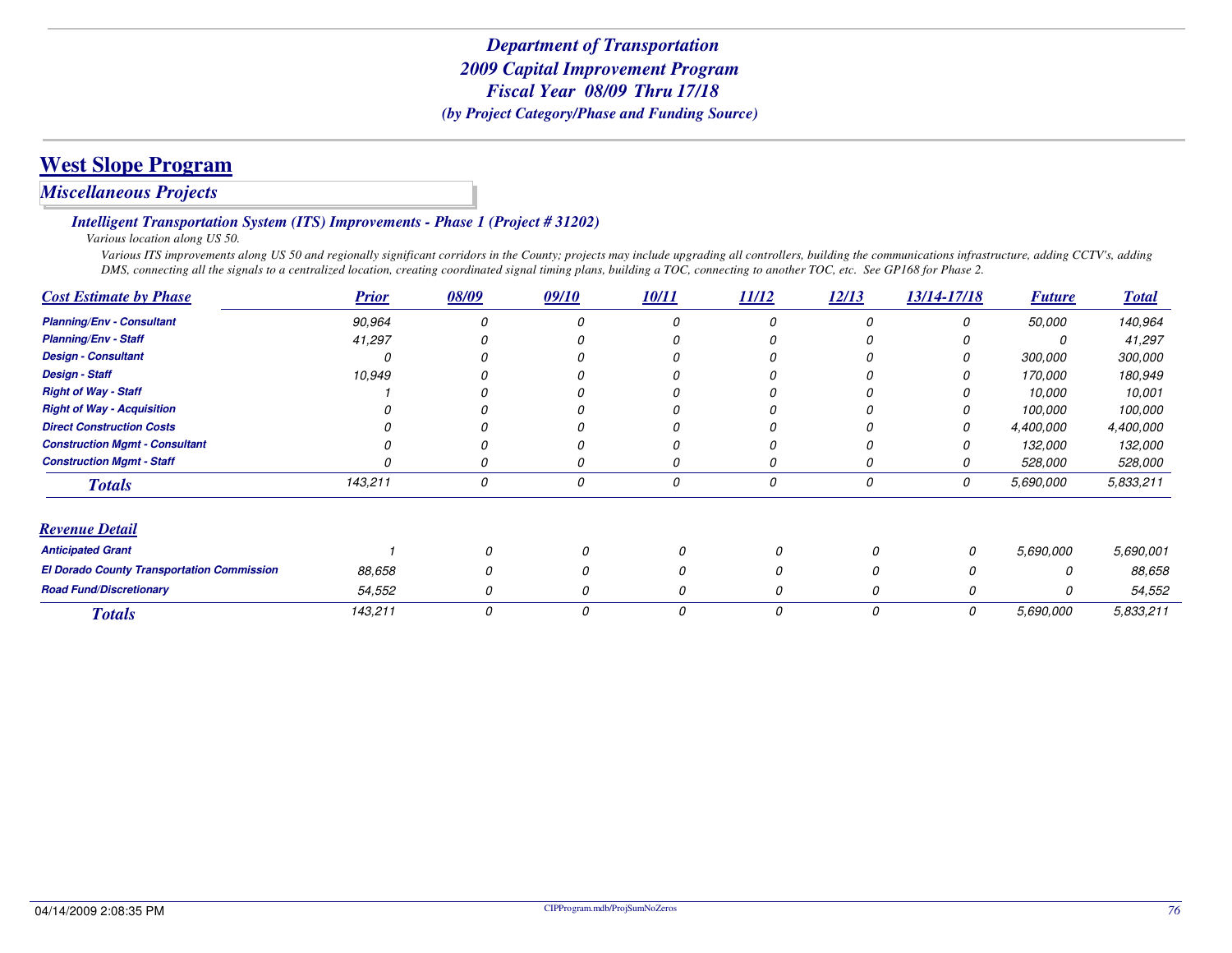*Miscellaneous Projects*

*Reserve for Award of Construction Contracts (Project # Reserve-Constr)*

*Reserve for award of construction contracts*

| <b>Cost Estimate by Phase</b>                                                                                                                                                                               | <b>Prior</b> | 08/09        | <i>09/10</i> | 10/11        | 11/12        | 12/13     | 13/14-17/18 | <b>Future</b> | <b>Total</b> |
|-------------------------------------------------------------------------------------------------------------------------------------------------------------------------------------------------------------|--------------|--------------|--------------|--------------|--------------|-----------|-------------|---------------|--------------|
| <b>Direct Construction Costs</b>                                                                                                                                                                            | 0            | 0            | 500,000      | 0            | 0            | 0         | 0           | 0             | 500,000      |
| <b>Construction Mamt - Consultant</b>                                                                                                                                                                       |              | 50,000       | 25,000       |              |              | 0         | 0           |               | 75,000       |
| <b>Construction Mgmt - Staff</b>                                                                                                                                                                            | Ω            | 50,000       | 25,000       | $\Omega$     | 0            | 0         | 0           | n             | 75,000       |
| <b>Aggregate</b>                                                                                                                                                                                            | 12,922,258   | $-5,052,773$ | $-6,390,440$ | $-1,479,045$ | 0            | 0         | 0           | $\Omega$      | 0            |
| <b>Totals</b>                                                                                                                                                                                               | 12,922,258   | $-4,952,773$ | $-5,840,440$ | $-1,479,045$ | 0            | 0         | 0           | 0             | 650,000      |
| <b>Revenue Detail</b>                                                                                                                                                                                       |              |              |              |              |              |           |             |               |              |
| 2004 GP El Dorado Hills TIM                                                                                                                                                                                 | 0            | 100,000      | 550,000      | 0            | 0            | 0         | 0           | 0             | 650,000      |
| <b>Interim Highway 50 Variable TIM Fee</b>                                                                                                                                                                  | 12,922,258   | $-5,052,773$ | $-6,390,440$ | $-1,479,045$ | 0            | 0         | 0           | 0             | 0            |
| <b>Totals</b>                                                                                                                                                                                               | 12,922,258   | $-4.952.773$ | $-5,840,440$ | $-1,479,045$ | 0            | 0         | 0           | 0             | 650,000      |
| <b>TIM Fee Program Projects (Project # TIM Prog)</b><br>Zones 1-8<br>Miscellaneous projects in the TIM fee program, Fee Program Development, Bridge Match, Traffic Signals<br><b>Cost Estimate by Phase</b> | <b>Prior</b> | 08/09        | 09/10        | 10/11        | <u>11/12</u> | 12/13     | 13/14-17/18 | <b>Future</b> | <b>Total</b> |
| <b>Aggregate</b>                                                                                                                                                                                            | 1,189,196    | 97,300       | 397,300      | 497,300      | 497,300      | 497,300   | 886,500     | 1.000.000     | 5,062,196    |
| <b>Totals</b>                                                                                                                                                                                               | 1,189,196    | 97,300       | 397,300      | 497,300      | 497,300      | 497,300   | 886,500     | 1,000,000     | 5,062,196    |
| <b>Revenue Detail</b>                                                                                                                                                                                       |              |              |              |              |              |           |             |               |              |
| 2004 GP El Dorado Hills TIM                                                                                                                                                                                 | 361,246      | 27,000       | 146,000      | 27,000       | 27,000       | 27,000    | 135,000     | 0             | 750,246      |
| 2004 GP Hwy 50 TIM                                                                                                                                                                                          | 242,523      | 22,700       | 92,700       | 22,700       | 22,700       | 22,700    | 113,500     | 0             | 539,523      |
| 2004 GP Silva Valley Interchange Set Aside                                                                                                                                                                  | 133,390      | 11,600       | 11,600       | 11,600       | 11,600       | 11,600    | 58,000      | 0             | 249,390      |
| <b>2004 GP TIM</b>                                                                                                                                                                                          | 452,037      | 36,000       | 147,000      | 436,000      | 436,000      | 436,000   | 580,000     | 1,000,000     | 3.523.037    |
| <b>Totals</b>                                                                                                                                                                                               | 1,189,196    | 97,300       | 397,300      | 497,300      | 497,300      | 497,300   | 886,500     | 1,000,000     | 5,062,196    |
| <b>Total Miscellaneous</b>                                                                                                                                                                                  | 15,539,285   | $-3.855.473$ | $-4,443,140$ | 18,255       | 1,497,300    | 1,497,300 | 5,886,500   | 20,945,000    | 37,085,027   |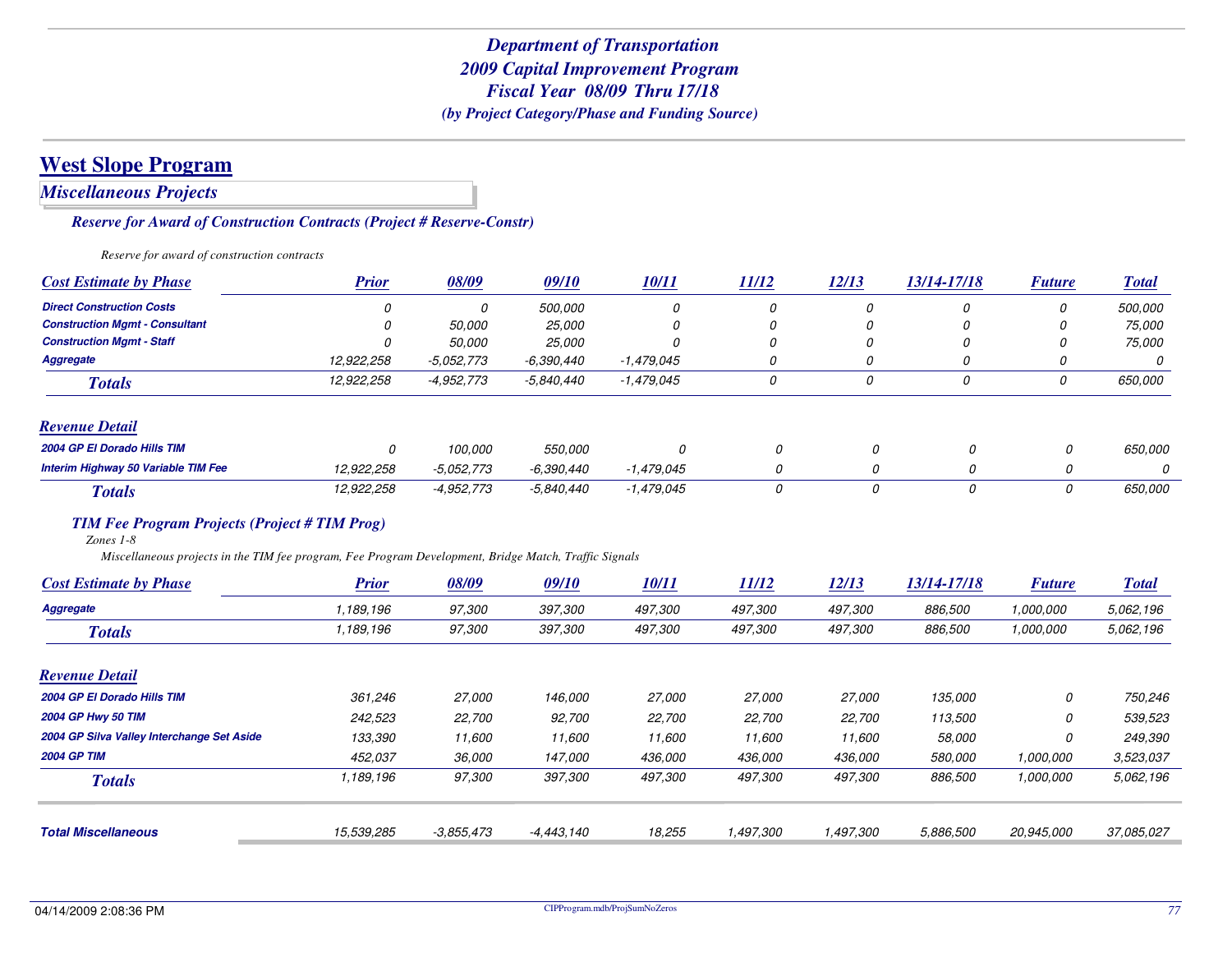*Reimbursements Projects*

*2-Approved Reimbursement Agreements - TIM Zones 1-7 (Project # Appr Reimb TIM)*

*Repayment of developer advanced projects in TIM Zones 1-7*

| <b>Cost Estimate by Phase</b>                                | <b>Prior</b> | 08/09   | 09/10   | <u>10/11</u> | 11/12 | 12/13    | 13/14-17/18 | <b>Future</b> | <b>Total</b> |
|--------------------------------------------------------------|--------------|---------|---------|--------------|-------|----------|-------------|---------------|--------------|
| <b>Diamond Springs Parkway</b>                               |              | 0       | 609.521 | 0            | 0     | 0        | 0           | 0             | 609,521      |
| Cambridge Stg-Green Vly/Camb 73315 Appr<br><b>Reimb Agmt</b> | 413,544      | 137,813 | 0       | 0            | 0     | 0        | 0           | 0             | 551,357      |
| <b>KFRD - Durock Road 66105</b>                              | 259,866      | 32,211  | 32,211  | 32,211       | 0     | 0        | 0           | 0             | 356,499      |
| <b>Totals</b>                                                | 673.410      | 170.024 | 641.732 | 32,211       | 0     | 0        | 0           | 0             | 1,517,377    |
| <b>Revenue Detail</b>                                        |              |         |         |              |       |          |             |               |              |
| <b>Barnett Business Park Agreement</b>                       | 227,654      | 0       | 0       | 0            | 0     | $\Omega$ | 0           | 0             | 227,654      |
| <b>Traffic Impact Mitigation Fee (West Slope)</b>            | 445,756      | 170.024 | 641.732 | 32,211       | 0     | 0        | 0           | 0             | 1,289,723    |
| <b>Totals</b>                                                | 673,410      | 170,024 | 641.732 | 32,211       | 0     |          | 0           | 0             | 1,517,377    |

#### *2-Approved Reimbursement Agreements Silva Valley Interchange (Project # Appr Reimb SVI)*

*Repayment of developer advanced projects on the Silva Valley Interchange*

| <b>Cost Estimate by Phase</b>                       | <b>Prior</b> | 08/09 | 09/10        | <i>10/11</i> | 11/12    | 12/13 | 13/14-17/18 | <b>Future</b> | <u>Total</u> |
|-----------------------------------------------------|--------------|-------|--------------|--------------|----------|-------|-------------|---------------|--------------|
| Serrano-White Rock Rd East 72349 Appr Reimb<br>Agmt | 816,262      | 0     | 0            | 0            | 0        | υ     | 0           | 0             | 816,262      |
| <b>Silva Valley I/C Loan Repayment</b>              | $\Omega$     | 0     | 0            | $\Omega$     | $\Omega$ | 0     | n           |               |              |
| <b>Totals</b>                                       | 816,262      | 0     | 0            | 0            |          | 0     | 0           |               | 816,262      |
| <b>Revenue Detail</b>                               |              |       |              |              |          |       |             |               |              |
| <b>Silva Valley Interchange Set Aside</b>           | 816,262      |       | $\Omega$     | 0            | 0        |       | 0           | 0             | 816,262      |
| <b>Totals</b>                                       | 816,262      |       | <sup>0</sup> | 0            | Ω        |       | 0           | 0             | 816,262      |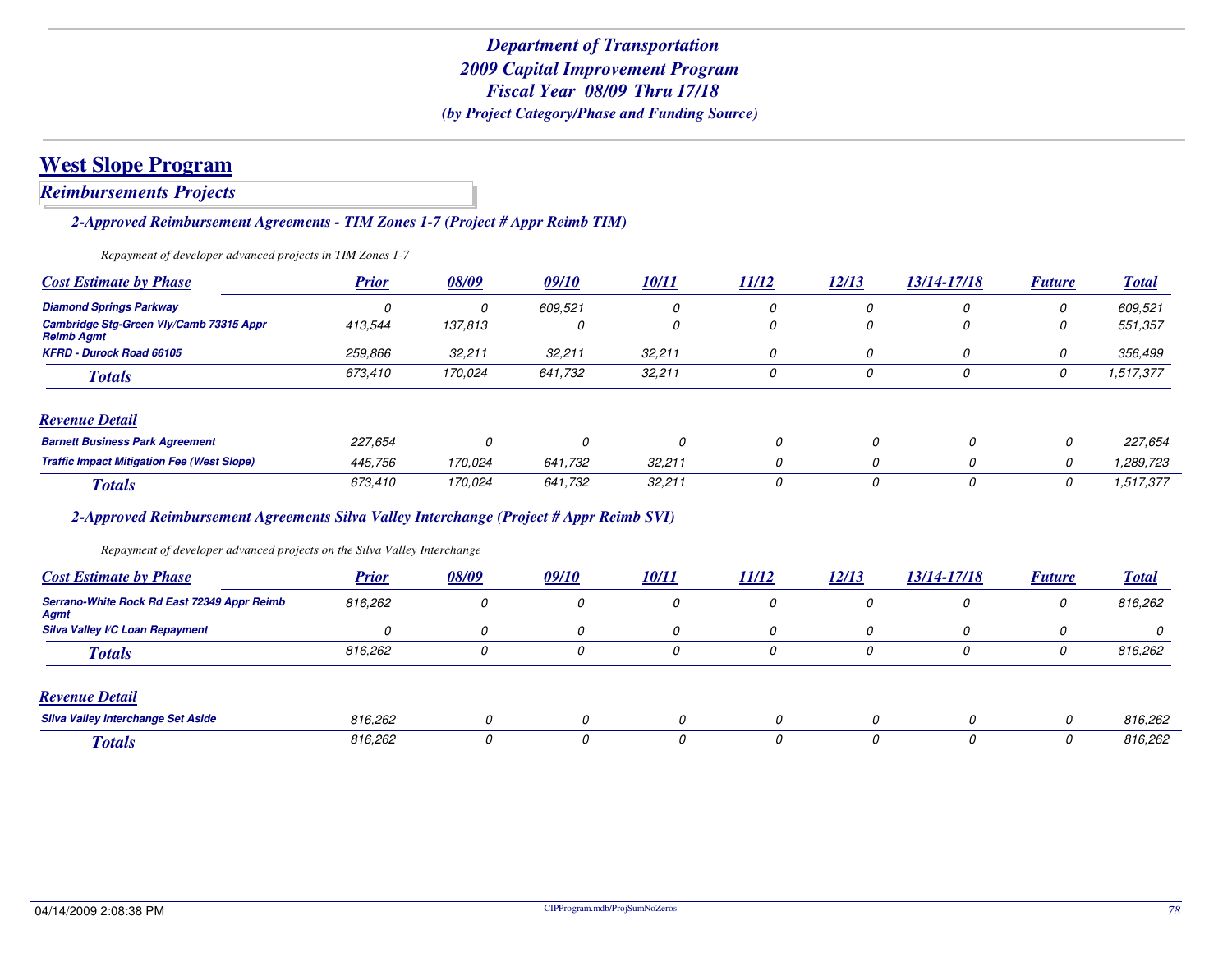*Reimbursements Projects*

#### *2-Approved Reimbursement Agreements-El Dorado Hills TIM (Project # Appr Reimb EDH)*

*Repayment of developer advanced projects in the RIF/EDH TIM program.*

| <b>Cost Estimate by Phase</b>                                                      | <b>Prior</b> | 08/09     | 09/10   | 10/11        | 11/12     | 12/13     | 13/14-17/18 | <b>Future</b> | <b>Total</b> |
|------------------------------------------------------------------------------------|--------------|-----------|---------|--------------|-----------|-----------|-------------|---------------|--------------|
| AKT - White Rock Rd East 72348 Appr Reimb<br><b>Agmt</b>                           |              | $\Omega$  | 0       | 0            | 37,921    | 37,921    | 114,158     | 0             | 190,001      |
| AKT - Sophia Parkway GP082 Appr Reimb Agmt                                         | 0            | 0         | 0       | 0            | 600,000   | 600,000   | 854,010     | 0             | 2,054,010    |
| <b>Forecast - White Rock Rd West 72360</b>                                         | 241,506      | 1,519,914 | 504,486 | 504,486      | 504,486   | 504,486   | 1,562,140   | 0             | 5,341,504    |
| Serrano-Silva Vly Pkwy 73316 Appr Reimb Agmt                                       | 169,397      |           |         |              |           |           |             | 0             | 169,397      |
| Serrano-White Rock Rd East 72349 Appr Reimb<br>Agmt                                | 1,385,527    | n         | 0       | n            |           |           |             | 0             | 1,385,527    |
| Sterling-EDH Blvd/Wilson 73317 Appr Reimb<br><b>Agmt</b>                           | 0            | 494,098   | 0       | 0            | 0         | 0         | 0           | 0             | 494,098      |
| Silva Valley I/C Loan Repayment                                                    | 0            | 1.075.000 | 0       | $\Omega$     | $\Omega$  | 1,080,000 |             | 0             | 2,155,000    |
| Serrano - Bass Lake Rd Connection to Serrano<br><b>Pkwy</b>                        | 0            | 724,600   | 181,150 | 181,150      | 181,150   | 181,150   | 362,300     | 0             | 1,811,500    |
| <b>Totals</b>                                                                      | 1,796,431    | 3,813,612 | 685,636 | 685,636      | 1,323,557 | 2,403,557 | 2,892,608   | 0             | 13,601,037   |
| <b>Revenue Detail</b>                                                              |              |           |         |              |           |           |             |               |              |
| 2004 GP El Dorado Hills TIM                                                        | 0            | 2,809,244 | 685.636 | 685,636      | 1,323,557 | 2,403,557 | 2,892,608   | 0             | 10,800,238   |
| El Dorado Hills Road Impact Fee                                                    | 1,796,431    | 1,004,368 | 0       | 0            | 0         |           | 0           | 0             | 2,800,799    |
| <b>Totals</b>                                                                      | 1,796,431    | 3,813,612 | 685,636 | 685,636      | 1,323,557 | 2,403,557 | 2,892,608   | 0             | 13,601,037   |
| 3-Pending Reimbursement Agreements Missouri Flat MC&FP (Project # Pend Reimb MCFP) |              |           |         |              |           |           |             |               |              |
| Repayment of developer advanced projects in the Missouri Flat Area.                |              |           |         |              |           |           |             |               |              |
| <b>Cost Estimate by Phase</b>                                                      | <b>Prior</b> | 08/09     | 09/10   | <u>10/11</u> | 11/12     | 12/13     | 13/14-17/18 | <b>Future</b> | <b>Total</b> |
| <b>Diamond Springs Parkway</b>                                                     |              | 0         | 0       | 0            | 0         | 0         | 0           | 25,239,875    | 25,239,876   |
| <b>Totals</b>                                                                      |              | 0         | 0       | 0            | 0         | 0         | 0           | 25,239,875    | 25,239,876   |

#### *Revenue Detail*

| IW FUITHE DUMM                                         |  |  |  |            |            |
|--------------------------------------------------------|--|--|--|------------|------------|
| <b>2004 GP TIM</b>                                     |  |  |  | 3,289,080  | 3,289,080  |
| <b>Master Circulation &amp; Funding Plan Financing</b> |  |  |  | 21,950,795 | 21,950,796 |
| <b>Totals</b>                                          |  |  |  | 25,239,875 | 25,239,876 |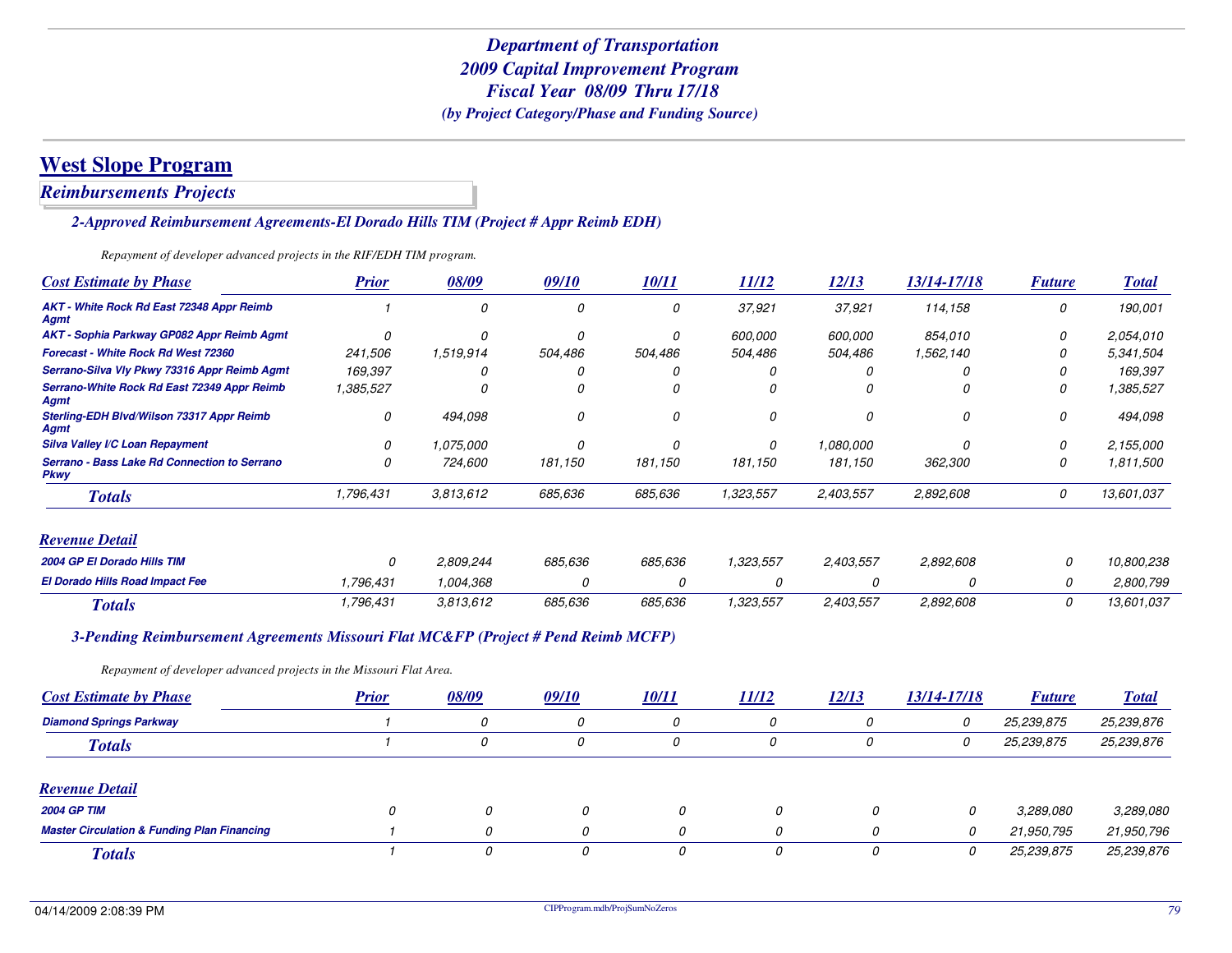*Reimbursements Projects*

*3-Pending Reimbursement Agreements TIM Zones 1-7 (Project # Pend Reimb TIM)*

*Pending reimbursement payments for developer advanced projects in TIM Zones 1-7*

| <b>Cost Estimate by Phase</b>                     | <b>Prior</b> | 08/09 | 09/10        | <b>10/11</b> | 11/12     | 12/13     | 13/14-17/18 | <b>Future</b> | <b>Total</b> |
|---------------------------------------------------|--------------|-------|--------------|--------------|-----------|-----------|-------------|---------------|--------------|
| <b>Silver Springs Pkwy</b>                        |              |       | <sup>0</sup> | 0            | 0         |           | 0           | 11, 163, 782  | 11,163,783   |
| <b>Country Club Drive</b>                         |              |       | O            | 0            | 0         |           | 0           | 5.596.000     | 5,596,001    |
| Silver Springs - Green Vly/Deer Vly 66114         |              |       |              | 0            | υ         |           | 0           | 1,585,168     | 1,585,169    |
| Grado - Missouri Flat/Golden Ctr 66113            |              |       |              |              |           |           |             | 68,700        | 68,701       |
| <b>Reserve for Reimbursements</b>                 | Ω            | U     | 51,525       | 825,343      | 1,108,168 | 1,556,119 | 9,276,495   | $-12.817.650$ | 0            |
| <b>Totals</b>                                     |              |       | 51,525       | 825,343      | 1,108,168 | 1,556,119 | 9,276,495   | 5,596,000     | 18,413,654   |
| <b>Revenue Detail</b>                             |              |       |              |              |           |           |             |               |              |
| <b>2004 GP TIM</b>                                |              | 0     |              | 0            |           | 1.556.119 | 9,276,495   | 5,596,000     | 16,428,614   |
| <b>Traffic Impact Mitigation Fee (West Slope)</b> |              | 0     | 51,525       | 825,343      | 1,108,168 | 0         |             | 0             | 1,985,040    |
| <b>Totals</b>                                     |              | 0     | 51,525       | 825,343      | 1,108,168 | 1,556,119 | 9,276,495   | 5,596,000     | 18,413,654   |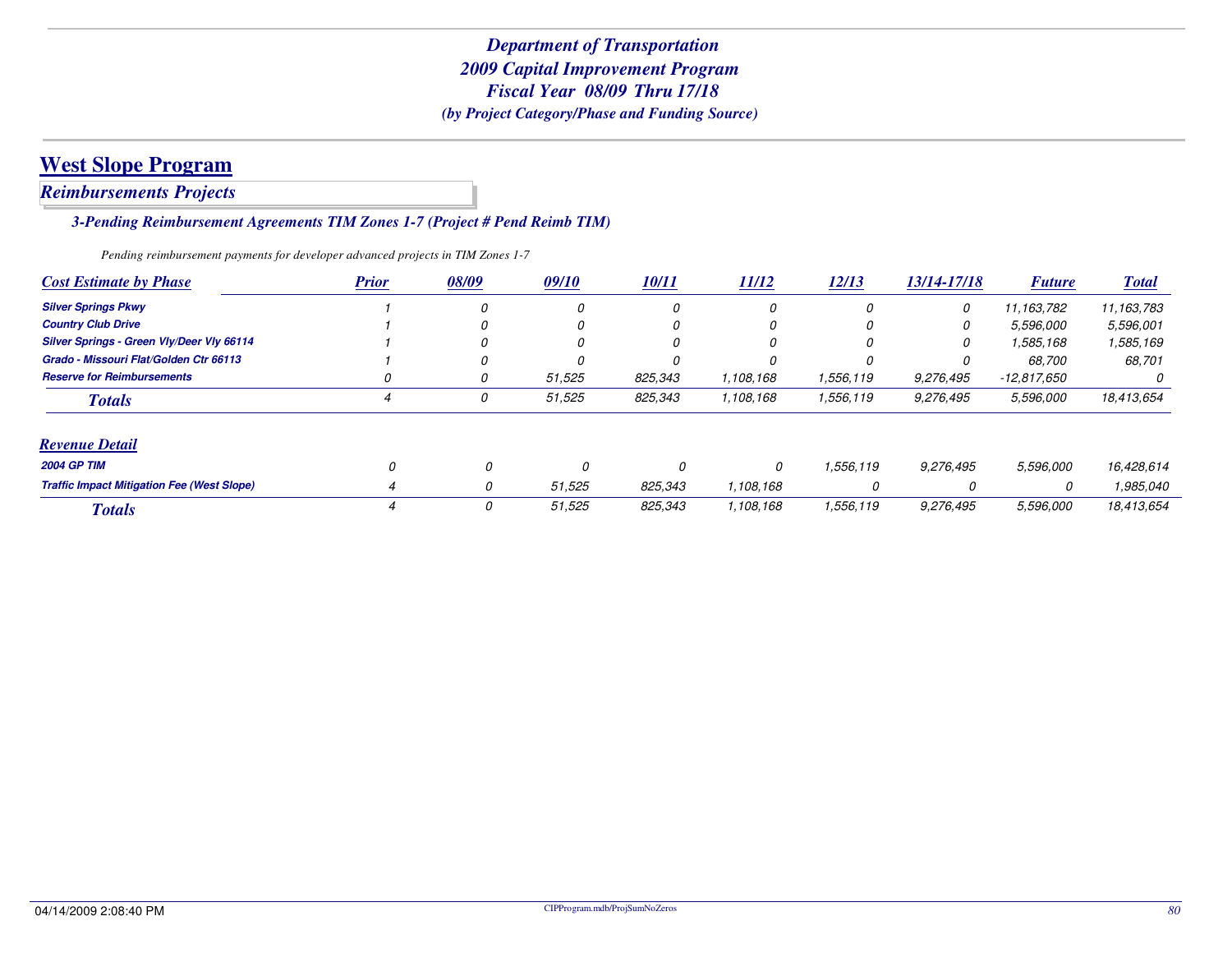*Reimbursements Projects*

*3-Pending Reimbursement Agreements-El Dorado Hills TIM (Project # Pend Reimb EDH)*

*Pending repayment of developer advanced projects in the RIF/EDH TIM program.*

| <b>Prior</b>   | 08/09     | 09/10     | 10/11     | 11/12     | 12/13     | 13/14-17/18 | <b>Future</b> | <b>Total</b> |
|----------------|-----------|-----------|-----------|-----------|-----------|-------------|---------------|--------------|
|                | 0         | 0         | 0         | 0         | 0         | 0           | 1,050,000     | 1,050,001    |
|                | 0         | 0         | 0         | 0         | 0         | 0           | 490,000       | 490,001      |
|                |           |           | 0         | 0         |           |             | 570,500       | 570,501      |
|                |           |           | 0         | 0         | C         |             | 375,000       | 375,001      |
|                | 0         | 0         | 0         | 0         | 0         | 0           | 8,486,310     | 8,486,311    |
|                |           |           | 0         |           |           | 0           | 24,979,551    | 24,979,552   |
|                |           |           |           |           |           |             | 332,000       | 332,001      |
|                |           |           |           |           |           |             | 11,204,246    | 11,204,247   |
|                |           |           |           | 0         |           |             | 300,000       | 300,001      |
| 0              | 0         | 764,970   | 48,619    | 48,619    | 48,619    | 149,667     | -1,060,494    |              |
| 9              | 0         | 764,970   | 48,619    | 48,619    | 48,619    | 149,667     | 46,727,113    | 47,787,616   |
|                |           |           |           |           |           |             |               |              |
| $\overline{c}$ | 0         | 0         | 0         | 0         | 0         | 0           | 1,425,000     | 1,425,002    |
|                | 0         | 764,970   | 48,619    | 48,619    | 48,619    | 149,667     | 45,302,113    | 46,362,614   |
| 9              | 0         | 764,970   | 48,619    | 48,619    | 48,619    | 149,667     | 46,727,113    | 47,787,616   |
| 3,286,117      | 3,983,636 | 2,143,863 | 1,591,809 | 2,480,344 | 4.008.295 | 12,318,770  | 77,562,988    | 107,375,822  |
|                |           |           |           |           |           |             |               |              |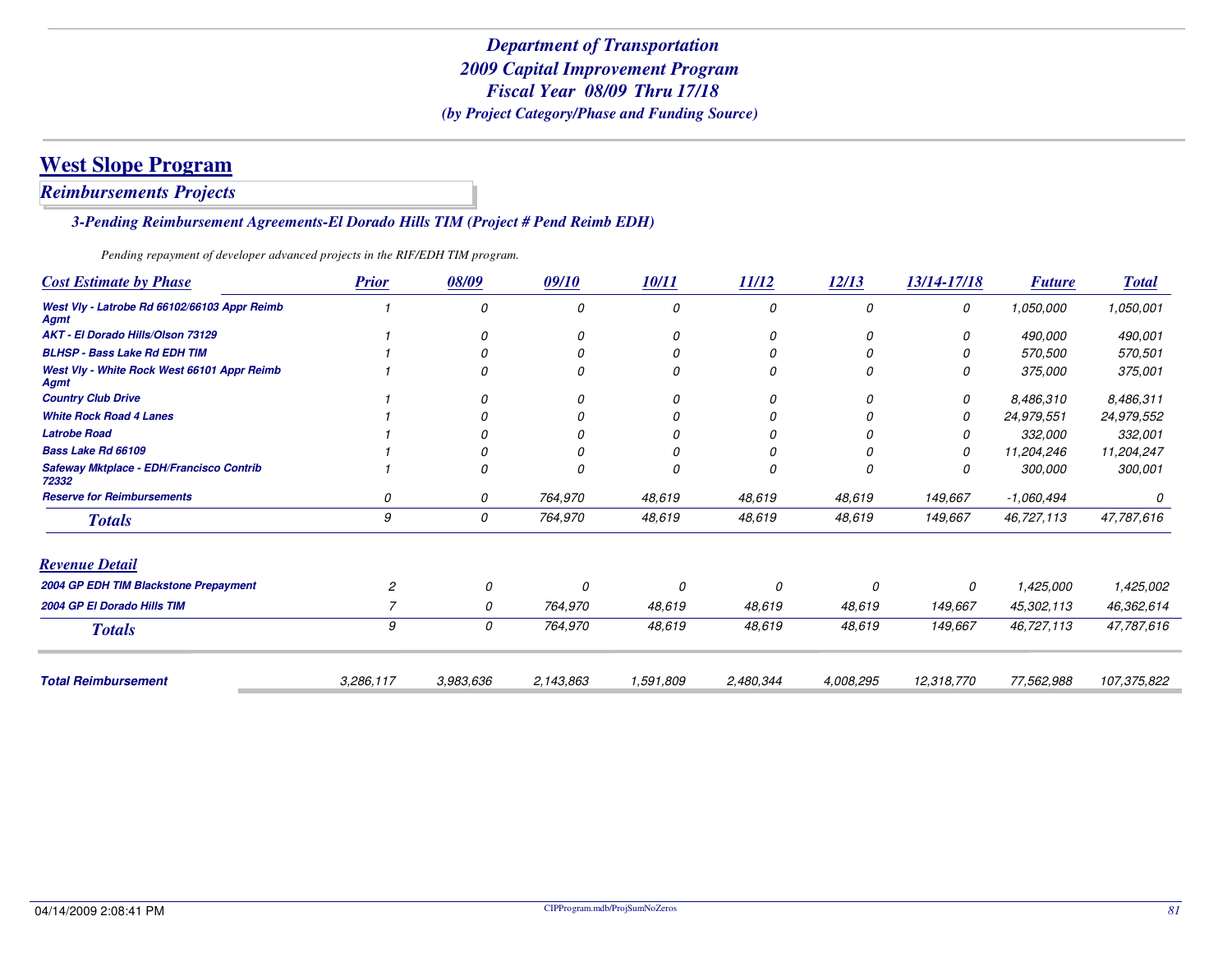# **West Slope Program**

*Cost Estimate by Phase Summary*

|                                                              | <b>Prior</b>   | 08/09        | 09/10         | 10/11         | 11/12      | 12/13      | 13/14-17/18 | <b>Future</b> | <b>Total</b> |
|--------------------------------------------------------------|----------------|--------------|---------------|---------------|------------|------------|-------------|---------------|--------------|
| <b>Aggregate</b>                                             | 14,111,454     | $-3,955,473$ | $-4,993,140$  | 18,255        | 1,497,300  | 1,497,300  | 5,886,500   | 11,000,000    | 25,062,196   |
| AKT - El Dorado Hills/Olson 73129                            |                | 0            | 0             | 0             | 0          | 0          | 0           | 490,000       | 490,001      |
| AKT - Sophia Parkway GP082 Appr Reimb Agmt                   | 0              | 0            | 0             | 0             | 600,000    | 600,000    | 854,010     | 0             | 2,054,010    |
| AKT - White Rock Rd East 72348 Appr Reimb<br>Agmt            |                | O            | $\Omega$      | O             | 37,921     | 37,921     | 114,158     | n             | 190,001      |
| Bass Lake Rd 66109                                           |                | O            | O             | O             | $\Omega$   | 0          | 0           | 11,204,246    | 11,204,247   |
| <b>BLHSP - Bass Lake Rd EDH TIM</b>                          |                | $\Omega$     |               |               |            | O          | 0           | 570,500       | 570,501      |
| Cambridge Stg-Green Vly/Camb 73315 Appr<br><b>Reimb Agmt</b> | 413,544        | 137,813      | Ω             | n             |            | O          | $\Omega$    | 0             | 551,357      |
| <b>Construction Mgmt - Consultant</b>                        | 1,429,884      | 1,770,000    | 2,910,446     | 1,444,410     | 245,364    | 108,000    | 1,675,000   | 1,487,000     | 11,070,104   |
| <b>Construction Mgmt - Staff</b>                             | 2,260,794      | 2,205,270    | 6,203,050     | 5,361,000     | 4,289,750  | 3,251,530  | 20,282,000  | 15,107,700    | 58,961,094   |
| <b>Construction/Engineering &amp; Admin</b>                  | 217,525        | 0            | $\Omega$      | 0             | $\Omega$   | 0          | 0           | 0             | 217,525      |
| <b>Contribution to Other Government Agencies</b>             | 1,303,458      | 169,000      | 140,000       |               |            | 0          | 0           | 4,255,000     | 5,867,458    |
| <b>Country Club Drive</b>                                    | $\overline{c}$ | 0            | 0             | $\Omega$      |            | O          | 0           | 14,082,310    | 14,082,312   |
| <b>Design - Consultant</b>                                   | 6,848,320      | 1,968,790    | 6.089.519     | 360,000       | 369,000    | 328,000    | 2,907,710   | 2,540,000     | 21,411,339   |
| <b>Design - Staff</b>                                        | 4,047,579      | 1,830,072    | 4,233,500     | 2,550,000     | 3,558,500  | 4,422,050  | 6,804,594   | 5,381,127     | 32,827,422   |
| <b>Design Engineering &amp; Admin</b>                        | 3,317,345      | 0            | 0             | 0             | 0          | 0          | 0           | 0             | 3,317,345    |
| <b>Developer Advanced Construction</b>                       | 0              | O            | n             |               |            | 0          | n           | 1.066.000     | 1,066,000    |
| <b>Developer Advanced Design</b>                             | 1,425,000      | $\Omega$     | n             |               |            | n          |             | $\Omega$      | 1,425,000    |
| <b>Developer Advanced Planning</b>                           | 0              | 609,521      | n             |               |            | n          |             | n             | 609,521      |
| <b>Developer Built</b>                                       | 5,341,504      | 0            | Ω             | n             | D          | 1,677,300  |             | n             | 7,018,804    |
| <b>Developer Built EDH TIM</b>                               | 0              | 30,000       | 40,000        | 20,000        |            | 0          |             |               | 90,000       |
| <b>Developer Built TIM</b>                                   | 0              | 0            | $\mathcal{O}$ | $\Omega$      |            | O          |             |               |              |
| <b>Diamond Springs Parkway</b>                               |                | 0            | 609,521       | 0             | $\Omega$   | O          | 0           | 25,239,875    | 25,849,397   |
| <b>Direct Construction Costs</b>                             | 33, 134, 181   | 23,476,586   | 49,762,250    | 44,820,000    | 35,178,500 | 27,095,300 | 161,547,300 | 121,957,000   | 496,971,117  |
| <b>Environmental Monitoring</b>                              | 2,800          | 0            | 0             | 0             | 0          | 0          | 0           | 0             | 2,800        |
| <b>Environmental Monitoring - Consultant</b>                 | 51,537         | 40,000       | 30,000        | 30,000        | 20,000     | 0          |             | n             | 171,537      |
| <b>Environmental Monitoring - Staff</b>                      | 3,597          | 0            | $\Omega$      | 0             | $\Omega$   | O          |             | n             | 3.597        |
| Forecast - White Rock Rd West 72360                          | 241,506        | 1,519,914    | 504,486       | 504,486       | 504,486    | 504,486    | 1,562,140   | $\Omega$      | 5,341,504    |
| Grado - Missouri Flat/Golden Ctr 66113                       | $\mathbf{1}$   | 0            | $\Omega$      | 0             | $\sqrt{2}$ | 0          | 0           | 68,700        | 68,701       |
| <b>KFRD - Durock Road 66105</b>                              | 259,866        | 32,211       | 32,211        | 32,211        |            | 0          | O           | 0             | 356,499      |
| <b>Latrobe Road</b>                                          | $\mathbf{1}$   | 0            | $\Omega$      | $\mathcal{O}$ | $\Omega$   | O          | 0           | 332,000       | 332,001      |
| <b>Planning/Env - Consultant</b>                             | 4,726,983      | 2,579,127    | 1,140,400     | 350,000       | 454,000    | 50,000     | 250,000     | 1,464,000     | 11,014,510   |
| <b>Planning/Env - Staff</b>                                  | 2,923,602      | 1,863,913    | 915,000       | 752,000       | 423,000    | O          | 350,000     | 3,276,779     | 10,504,294   |
| <b>Planning/Environmental</b>                                | 2,394,347      | 0            | $\Omega$      | 0             | $\Omega$   | 0          | 0           | 0             | 2,394,347    |
|                                                              |                |              |               |               |            |            |             |               |              |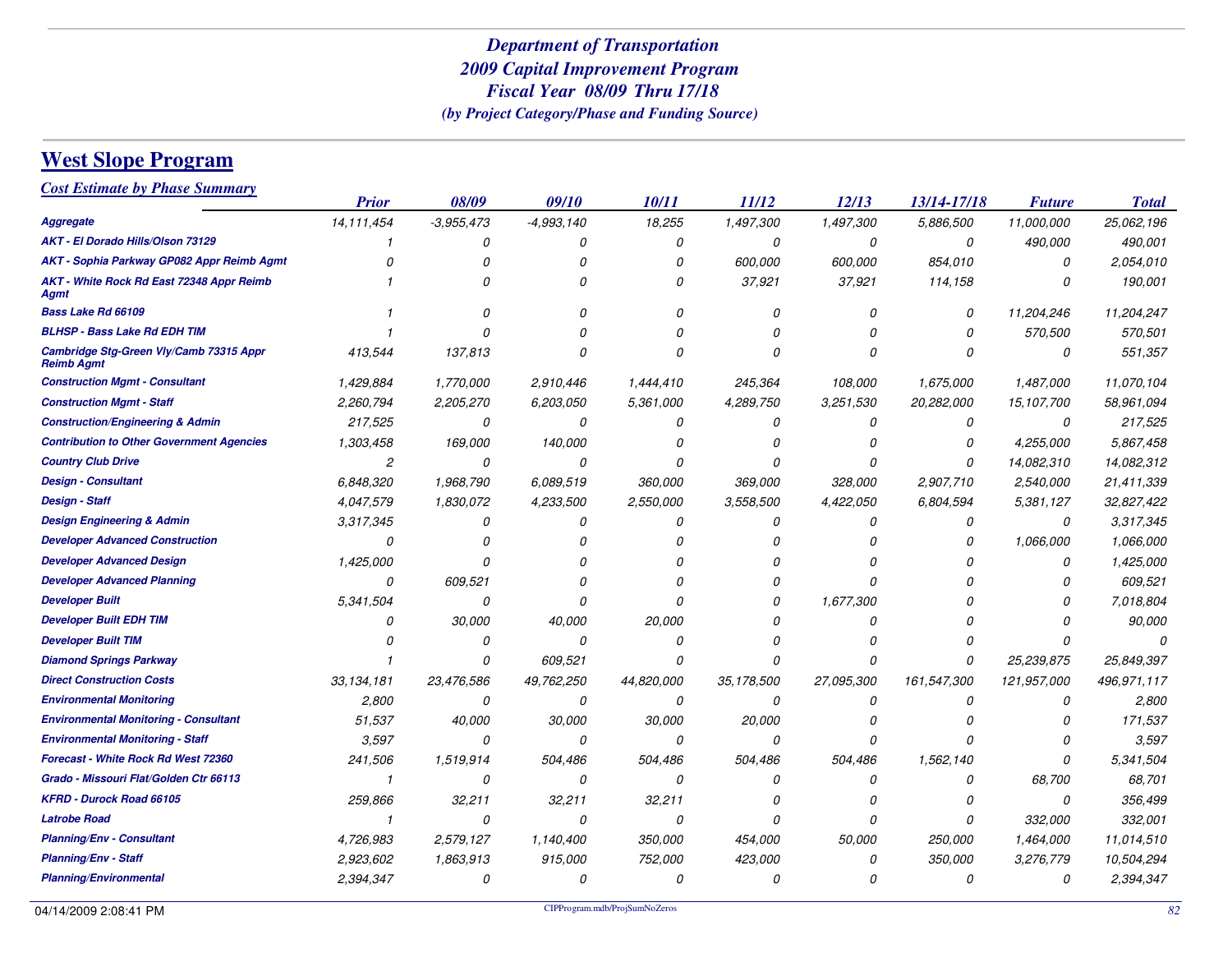## *Department of Transportation 2009 Capital Improvement ProgramFiscal Year Thru 08/09 17/18*

*(by Project Category/Phase and Funding Source)*

| <b>Reserve for Reimbursements</b>                           |            | 0          | 816,495    | 873,962    | 1,156,787  | 1,604,738  | 9,426,162   | $-13,878,144$ |             |
|-------------------------------------------------------------|------------|------------|------------|------------|------------|------------|-------------|---------------|-------------|
| <b>Right of Way</b>                                         | 1,091,086  |            |            |            |            |            |             | 0             | 1,091,086   |
| <b>Right of Way - Acquisition</b>                           | 8,556,311  | 676,663    | 12,875,345 | 9,618,058  | 13,069,000 | 300,000    | 37,841,000  | 6,042,700     | 88,979,077  |
| <b>Right of Way - Consultant</b>                            | 319,719    | 285,156    | 549,200    | 221,400    | 123,000    | 14,000     | 870,700     | 414,800       | 2,797,975   |
| <b>Right of Way - Staff</b>                                 | 1,076,298  | 362,490    | 642,700    | 267,400    | 139,769    | 87,000     | 619,450     | 865,000       | 4,060,107   |
| Safeway Mktplace - EDH/Francisco Contrib 72332              |            | O          |            |            |            | Ω          | $\Omega$    | 300,000       | 300,001     |
| Serrano - Bass Lake Rd Connection to Serrano<br><b>Pkwy</b> |            | 724,600    | 181,150    | 181,150    | 181,150    | 181,150    | 362,300     | 0             | 1,811,500   |
| Serrano-Silva VIy Pkwy 73316 Appr Reimb Agmt                | 169,397    | n          |            |            |            |            |             |               | 169,397     |
| Serrano-White Rock Rd East 72349 Appr Reimb<br>Agmt         | 2,201,789  | 0          |            |            |            |            |             | 0             | 2,201,789   |
| Silva Valley I/C Loan Repayment                             | 0          | 1,075,000  |            |            |            | 1,080,000  |             | 0             | 2,155,000   |
| Silver Springs - Green Vly/Deer Vly 66114                   |            |            |            |            |            | n          | O           | 1,585,168     | 1,585,169   |
| <b>Silver Springs Pkwy</b>                                  |            |            |            |            |            |            | 0           | 11,163,782    | 11,163,783  |
| Sterling-EDH Blvd/Wilson 73317 Appr Reimb<br>Agmt           |            | 494,098    |            |            |            |            |             | 0             | 494,098     |
| <b>Survey - Consultant</b>                                  | 47,300     |            |            |            |            |            |             |               | 47,300      |
| <b>Survey - Staff</b>                                       |            |            |            |            |            |            |             |               |             |
| West VIy - Latrobe Rd 66102/66103 Appr Reimb<br>Agmt        |            |            |            |            |            |            | O           | 1,050,000     | 1,050,001   |
| West VIy - White Rock West 66101 Appr Reimb<br><b>Agmt</b>  |            | n          | $\Omega$   |            | n          | n          | $\Omega$    | 375,000       | 375,001     |
| <b>White Rock Road 4 Lanes</b>                              |            | 0          | $\Omega$   |            | 0          | 0          | 0           | 24,979,551    | 24,979,552  |
| <b>Totals</b>                                               | 97,916,741 | 37,894,751 | 82,682,133 | 67,404,332 | 61,847,527 | 42,838,775 | 251,353,024 | 252,420,094   | 894,357,377 |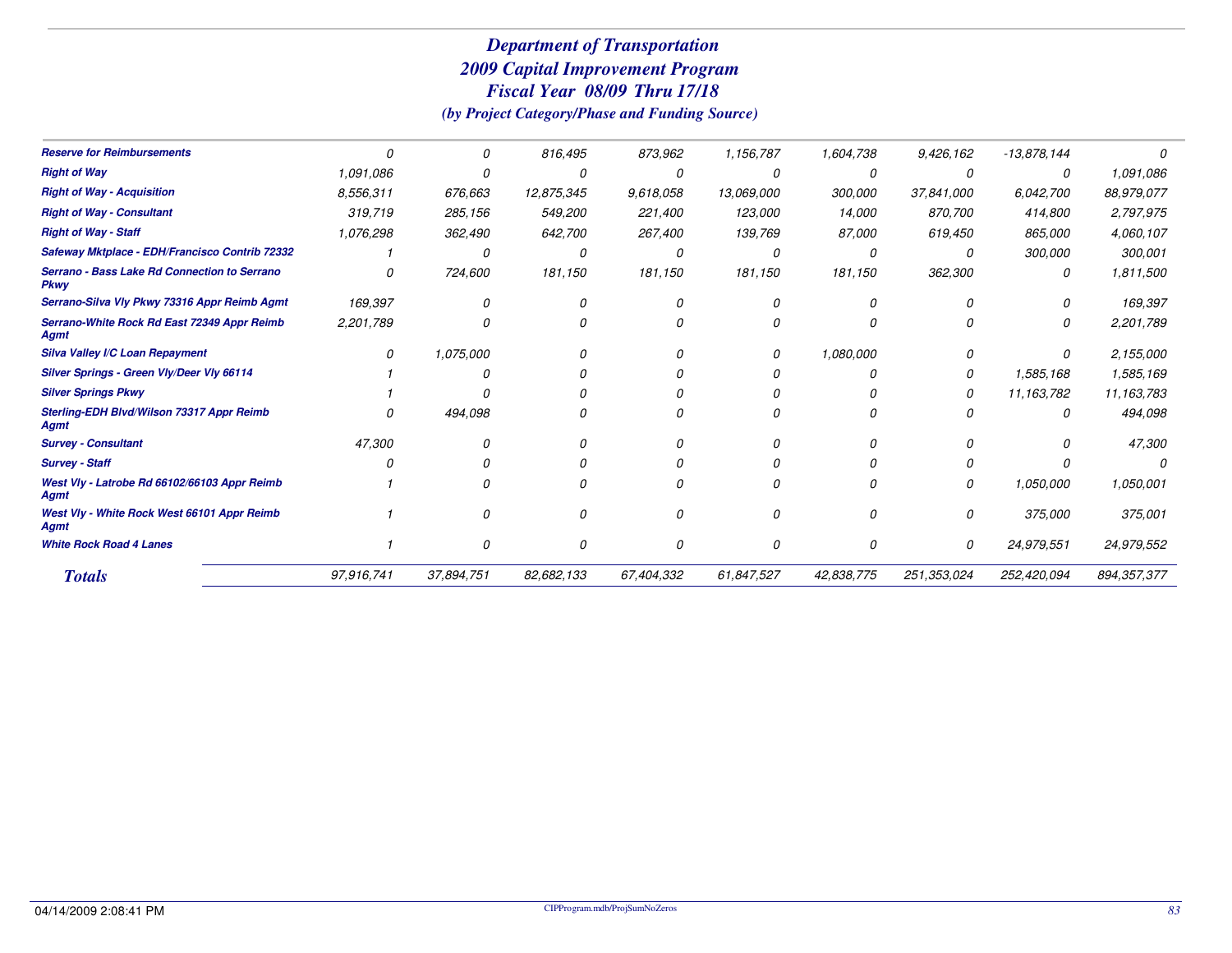# **West Slope Program**

*Revenue Source Summary*

|                                                        | <b>Prior</b> | 08/09     | 09/10      | 10/11      | 11/12      | 12/13      | 13/14-17/18 | <b>Future</b> | <b>Total</b> |
|--------------------------------------------------------|--------------|-----------|------------|------------|------------|------------|-------------|---------------|--------------|
| 04 GP Hwy 50 TIM-Blackstone                            |              | 0         | 0          | 0          | 0          | 0          | 0           | 3,680,000     | 3,680,001    |
| 2004 GP EDH TIM Blackstone Prepayment                  | 9,526,901    | 9.088.488 | 1,600,000  | Ω          | $\Omega$   | O          | 0           | 1,425,000     | 21,640,389   |
| 2004 GP El Dorado Hills TIM                            | 2,804,277    | 4,227,884 | 3,567,591  | 1,227,130  | 4,060,776  | 6,250,481  | 68,318,383  | 92,301,151    | 182,757,673  |
| 2004 GP Hwy 50 TIM                                     | 3,031,771    | 2,541,129 | 614,966    | 1,371,306  | 3,879,304  | 5,182,596  | 39,260,934  | 30,190,223    | 86,072,228   |
| 2004 GP Silva Valley Interchange Set Aside             | 133,390      | 192,033   | 92,639     | 166,003    | 23,176,335 | 14,487,195 | 11,153,586  | 1,191,172     | 50,592,353   |
| <b>2004 GP TIM</b>                                     | 3,808,875    | 3,313,742 | 2,684,712  | 2,870,294  | 5,523,252  | 7,961,432  | 80,101,121  | 36,331,636    | 142,595,063  |
| <b>Air Pollution Control District Grant</b>            | 0            | 34,500    | 0          | 0          | 0          | 0          | 0           | 0             | 34,500       |
| <b>Anticipated Grant</b>                               | 2            | $\Omega$  | 184,500    | 761,400    | 299,100    | 0          | 50,000      | 8,991,238     | 10,286,240   |
| <b>Barnett Business Park Agreement</b>                 | 227,654      | 0         | 0          | 0          | 0          | 0          | 0           | 0             | 227,654      |
| <b>Bass Lake Hills PFFP</b>                            | 0            | $\Omega$  | 345,000    | Ω          | n          | 0          | 0           | 318,571       | 663,571      |
| <b>Bicycle Transportation Account (BTA)</b>            | 68,349       | 196,770   | 22,316     | n          |            | O          | O           | 0             | 287,435      |
| <b>CA Integrated Waste Mgmt Board (CIWMB)</b>          | 172,550      | 0         | 0          | N          |            | 0          | 0           | 0             | 172,550      |
| Casino                                                 | 0            | $\Omega$  | 5,100,199  | n          |            | 0          | 50.051.000  | 0             | 55, 151, 199 |
| <b>Community Enhancement - Local</b>                   | 0            | 96,500    | 103,500    | n          |            | 0          | 0           | 0             | 200,000      |
| <b>Congestion Mitigation and Air Quality Program</b>   | 0            | 1,700,000 | 0          |            |            | 0          | 0           | O             | 1,700,000    |
| <b>Contractor Reimbursement</b>                        | 8,400        | 0         | 0          | Ŋ          |            | O          | O           | 0             | 8,400        |
| <b>Corridor Mobility Improvement Account</b>           | 0            | 5,290,000 | 7,508,626  | 3,710,406  |            | 0          | 0           | 0             | 16,509,032   |
| <b>Developer Advance - EDH TIM</b>                     | 7,178,398    | 138,586   | 105,000    | 60,000     |            | 0          | 10,000      | 12,487,139    | 19,979,123   |
| <b>Developer Advance BLHPFFP</b>                       |              | 0         | 0          | 0          | $\Omega$   | O          | 0           | 1,750,000     | 1,750,001    |
| <b>Developer Advance TIM</b>                           | 251,299      | 927,271   | 13,309,017 | 18.138.658 | 3,619,400  | 1,305,300  | 0           | 0             | 37,550,945   |
| <b>Developer Funded</b>                                | 97,262       | 106,750   | 4,914,800  | 0          | 0          | 1,881,030  | 0           | 417,852       | 7,417,694    |
| <b>EDH Business Park Assessment District</b>           | 0            | 60,000    | 375,000    | N          | $\Omega$   | 0          | O           | 2,240,000     | 2,675,000    |
| <b>El Dorado County Transportation Commission</b>      | 88,658       | 0         | 20,500     | 84,600     | 34,900     | 0          | 0           | 0             | 228,658      |
| <b>El Dorado Hills Road Impact Fee</b>                 | 8,722,156    | 1,059,368 | 0          | N          | $\Omega$   | 0          | 0           | 0             | 9,781,524    |
| <b>General Fund</b>                                    | 0            | 18,500    | O          | n          |            | O          | O           | n             | 18,500       |
| <b>High Risk Rural Roads</b>                           | 60,790       | 108,000   | 1,073,700  | 63,594     | $\Omega$   | 0          | 0           | 0             | 1,306,084    |
| <b>Highway Bridge Program</b>                          | 765,156      | 1,968,294 | 5,514,457  | 4,578,590  | 7,820,044  | 5,324,016  | 2,036,190   | 3,225,148     | 31,231,895   |
| <b>Highway Safety Improvement Program</b>              | 0            | 18,000    | 648,000    | 1,134,000  | 0          | 0          | 0           | 0             | 1,800,000    |
| <b>In-Lieu Fees</b>                                    | 0            | 112,000   | 0          | 0          |            | 0          | 0           | 150,000       | 262,000      |
| <b>Interim Highway 50 Variable TIM Fee</b>             | 20,315,847   | 134,257   | 50,000     | Ω          | $\Omega$   | 0          | 0           | 0             | 20,500,104   |
| <b>Master Circulation &amp; Funding Plan Financing</b> | 1            | 853,000   | 190,000    | 4.919.000  | 593,000    | 50,000     | 100,000     | 21,950,795    | 28,655,796   |